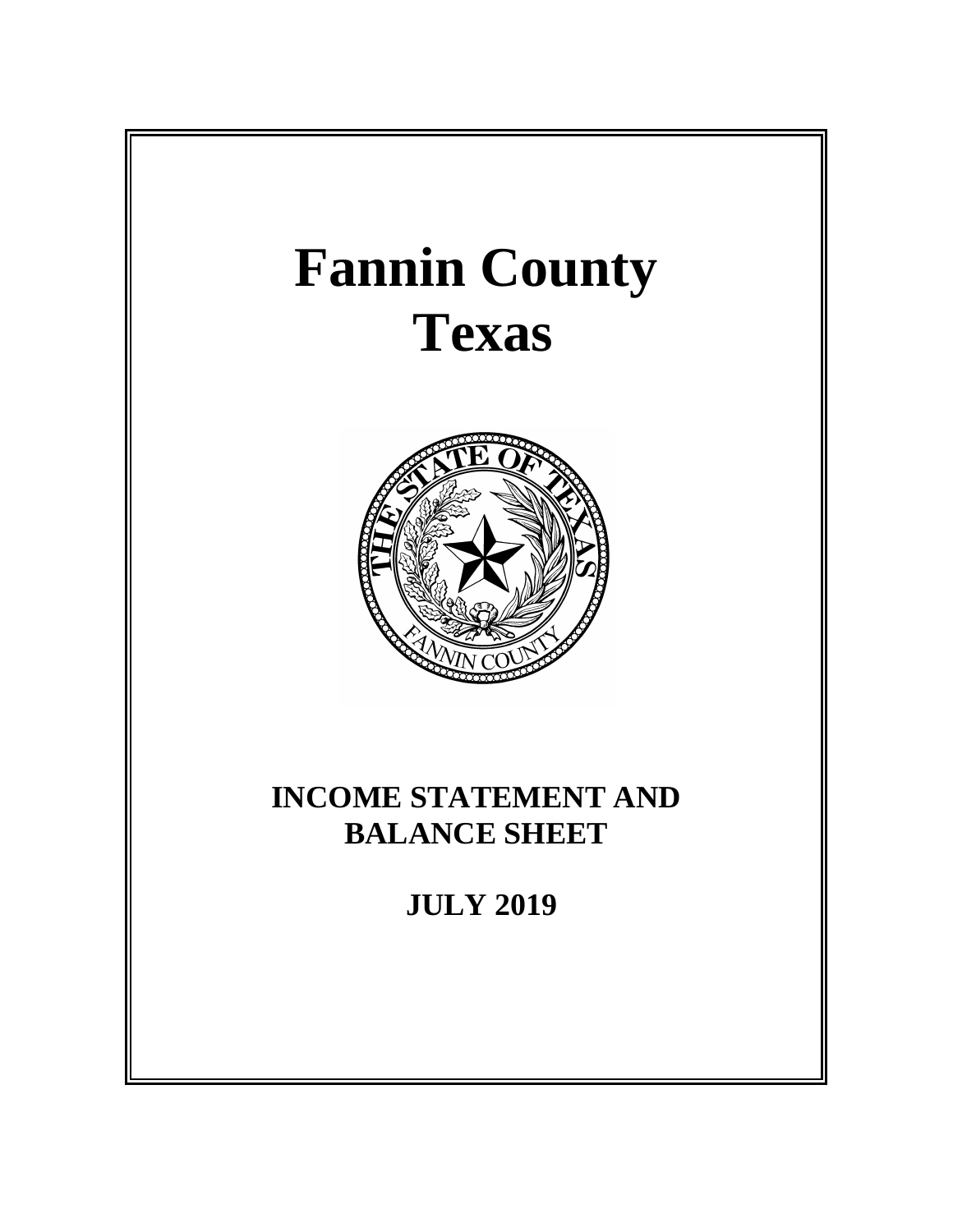| $08 - 07 - 2019$ | INCOME STATEMENT<br>TIME: 07:17 AM - For month ending 7-31-19                              |                     |              |                       |              | PAGE<br>- 1<br>PREPARER: 0004 |
|------------------|--------------------------------------------------------------------------------------------|---------------------|--------------|-----------------------|--------------|-------------------------------|
|                  | FANNIN COUNTY<br>101 E. SAM RAYBURN DRIVE SUITE 303                                        | BONHAM, TEXAS 75418 |              |                       |              |                               |
|                  |                                                                                            |                     |              |                       |              |                               |
|                  | ***** INCOME ACCOUNTS *****                                                                |                     |              |                       |              |                               |
|                  | 10-300-110 UNENCUMBERED FUND BALANCE                                                       |                     |              |                       | 0.00         |                               |
|                  |                                                                                            |                     |              |                       |              |                               |
|                  | 10-310-110 CURRENT TAXES<br>10-310-110 CURRENT TAXES<br>10-310-120 DELINQUENT TAXES        |                     | 8,239,279.22 |                       |              |                               |
|                  |                                                                                            |                     |              |                       |              |                               |
|                  |                                                                                            |                     |              |                       |              |                               |
|                  | 10-318-120 PAY N LIEU TAX/GRASSLAND                                                        |                     |              | 18,055.26             |              |                               |
|                  | 10-318-122 TAX ABATEMENT/APPLICATION                                                       |                     | 18,300.00    |                       |              |                               |
|                  | 10-318-130 COURT COSTS/ARREST FEES<br>10-318-132 ATTORNEYS & DOCTORS                       |                     |              | 115,678.46            |              |                               |
|                  | 10-318-140 TAX ON MIXED DRINKS                                                             |                     |              | 5,432.06<br>20,398.19 |              |                               |
|                  | 10-318-160 SALES TAX REVENUES                                                              |                     | 788,800.42   |                       |              |                               |
|                  |                                                                                            |                     |              |                       |              |                               |
|                  | 10-319-420 JAIL PAY PHONE COMMISSION<br>10-319-429 SCHOLARSHIP FUNDS                       |                     |              | 147,850.40<br>0.00    |              |                               |
|                  | 10-319-551 ANNUAL PAYMENT                                                                  |                     |              |                       | 0.00         |                               |
|                  | 10-319-552 MONTHLY MONITORING PAYMEN<br>10-319-553 ADMINISTRATIVE FEE                      |                     |              |                       | 0.00<br>0.00 |                               |
|                  |                                                                                            |                     |              |                       |              |                               |
|                  |                                                                                            |                     |              |                       |              |                               |
|                  | 10-320-200 ALCOHLIC BEVERAGE LICENSE                                                       |                     | 2,883.50     |                       |              |                               |
|                  | 10-320-300 SEWAGE PERMITS/INSPECTIONS                                                      |                     | 82,626.91    | 0.00                  |              |                               |
|                  | 10-320-545 FOOD SERV.PERMITS/CLASSES<br>10-320-546 \$5 COUNTY FEE/FOOD HANDLERS CLASS      |                     |              | 0.00                  |              |                               |
|                  |                                                                                            |                     |              |                       |              |                               |
|                  | 10-321-200 COMMISSIONS ON CAR REGIST                                                       |                     |              | 91,431.90             |              |                               |
|                  | 10-321-250 COMMISSION ON CAR TITLES<br>10-321-251 COMM.ON SALES TAX COLLECTIONS 266,030.42 | 39, 200.00          |              |                       |              |                               |
|                  |                                                                                            |                     |              |                       |              |                               |
|                  |                                                                                            |                     |              |                       |              |                               |
|                  |                                                                                            |                     |              |                       |              |                               |
|                  |                                                                                            |                     |              |                       |              |                               |
|                  |                                                                                            |                     |              |                       |              |                               |
|                  | 10-340-135 FAMILY PROTECTION FEE                                                           |                     |              | 1,832.63              |              |                               |
|                  | 10-340-400 COUNTY JUDGE FEES<br>10-340-403 COUNTY CLERK FEES                               |                     |              | 268.00<br>77,548.23   |              |                               |
|                  | 10-340-450 DISTRICT CLERK FEES                                                             |                     |              | 55,006.15             |              |                               |
|                  | 10-340-455 J. P. #1 FEES                                                                   |                     |              | 4,377.17              |              |                               |
|                  | 10-340-456 J. P. #2 FEES<br>10-340-457 J. P. #3 FEES                                       |                     |              | 2,283.90<br>8,662.84  |              |                               |
|                  | 10-340-475 DISTRICT ATTORNEY FEES                                                          |                     |              | 1,556.64              |              |                               |
|                  | 10-340-480 BOND APPLICATION FEE<br>10-340-484 ELECTION REIMBURSEMENTS                      |                     |              | 835.17                | 0.00         |                               |
|                  | 10-340-551 CONSTABLE PCT. 1 FEES                                                           |                     |              | 4,350.00              |              |                               |
|                  | 10-340-552 CONSTABLE PCT. 2 FEES                                                           |                     |              | 1,890.00              |              |                               |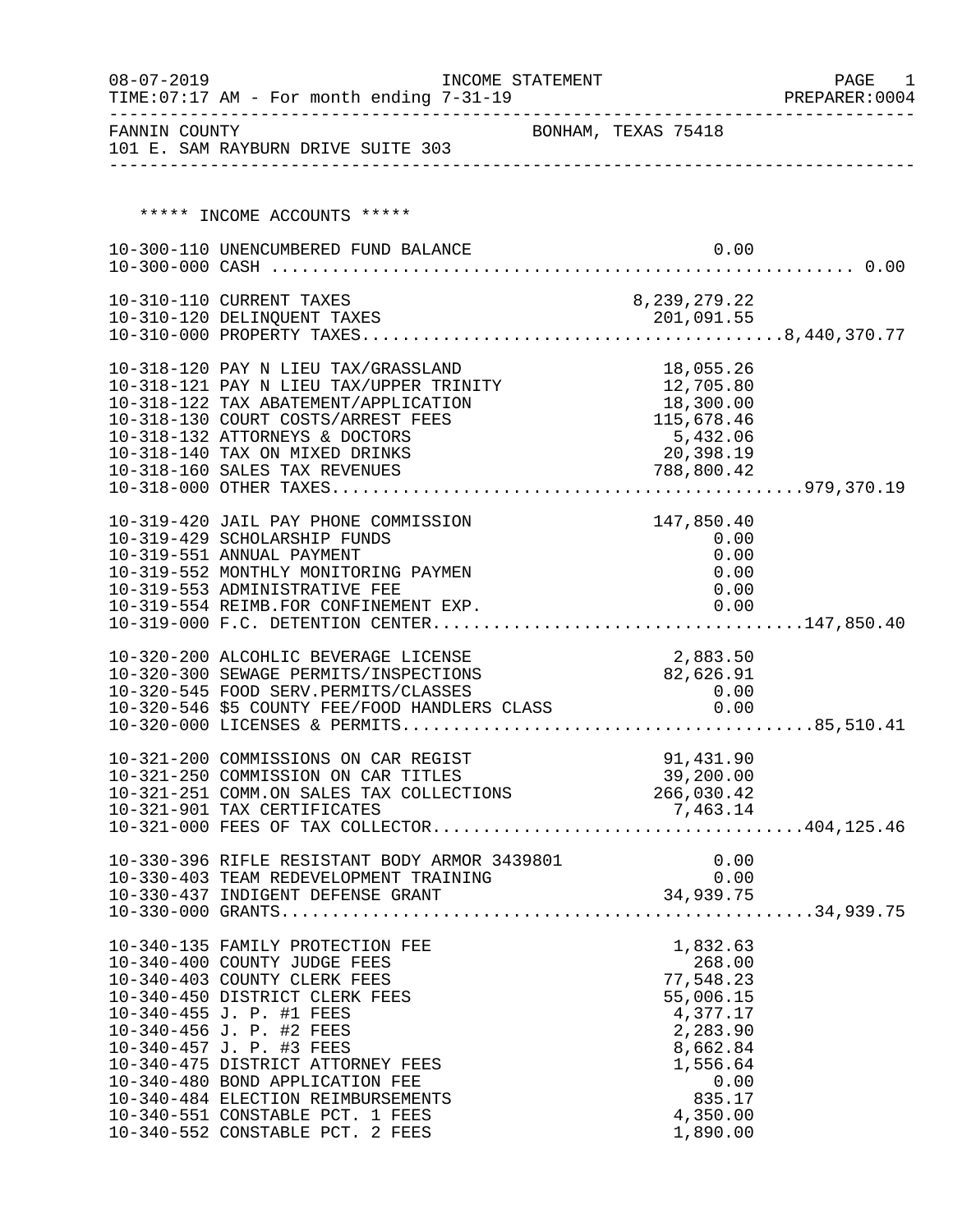| $08 - 07 - 2019$ | INCOME STATEMENT<br>TIME: 07:17 AM - For month ending 7-31-19                                                                                                                                                                                                                                                                                                                                                                                                                                                                                                                                                                                                                                                                                                                                                                                                                                                                                                                                                                                                                                                                                         |                                                                                                                                                                                                                                                                                                                                                | PAGE 2<br>PREPARER: 0004 |
|------------------|-------------------------------------------------------------------------------------------------------------------------------------------------------------------------------------------------------------------------------------------------------------------------------------------------------------------------------------------------------------------------------------------------------------------------------------------------------------------------------------------------------------------------------------------------------------------------------------------------------------------------------------------------------------------------------------------------------------------------------------------------------------------------------------------------------------------------------------------------------------------------------------------------------------------------------------------------------------------------------------------------------------------------------------------------------------------------------------------------------------------------------------------------------|------------------------------------------------------------------------------------------------------------------------------------------------------------------------------------------------------------------------------------------------------------------------------------------------------------------------------------------------|--------------------------|
| FANNIN COUNTY    | BONHAM, TEXAS 75418<br>101 E. SAM RAYBURN DRIVE SUITE 303                                                                                                                                                                                                                                                                                                                                                                                                                                                                                                                                                                                                                                                                                                                                                                                                                                                                                                                                                                                                                                                                                             |                                                                                                                                                                                                                                                                                                                                                |                          |
|                  | 10-340-553 CONSTABLE FOR APPEAR CONSTANT FIND 50 10-340-560 SHERIFF FEES<br>10-340-560 SHERIFF FEES<br>10-340-573 BOND SUPERVISION FEES<br>10-340-600 D.C.6TH COURT OF APPEALS FEE 1,303.67<br>10-340-601 C.C.6TH COURT OF APPEALS FEE<br>10-340-655 BUILDING PERMITS<br>10-340-900 OTHER FEES                                                                                                                                                                                                                                                                                                                                                                                                                                                                                                                                                                                                                                                                                                                                                                                                                                                        | 0.00<br>0.00                                                                                                                                                                                                                                                                                                                                   |                          |
|                  | 10-350-455 J. P. #1 FINES<br>10-350-456 J. P. #2 FINES<br>10-350-457 J. P. #3 FINES                                                                                                                                                                                                                                                                                                                                                                                                                                                                                                                                                                                                                                                                                                                                                                                                                                                                                                                                                                                                                                                                   | 1,414.70<br>33.00<br>986.75                                                                                                                                                                                                                                                                                                                    |                          |
|                  |                                                                                                                                                                                                                                                                                                                                                                                                                                                                                                                                                                                                                                                                                                                                                                                                                                                                                                                                                                                                                                                                                                                                                       |                                                                                                                                                                                                                                                                                                                                                |                          |
|                  | 10-360-110 INTEREST EARNINGS BUSINESS MONEY FU<br>10-360-000 INTEREST EARNINGS BUSINESS MONEY FU<br>15,242.25 IO-360-000 INTEREST EARNINGS                                                                                                                                                                                                                                                                                                                                                                                                                                                                                                                                                                                                                                                                                                                                                                                                                                                                                                                                                                                                            |                                                                                                                                                                                                                                                                                                                                                |                          |
|                  | 10-364-162 SALE OF ASSETS LAND/BUILDING                                                                                                                                                                                                                                                                                                                                                                                                                                                                                                                                                                                                                                                                                                                                                                                                                                                                                                                                                                                                                                                                                                               | 0.00                                                                                                                                                                                                                                                                                                                                           |                          |
|                  | 10-370-100 KFYN-RADIO TOWER RENT<br>10-370-112 TOBACCO SETTLEMENT<br>10-370-115 RENT- VERIZON TOWER<br>10-370-120 CONTRIBUTION IHC TRUST<br>10-370-125 IHC STATE REIMBURSEMENT<br>10-370-130 REFUNDS & MISCELLANEOUS<br>10-370-131 AUTOMOBILE INSURANCE LOSS PAYMENTS<br>10-370-132 PROPERTY INSURANCE LOSS PAYMENTS<br>10-370-135 HEALTH INS. SURPLUS DISTRIBUTION<br>10-370-139 STATE JUROR REIMB.FEE<br>10-370-143 D.A.SALARY REIMB.<br>10-370-144 CO. JUDGE COURT FEES SALARY REIMB.<br>10-370-147 UTILITIES REIMBURSEMENT<br>10-370-151 ASST. DA LONGEVITY PAY<br>10-370-152 HB 9 D.A. SUPPLEMENTAL FUNDS<br>10-370-162 COURT REPORTER SERVICE FEE<br>10-370-163 ADM.OF COURT JUSTICE 10% SB 1417<br>10-370-164 TIME PAYMENT FEE 40% SB 1417<br>10-370-166 JUDICIAL SUPP.FEE(60 CENTS)<br>10-370-167 JUROR REIMB.FEE<br>10-370-408 COUNTY WELLNESS PROGRAM<br>10-370-410 CO CT AT LAW SUPPLEMENT<br>10-370-432 PROCEEDS OF SALE OF LIVESTOCK<br>10-370-450 DIST. CLK. PASSPORT PHOTO<br>10-370-453 REIMB.CEC ODYSSEY SAAS<br>10-370-509 CANDY MACHINE COMMISSION<br>10-370-510 DR. PEPPER COMMISSION<br>10-370-553 DONATION CONST.3 RADIO EQUIP. | 2,000.00<br>$2,000.00$<br>$21,046.50$<br>$10,646.10$<br>$3,485.57$<br>$0.00$<br>$9,608.23$<br>0.00<br>154.82<br>0.00<br>12,478.00<br>18, 333. 32<br>0.00<br>12,071.82<br>3,480.00<br>3,598.10<br>4,631.05<br>426.05<br>1,704.38<br>311.62<br>2,068.48<br>881.48<br>63,000.00<br>10,478.94<br>1,420.00<br>16, 194. 75<br>94.56<br>48.00<br>0.00 |                          |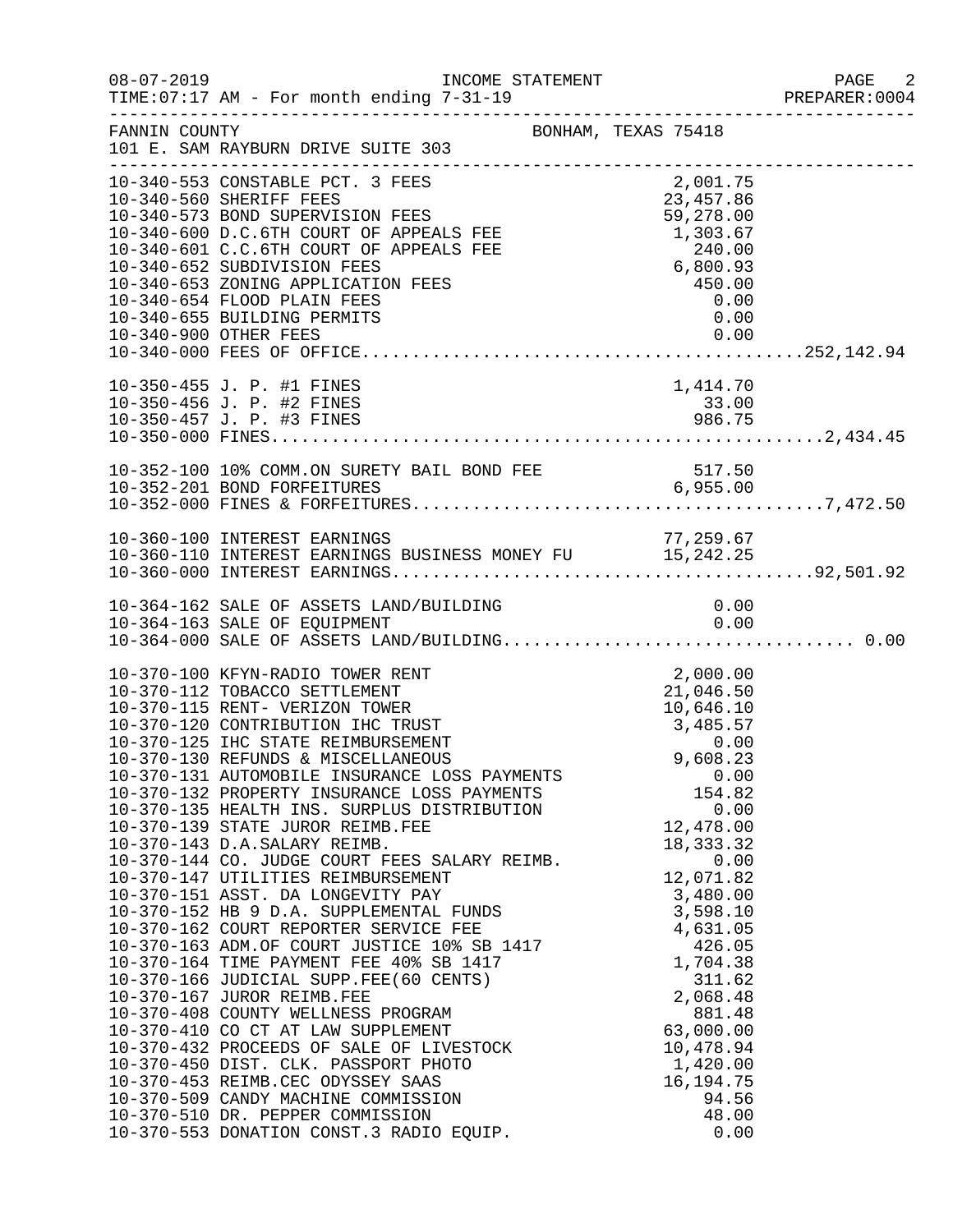| $08 - 07 - 2019$ | TIME: 07:17 AM - For month ending 7-31-19                                                          | INCOME STATEMENT    |                                  | PAGE<br>$\overline{\phantom{a}}$ 3<br>PREPARER: 0004 |
|------------------|----------------------------------------------------------------------------------------------------|---------------------|----------------------------------|------------------------------------------------------|
| FANNIN COUNTY    | 101 E. SAM RAYBURN DRIVE SUITE 303                                                                 | BONHAM, TEXAS 75418 |                                  |                                                      |
|                  | 10-370-562 STATE REIMB.OFFENDER TRANSPORT 8,114.60                                                 |                     |                                  |                                                      |
|                  | 11-300-111 BEGINNING CASH BALANCE                                                                  |                     | 0.00                             |                                                      |
|                  | 11-340-600 COUNTY CLERK FEES<br>11-340-650 DISTRICT CLERK FEES<br>11-340-651 JUSTICE OF PEACE FEES |                     | 2,943.57<br>2,141.59<br>1,087.28 |                                                      |
|                  | 11-360-100 INTEREST EARNINGS                                                                       |                     | 199.20                           |                                                      |
|                  | 12-300-112 BEGINNING CASH BALANCE                                                                  |                     | 0.00                             |                                                      |
|                  | 12-360-100 INTEREST EARNINGS                                                                       |                     | 7.95                             |                                                      |
|                  | 12-370-134 CO.CLK.VITAL STAT.FEE                                                                   |                     | 308.00                           |                                                      |
|                  | 13-300-113 BEGINNING CASH BALANCE                                                                  |                     | 0.00                             |                                                      |
|                  | 13-345-113 SURETY BAIL BOND FEE                                                                    |                     | 6,300.00                         |                                                      |
|                  | 13-370-130 REFUNDS & MISCELLANEOUS<br>13-370-132 TEMPORARY BOND SECURITY                           |                     | 0.00<br>0.00                     |                                                      |
|                  | 14-300-114 BEGINNING CASH                                                                          |                     | 0.00                             |                                                      |
|                  | 14-370-455 JP1 SECURITY FEE<br>14-370-456 JP2 SECURITY FEE<br>14-370-457 JP3 SECURITY FEE          |                     | 120.29<br>30.50<br>211.66        |                                                      |
|                  | 16-300-116 BEGINNING CASH BALANCE                                                                  |                     | 0.00                             |                                                      |
|                  | 16-370-149 CO. JUDGE EXCESS SUPP.                                                                  |                     | 0.00                             |                                                      |
|                  | 17-300-117 BEGINNING CASH BALANCE                                                                  |                     | 0.00                             |                                                      |
|                  | 17-340-131 PROBATE JUDGES EDUCATION                                                                |                     | 150.00                           |                                                      |
|                  | 17-370-130 REFUNDS & MISCELLANEOUS                                                                 |                     | 775.33                           |                                                      |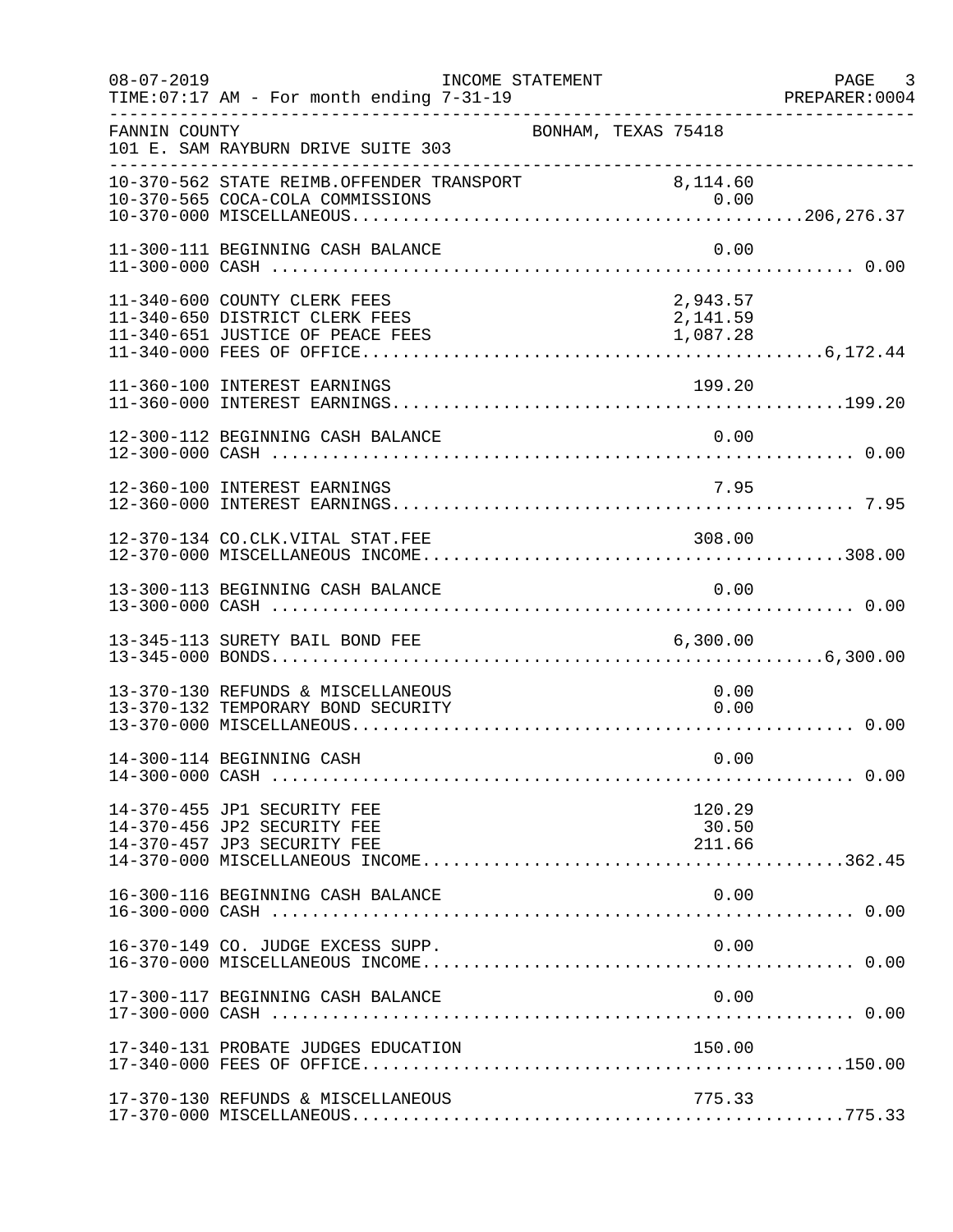| $08 - 07 - 2019$ | TIME: 07:17 AM - For month ending 7-31-19                                                                                                               | INCOME STATEMENT |                                                          | PAGE 4 |
|------------------|---------------------------------------------------------------------------------------------------------------------------------------------------------|------------------|----------------------------------------------------------|--------|
| FANNIN COUNTY    | 101 E. SAM RAYBURN DRIVE SUITE 303                                                                                                                      |                  | BONHAM, TEXAS 75418                                      |        |
|                  | 18-300-118 BEGINNING CASH BALANCE                                                                                                                       |                  |                                                          |        |
|                  | 18-360-100 INTEREST EARNINGS                                                                                                                            |                  | 107.46                                                   |        |
|                  | 18-370-130 REFUNDS & MISCELLANEOUS<br>18-370-133 CO.CLERK PRESERVE REC FEE 24,308.38                                                                    |                  | 0.00                                                     |        |
|                  | 19-300-119 BEGINNING CASH BALANCE                                                                                                                       |                  | 0.00                                                     |        |
|                  | 19-360-100 INTEREST EARNINGS                                                                                                                            |                  | 21.33                                                    |        |
|                  |                                                                                                                                                         |                  |                                                          |        |
|                  | 20-300-120 BEGINNING CASH BALANCE                                                                                                                       |                  | 0.00                                                     |        |
|                  | 20-360-100 INTEREST EARNINGS                                                                                                                            |                  | 81.87                                                    |        |
|                  | 20-370-135 CO.OFFICE REC.MNGMT.FEE                                                                                                                      |                  | 6, 229.75                                                |        |
|                  | 21-300-121 BEGINNING CASH BALANCE                                                                                                                       |                  | 0.00                                                     |        |
|                  | 21-310-110 CURRENT TAXES<br>21-310-120 DELINQUENT TAXES                                                                                                 |                  | 475,048.08<br>11,762.74                                  |        |
|                  | 21-318-120 PAY N LIEU TAX/GRASSLAND<br>21-318-121 PAY N LIEU TAX/UPPER TRINITY<br>21-318-160 SALES TAX REVENUES                                         |                  | 1,726.53<br>873.41<br>$873.41$<br>45,341.90              |        |
|                  | 21-321-200 CAR REGISTRATION/SALES TAX                                                                                                                   |                  | 73,448.04                                                |        |
|                  | 21-330-200 FEMA GRANT                                                                                                                                   |                  | 0.00                                                     |        |
|                  | 21-350-403 COUNTY CLERK FINES<br>21-350-450 DISTRICT CLERK FINES<br>21-350-455 J. P. #1 FINES<br>21-350-456 J. P. #2 FINES<br>21-350-457 J. P. #3 FINES |                  | 1,015.50<br>7,728.22<br>1,647.74<br>1,359.47<br>2,663.82 |        |
|                  | 21-360-100 INTEREST EARNINGS                                                                                                                            |                  | 669.47                                                   |        |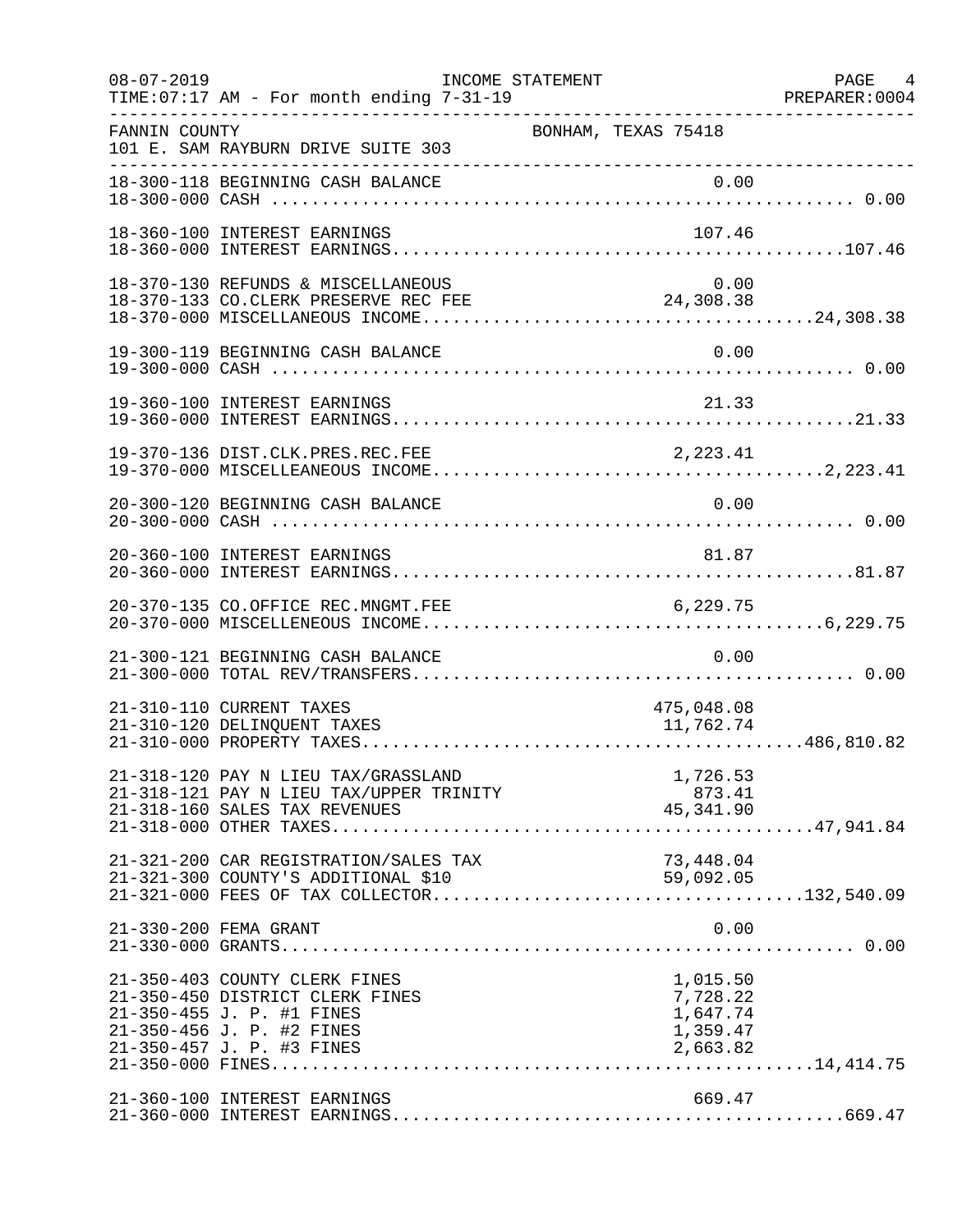| $08 - 07 - 2019$ | INCOME STATEMENT<br>TIME: 07:17 AM - For month ending 7-31-19                                                                                                                                                                                                                               |                                                                          | PAGE 5<br>PREPARER:0004 |
|------------------|---------------------------------------------------------------------------------------------------------------------------------------------------------------------------------------------------------------------------------------------------------------------------------------------|--------------------------------------------------------------------------|-------------------------|
| FANNIN COUNTY    | 101 E. SAM RAYBURN DRIVE SUITE 303<br>______________________                                                                                                                                                                                                                                | BONHAM, TEXAS 75418                                                      |                         |
|                  | 21-364-162 LAND/BUILDING                                                                                                                                                                                                                                                                    | 0.00                                                                     |                         |
|                  | 21-370-100 PROPERTY LEASE<br>21-370-120 STATE LATERAL ROAD<br>21-370-125 TDT. WEIGHT FEES<br>21-370-130 REFUNDS & MISCELLANEOUS<br>21-370-140 PROCEEDS OF LOAN<br>21-370-145 REIMBURSEMENT OF MATERIALS                                                                                     | 0.00<br>8,468.06<br>20,669.15<br>91.80<br>0.00<br>13.426.41<br>11,436.41 |                         |
|                  |                                                                                                                                                                                                                                                                                             |                                                                          |                         |
|                  | 22-310-110 CURRENT TAXES<br>22-310-120 DELINQUENT TAXES                                                                                                                                                                                                                                     | 553,368.16<br>13,702.04                                                  |                         |
|                  | 22-318-120 PAY N LIEU TAX/GRASSLAND<br>22-318-121 PAY N LIEU TAX/UPPER TRINITY                                                                                                                                                                                                              | 2,011.18<br>1,017.41<br>52,817.29                                        |                         |
|                  | 22-321-200 CAR REGISTRATION/SALES TAX 85,557.27<br>22-321-300 COUNTY'S ADDITIONAL \$10 68,834.20                                                                                                                                                                                            |                                                                          |                         |
|                  | 22-330-200 FEMA GRANT                                                                                                                                                                                                                                                                       | 0.00                                                                     |                         |
|                  | 22-350-403 COUNTY CLERK FINES<br>22-350-450 DISTRICT CLERK FINES<br>22-350-455 J. P. #1 FINES<br>22-350-456 J. P. #2 FINES<br>22-350-457 J. P. #3 FINES                                                                                                                                     | 1,182.91<br>9,002.34<br>1,919.41<br>1,583.60<br>3,103.00                 |                         |
|                  | 22-360-100 INTEREST EARNINGS                                                                                                                                                                                                                                                                | 5,451.96                                                                 |                         |
|                  | 22-364-163 SALE OF EQUIPMENT                                                                                                                                                                                                                                                                | 17,572.50                                                                |                         |
|                  | 22-370-120 STATE LATERAL ROAD<br>22-370-125 TDT WEIGHT FEES<br>22-370-130 REFUNDS & MISCELLANEOUS<br>22-370-131 AUTOMOBILE INSURANCE LOSS PAYMENT<br>22-370-140 PROCEEDS OF LOAN<br>22-370-145 REIMBURSEMENT OF MATERIALS 14,142.34<br>22-370-150 TRENTON HIGH MEADOWS SUBDIVISION 7,000.00 | 9,864.17<br>24,076.87<br>504.00<br>0.00<br>$0.00$<br>$14, 142.34$        |                         |
|                  | 23-300-123 BEGINNING CASH BALANCE                                                                                                                                                                                                                                                           | 0.00                                                                     |                         |
|                  | 23-310-110 CURRENT TAXES                                                                                                                                                                                                                                                                    | 830,052.13                                                               |                         |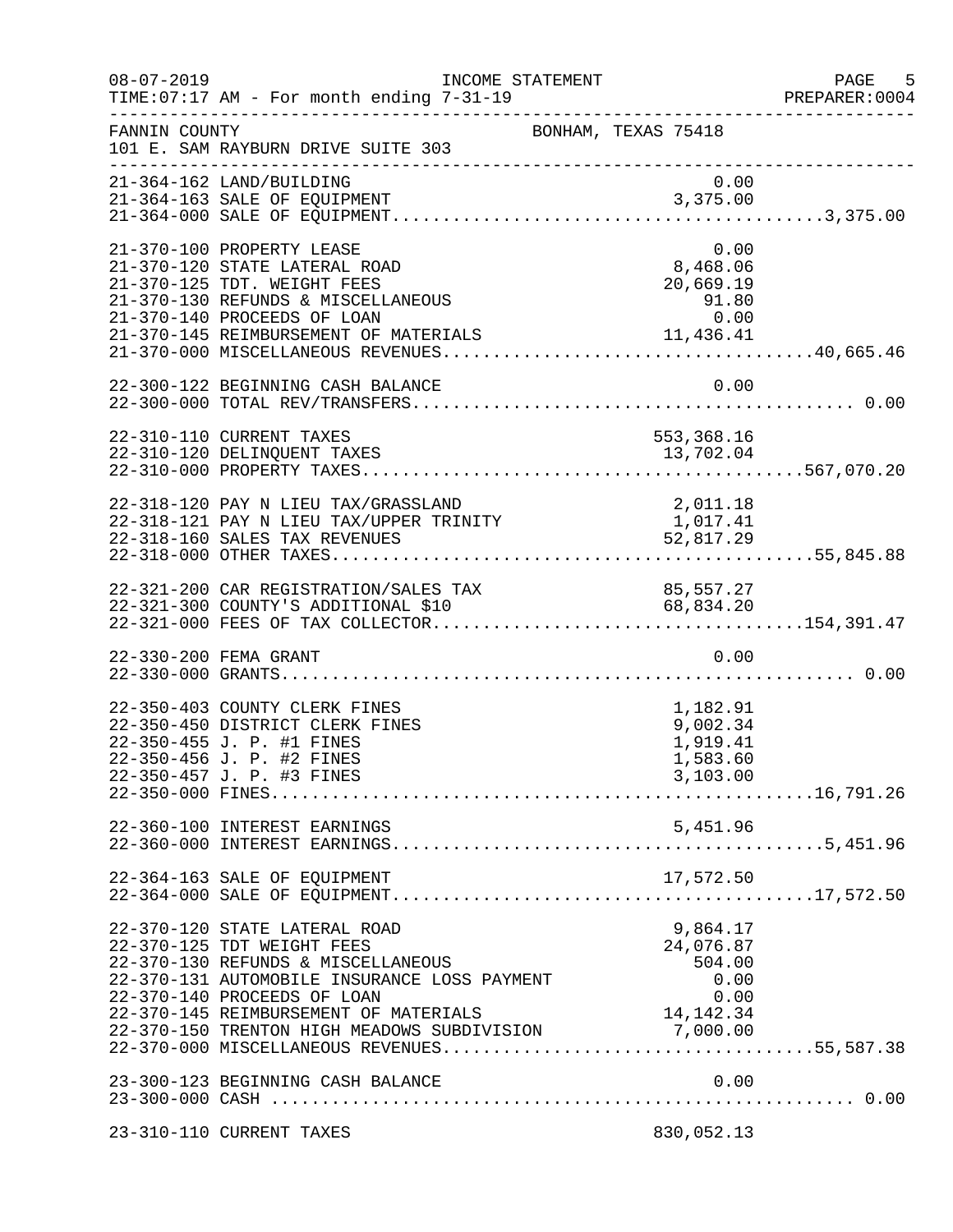| $08 - 07 - 2019$ | TIME: 07:17 AM - For month ending 7-31-19                                                                                                                                                            | INCOME STATEMENT                                                | PAGE 6<br>PREPARER: 0004 |
|------------------|------------------------------------------------------------------------------------------------------------------------------------------------------------------------------------------------------|-----------------------------------------------------------------|--------------------------|
| FANNIN COUNTY    | 101 E. SAM RAYBURN DRIVE SUITE 303                                                                                                                                                                   | BONHAM, TEXAS 75418                                             |                          |
|                  | 23-310-120 DELINQUENT TAXES                                                                                                                                                                          |                                                                 |                          |
|                  | 23-318-120 PAY N LIEU TAX/GRASSLAND<br>23-318-121 PAY N LIEU TAX/UPPER TRINITY                                                                                                                       | 3,016.78<br>1,526.12<br>$\overline{79}$ , 225.91                |                          |
|                  | 23-321-200 CAR REGISTRATION/SALES TAX                                                                                                                                                                | 128, 335.87                                                     |                          |
|                  | 23-330-200 FEMA GRANT                                                                                                                                                                                | 0.00                                                            |                          |
|                  | 23-350-403 COUNTY CLERK FINES<br>23-350-450 DISTRICT CLERK FINES<br>23-350-455 J. P. #1 FINES<br>23-350-456 J. P. #2 FINES<br>23-350-457 J. P. #3 FINES                                              | 1,774.38<br>13,503.54<br>2,879.10<br>2,375.38<br>4,654.45       |                          |
|                  |                                                                                                                                                                                                      |                                                                 |                          |
|                  | 23-364-162 LAND/BUILDING<br>23-364-163 SALE OF EQUIPMENT                                                                                                                                             | 0.00<br>495.00                                                  |                          |
|                  | 23-370-120 STATE LATERAL ROAD<br>23-370-125 TDT WEIGHT FEES<br>23-370-130 REFUNDS & MISCELLANEOUS<br>23-370-139 RESTITUTION<br>23-370-140 PROCEEDS OF LOANS<br>23-370-145 REIMBURSEMENT OF MATERIALS | 14,796.25<br>36, 115.30<br>1,983.45<br>$0.00$ $0.00$ $16.699$ F |                          |
|                  | 24-300-124 BEGINNING CASH BALANCE<br>24-300-999 TOTAL TRANSFERS                                                                                                                                      | 0.00                                                            | 0.00                     |
|                  | 24-310-110 CURRENT TAXES<br>24-310-120 DELINQUENT TAXES                                                                                                                                              | 472,484.07<br>11,699.22                                         |                          |
|                  | 24-318-120 PAY N LIEU TAX/GRASSLAND                                                                                                                                                                  | 1,717.21                                                        |                          |
|                  | 24-321-200 CAR REGISTRATION/SALES TAX                                                                                                                                                                | 73,051.63<br>58,773.01                                          |                          |
|                  | 24-330-200 FEMA GRANT                                                                                                                                                                                | 0.00                                                            |                          |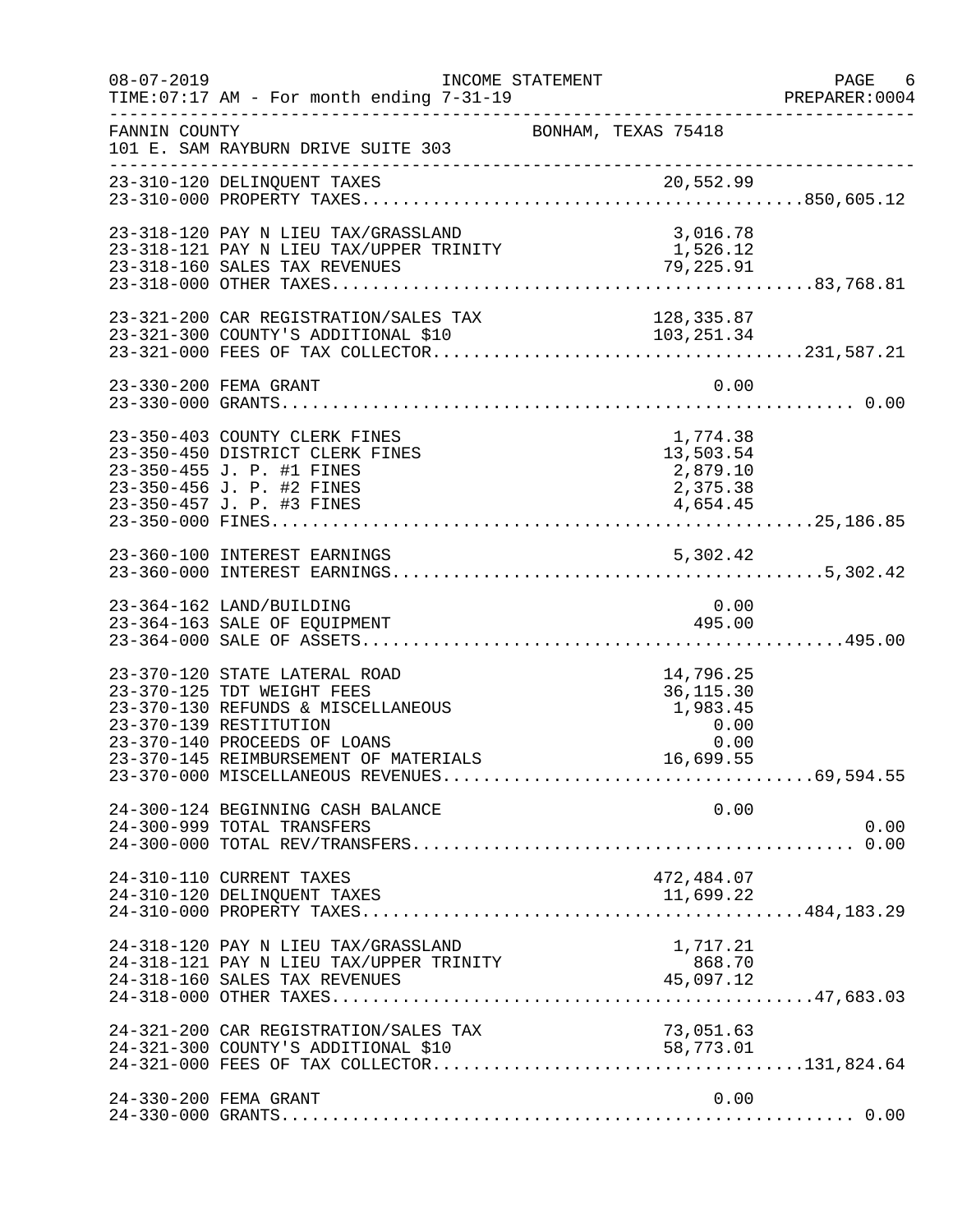| $08 - 07 - 2019$ | TIME: 07:17 AM - For month ending 7-31-19                                                                                                                                                                                                                                       | INCOME STATEMENT    |          |                                                           |      | PAGE 7<br>PREPARER:0004 |
|------------------|---------------------------------------------------------------------------------------------------------------------------------------------------------------------------------------------------------------------------------------------------------------------------------|---------------------|----------|-----------------------------------------------------------|------|-------------------------|
| FANNIN COUNTY    | 101 E. SAM RAYBURN DRIVE SUITE 303                                                                                                                                                                                                                                              | BONHAM, TEXAS 75418 |          |                                                           |      |                         |
|                  | 24-350-403 COUNTY CLERK FINES<br>24-350-450 DISTRICT CLERK FINES<br>24-350-455 J. P. #1 FINES<br>24-350-456 J. P. #2 FINES<br>24-350-457 J. P. #3 FINES                                                                                                                         |                     | 2,649.45 | 1,010.01<br>7,686.54<br>1,638.85<br>1,352.15              |      |                         |
|                  | 24-360-100 INTEREST EARNING                                                                                                                                                                                                                                                     |                     |          | 4,005.54                                                  |      |                         |
|                  | 24-364-162 LAND/BUILDING<br>24-364-163 SALE OF EQUIPMENT                                                                                                                                                                                                                        |                     |          | 0.00<br>39,838.50                                         |      |                         |
|                  | 24-370-120 STATE LATERAL ROAD<br>24-370-125 TDT WEIGHT FEES<br>24-370-130 REFUNDS & MISCELLANEOUS<br>24-370-138 SALE OF SCRAP IRON<br>24-370-140 PROCEEDS OF LOAN<br>24-370-145 REIMBURSEMENT OF MATERIALS<br>24-370-146 SALE OF RECYCLED MATERIALS<br>24-370-147 OFFICE RENTAL |                     | 2,307.14 | 8,422.35<br>20,557.62<br>432.86<br>0.00<br>394.50<br>0.00 | 0.00 |                         |
|                  | 25-300-125 BEGINNING CASH BALANCE                                                                                                                                                                                                                                               |                     |          | 0.00                                                      |      |                         |
|                  | 25-370-138 SALE OF SCRAP IRON                                                                                                                                                                                                                                                   |                     |          |                                                           | 0.00 |                         |
|                  | 26-300-126 BEGINNING CASH BALANCE                                                                                                                                                                                                                                               |                     |          |                                                           | 0.00 |                         |
|                  | 26-360-100 INTEREST EARNINGS                                                                                                                                                                                                                                                    |                     |          | 84.74                                                     |      |                         |
|                  | 26-370-455 J.P.#1 TECHNOLOGY FEES                                                                                                                                                                                                                                               |                     |          | 485.17                                                    |      |                         |
|                  | 27-300-127 BEGINNING CASH BALANCE                                                                                                                                                                                                                                               |                     |          |                                                           | 0.00 |                         |
|                  | 27-360-100 INTEREST EARNINGS                                                                                                                                                                                                                                                    |                     |          | 17.98                                                     |      |                         |
|                  | 27-370-456 J.P.#2 TECHNOLOGY FEES                                                                                                                                                                                                                                               |                     |          | 122.00                                                    |      |                         |
|                  | 28-300-128 BEGINNING CASH                                                                                                                                                                                                                                                       |                     |          |                                                           | 0.00 |                         |
|                  | 28-360-100 INTEREST EARNINGS                                                                                                                                                                                                                                                    |                     |          |                                                           | 9.68 |                         |
|                  | 28-370-456 J.P.#3 TECHNOLOGY FEES                                                                                                                                                                                                                                               |                     |          | 843.54                                                    |      |                         |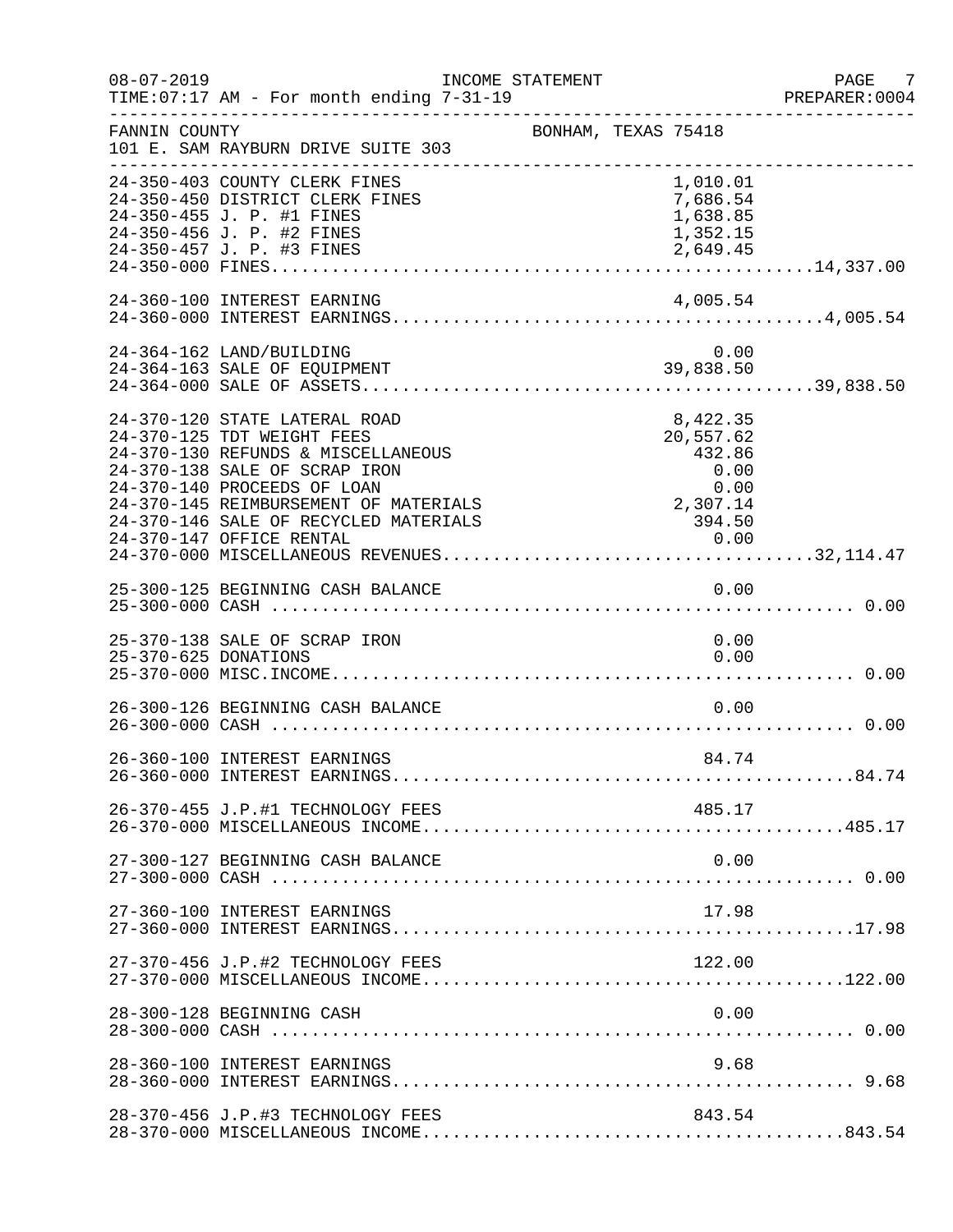| $08 - 07 - 2019$ | TIME: 07:17 AM - For month ending 7-31-19                                          | INCOME STATEMENT |                     |                      | PAGE 8 |
|------------------|------------------------------------------------------------------------------------|------------------|---------------------|----------------------|--------|
| FANNIN COUNTY    | 101 E. SAM RAYBURN DRIVE SUITE 303                                                 |                  | BONHAM, TEXAS 75418 |                      |        |
|                  | 30-360-100 INTEREST EARNINGS                                                       |                  |                     | 0.00                 |        |
|                  | 30-370-569 SHERIFF WORK RELEASE                                                    |                  |                     | 0.00                 |        |
|                  | 31-300-131 BEGINNING CASH BALANCE                                                  |                  |                     | 0.00                 |        |
|                  |                                                                                    |                  |                     |                      |        |
|                  | 31-370-131 RESTORATION DONATIONS                                                   |                  |                     | 0.00                 |        |
|                  | 33-300-133 BEGINNING CASH BALANCE                                                  |                  |                     | 0.00                 |        |
|                  | 33-340-480 APPLICATION FEE                                                         |                  |                     | 0.00                 |        |
|                  | 34-300-134 BEGINNING CASH BALANCE                                                  |                  |                     | 0.00                 |        |
|                  | 34-360-100 INTEREST INCOME                                                         |                  |                     | 51.64                |        |
|                  | 34-370-450 DISTRICT CT.RECORDS ARCHIVE FEE 3,964.25                                |                  |                     |                      |        |
|                  | 35-340-403 COUNTY CLERK FEES<br>35-340-450 DISTRICT CLERK FEES                     |                  |                     | 1,680.00<br>9,125.82 |        |
|                  | 35-360-100 INTEREST EARNINGS                                                       |                  |                     | 289.78               |        |
|                  | 36-300-136 BEGINNING CASH BALANCE-D.A.FEE                                          |                  |                     | 0.00                 |        |
|                  | 36-340-475 DISTRICT ATTORNEY FEES                                                  |                  |                     | 1,555.82             |        |
|                  | 36-352-200 CONTRABAND FORFEITURE<br>36-352-300 D.A. SEIZURE FUND                   |                  |                     | 3,080.27<br>0.00     |        |
|                  | 36-360-100 INTEREST EARNINGS-D.A. FEE<br>36-360-236 INTEREST EARNINGS-SEIZURE FUND |                  | $13.04$             |                      |        |
|                  | 36-370-130 REFUNDS & MISCELLANEOUS<br>36-370-319 RESTITUTION                       |                  |                     | 1,157.24<br>0.00     |        |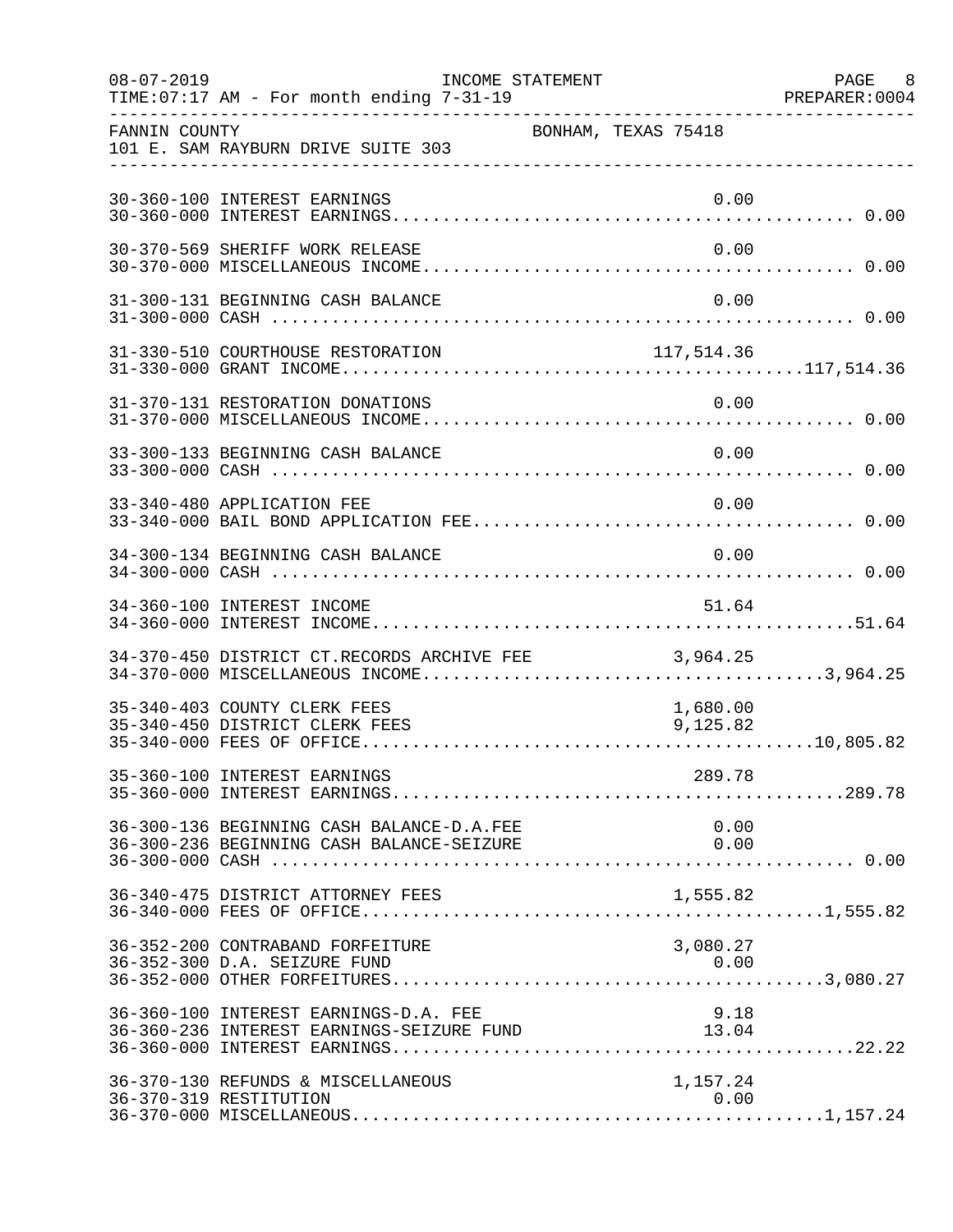| $08 - 07 - 2019$     | TIME: 07:17 AM - For month ending 7-31-19                                                                         | INCOME STATEMENT           | PAGE 9 |
|----------------------|-------------------------------------------------------------------------------------------------------------------|----------------------------|--------|
| FANNIN COUNTY        | 101 E. SAM RAYBURN DRIVE SUITE 303                                                                                | BONHAM, TEXAS 75418        |        |
|                      |                                                                                                                   |                            |        |
|                      | 37-370-130 REFUNDS & MISCELLANEOUS                                                                                | 0.00                       |        |
|                      | 38-360-100 INTEREST EARNINGS                                                                                      | 359.54                     |        |
|                      | 39-300-110 UNENCUMBERED FUND BALANCE                                                                              | 0.00                       |        |
|                      | 39-360-100 INTEREST EARNINGS                                                                                      | 144.25                     |        |
|                      | 39-370-150 BONNIE RUTH COOPER TRUST                                                                               | 1,180.35                   |        |
|                      | 40-300-110 UNENCUMBERED FUND BALANCE                                                                              | 0.00                       |        |
|                      | 40-330-410 NAACHO GRANT INCOME                                                                                    | 0.00                       |        |
| 41-370-406 DONATIONS |                                                                                                                   | 150.00                     |        |
|                      | 42-330-477 HAZARD MITIGATION DR-1999                                                                              | 0.00                       |        |
|                      | 44-330-423 2016 HOMELAND SECURITY                                                                                 | 0.00                       |        |
|                      | 45-330-403 CHAPTER 19 FUNDS                                                                                       | 92.11                      |        |
|                      |                                                                                                                   | 0.00                       |        |
|                      | 46-330-475 SAFE ROOM REIMBURSEMENT DR-4029 42,044.06                                                              |                            |        |
|                      | 48-300-148 BEGINNING CASH BALANCE                                                                                 | 0.00                       |        |
|                      | 48-340-130 REFUNDS & MISCELLANEOUS<br>48-340-403 CONTRACT ADMINISTRATIVE FEE<br>48-340-484 ELECTION REIMBURSEMENT | 0.00<br>149.90<br>2,848.56 |        |
|                      | 49-300-149 BEGINNING CASH BALANCE                                                                                 | 0.00                       |        |
|                      | 49-330-475 INVESTIGATOR/LEOSE GRANT                                                                               | 681.66                     |        |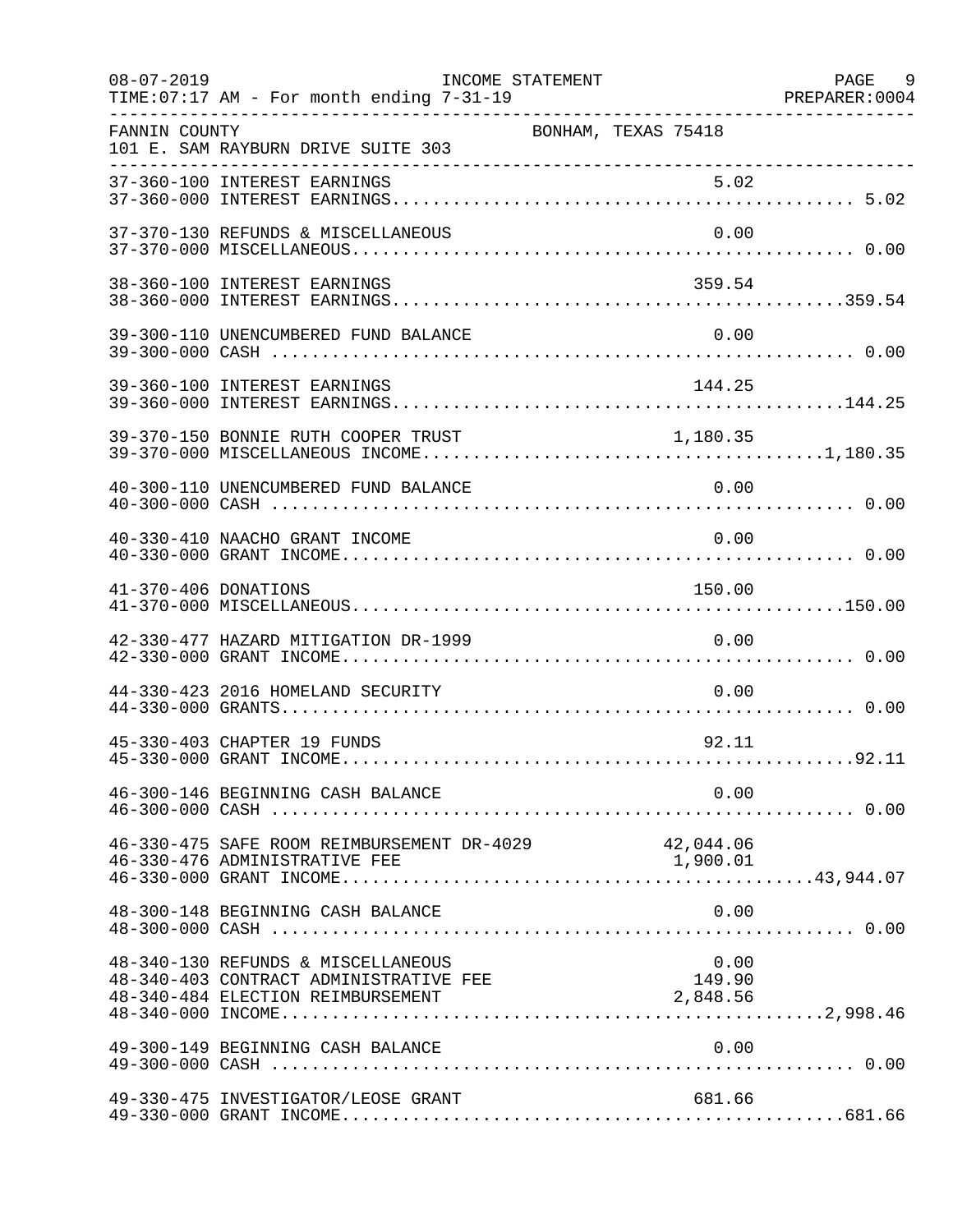| $08 - 07 - 2019$ | INCOME STATEMENT<br>TIME: 07:17 AM - For month ending 7-31-19                                        |                              | PAGE 10<br>PREPARER: 0004 |
|------------------|------------------------------------------------------------------------------------------------------|------------------------------|---------------------------|
| FANNIN COUNTY    | 101 E. SAM RAYBURN DRIVE SUITE 303                                                                   | BONHAM, TEXAS 75418          |                           |
|                  | 50-300-150 BEGINNING CASH BALANCE                                                                    |                              |                           |
|                  | 50-370-403 LOCAL FUNDING                                                                             | 0.00                         |                           |
|                  | 51-300-151 BEGINNING CASH BALANCE                                                                    | 0.00                         |                           |
|                  | 51-370-440 CO.CLK.CO.& DIST.CT.TECHNOLOGY FEE 184.92                                                 |                              |                           |
|                  | 52-360-100 INTEREST EARNINGS                                                                         | 22.39                        |                           |
|                  | 52-370-133 CO.CLK.COURT RECORDS PRESERVATION F 490.00                                                |                              |                           |
|                  | 53-300-153 BEGINNING CASH BALANCE                                                                    | 0.00                         |                           |
|                  | 53-370-133 CO.CLERK RECORDS ARCHIVE FEE 25,090.00                                                    |                              |                           |
|                  | 55-300-156 BEGINNING CASH BALANCE                                                                    | 0.00                         |                           |
|                  | 55-360-100 INTEREST EARNINGS                                                                         | 0.20                         |                           |
|                  | 55-370-130 REFUNDS & MISCELLANEOUS<br>55-370-160 PEACE OFFICER ALLOCATION                            | 0.00<br>2, 282.76            |                           |
|                  | 56-300-156 BEGINNING CASH BALANCE                                                                    | 0.00                         |                           |
|                  | 56-330-560 BULLETPROOF VEST PARTNERSHIP                                                              | 0.00                         |                           |
|                  | 56-352-200 CONTRABAND FOREITURE<br>56-352-300 PLEA BARGAIN AGREEMENT<br>56-352-432 LIVESTOCK SEIZURE | 8,825.78<br>0.00<br>3,280.00 |                           |
|                  | 56-355-560 FEDERAL FORFEITURE FUNDS 2018<br>56-355-000 FEDERAL FORFEITURE FUNDS 20182,063.58         | 2,063.58                     |                           |
|                  | 56-360-100 INTEREST EARNINGS-SO FORFEITURE<br>56-360-159 INTEREST EARNINGS-FEDERAL FORF 2018 0.00    | 38.98                        |                           |
|                  | 56-370-108 FEDERAL OT REIMBURSEMENT<br>56-370-130 REFUNDS & MISCELLANEOUS                            | 0.00<br>0.00                 |                           |
|                  | 56-390-140 TRANSFERS IN                                                                              | 0.00                         |                           |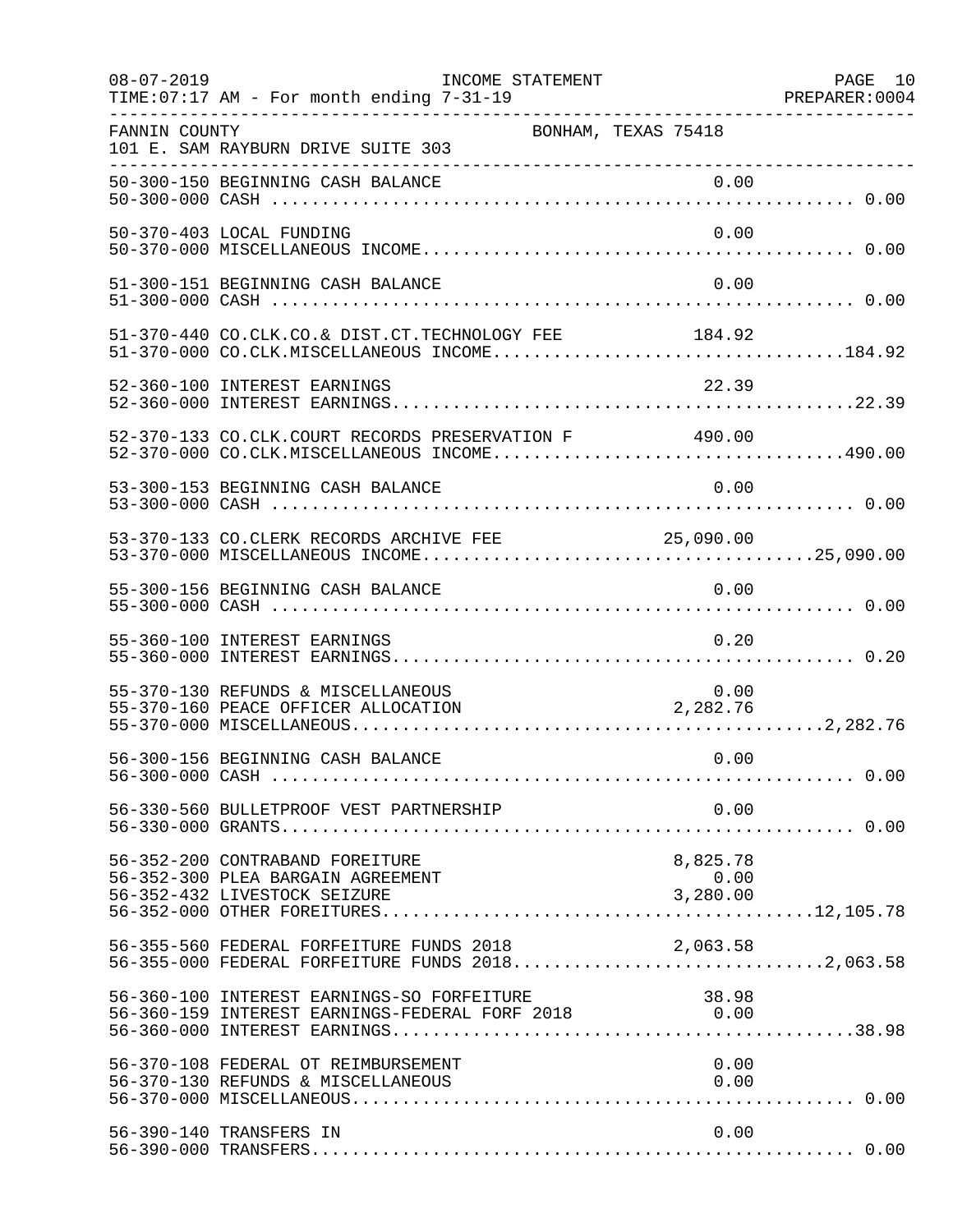| $08 - 07 - 2019$ | INCOME STATEMENT<br>TIME: 07:17 AM - For month ending 7-31-19                                                                            |                                        | PAGE 11 |
|------------------|------------------------------------------------------------------------------------------------------------------------------------------|----------------------------------------|---------|
| FANNIN COUNTY    | 101 E. SAM RAYBURN DRIVE SUITE 303                                                                                                       | BONHAM, TEXAS 75418                    |         |
|                  | 57-300-157 BEGINNING CASH BALANCE                                                                                                        | 0.00                                   |         |
|                  | 57-360-100 INTEREST EARNINGS                                                                                                             | 0.00                                   |         |
|                  | 57-370-560 SHERIFF K-9 UNIT                                                                                                              | 0.00                                   |         |
|                  | 59-300-159 BEGINNING CASH BALANCE                                                                                                        | 0.00                                   |         |
|                  |                                                                                                                                          |                                        |         |
|                  | 59-370-425 DRUG COURT FEE                                                                                                                |                                        |         |
|                  | 60-300-110 BEGINNING CASH BALANCE                                                                                                        | 0.00                                   |         |
|                  | 60-310-110 CURRENT TAXES<br>60-310-120 DELINQUENT TAXES<br>60-310-260 CURRENT TAXES SERIES '98<br>60-310-262 DELINQUENT TAXES SERIES '98 | 428,735.44<br>5,533.30<br>0.00<br>0.00 |         |
|                  | 60-318-120 PAY N LIEU TAX/GRASSLAND<br>00-310-120 PAI N LIEU TAX/GRASSLAND<br>60-318-121 PAY N LIEU TAX/UPPER TRINITY                    | 975.96<br>178.56                       |         |
|                  | 60-360-100 INTEREST EARNINGS<br>60-360-200 INTEREST, 2017 GO BONDS<br>60-360-300 INTEREST, 2018 GO BONDS                                 | 0.00<br>0.00<br>7,923.33               |         |
|                  | 60-370-130 REFUNDS & MISCELLANEOUS                                                                                                       | 0.00                                   |         |
|                  | 61-300-161 BEGINNING CASH BALANCE                                                                                                        | 0.00                                   |         |
|                  | 61-370-440 DIST.CLK.CO.& DIST.CT.TECHNOLOGY FE<br>61-370-000 DIST.CLK.MISCELLANEOUS INCOME420.03                                         | 420.03                                 |         |
|                  | 62-300-162 BEGINNING CASH BALANCE                                                                                                        | 0.00                                   |         |
|                  | 62-360-100 INTEREST EARNINGS                                                                                                             | 56.68                                  |         |
|                  | 62-370-133 DIST.CLK.COURT RECORDS PRESERVATION 3,002.43<br>62-370-000 DIST.CLK.COURT MISCELLAEOUS INCOME3,002.43                         |                                        |         |
|                  | 63-300-151 BEGINNING CASH BALANCE                                                                                                        | 0.00                                   |         |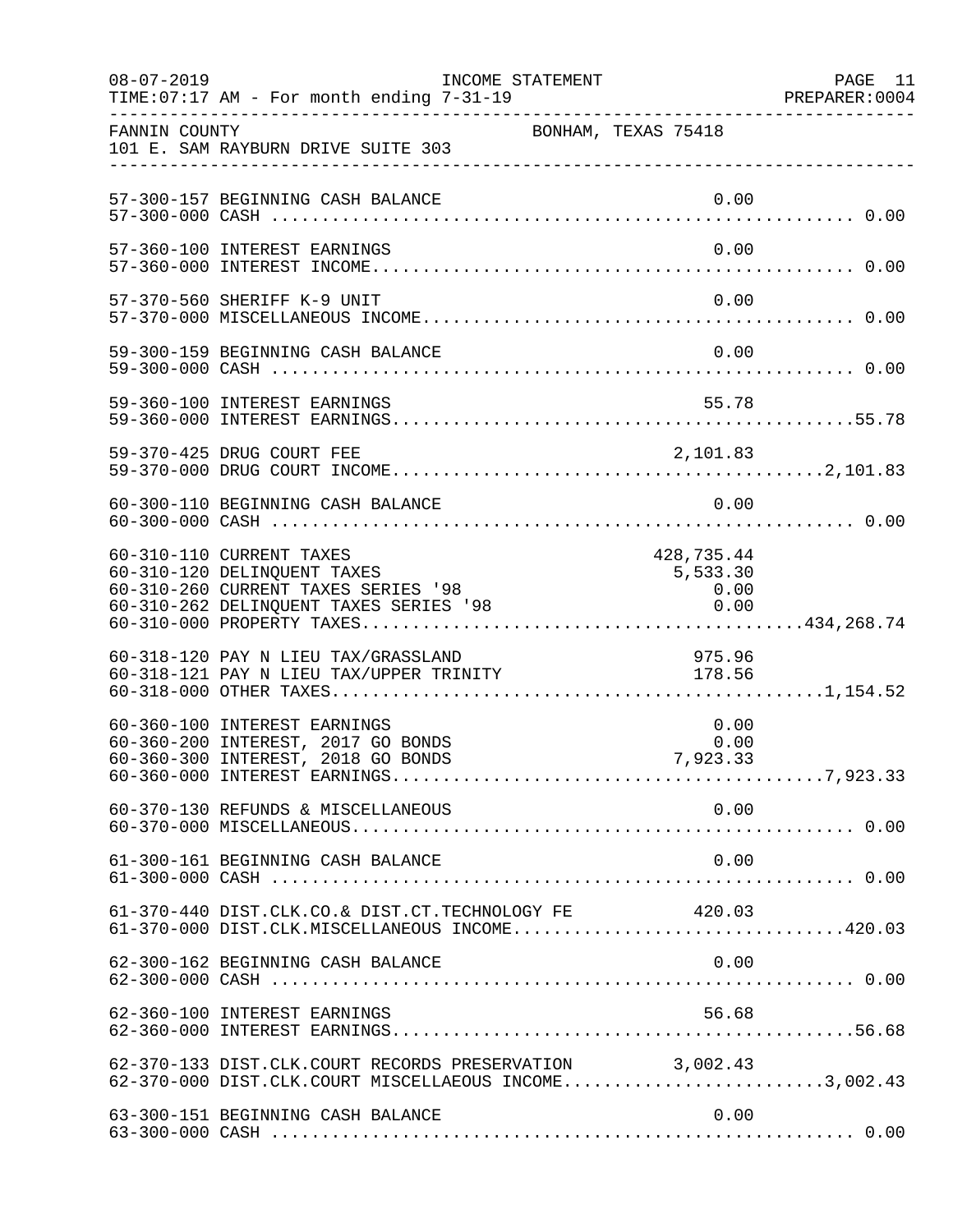| $08 - 07 - 2019$ | TIME:07:17 AM - For month ending 7-31-19<br>PREPARER:0004 PREPARER:0004<br>TIME: 07:17 AM - For month ending 7-31-19 | INCOME STATEMENT    |                                                       | PAGE 12 |
|------------------|----------------------------------------------------------------------------------------------------------------------|---------------------|-------------------------------------------------------|---------|
| FANNIN COUNTY    | 101 E. SAM RAYBURN DRIVE SUITE 303                                                                                   | BONHAM, TEXAS 75418 |                                                       |         |
|                  | 63-370-130 REFUNDS & MISCELLANEOUS<br>63-370-160 PEACE OFFICER ALLOCATION                                            |                     | 0.00<br>681.52                                        |         |
|                  | 64-300-152 BEGINNING CASH BALANCE                                                                                    |                     | 0.00                                                  |         |
|                  | 64-370-130 REFUNDS & MISCELLANEOUS<br>64-370-160 PEACE OFFICER ALLOCATION                                            |                     | 0.00<br>681.62                                        |         |
|                  | 65-300-153 BEGINNING CASH BALANCE                                                                                    |                     | 0.00                                                  |         |
|                  | 65-370-130 REFUNDS & MISCELLANEOUS<br>65-370-160 PEACE OFFICER ALLOCATION                                            |                     | 0.00<br>$\begin{array}{c} 0.00 \\ 681.52 \end{array}$ |         |
|                  | 66-300-166 BEGINNING CASH BALANCE                                                                                    |                     | 0.00                                                  |         |
|                  |                                                                                                                      |                     |                                                       |         |
|                  | 66-370-130 REFUNDS & MISCELLANEOUS                                                                                   |                     |                                                       |         |
|                  | 67-300-110 UNENCUMBERED FUND BALANCE                                                                                 |                     | 0.00                                                  |         |
|                  | 67-319-551 ANNUAL PAYMENT                                                                                            |                     | 10,000.00                                             |         |
|                  | 68-300-168 BEGINNING CASH BALANCE                                                                                    |                     | 0.00                                                  |         |
|                  | 68-360-100 INTEREST EARNING LEGEND BANK<br>68-360-168 INTEREST EARNINGS BUSINESS MONEY FU 53,193.45                  |                     | 0.00                                                  |         |
|                  | 68-370-130 REFUNDS & MISCELLANEOUS                                                                                   |                     | 0.00                                                  |         |
|                  | 70-360-100 INTEREST EARNINGS                                                                                         |                     | 1,611.93                                              |         |
|                  | 71-330-475 INVESTIGATOR CRIMES AGAINST WOMEN                                                                         |                     | 0.00                                                  |         |
|                  | 72-330-560 INVESTIGATOR CRIMES AGAINST CHILDRE 3,297.94                                                              |                     |                                                       |         |
|                  | 80-300-180 BEGINNING CASH BALANCE                                                                                    |                     | 0.00                                                  |         |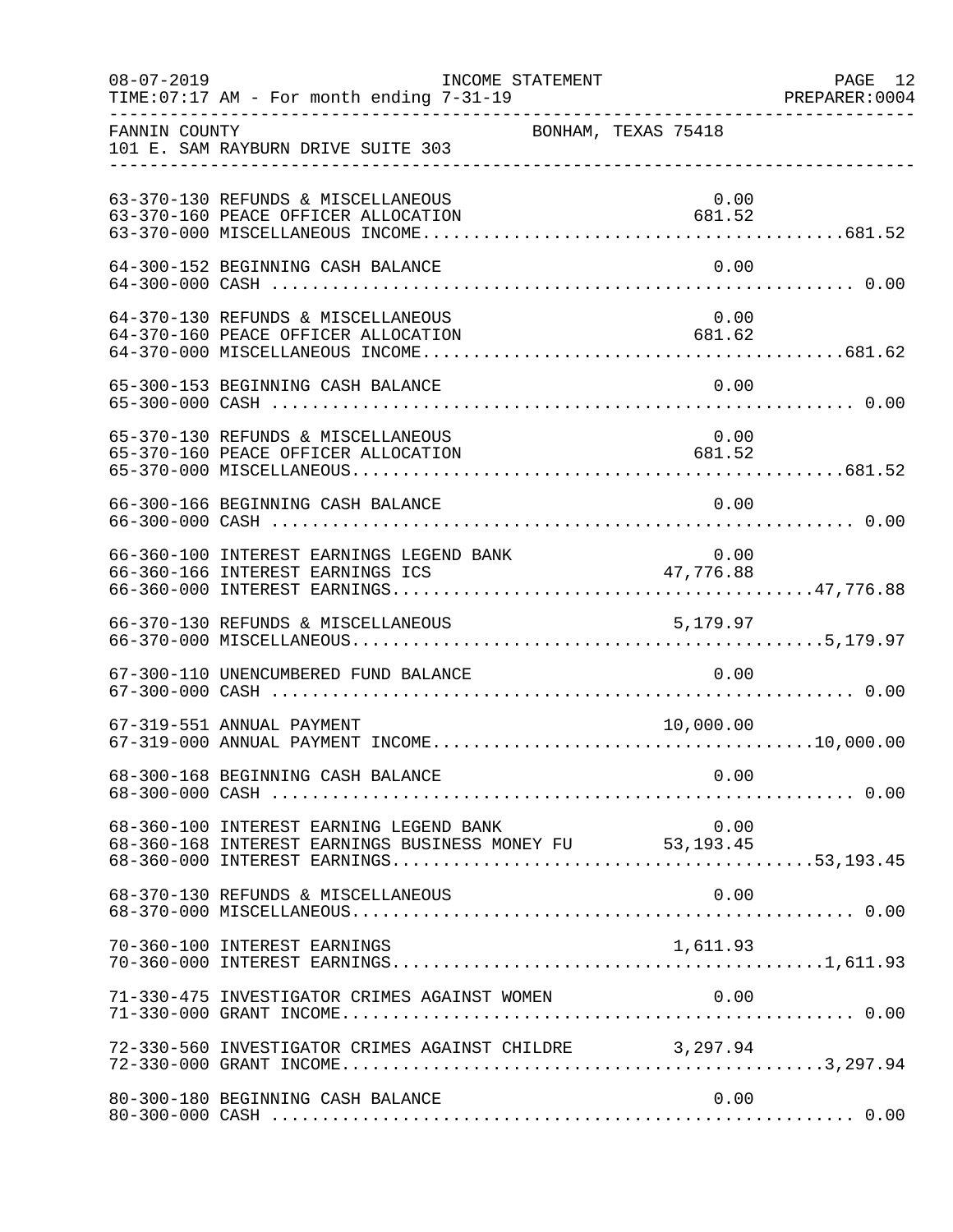| $08 - 07 - 2019$     | INCOME STATEMENT<br>TIME: 07:17 AM - For month ending 7-31-19                                                                                                                                                                                                                                                                                               |                                              | PAGE 13 |
|----------------------|-------------------------------------------------------------------------------------------------------------------------------------------------------------------------------------------------------------------------------------------------------------------------------------------------------------------------------------------------------------|----------------------------------------------|---------|
| FANNIN COUNTY        | BONHAM, TEXAS 75418<br>101 E. SAM RAYBURN DRIVE SUITE 303                                                                                                                                                                                                                                                                                                   |                                              |         |
|                      | 80-370-130 MISCELLANEOUS<br>80-370-180 PROGRAM FEES                                                                                                                                                                                                                                                                                                         | 0.00<br>350.00                               |         |
|                      | 81-300-110 UNENCUMBERED FUND BALANCE                                                                                                                                                                                                                                                                                                                        | 0.00                                         |         |
|                      | 81-318-181 YEAR 1 PAYMENT<br>81-318-182 YEAR 2 PAYMENT                                                                                                                                                                                                                                                                                                      | 0.00<br>0.00                                 |         |
|                      | 82-300-123 UNENCUMBERED FUND BALANCE                                                                                                                                                                                                                                                                                                                        | 0.00                                         |         |
|                      | 82-318-182 YEAR 1 PAYMENT                                                                                                                                                                                                                                                                                                                                   | 0.00                                         |         |
|                      | 83-300-124 UNENCUMBERED FUND BALANCE                                                                                                                                                                                                                                                                                                                        | 0.00                                         |         |
|                      | 83-318-183 YEAR 1 PAYMENT<br>83-318-000 NORTH TEXAS MUNICIPAL WATER DIST 0.00                                                                                                                                                                                                                                                                               | 0.00                                         |         |
|                      | 84-300-110 UNENCUMBERED FUND BALANCE                                                                                                                                                                                                                                                                                                                        | 0.00                                         |         |
|                      | 84-318-184 PERSONNEL INCOME YEAR 1 108,900.00<br>84-318-185 EMERGENCY RADIO IMP.INC.YEAR 1 400,000.00<br>84-318-186 VEHICLE OR SPEC EQUIP INC YEAR 1 80,000.00<br>84-318-250 DRUG SCREENING/PSYCHOLOGICAL INC YE 600.00<br>84-318-395 UNIFORMS INCOME YEAR 1<br>84-318-427 TRAINING INCOME YEAR 1<br>84-318-000 NORTH TEXAS MUNICIPAL WATER DIST602,500.00  | 3,000.00<br>10,000.00                        |         |
|                      | 84-319-184 PERSONNEL INCOME YEAR 2<br>84-319-186 VEHICLE OR SPEC EQUIP INC YEAR 2<br>84-319-250 DRUG SCREEN/PSYCHOLOGICAL INC YE<br>84-319-395 UNIFORMS INCOME YEAR 2<br>84-319-427 TRAINING INCOME YEAR 2<br>84-319-454 R & M EQUIPMENT INCOME YEAR 2<br>84-319-454 R & M EQUIPMENT INCOME YEAR 2 0.00<br>84-319-000 NORTH TEXAS MUNICIPAL WATER DIST 0.00 | 0.00<br>0.00<br>0.00<br>0.00<br>0.00<br>0.00 |         |
|                      | 84-370-184 LOCAL FUNDING                                                                                                                                                                                                                                                                                                                                    | 0.00                                         |         |
|                      | 85-300-110 UNENCUMBERED FUND BALANCE                                                                                                                                                                                                                                                                                                                        | 0.00                                         |         |
| 85-370-150 DONATIONS | 85-370-184 LOCAL FUNDING<br>85-370-185 RENTAL FEE                                                                                                                                                                                                                                                                                                           | 1,580.00<br>0.00<br>1,050.00                 |         |
|                      | 86-300-110 UNENCUMBERED FUND BALANCE                                                                                                                                                                                                                                                                                                                        | 0.00                                         |         |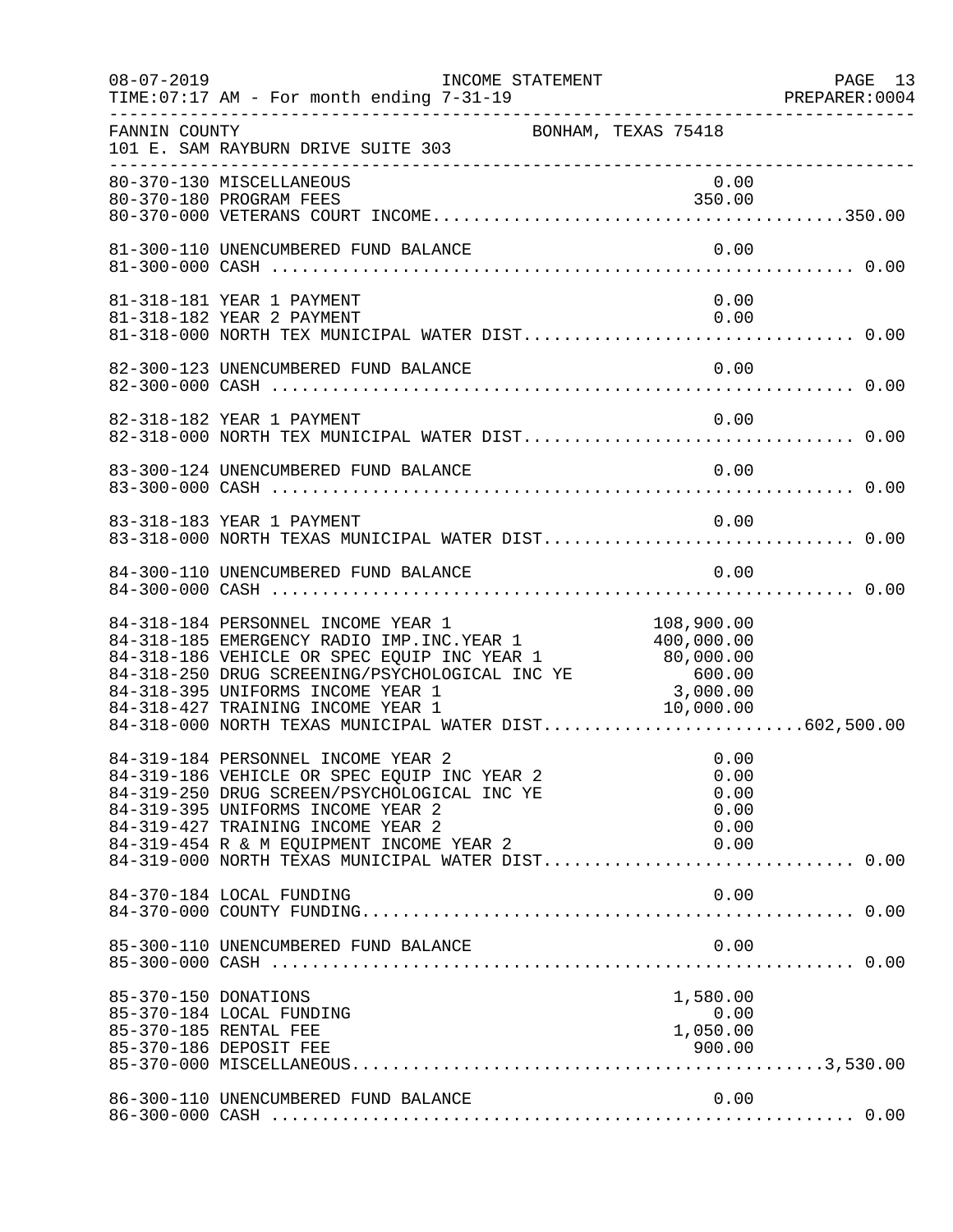| $08 - 07 - 2019$ | INCOME STATEMENT<br>TIME:07:17 AM - For month ending 7-31-19                                                                                                                                                                                                                                                                                               |                                                | PAGE 14 |
|------------------|------------------------------------------------------------------------------------------------------------------------------------------------------------------------------------------------------------------------------------------------------------------------------------------------------------------------------------------------------------|------------------------------------------------|---------|
| FANNIN COUNTY    | 101 E. SAM RAYBURN DRIVE SUITE 303                                                                                                                                                                                                                                                                                                                         | BONHAM, TEXAS 75418                            |         |
|                  |                                                                                                                                                                                                                                                                                                                                                            |                                                |         |
|                  | 86-370-130 REFUNDS & MISCELLANEOUS                                                                                                                                                                                                                                                                                                                         | 0.00                                           |         |
|                  | $\begin{array}{lllllllllllllllllll} 87-340-575 & \text{JUVENILE PROBATION FEES} & & & 1,160.00 \\ 87-340-576 & \text{JUVENILE PROBATION RESTITUTION} & & & 694.50 \\ 87-340-577 & \text{JUVENILE PROBATION COURT COSTS} & & & 260.00 \\ 87-340-578 FEES RECEIVED FOR OTHER COUNTIES & & & 0.00 \\ 87-340-000 FEES OF OFFICE.\& & & & 0.00 \\ \end{array}$  |                                                |         |
|                  |                                                                                                                                                                                                                                                                                                                                                            |                                                |         |
|                  |                                                                                                                                                                                                                                                                                                                                                            |                                                |         |
|                  | 89-330-908 STRUCTURAL FAM.THER.GRANT OOG 32,500.00<br>89-330-915 BASIC PROBATION SUPERVISION 120,983.00<br>89-330-916 COMMUNITY PROGRAMS<br>89-330-917 PRE/POST ADJUDICATION<br>89-330-918 COMMITMENT DIVERSION<br>89-330-918 COMMITMENT DIVERSION<br>89-330-919 MENTAL HEALTH SERVICES 15,312.00<br>89-330-920 REGIONAL DIVERSIONS ALTERNATIVES 18,572.00 | 80,500.00<br>8,210.00<br>9,995.00<br>15,312.00 |         |
|                  | 89-360-189 INTEREST INCOME                                                                                                                                                                                                                                                                                                                                 | 131.91                                         |         |
|                  | 89-370-130 REFUNDS & MISCELLANEOUS<br>89-370-988 LOCAL FUNDS CARRIED FORWARD<br>89-370-995 LOCAL FUNDING                                                                                                                                                                                                                                                   | 120.00<br>700.00<br>160,000.00                 |         |
|                  | 92-360-100 INTEREST EARNINGS<br>92-360-350 GOV. COMMODITY PROG. ASCS                                                                                                                                                                                                                                                                                       | 780.06<br>0.00                                 |         |
| 92-370-100 RENT  | 92-370-130 REFUNDS & MISCELLANEOUS                                                                                                                                                                                                                                                                                                                         | 757.85<br>0.00                                 |         |
|                  | 93-330-909 GRANT #713169 RANDOLPH                                                                                                                                                                                                                                                                                                                          | 0.00                                           |         |
|                  | 93-370-130 REFUNDS & MISCELLANEOUS                                                                                                                                                                                                                                                                                                                         | 0.00                                           |         |
|                  | 95-360-100 INTEREST EARNINGS                                                                                                                                                                                                                                                                                                                               | 0.00                                           |         |
|                  | 95-370-125 AFLAC FSA CLEARING<br>95-370-130 REFUNDS & MISCELLANEOUS                                                                                                                                                                                                                                                                                        | 0.00<br>$3.71-$                                |         |
|                  |                                                                                                                                                                                                                                                                                                                                                            |                                                |         |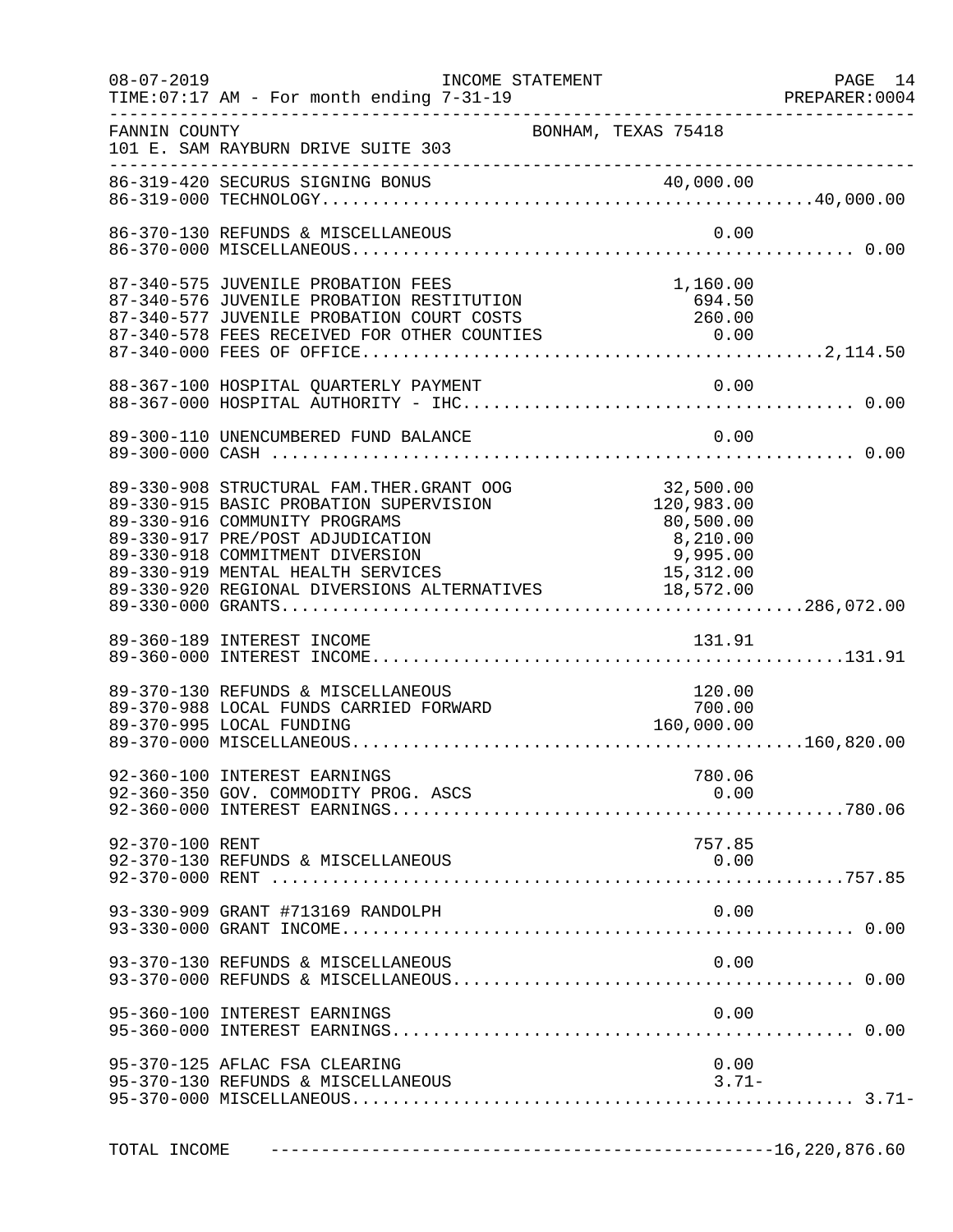| $08 - 07 - 2019$                   | TIME: 07:17 AM - For month ending 7-31-19                                                                                                                                                                                                    |  |                                              | PAGE 15<br>PREPARER: 0004 |
|------------------------------------|----------------------------------------------------------------------------------------------------------------------------------------------------------------------------------------------------------------------------------------------|--|----------------------------------------------|---------------------------|
|                                    | FANNIN COUNTY<br>101 E. SAM RAYBURN DRIVE SUITE 303                                                                                                                                                                                          |  | BONHAM, TEXAS 75418                          |                           |
|                                    | ***** EXPENSE ACCOUNTS *****                                                                                                                                                                                                                 |  |                                              |                           |
|                                    |                                                                                                                                                                                                                                              |  |                                              |                           |
|                                    | 10-400-101 SALARY ELECTED OFFICIAL 56,403.16<br>10-400-104 STATE PROBATE SALARY SUPPLEMENT 6.00<br>25,883.11 25,983.11                                                                                                                       |  |                                              |                           |
|                                    |                                                                                                                                                                                                                                              |  |                                              |                           |
|                                    | 10-400-105 SALARY SECRETARY<br>10-400-201 SOCIAL SECURITY TAXES 5,170.59<br>10-400-202 GROUP HEALTH & DENTAL INSURANCE 11,984.07                                                                                                             |  |                                              |                           |
|                                    |                                                                                                                                                                                                                                              |  |                                              |                           |
|                                    |                                                                                                                                                                                                                                              |  |                                              |                           |
|                                    |                                                                                                                                                                                                                                              |  |                                              |                           |
|                                    |                                                                                                                                                                                                                                              |  |                                              |                           |
|                                    |                                                                                                                                                                                                                                              |  |                                              |                           |
|                                    |                                                                                                                                                                                                                                              |  |                                              |                           |
|                                    | 10-400-203 RETIREMENT<br>10-400-203 RETIREMENT<br>10-400-204 WORKERS' COMPENSATION<br>10-400-205 MEDICARE TAX<br>10-400-210 OFFICE SUPPLIES<br>10-400-311 POSTAL EXPENSES<br>10-400-311 POSTAL EXPENSES<br>10-400-427 OUT OF COUNTY TRAVEL/T |  |                                              |                           |
| 10-400-435 PRINTING                |                                                                                                                                                                                                                                              |  | $72.50$<br>0.00<br>2,000.00                  |                           |
|                                    | 10-400-437 COURT REPORTER EXPENSE<br>10-400-468 JUVENILE BOARD SALARY                                                                                                                                                                        |  |                                              |                           |
| 10-400-480 BOND                    |                                                                                                                                                                                                                                              |  | 1,243.00                                     |                           |
| 10-400-481 DUES                    |                                                                                                                                                                                                                                              |  | $\begin{array}{c} 0.00 \ 217.00 \end{array}$ |                           |
|                                    | 10-400-572 OFFICE EQUIPMENT<br>10-400-574 TECHNOLOGY                                                                                                                                                                                         |  | 0.00                                         |                           |
|                                    |                                                                                                                                                                                                                                              |  |                                              |                           |
|                                    |                                                                                                                                                                                                                                              |  |                                              |                           |
|                                    |                                                                                                                                                                                                                                              |  |                                              |                           |
|                                    |                                                                                                                                                                                                                                              |  |                                              |                           |
|                                    | 10-403-101 SALARY ELECTED OFFICIAL 49, 278.24<br>10-403-104 SALARY DEPUTIES 140, 550.03<br>10-403-107 REGULAR-TEMP. PART-TIME 15, 019.33<br>10-403-201 SOCIAL SECURITY TAXES 11, 389.92<br>10-403-202 GROUP HEALTH & DENTAL INSURANCE        |  |                                              |                           |
|                                    |                                                                                                                                                                                                                                              |  |                                              |                           |
|                                    |                                                                                                                                                                                                                                              |  |                                              |                           |
|                                    |                                                                                                                                                                                                                                              |  |                                              |                           |
| 10-403-203 RETIREMENT              |                                                                                                                                                                                                                                              |  | 23, 444.62                                   |                           |
|                                    | 10-403-204 WORKERS COMPENSATION<br>10-403-205 MEDICARE TAX                                                                                                                                                                                   |  | 681.14<br>2,663.69                           |                           |
|                                    | 10-403-310 OFFICE SUPPLIES                                                                                                                                                                                                                   |  | 3,106.43                                     |                           |
|                                    | 10-403-311 POSTAL EXPENSES                                                                                                                                                                                                                   |  | 1,495.37                                     |                           |
|                                    | 10-403-420 UTILITIES TELEPHONE<br>10-403-427 OUT OF COUNTY TRAVEL/TRAINING                                                                                                                                                                   |  |                                              | 0.00                      |
|                                    | 10-403-431 LOCAL TRAVEL                                                                                                                                                                                                                      |  | 4,609.32                                     | 0.00                      |
| 10-403-435 PRINTING                |                                                                                                                                                                                                                                              |  | 1,087.00                                     |                           |
|                                    | 10-403-437 IMAGING/INDEXING                                                                                                                                                                                                                  |  | 5,529.26                                     |                           |
| 10-403-480 BOND<br>10-403-481 DUES |                                                                                                                                                                                                                                              |  | 663.00<br>175.00                             |                           |
|                                    | 10-403-572 OFFICE EQUIPMENT                                                                                                                                                                                                                  |  |                                              | 0.00                      |
|                                    |                                                                                                                                                                                                                                              |  |                                              |                           |
| 10-404-109 SALARY                  |                                                                                                                                                                                                                                              |  | 15,765.41                                    |                           |
|                                    | 10-404-201 SOCIAL SECURITY TAXES                                                                                                                                                                                                             |  | 588.36                                       |                           |
| 10-404-203 RETIREMENT              |                                                                                                                                                                                                                                              |  |                                              | 0.00                      |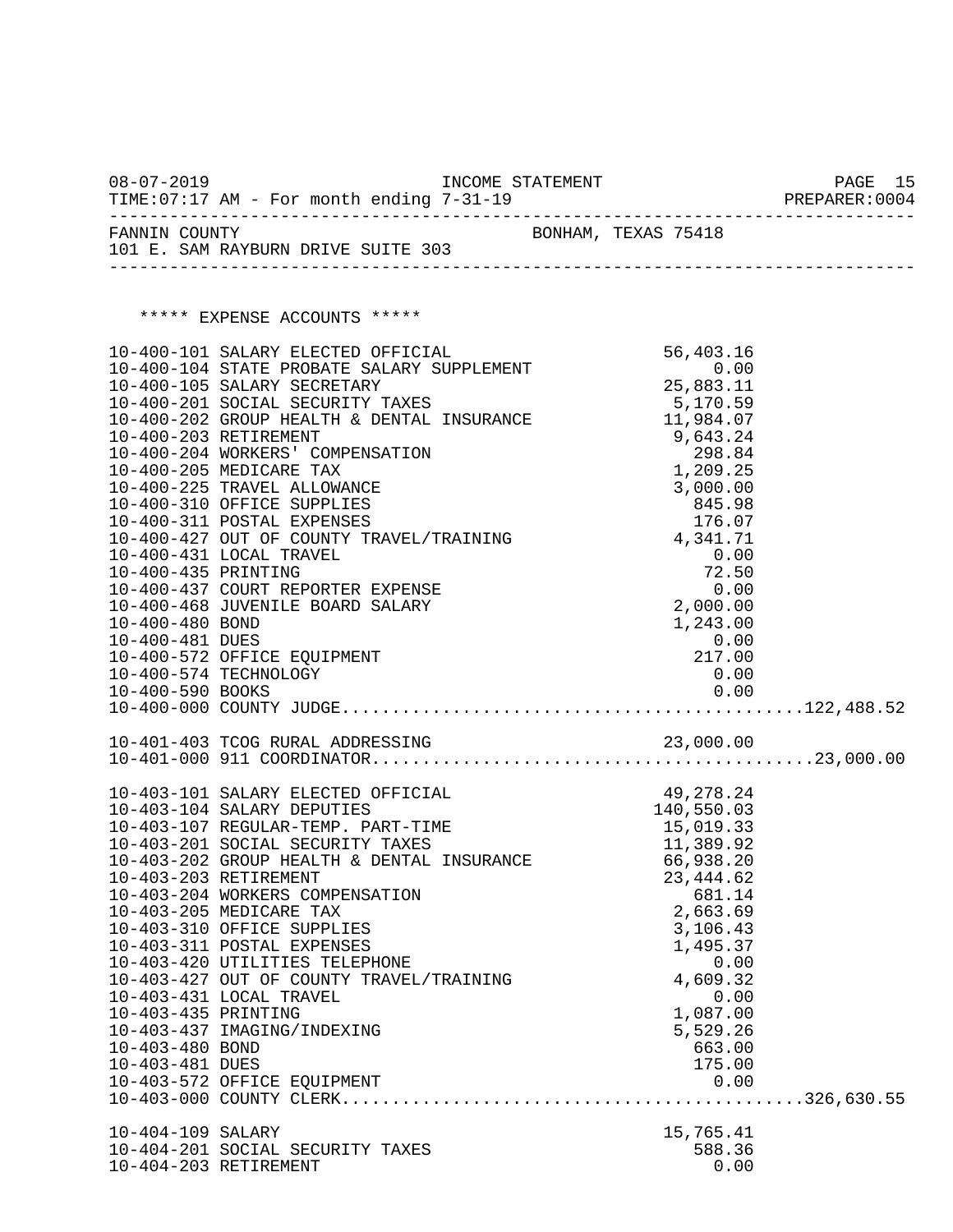10-404-205 MEDICARE TAX 10-404-310 ELECTION SUPPLIES 10-404-311 POSTAGE 10-404-421 ELECTION INTERNET 754.59

| 137.59   |  |
|----------|--|
| 2,737.25 |  |
| 1,501.66 |  |
| 754.59   |  |

|                                             | 101 E. SAM RAYBURN DRIVE SUITE 303                                                                                                                                                                                                                                                                                                                                                                                                                                                                                                                                                                                                                                                                                                                               |  |                                                                                               |  |
|---------------------------------------------|------------------------------------------------------------------------------------------------------------------------------------------------------------------------------------------------------------------------------------------------------------------------------------------------------------------------------------------------------------------------------------------------------------------------------------------------------------------------------------------------------------------------------------------------------------------------------------------------------------------------------------------------------------------------------------------------------------------------------------------------------------------|--|-----------------------------------------------------------------------------------------------|--|
|                                             |                                                                                                                                                                                                                                                                                                                                                                                                                                                                                                                                                                                                                                                                                                                                                                  |  |                                                                                               |  |
| 10-405-435 PRINTING                         | 10-405-428 TRAINING/TUITION<br>10-405-453 COMPUTER SOFTWARE                                                                                                                                                                                                                                                                                                                                                                                                                                                                                                                                                                                                                                                                                                      |  | 0.00<br>0.00<br>0.00                                                                          |  |
| 10-406-422 R&M RADIO<br>10-406-454 R&M AUTO | $\begin{tabular}{lllllllllllll} \texttt{{\sc i}}-406-107&\texttt{SALARY} & \texttt{FEMP} \texttt{.}/\texttt{EXTRA} & & & & & 28,610.92\\ 10-406-201&\texttt{SOCIAL} & \texttt{SECURITY} & \texttt{TAXES} & & & & 0.00\\ 10-406-202&\texttt{GROUP} & \texttt{HEALITH} & \texttt{DENTAL} & \texttt{INS} & & & & 1,793.27\\ 10-406-203&\texttt{RETIREMENT} & & & & 3,274.36\\ 10$<br>10-406-330 AUTO EXPENSE-GAS & OIL<br>10-406-421 EMERGENCY INTERNET<br>10-406-423 CELL PHONE ALLOWANCE<br>10-406-427 OUT OF COUNTY TRAVEL/TRAINING<br>10-406-428 TRAINING & TUITION<br>10-406-453 R&M EQUIPMENT<br>10-406-487 TRAILER/AUTO INSURANCE<br>10-406-489 CODE RED EARLY WARNING SYSTEM 12,768.00<br>10-406-490 911 RADIO TOWER BUILDING<br>10-406-573 RADIO EQUIPMENT |  | 775.11<br>0.00<br>0.00<br>360.00<br>29.52<br>0.00<br>0.00<br>933.65<br>575.00<br>0.00<br>0.00 |  |
|                                             | 10-409-100 COMPENSATION PAY<br>10-409-201 SOCIAL SECURITY TAXES                                                                                                                                                                                                                                                                                                                                                                                                                                                                                                                                                                                                                                                                                                  |  | 0.00<br>0.00                                                                                  |  |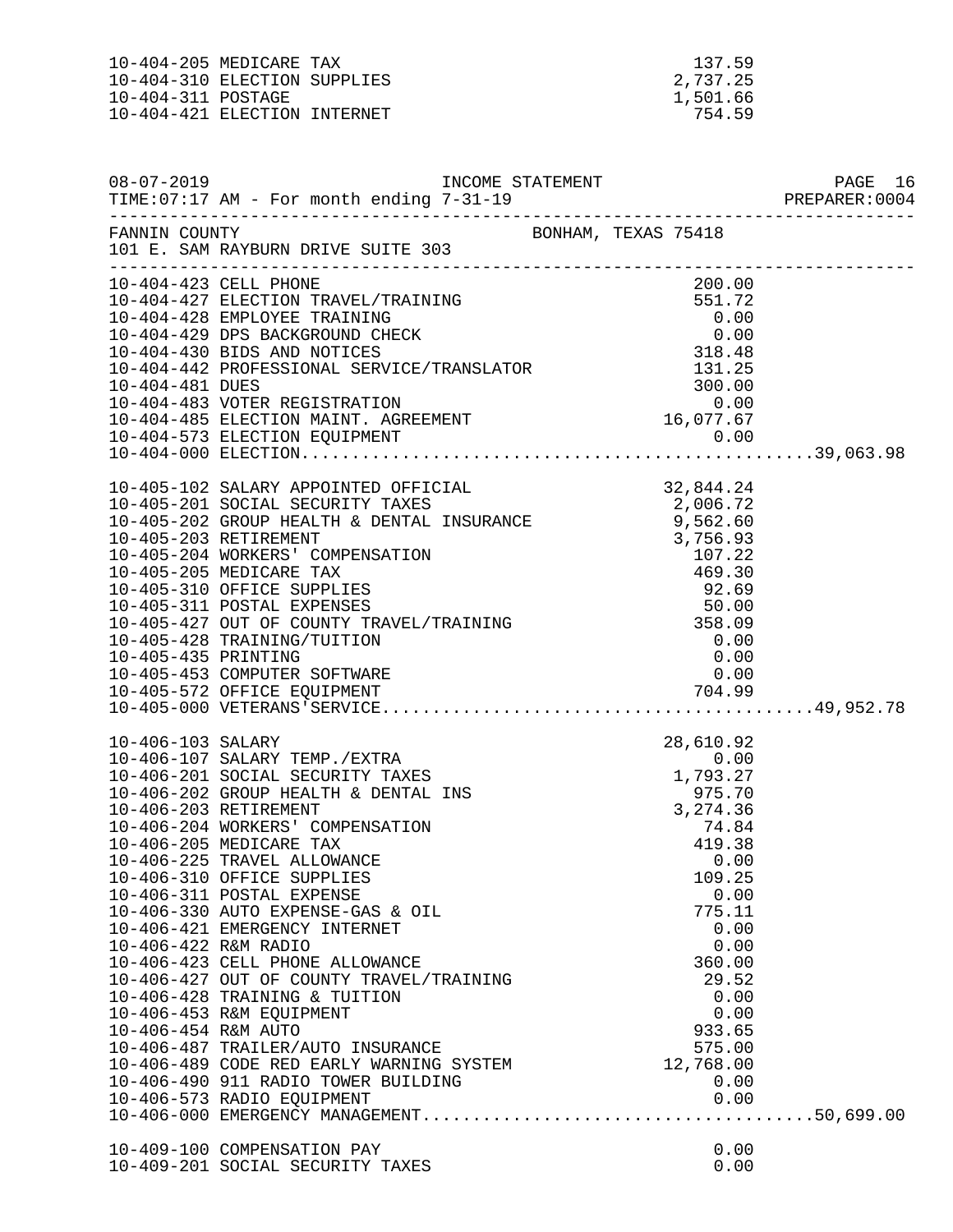| $10-409-203$ RETIREMENT          | 0.00     |
|----------------------------------|----------|
| 10-409-204 WORKERS' COMPENSATION | 831.72   |
| 10-409-205 MEDICARE TAX          | 0.00     |
| 10-409-206 UNEMPLOYMENT EXPENSE  | . N. O.N |
|                                  |          |

| $08 - 07 - 2019$                                                                                         |                                                                                                                                                                                                                                                                                                                                                                                                                                                                    |                                                                                                                                                                                         | PAGE 17<br>PREPARER: 0004 |
|----------------------------------------------------------------------------------------------------------|--------------------------------------------------------------------------------------------------------------------------------------------------------------------------------------------------------------------------------------------------------------------------------------------------------------------------------------------------------------------------------------------------------------------------------------------------------------------|-----------------------------------------------------------------------------------------------------------------------------------------------------------------------------------------|---------------------------|
|                                                                                                          | FANNIN COUNTY<br>101 E. SAM RAYBURN DRIVE SUITE 303                                                                                                                                                                                                                                                                                                                                                                                                                |                                                                                                                                                                                         |                           |
|                                                                                                          | 10-409-395 ERRORS AND OMISSIONS                                                                                                                                                                                                                                                                                                                                                                                                                                    | 0.00                                                                                                                                                                                    |                           |
| 10-410-311 POSTAGE<br>10-410-420 TELEPHONE<br>10-410-435 PRINTING<br>10-410-480 BONDS<br>10-410-481 DUES | 10-410-315 COPIER RENTAL<br>10-410-395 BAILIFF UNIFORMS<br>10-410-421 DSL INTERNET<br>10-410-424 INDIGENT ATTORNEY FEES<br>10-410-425 PROFESSIONAL SERVICES<br>10-410-427 OUT OF COUNTY TRAVEL/TRAINING<br>10-410-437 COURT REPORTER EXPENSE<br>10-410-439 WITNESS EXPENSE<br>10-410-453 R&M EQUIPMENT<br>10-410-467 VISITING JUDGE<br>10-410-468 JUVENILE BOARD SALARY<br>10-410-572 OFFICE EQUIPMENT<br>10-410-574 TECHNOLOGY<br>10-410-590 BOOKS & PUBLICATIONS | 861.40<br>753.46<br>0.00<br>1,741.84<br>0.00<br>44, 161. 25<br>825.00<br>404.00<br>0.00<br>4,150.00<br>0.00<br>0.00<br>2,188.14<br>2,000.00<br>1,243.00<br>0.00<br>0.00<br>0.00<br>0.00 |                           |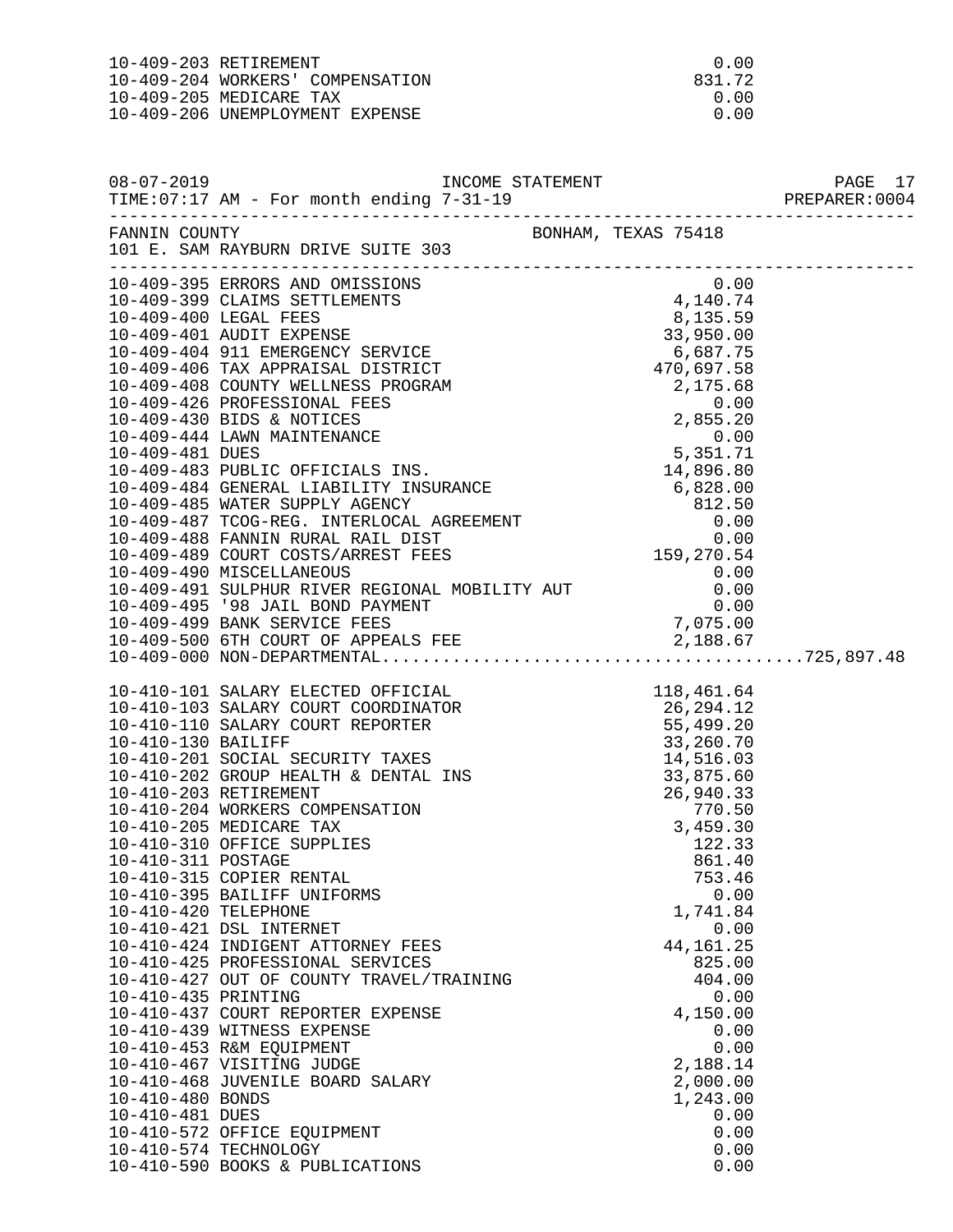10-410-591 LEXIS NEXIS ONLINE LEGAL 62.00 10-410-000 COUNTY COURT AT LAW.......................................371,589.84

10-425-201 SOCIAL SECURITY 0.00

|                       | 101 E. SAM RAYBURN DRIVE SUITE 303                                                                                                                                                                                                         |  |                         |  |
|-----------------------|--------------------------------------------------------------------------------------------------------------------------------------------------------------------------------------------------------------------------------------------|--|-------------------------|--|
|                       | 10-425-205 MEDICARE TAX                                                                                                                                                                                                                    |  | 0.00                    |  |
|                       |                                                                                                                                                                                                                                            |  |                         |  |
|                       |                                                                                                                                                                                                                                            |  |                         |  |
|                       |                                                                                                                                                                                                                                            |  |                         |  |
|                       |                                                                                                                                                                                                                                            |  |                         |  |
|                       |                                                                                                                                                                                                                                            |  |                         |  |
|                       |                                                                                                                                                                                                                                            |  |                         |  |
|                       |                                                                                                                                                                                                                                            |  |                         |  |
|                       |                                                                                                                                                                                                                                            |  |                         |  |
|                       |                                                                                                                                                                                                                                            |  |                         |  |
|                       |                                                                                                                                                                                                                                            |  |                         |  |
|                       |                                                                                                                                                                                                                                            |  |                         |  |
|                       |                                                                                                                                                                                                                                            |  |                         |  |
|                       |                                                                                                                                                                                                                                            |  |                         |  |
|                       |                                                                                                                                                                                                                                            |  |                         |  |
|                       |                                                                                                                                                                                                                                            |  |                         |  |
|                       | 10-425-422 REGIONAL INDIGENT DEFENSE PROGRAM<br>10-425-422 REGIONAL INDIGENT PEES<br>10-425-425 CO.CT. PROFESSIONAL SERVICES<br>10-425-426 COUNTY COURT SUPPLIES<br>10-425-435 PRINTING<br>10-425-465 PHYSICAL EVID. ANALYSES<br>10-425-46 |  |                         |  |
|                       |                                                                                                                                                                                                                                            |  |                         |  |
|                       |                                                                                                                                                                                                                                            |  |                         |  |
|                       |                                                                                                                                                                                                                                            |  |                         |  |
|                       |                                                                                                                                                                                                                                            |  |                         |  |
|                       |                                                                                                                                                                                                                                            |  |                         |  |
|                       |                                                                                                                                                                                                                                            |  |                         |  |
|                       |                                                                                                                                                                                                                                            |  |                         |  |
|                       |                                                                                                                                                                                                                                            |  |                         |  |
|                       |                                                                                                                                                                                                                                            |  |                         |  |
|                       |                                                                                                                                                                                                                                            |  |                         |  |
|                       |                                                                                                                                                                                                                                            |  |                         |  |
|                       |                                                                                                                                                                                                                                            |  |                         |  |
|                       |                                                                                                                                                                                                                                            |  |                         |  |
|                       |                                                                                                                                                                                                                                            |  |                         |  |
|                       |                                                                                                                                                                                                                                            |  |                         |  |
|                       |                                                                                                                                                                                                                                            |  |                         |  |
|                       | 10-435-433 ATTORNEY FEES DRUG CT                                                                                                                                                                                                           |  | 0.00                    |  |
|                       | 10-435-434 APPEAL COURT TRANSCRIPTS                                                                                                                                                                                                        |  | 27,908.50               |  |
|                       | 10-435-435 ATTORNEYS FEES APPEALS CT                                                                                                                                                                                                       |  | 9,450.00                |  |
|                       | 10-435-436 ATTORNEY FEES- CPS CASES                                                                                                                                                                                                        |  | 274,428.58              |  |
|                       | 10-435-437 ATTORNEY FEES                                                                                                                                                                                                                   |  | 145,765.30              |  |
|                       | 10-435-438 COURT REPORTER EXPENSE                                                                                                                                                                                                          |  | 13,262.00               |  |
|                       | 10-435-439 INVESTIGATOR EXPENSE                                                                                                                                                                                                            |  | 231.25                  |  |
|                       | 10-435-440 PHYSICIANS EXPENSE<br>10-435-442 OTHER PROFESSIONAL SERV.                                                                                                                                                                       |  | 0.00<br>9,236.75        |  |
|                       | 10-435-468 JUVENILE BOARD SALARY                                                                                                                                                                                                           |  | 3,000.00                |  |
| 10-435-481 DUES       |                                                                                                                                                                                                                                            |  | 235.00                  |  |
|                       | 10-435-572 OFFICE EQUIPMENT                                                                                                                                                                                                                |  | 1,927.28                |  |
| 10-435-574 TECHNOLOGY |                                                                                                                                                                                                                                            |  | 0.00                    |  |
|                       | 10-435-590 DISTRICT JUDGE BOOKS                                                                                                                                                                                                            |  | 0.00                    |  |
|                       | 10-435-000 336TH DISTRICT COURT ADMINISTRATION679,878.67                                                                                                                                                                                   |  |                         |  |
|                       |                                                                                                                                                                                                                                            |  |                         |  |
|                       | 10-450-101 SALARY ELECTED OFFICIAL<br>10-450-103 SALARY ASST. DIST. CLERK                                                                                                                                                                  |  | 49,278.24<br>33, 411.30 |  |
|                       |                                                                                                                                                                                                                                            |  |                         |  |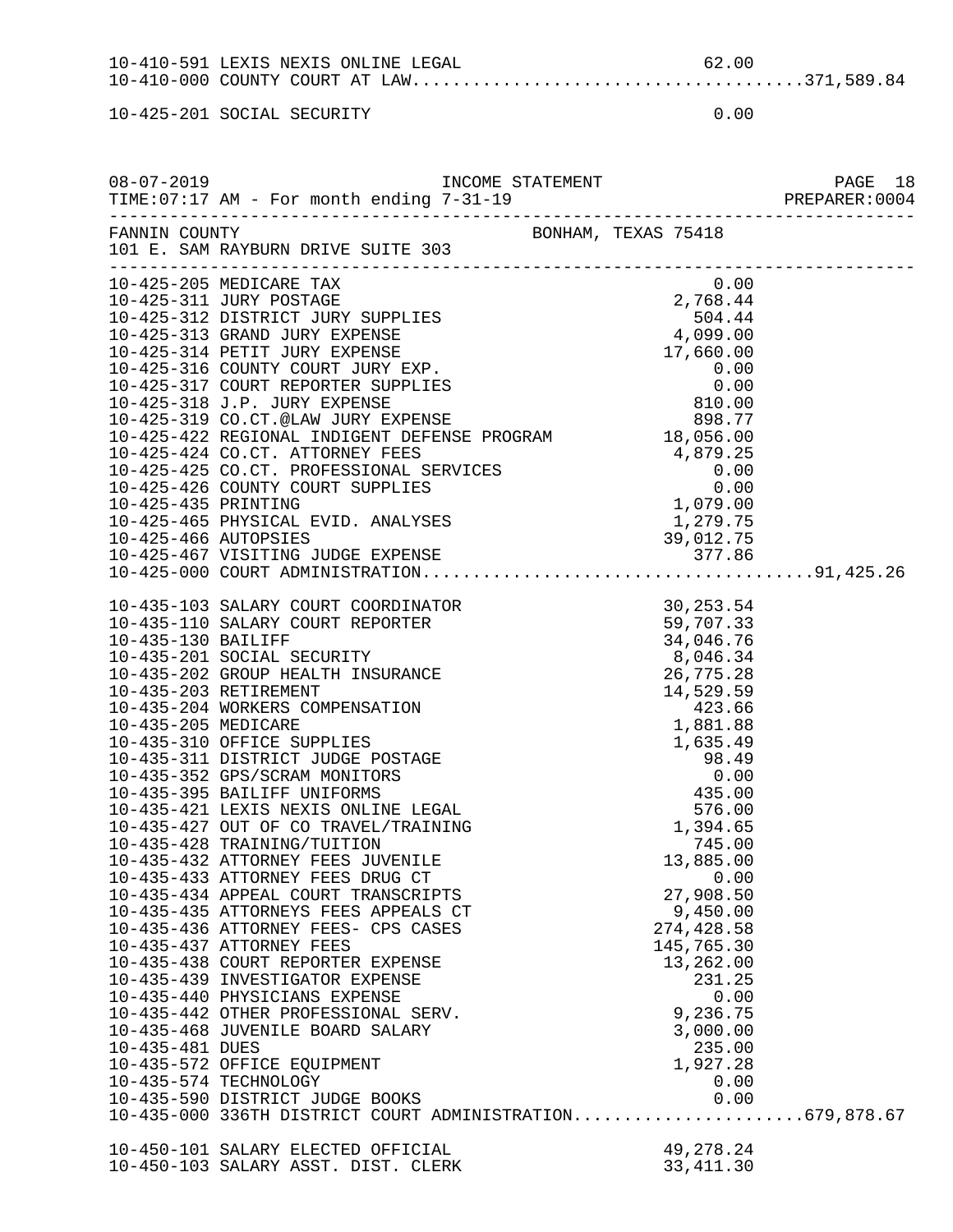| 10-450-104 SALARIES DEPUTIES               | 132,330.19 |
|--------------------------------------------|------------|
| 10-450-107 SALARY PART-TIME                | 20,309.88  |
| 10-450-201 SOCIAL SECURITY TAXES           | 13,932.36  |
| 10-450-202 GROUP HEALTH & DENTAL INSURANCE | 78,413.32  |

|                                                           | FANNIN COUNTY<br>101 E. SAM RAYBURN DRIVE SUITE 303                                                                                                                                                                                                                                                                                                                                                                                                                                                                                                                                                                                                                                                                                                |                                                                                                                                                   |  |
|-----------------------------------------------------------|----------------------------------------------------------------------------------------------------------------------------------------------------------------------------------------------------------------------------------------------------------------------------------------------------------------------------------------------------------------------------------------------------------------------------------------------------------------------------------------------------------------------------------------------------------------------------------------------------------------------------------------------------------------------------------------------------------------------------------------------------|---------------------------------------------------------------------------------------------------------------------------------------------------|--|
|                                                           | 10-450-203 RETIREMENT<br>10-450-204 WORKERS COMPENSATION                                                                                                                                                                                                                                                                                                                                                                                                                                                                                                                                                                                                                                                                                           | $26,919.09$<br>$773.22$<br>$3,258.39$<br>$2,656$                                                                                                  |  |
| 10-455-435 PRINTING<br>10-455-480 BOND<br>10-455-481 DUES | $\begin{tabular}{lllllllllllllllllllllllllllllllllllll} 10-455-101\; \text{SALARY ELECTED OFFICIAL} & 37,639.80 \\ 10-455-103\; \text{SALARY ASSISTANTS} & 52,972.48 \\ 10-455-201\; \text{SOCIAL SECURITY TAXES} & 5,695.34 \\ 10-455-202\; \text{GROUP HEALTH & \text{DENTAL INSURANCE} & 28,687.80 \\ 10-455-203\; \text{RETIREMENT} & 10,364.65 \\ 10-45$<br>10-455-310 OFFICE SUPPLIES<br>10-455-311 POSTAL EXPENSES<br>10-455-420 UTILITIES TELEPHONE<br>10-455-422 R & M RADIO<br>10-455-423 CELL PHONE ALLOWANCE<br>10-455-427 OUT OF COUNTY TRAVEL/TRAINING<br>10-455-427 OUT OF COUNTY TRAVEL/TRA<br>10-455-572 OFFICE EQUIPMENT<br>10-455-573 RADIO EQUIPMENT<br>10-455-574 TECHNOLOGY<br>10-455-000 JUSTICE OF PEACE PCT # 1145,263.39 | 0.00<br>343.00<br>135.00<br>1,826.96<br>0.00<br>0.00                                                                                              |  |
| 10-456-421 DSL LINE                                       | 10-456-101 SALARY ELECTED OFFICIAL<br>10-456-104 SALARY DEPUTY<br>10-456-201 SOCIAL SECURITY TAXES<br>10-456-202 GROUP HEALTH & DENTAL INSURANCE<br>10-456-203 RETIREMENT<br>10-456-204 WORKERS' COMPENSATION<br>10-456-205 MEDICARE TAX<br>10-456-225 TRAVEL ALLOWANCE<br>10-456-310 OFFICE SUPPLIES<br>10-456-311 POSTAL EXPENSES<br>10-456-420 UTILITIES TELEPHONE<br>10-456-422 R & M RADIO                                                                                                                                                                                                                                                                                                                                                    | 37,639.80<br>33, 444. 40<br>4,543.66<br>19,106.20<br>8,130.89<br>232.08<br>1,062.50<br>2,000.00<br>367.81<br>274.64<br>1,059.57<br>722.55<br>0.00 |  |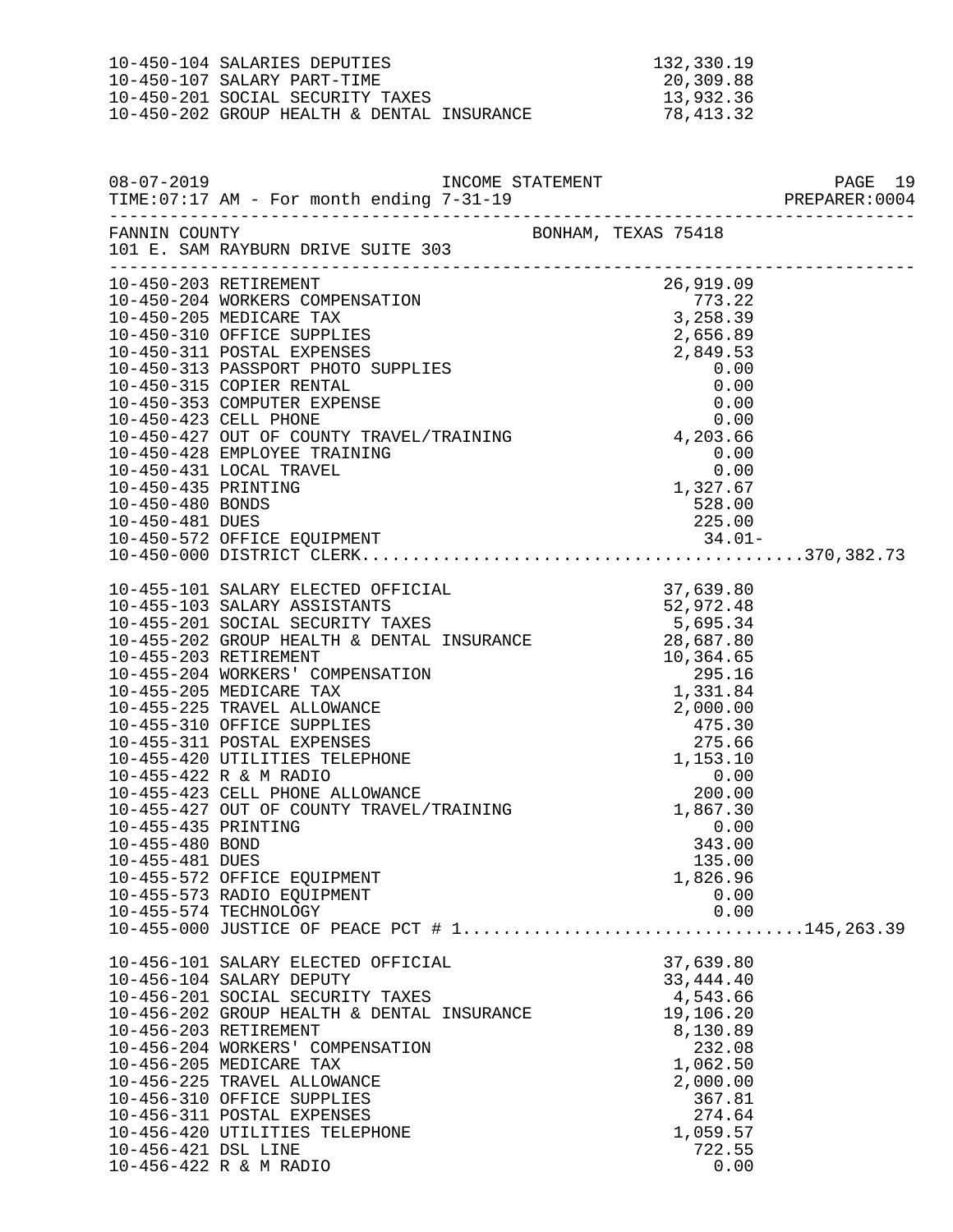|                     | 10-456-423 CELL PHONE ALLOWANCE          | 200.00   |
|---------------------|------------------------------------------|----------|
|                     | 10-456-427 OUT OF COUNTY TRAVEL/TRAINING | 3,489.81 |
| 10-456-435 PRINTING |                                          | 6192     |
|                     | 10-456-460 OFFICE RENTAL                 | 3,500.00 |

| $08 - 07 - 2019$                   | INCOME STATEMENT<br>TIME: 07:17 AM - For month ending 7-31-19                                                                                                                                                                                                                                                                                                                                                                                                                                                                                                                     |                                                                                                                                                                                                            |  |
|------------------------------------|-----------------------------------------------------------------------------------------------------------------------------------------------------------------------------------------------------------------------------------------------------------------------------------------------------------------------------------------------------------------------------------------------------------------------------------------------------------------------------------------------------------------------------------------------------------------------------------|------------------------------------------------------------------------------------------------------------------------------------------------------------------------------------------------------------|--|
| FANNIN COUNTY                      | -----------------------------------<br>NIN COUNTY<br>101 E. SAM RAYBURN DRIVE SUITE 303                                                                                                                                                                                                                                                                                                                                                                                                                                                                                           | BONHAM, TEXAS 75418                                                                                                                                                                                        |  |
| 10-456-480 BOND<br>10-456-481 DUES | 10-456-572 OFFICE EQUIPMENT<br>10-456-573 RADIO EQUIPMENT                                                                                                                                                                                                                                                                                                                                                                                                                                                                                                                         | 278.00<br>ںں. כצ<br>1,078.58<br>1,175.00                                                                                                                                                                   |  |
| 10-457-480 BOND<br>10-457-481 DUES | 10-457-572 OFFICE EQUIPMENT                                                                                                                                                                                                                                                                                                                                                                                                                                                                                                                                                       | 228.00<br>60.00<br>0.00                                                                                                                                                                                    |  |
| 10-475-435 PRINTING                | 10-475-108 INVESTIGATOR CRIMES AGAINST WOMEN<br>10-475-109 INVESTIGATOR<br>10-475-110 DISCOVERY CLERK<br>10-475-201 SOCIAL SECURITY TAXES<br>10-475-202 GROUP HEALTH INSURANCE<br>10-475-203 RETIREMENT<br>10-475-204 WORKERS' COMPENSATION<br>10-475-205 MEDICARE TAX<br>10-475-225 TRAVEL ALLOWANCE<br>10-475-310 OFFICE SUPPLIES<br>10-475-311 POSTAL EXPENSES<br>10-475-315 COPIER EXPENSE<br>10-475-421 INTERNET/ONLINE LEGAL RE<br>10-475-422 INVESTIGATOR CELL PHONE<br>10-475-427 OUT OF COUNTY TRAVEL/TRAINING<br>10-475-428 TRAINING/TUITION<br>10-475-431 LOCAL TRAVEL | 0.00<br>51,110.84<br>29, 215. 20<br>31, 418.22<br>103,745.09<br>60,458.23<br>1,268.22<br>7,347.74<br>0.00<br>8,026.06<br>780.20<br>1,013.34<br>6,438.96<br>300.00<br>5,358.65<br>1,165.00<br>0.00<br>99.55 |  |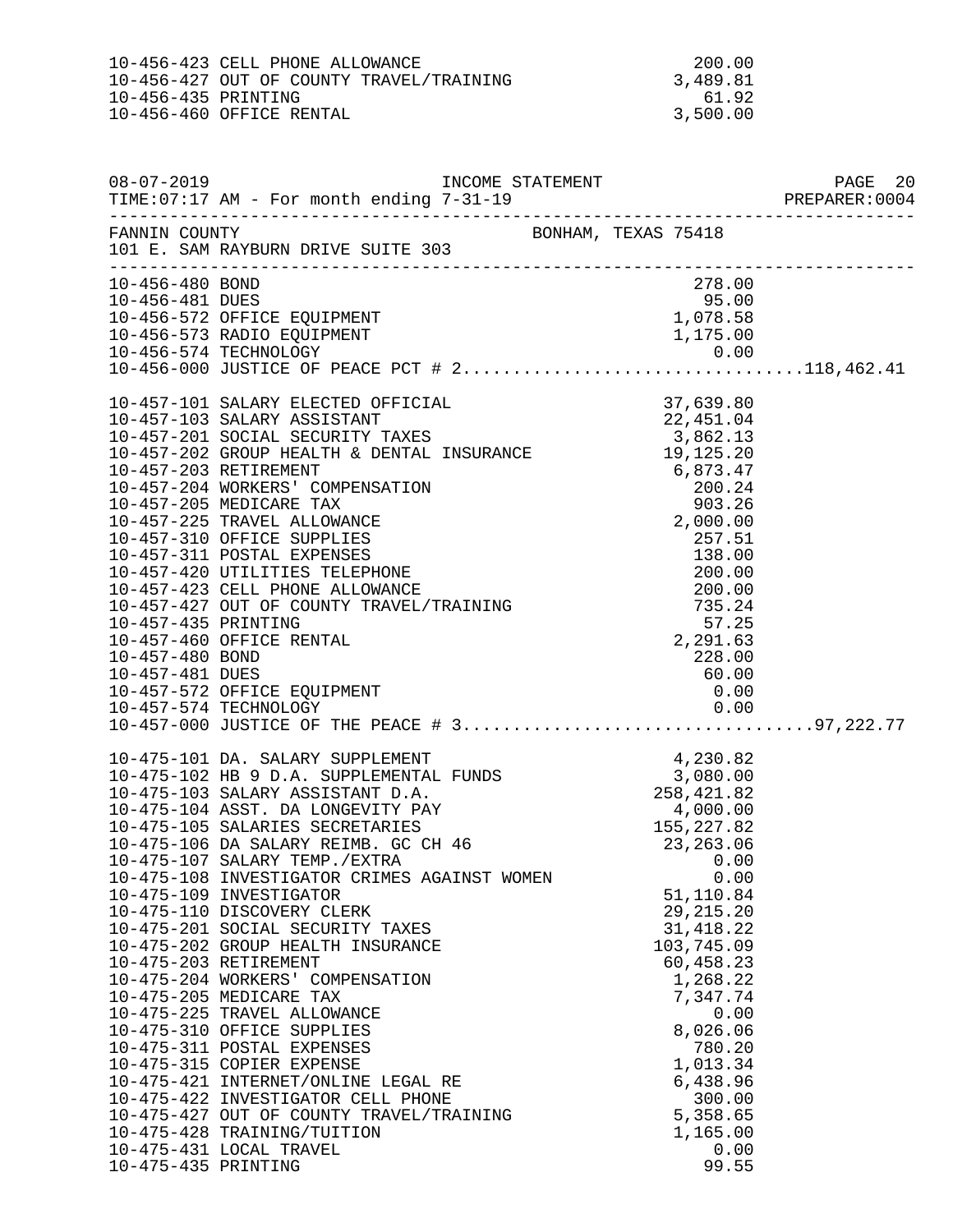10-475-438 CT.REPORTER-TRANSCRIPTS 3,593.00<br>10-475-439 WITNESS EXPENSE 30.00 10-475-439 WITNESS EXPENSE 40.00<br>10-475-465 PHYS.EVIDENCE ANALYSIS 40.00 10-475-465 PHYS.EVIDENCE ANALYSIS 81.32<br>10-475-469 DPS TESTING 81.32 10-475-469 DPS TESTING 0.00

| $08 - 07 - 2019$      | TIME: 07:17 AM - For month ending 7-31-19  |                                                                                                                                |      |
|-----------------------|--------------------------------------------|--------------------------------------------------------------------------------------------------------------------------------|------|
| FANNIN COUNTY         | 101 E. SAM RAYBURN DRIVE SUITE 303         | BONHAM, TEXAS 75418                                                                                                            |      |
| 10-475-480 BOND       |                                            | $\begin{array}{r} 328.06 \\ 328.06 \\ 1,483.00 \\ 1,467 \end{array}$                                                           |      |
| 10-475-481 DUES       |                                            |                                                                                                                                |      |
|                       | 10-475-572 OFFICE EQUIPMENT                |                                                                                                                                |      |
|                       | 10-475-574 TECHNOLOGY                      |                                                                                                                                |      |
|                       |                                            |                                                                                                                                |      |
|                       |                                            |                                                                                                                                |      |
|                       |                                            |                                                                                                                                |      |
|                       |                                            |                                                                                                                                |      |
|                       |                                            |                                                                                                                                |      |
|                       |                                            |                                                                                                                                |      |
|                       |                                            |                                                                                                                                |      |
|                       |                                            |                                                                                                                                |      |
|                       |                                            |                                                                                                                                |      |
|                       |                                            |                                                                                                                                |      |
|                       |                                            |                                                                                                                                |      |
|                       |                                            |                                                                                                                                |      |
|                       |                                            |                                                                                                                                |      |
|                       |                                            |                                                                                                                                |      |
|                       |                                            |                                                                                                                                |      |
|                       |                                            |                                                                                                                                |      |
|                       |                                            |                                                                                                                                |      |
|                       |                                            |                                                                                                                                |      |
|                       | 10-496-103 SALARY PURCHASING AGENT         | AGENT<br>ES 1,029.85<br>LES 1,919.26<br>ANCE 6,866.81<br>3,546.41<br>101.04<br>448.87<br>489.84<br>AINTENANCE 655.00<br>240.00 |      |
|                       | 10-496-201 SOCIAL SECURITY TAXES           |                                                                                                                                |      |
|                       | 10-496-202 GROUP HEALTH INSURANCE          |                                                                                                                                |      |
|                       | 10-496-203 RETIREMENT                      |                                                                                                                                |      |
|                       | 10-496-204 WORKERS' COMPENSATION           |                                                                                                                                |      |
|                       | 10-496-205 MEDICARE TAX                    |                                                                                                                                |      |
|                       | 10-496-310 OFFICE SUPPLIES                 |                                                                                                                                |      |
|                       | 10-496-353 COMPUTER SOFTWARE MAINTENANCE   |                                                                                                                                |      |
| 10-496-421 CELL PHONE |                                            | 240.00                                                                                                                         |      |
|                       | 10-496-427 OUT OF COUNTY TRAVEL            | 3,722.98                                                                                                                       |      |
| 10-496-435 PRINTING   | 10-496-431 LOCAL TRAVEL                    | 18.00                                                                                                                          | 0.00 |
|                       | 10-496-452 R & M EQUIPMENT                 |                                                                                                                                | 0.00 |
| 10-496-480 BOND       |                                            | 93.00                                                                                                                          |      |
| 10-496-481 DUES       |                                            | 454.00                                                                                                                         |      |
|                       | 10-496-572 OFFICE EQUIPMENT                |                                                                                                                                | 0.00 |
|                       |                                            |                                                                                                                                |      |
|                       | 10-497-101 SALARY ELECTED OFFICIAL         | 49, 278. 24                                                                                                                    |      |
|                       | 10-497-103 SALARY ASSISTANT                | 39,769.18                                                                                                                      |      |
|                       | 10-497-201 SOCIAL SECURITY TAXES           | 4,258.04                                                                                                                       |      |
|                       | 10-497-202 GROUP HEALTH & DENTAL INSURANCE | 19,120.80                                                                                                                      |      |
| 10-497-203 RETIREMENT |                                            | 10,185.74                                                                                                                      |      |
|                       | 10-497-204 WORKERS' COMPENSATION           | 290.72                                                                                                                         |      |
|                       | 10-497-205 MEDICARE TAX                    | 995.74                                                                                                                         |      |
|                       | 10-497-310 OFFICE SUPPLIES                 | 185.68                                                                                                                         |      |
|                       | 10-497-427 OUT OF COUNTY TRAVEL/TRAINING   | 1,249.37                                                                                                                       |      |
|                       | 10-497-431 LOCAL TRAVEL                    |                                                                                                                                | 0.00 |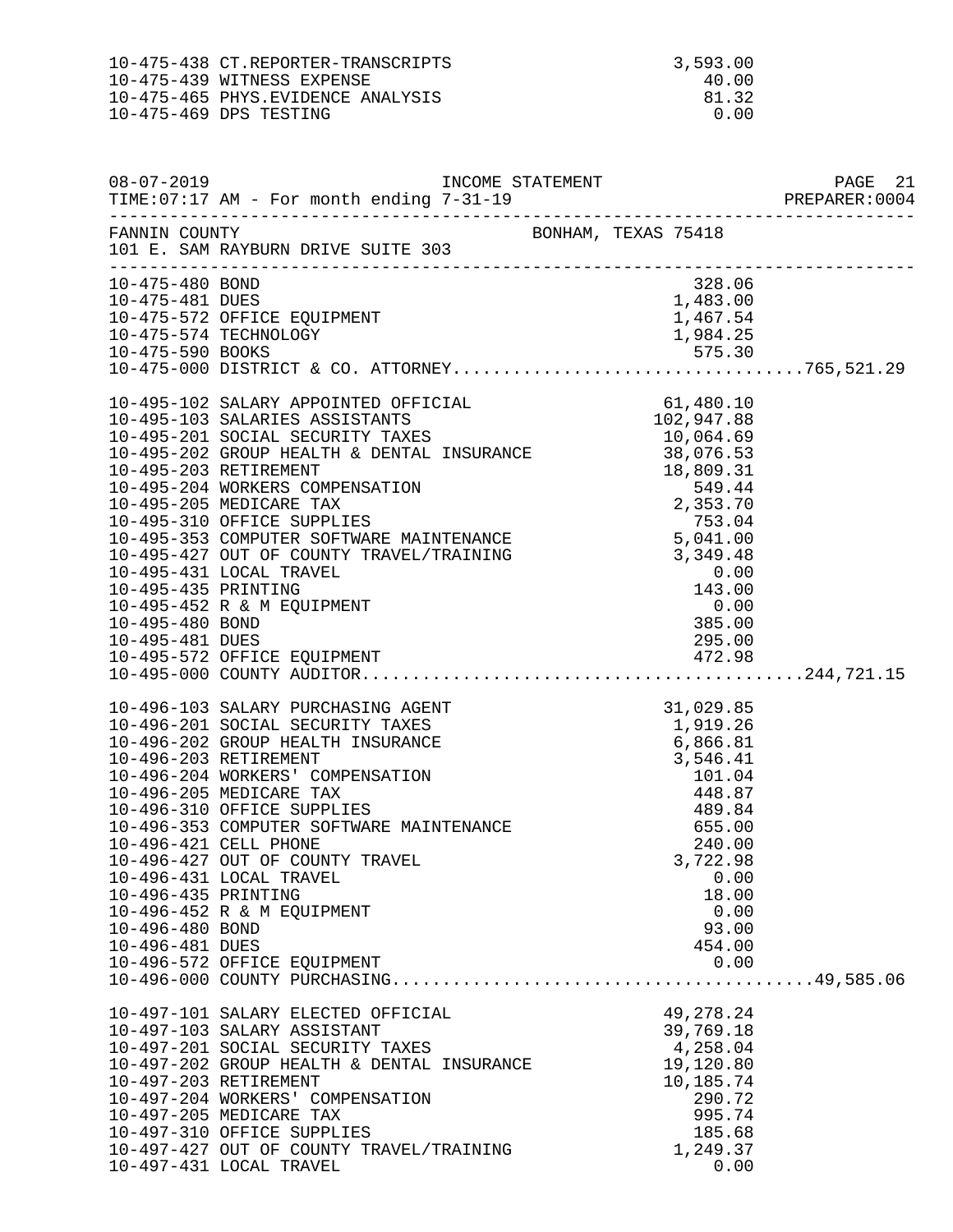10-497-435 PRINTING 60.00<br>10-497-452 R&M EQUIPMENT 60.00 10-497-452 R&M EQUIPMENT 0.00<br>10-497-453 COMPUTER SOFTWARE MAINTEN 2,314.00 10-497-453 COMPUTER SOFTWARE MAINTEN 2,314.00<br>10-497-480 BOND 271.00 10-497-480 BOND

| FANNIN COUNTY<br>101 E. SAM RAYBURN DRIVE SUITE 303<br>10-497-481 DUES<br>175.00<br>10-497-572 OFFICE EQUIPMENT<br>0.00<br>10-497-574 TECHNOLOGY<br>10-499-423 CELL PHONE 0.00<br>10-499-427 OUT OF COUNTY TRAVEL/TRAINING 4,589.87<br>10-499-435 PRINTING<br>96.15<br>$1,000.00$<br>0.00<br>10-499-460 LEONARD OFFICE RENT<br>10-499-480 BOND<br>0.00<br>10-499-481 DUES<br>175.00<br>10-503-103 SALARY-TECHNICIAN 34,909.82<br>10-503-107 PART TIME TECHNICIAN 15,970.77<br>10-503-201 SOCIAL SECURITY 2,975.19<br>10-503-202 GROUP HEALTH INSURANCE 9,562.60<br>10-503-203 RETIREMENT 5,820.09<br>10-503-204 WORKERS COMPENS<br>695.73<br>10-503-205 MEDICARE TAX<br>10-503-225 TRAVEL ALLOWANCE<br>690.00<br>10-503-310 OFFICE SUPPLIES<br>43.48<br>10-503-421 CELL PHONE ALLOWANCE<br>345.00<br>10-503-423 EMERGENCY INTERNET<br>314.95<br>10-503-427 OUT OF COUNTY TRAVEL/TRAINING<br>0.00<br>0.00<br>10-503-435 PRINTING<br>0.00<br>10-503-453 R&M COMPUTER/TRAINING<br>1,264.78<br>10-503-572 OFFICE EQUIPMENT<br>10-503-574 COMPUTER/WEB SOFTWARE<br>2,094.75<br>2,281.96<br>10-503-576 COUNTY COMPUTER REPLACEMENT<br>10-509-475 CONTINGENCY<br>0.00<br>10-510-107 REGULAR TEMP.- PART TIME<br>0.00<br>33,446.60<br>10-510-115 SALARY JANITOR |  |  |  |  |
|---------------------------------------------------------------------------------------------------------------------------------------------------------------------------------------------------------------------------------------------------------------------------------------------------------------------------------------------------------------------------------------------------------------------------------------------------------------------------------------------------------------------------------------------------------------------------------------------------------------------------------------------------------------------------------------------------------------------------------------------------------------------------------------------------------------------------------------------------------------------------------------------------------------------------------------------------------------------------------------------------------------------------------------------------------------------------------------------------------------------------------------------------------------------------------------------------------------------------------------------------------|--|--|--|--|
|                                                                                                                                                                                                                                                                                                                                                                                                                                                                                                                                                                                                                                                                                                                                                                                                                                                                                                                                                                                                                                                                                                                                                                                                                                                         |  |  |  |  |
|                                                                                                                                                                                                                                                                                                                                                                                                                                                                                                                                                                                                                                                                                                                                                                                                                                                                                                                                                                                                                                                                                                                                                                                                                                                         |  |  |  |  |
|                                                                                                                                                                                                                                                                                                                                                                                                                                                                                                                                                                                                                                                                                                                                                                                                                                                                                                                                                                                                                                                                                                                                                                                                                                                         |  |  |  |  |
|                                                                                                                                                                                                                                                                                                                                                                                                                                                                                                                                                                                                                                                                                                                                                                                                                                                                                                                                                                                                                                                                                                                                                                                                                                                         |  |  |  |  |
|                                                                                                                                                                                                                                                                                                                                                                                                                                                                                                                                                                                                                                                                                                                                                                                                                                                                                                                                                                                                                                                                                                                                                                                                                                                         |  |  |  |  |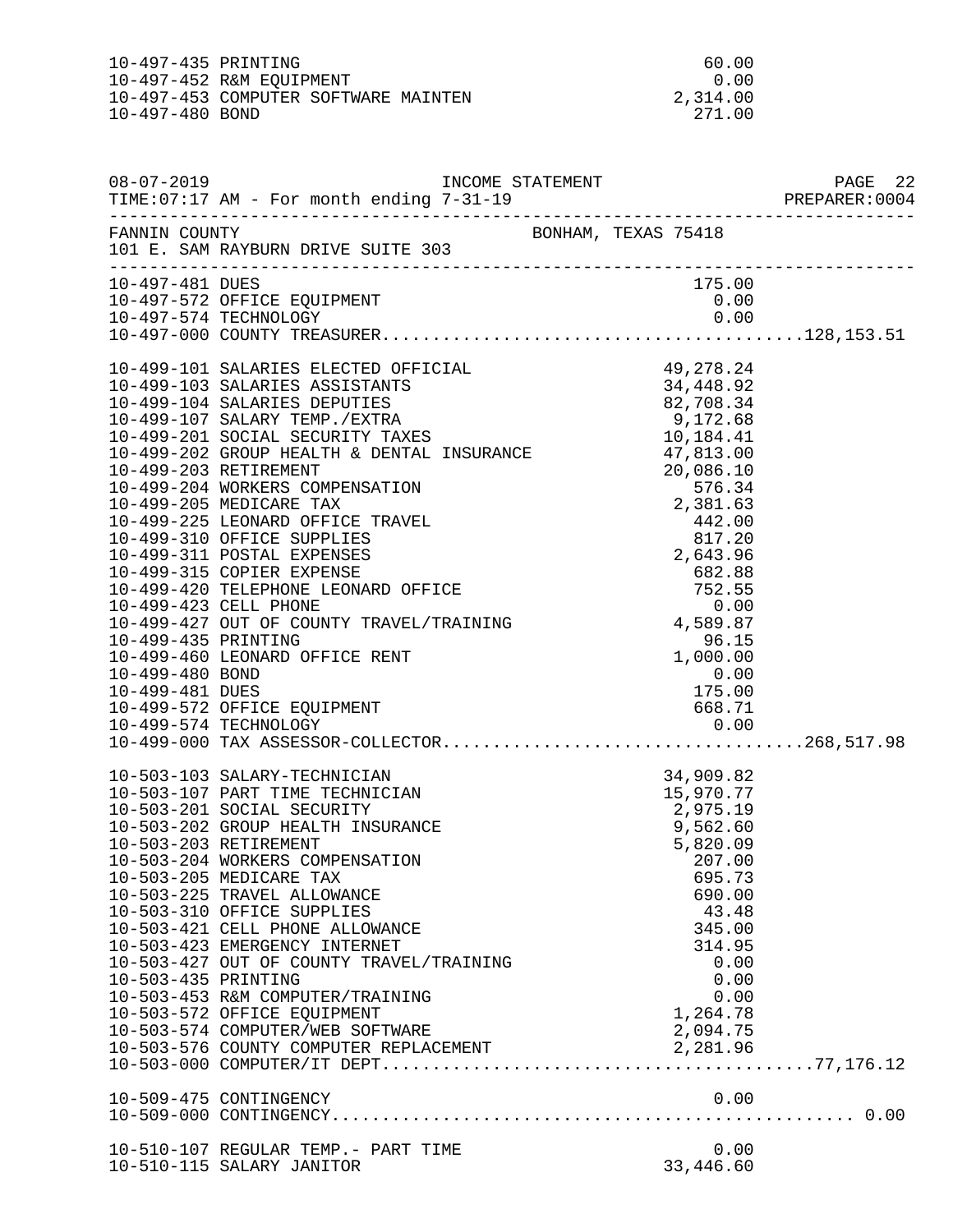| 10-510-201 SOCIAL SECURITY TAXES           | 2,044.12 |
|--------------------------------------------|----------|
| 10-510-202 GROUP HEALTH & DENTAL INSURANCE | 9,562.60 |
| 10-510-203 RETIREMENT                      | 3,825.86 |
| 10-510-204 WORKERS' COMPENSATION           | 1,492.34 |

|                      |                                                                                                                                                                                                                                                                                                                                                                                                                                                                                  |                                                                                                                                                                                                                                                                                                             | PAGE 23 |
|----------------------|----------------------------------------------------------------------------------------------------------------------------------------------------------------------------------------------------------------------------------------------------------------------------------------------------------------------------------------------------------------------------------------------------------------------------------------------------------------------------------|-------------------------------------------------------------------------------------------------------------------------------------------------------------------------------------------------------------------------------------------------------------------------------------------------------------|---------|
|                      | FANNIN COUNTY<br>101 E. SAM RAYBURN DRIVE SUITE 303                                                                                                                                                                                                                                                                                                                                                                                                                              | BONHAM, TEXAS 75418                                                                                                                                                                                                                                                                                         |         |
|                      |                                                                                                                                                                                                                                                                                                                                                                                                                                                                                  | $\begin{tabular}{l c c c} \hline 11 & 12.5AB KATBUMB DST020 & 0.00 \\ 10-510-205 MBDICARE TAX\\ 10-510-311. POSTB. EDFBNS & 3, 279.62 \\ 10-510-311. POSTB. EDFBNS & 4, 485.56 \\ 10-510-311. POSTB. EDFBNS & 4, 485.56 \\ 10-510-315. COPTLE. RERTAL & 4, 485.56 \\ 10-510-316. CMPD. RFERBNNL & 2, 462.0$ |         |
|                      |                                                                                                                                                                                                                                                                                                                                                                                                                                                                                  |                                                                                                                                                                                                                                                                                                             |         |
| 10-511-535 BUILDINGS | 10-511-115 SALARY JANITOR<br>10-511-201 SOCIAL SECURITY TAXES<br>10-511-203 RETIREMENT<br>10-511-204 WORKER' COMPENSATION<br>10-511-204 WORKER' COMPENSATION<br>124.78<br>124.78<br>60.59<br>10-511-225 JANITOR TRAVEL<br>10-511-332 JANITOR SUPPLIES<br>10-511-440 UTILITIES ELECTRICITY<br>10-511-441 UTILITIES GAS<br>10-511-442 UTILITIES WATER<br>10-511-443 TRASH PICK-UP SERVICE<br>10-511-444 LAWN MAINTENANCE<br>10-511-450 R & M BUILDING<br>10-511-482 FIRE INSURANCE | 125.14<br>927.52<br>3,014.42<br>704.18<br>804.37<br>369.36<br>0.00<br>7,744.86<br>951.00<br>0.00                                                                                                                                                                                                            |         |
| 10-512-535 BUILDINGS | 10-512-332 JANITOR SUPPLIES<br>10-512-440 UTILITIES ELECTRICITY<br>10-512-442 UTILITIES WATER<br>10-512-450 R&M BUILDING<br>10-512-482 FIRE INSURANCE                                                                                                                                                                                                                                                                                                                            | 196.05<br>4,159.91<br>554.89<br>898.00<br>1,321.00<br>0.00                                                                                                                                                                                                                                                  |         |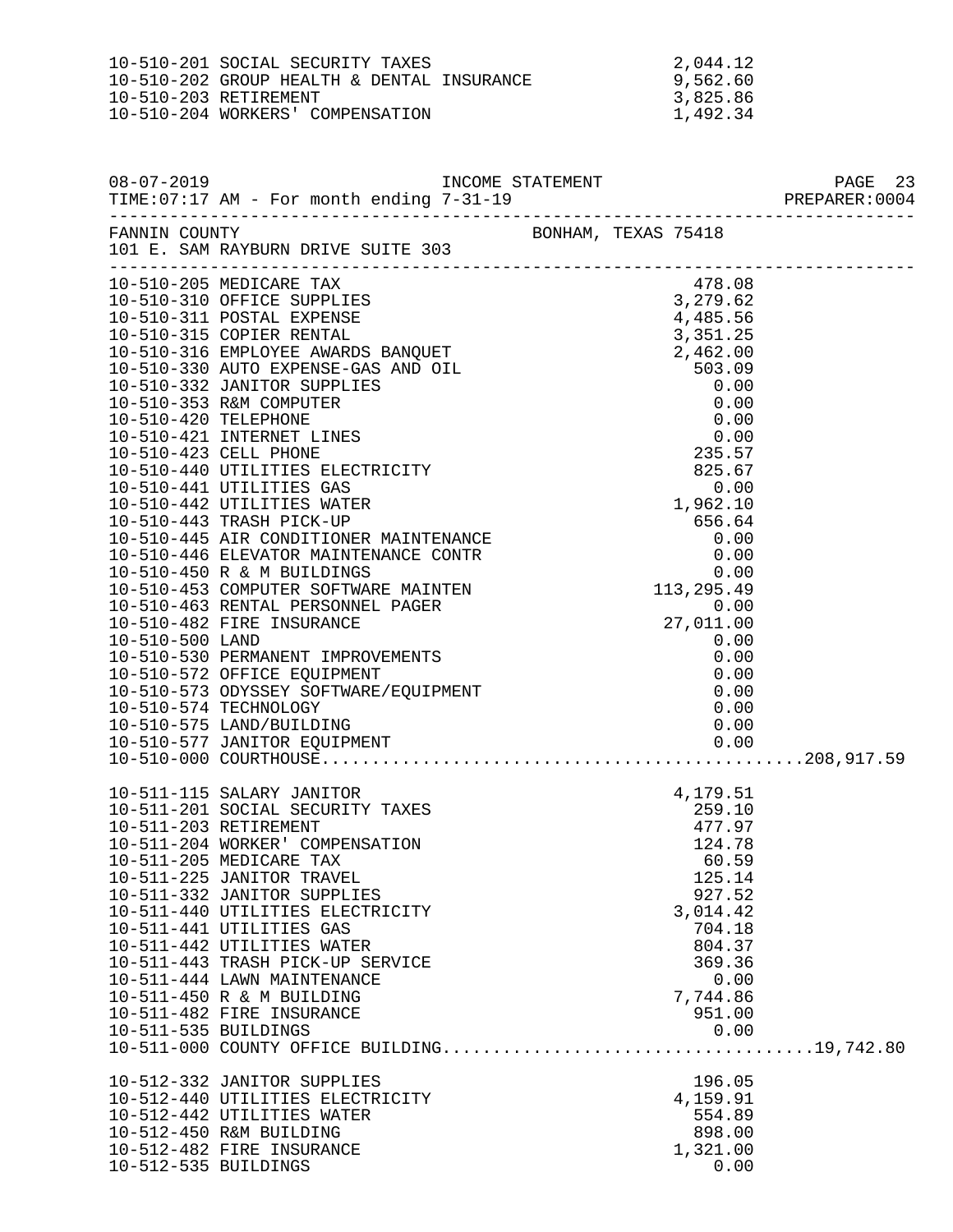10-512-000 CO-OP OFFICE BUILDING.......................................7,129.85 10-513-115 SALARY JANITOR 8,843.63<br>10-513-201 SOCIAL SECURITY TAXES 548.32 10-513-201 SOCIAL SECURITY TAXES

| $08 - 07 - 2019$                                                     | TIME: 07:17 AM - For month ending 7-31-19                                                                                                                                                                                                                                                                                                                                                                                                                                                                                                                            | INCOME STATEMENT     |                                                                                                                                                                      |                          |
|----------------------------------------------------------------------|----------------------------------------------------------------------------------------------------------------------------------------------------------------------------------------------------------------------------------------------------------------------------------------------------------------------------------------------------------------------------------------------------------------------------------------------------------------------------------------------------------------------------------------------------------------------|----------------------|----------------------------------------------------------------------------------------------------------------------------------------------------------------------|--------------------------|
| FANNIN COUNTY                                                        | 101 E. SAM RAYBURN DRIVE SUITE 303                                                                                                                                                                                                                                                                                                                                                                                                                                                                                                                                   | BONHAM, TEXAS 75418  |                                                                                                                                                                      | ________________________ |
| 10-513-203 RETIREMENT<br>10-513-420 TELEPHONE<br>10-513-421 INTERNET | 10-513-204 WORKERS' COMPENSATION<br>10-513-205 MEDICARE TAX<br>10-513-311 SOUTH ANNEX POSTAGE<br>10-513-315 COPIER RENTAL<br>10-513-332 JANITOR SUPPLIES<br>10-513-440 UTILITIES ELECTRICITY<br>10-513-441 UTILITIES GAS<br>10-513-442 UTILITIES WATER                                                                                                                                                                                                                                                                                                               | $3,476.42$<br>903.48 | 1,012.02<br>498.68<br>$\begin{array}{r} 498.68 \\ 128.19 \\ 0.00 \\ 986.40 \\ 1,055.82 \end{array}$<br>3,751.89<br>838.25                                            |                          |
|                                                                      | 10-513-443 TRASH PICKUP SERVICE<br>10-513-444 LAWN MAINTENANCE<br>10-513-450 R&M BUILDING<br>10-513-455 PARKING LOT<br>10-513-482 FIRE INSURANCE                                                                                                                                                                                                                                                                                                                                                                                                                     | $\frac{18}{10}$      | 738.72<br>0.00<br>18,611.62<br>0.00<br>2,420.00                                                                                                                      |                          |
|                                                                      |                                                                                                                                                                                                                                                                                                                                                                                                                                                                                                                                                                      |                      |                                                                                                                                                                      |                          |
|                                                                      | 10-515-440 UTILITIES ELECTRICITY<br>10-515-441 UTILITIES GAS<br>10-515-442 UTILITIES WATER<br>10-515-444 LAWN MAINTENANCE<br>10-515-450 R&M BUILDING<br>10-515-482 FIRE INSURANCE                                                                                                                                                                                                                                                                                                                                                                                    |                      | 624.25<br>428.20<br>0.00<br>$0.00$<br>$400.00$<br>753.75<br>1,611.00                                                                                                 |                          |
| 10-516-203 RETIREMENT<br>10-516-420 TELEPHONE                        | 10-516-115 SALARY JANITOR<br>10-516-201 SOCIAL SECURITY TAXES<br>10-516-204 WORKERS' COMPENSATION<br>10-516-205 MEDICARE TAX<br>10-516-225 JANITOR TRAVEL<br>10-516-332 JANITOR SUPPLIES<br>10-516-440 UTILITIES ELECTRICITY<br>10-516-441 UTILITIES GAS<br>10-516-442 UTILITIES WATER<br>10-516-443 TRASH PICKUP SERVICE<br>10-516-444 LAWN MAINTENANCE<br>10-516-450 R&M BUILDING<br>10-516-482 FIRE INSURANCE<br>10-516-530 BUILDING REMODEL<br>10-516-535 BUILDING CONSTRUCTION<br>10-516-572 OFFICE EQUIPMENT<br>10-516-000 AGRILIFE EXTENSION BUILDING8,476.14 |                      | 2,079.33<br>128.96<br>237.74<br>99.78<br>30.18<br>181.61<br>396.98<br>0.00<br>3,616.32<br>0.00<br>501.24<br>0.00<br>0.00<br>233.00<br>971.00<br>0.00<br>0.00<br>0.00 |                          |
| 10-517-535 BUILDING                                                  |                                                                                                                                                                                                                                                                                                                                                                                                                                                                                                                                                                      |                      | 0.00                                                                                                                                                                 |                          |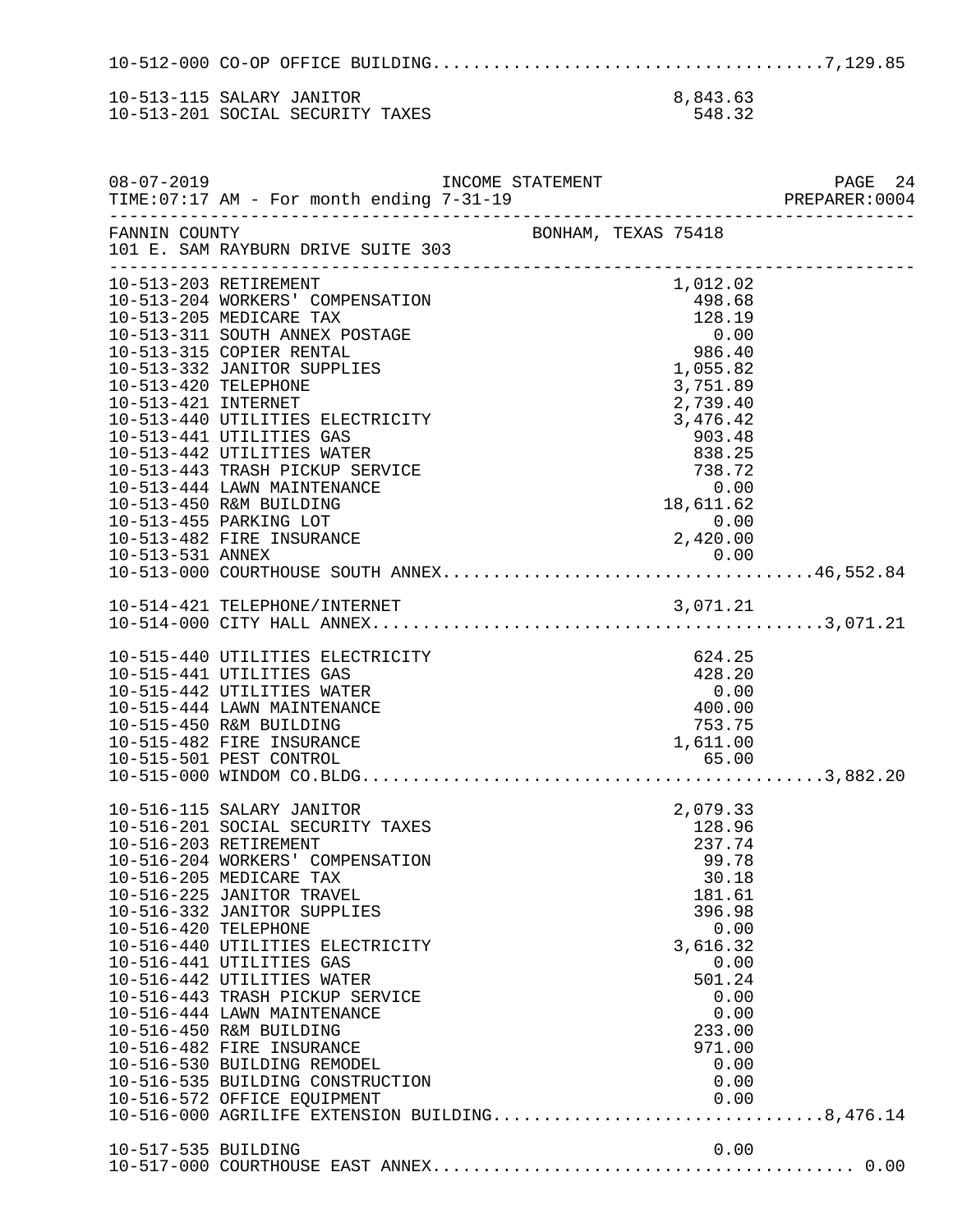10-518-311 POSTAL EXPENSES 346.00<br>10-518-332 JANITOR SUPPLIES 2,331.09 10-518-332 JANITOR SUPPLIES<br>10-518-420 UTILITIES TELEPHONE 11,953.25 10-518-420 UTILITIES TELEPHONE

| $08 - 07 - 2019$                                                                        | TIME: 07:17 AM - For month ending 7-31-19                                                                                                                                                                                                                                                                                                                                                                                                                                                                                                                                  | INCOME STATEMENT |                                                                                                                                                  | PAGE 25<br>PREPARER: 0004 |
|-----------------------------------------------------------------------------------------|----------------------------------------------------------------------------------------------------------------------------------------------------------------------------------------------------------------------------------------------------------------------------------------------------------------------------------------------------------------------------------------------------------------------------------------------------------------------------------------------------------------------------------------------------------------------------|------------------|--------------------------------------------------------------------------------------------------------------------------------------------------|---------------------------|
| FANNIN COUNTY                                                                           | 101 E. SAM RAYBURN DRIVE SUITE 303                                                                                                                                                                                                                                                                                                                                                                                                                                                                                                                                         |                  | BONHAM, TEXAS 75418                                                                                                                              |                           |
|                                                                                         | 10-518-421 INTERNET SERVICES<br>10-518-440 UTILITIES ELECTRICITY<br>10-518-441 UTILITIES GAS<br>10-518-442 UTILITIES WATER<br>10-518-443 TRASH PICKUP SERVICE<br>10-518-450 R & M BUILDING<br>10-518-460 MOVING EXPENSES<br>10-518-470 OFFICE SPACE LEASE<br>10-518-483 ALARM MONITORING<br>10-518-484 CLEANING SERVICES<br>10-518-501 PEST CONTROL<br>10-518-000 COUNTY OFFICES RELOCATION165,521.50                                                                                                                                                                      |                  | 8,733.84<br>16, 413. 42<br>2,432.23<br>3,583.16<br>1,308.42<br>6,914.49<br>0.00<br>$109,925.00$<br>885.60<br>0.00<br>0.00<br>695.00              |                           |
|                                                                                         |                                                                                                                                                                                                                                                                                                                                                                                                                                                                                                                                                                            |                  |                                                                                                                                                  |                           |
|                                                                                         |                                                                                                                                                                                                                                                                                                                                                                                                                                                                                                                                                                            |                  |                                                                                                                                                  |                           |
|                                                                                         | 10-540-417 AMBULANCE SERVICE                                                                                                                                                                                                                                                                                                                                                                                                                                                                                                                                               |                  | 450,000.00                                                                                                                                       |                           |
|                                                                                         | 10-543-416 FIRE PROTECTION SERVICE<br>10-543-422 R&M RADIO/TOWER<br>10-543-440 UTILITIES ELECTRICITY<br>10-543-440 UTILITIES ELECTRICITY<br>10-543-447 REPEATER SERVICE CONTRACT                                                                                                                                                                                                                                                                                                                                                                                           |                  | 63,000.00<br>$\begin{array}{c} 0\,.\,00 \ 0\,. \ 00 \end{array}$<br>8,507.60                                                                     |                           |
| 10-551-203 RETIREMENT<br>10-551-435 PRINTING<br>10-551-480 BOND<br>10-551-572 EQUIPMENT | 10-551-101 SALARY ELECTED OFFICIAL<br>10-551-101 SALARY ELECTED OFFICIAL 28,053.96<br>10-551-201 SOCIAL SECURITY TAXES 1,729.12<br>10-551-202 GROUP HEALTH & DENTAL INSURANCE 4,374.80<br>10-551-204 WORKERS' COMPENSATION<br>10-551-205 MEDICARE TAX<br>10-551-310 OFFICE SUPPLIES<br>10-551-311 POSTAL EXPENSES<br>10-551-330 AUTO EXPENSE-GAS AND OIL<br>10-551-421 ONLINE RESEARCH/ACCURINT<br>10-551-422 R & M RADIO<br>10-551-427 TRAVEL EXPENSE<br>10-551-488 LAW ENFORCEMENT PROF. INS<br>10-551-574 TECHNOLOGY<br>$10-551-000$ CONSTABLE PRECINCT # $1$ 42,498.92 |                  | 28,053.96<br>3,208.76<br>589.22<br>404.38<br>0.00<br>105.12<br>1,008.06<br>450.00<br>0.00<br>2,000.00<br>0.00<br>92.50<br>483.00<br>0.00<br>0.00 |                           |
|                                                                                         | 10-552-101 SALARY ELECTED OFFICIAL<br>10-552-201 SOCIAL SECURITY TAXES<br>10-552-202 GROUP HEALTH & DENTAL INSURANCE<br>10-552-203 RETIREMENT<br>10-552-204 WORKERS' COMPENSATION                                                                                                                                                                                                                                                                                                                                                                                          |                  | 13,622.18<br>968.58<br>9,562.60<br>1,558.22<br>286.10                                                                                            |                           |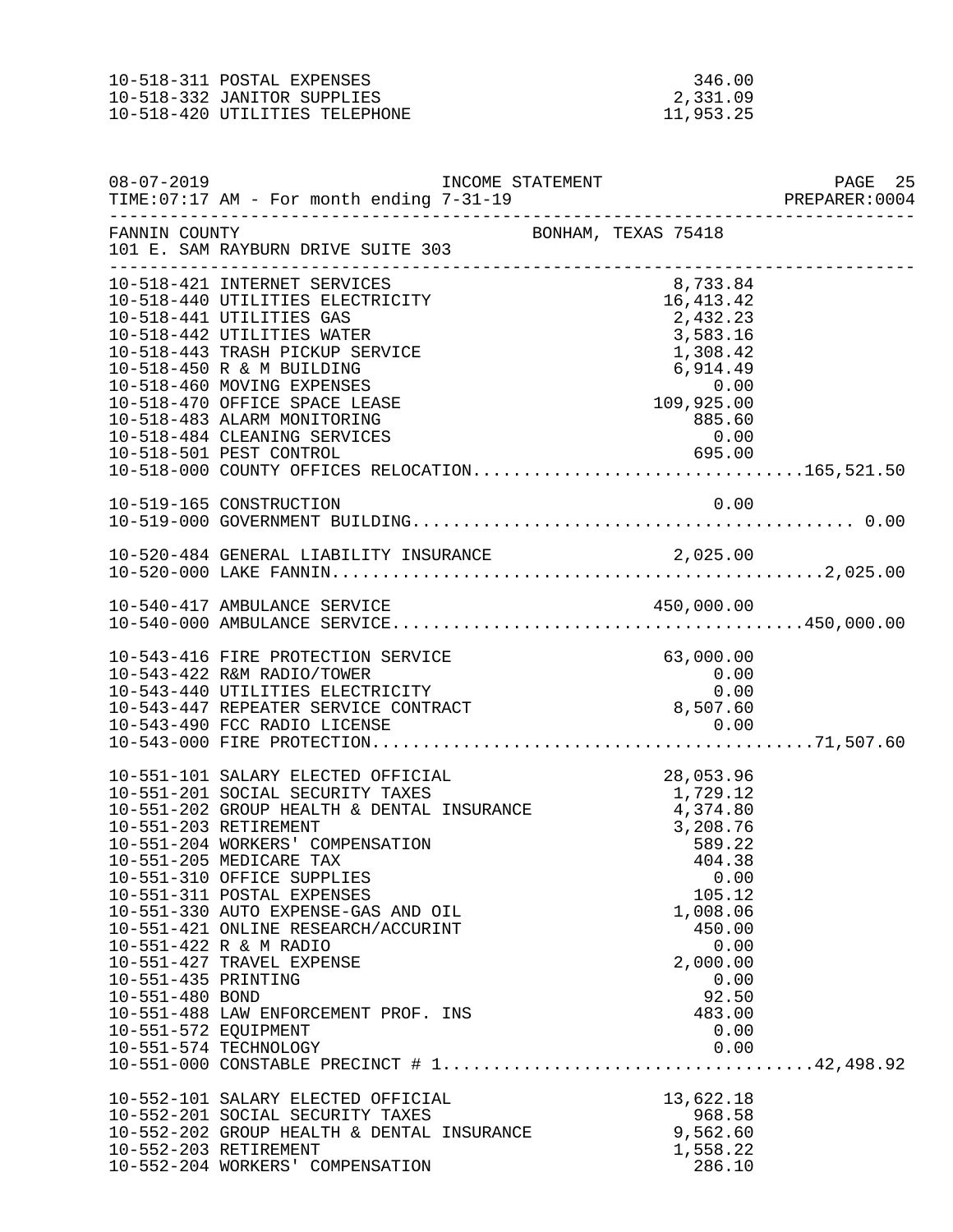10-552-205 MEDICARE TAX 226.56<br>10-552-310 OFFICE SUPPLIES 200 10-552-310 OFFICE SUPPLIES 0.00 10-552-311 POSTAL EXPENSES 0.00<br>10-552-330 AUTO EXPENSE-GAS AND OIL 283.36 10-552-330 AUTO EXPENSE-GAS AND OIL

| $08 - 07 - 2019$                           | TIME: 07:17 AM - For month ending 7-31-19                                                                                                                                                                    | INCOME STATEMENT |                                                                                |                                                                          | PAGE 26<br>PREPARER: 0004 |
|--------------------------------------------|--------------------------------------------------------------------------------------------------------------------------------------------------------------------------------------------------------------|------------------|--------------------------------------------------------------------------------|--------------------------------------------------------------------------|---------------------------|
|                                            | FANNIN COUNTY<br>101 E. SAM RAYBURN DRIVE SUITE 303                                                                                                                                                          |                  |                                                                                |                                                                          |                           |
| 10-552-435 PRINTING<br>10-552-454 R&M AUTO | 10-552-422 R & M RADIO<br>10-552-427 TRAVEL EXPENSE<br>10-552-428 TRAINING/TUITION/TRAVEL                                                                                                                    |                  |                                                                                | 0.00<br>2,050.27<br>0.00<br>77.00<br>0.00                                |                           |
| 10-552-480 BOND                            | 10-552-487 AUTO INSURANCE<br>10-552-488 LAW ENFOREMENT PROF. INS.<br>10-552-573 RADIO EQUIPMENT                                                                                                              |                  |                                                                                | 177.50<br>$0.00$<br>$483.00$<br>0.00                                     |                           |
|                                            |                                                                                                                                                                                                              |                  |                                                                                |                                                                          |                           |
|                                            | 10-553-101 SALARY ELECTED OFFICIAL<br>2002 2012 SOCIAL SECURITY TAXES<br>10-553-202 GROUP HEALTH & DENTAL INSURANCE<br>10-553-203 RETIREMENT<br>10-553-204 WORKERS' COMPENSATION<br>10-553-205 MEDICARE TAX  |                  |                                                                                | 12,109.02                                                                |                           |
| 10-553-435 PRINTING                        | 10-553-310 OFFICE SUPPLIES<br>10-553-311 POSTAL EXPENSES<br>10-553-330 AUTO EXPENSE-GAS AND OIL<br>10-553-427 TRAVEL EXPENSE<br>10-553-453 COMPUTER SOFTWARE                                                 |                  | $1,385.10$<br>$254.34$<br>$204.56$<br>$0.00$<br>$0.00$<br>$0.00$<br>$2,000.00$ | 0.00<br>0.00                                                             |                           |
| 10-553-480 BOND                            | 10-553-488 LAW ENFORCEMENT PROF. INS<br>10-553-572 OFFICE EQUIPMENT<br>10-553-573 RADIO EQUIPMENT                                                                                                            |                  |                                                                                | 0.00<br>$0.00$<br>$483.00$<br>0.00<br>0.00                               |                           |
|                                            |                                                                                                                                                                                                              |                  |                                                                                |                                                                          |                           |
|                                            |                                                                                                                                                                                                              |                  |                                                                                |                                                                          |                           |
|                                            | 10-560-101 SALARY ELECTED OFFICIAL<br>10-560-102 ADMINISTRATIVE SECRETARY<br>10-560-103 CHIEF DEPUTY<br>10-560-104 SALARIES DEPUTIES<br>10-560-107 PT RECORDS/EVIDENCE CLERKS<br>10-560-108 COMPENSATION PAY |                  |                                                                                | 50,764.12<br>35,484.02<br>39, 171. 22<br>506,723.12<br>10,872.79<br>0.00 |                           |
|                                            | 10-560-109 INVESTIGATOR-CRIMES AGAINST CHILDRE<br>10-560-110 JAIL ADMINISTRATOR<br>10-560-111 LIEUTENANT<br>10-560-113 TRANSPORT OFFICER<br>10-560-114 PROF. STANDARDS OFFICER                               |                  |                                                                                | 29,429.40<br>30,017.46<br>35,610.30<br>30, 312.04<br>0.00                |                           |
|                                            | 10-560-120 SALARY DISPATCHER<br>10-560-201 SOCIAL SECURITY TAXES<br>10-560-202 GROUP HEALTH INSURANCE<br>10-560-203 RETIREMENT<br>10-560-204 WORKERS' COMPENSATION                                           |                  |                                                                                | 174,592.24<br>57,829.59<br>277, 314.74<br>107,866.09<br>16,102.82        |                           |
|                                            | 10-560-205 MEDICARE TAX<br>10-560-206 UNEMPLOYMENT EXPENSE<br>10-560-250 EMPLOYEE PHYSICALS                                                                                                                  |                  |                                                                                | 13,525.56<br>7,786.04<br>346.00                                          |                           |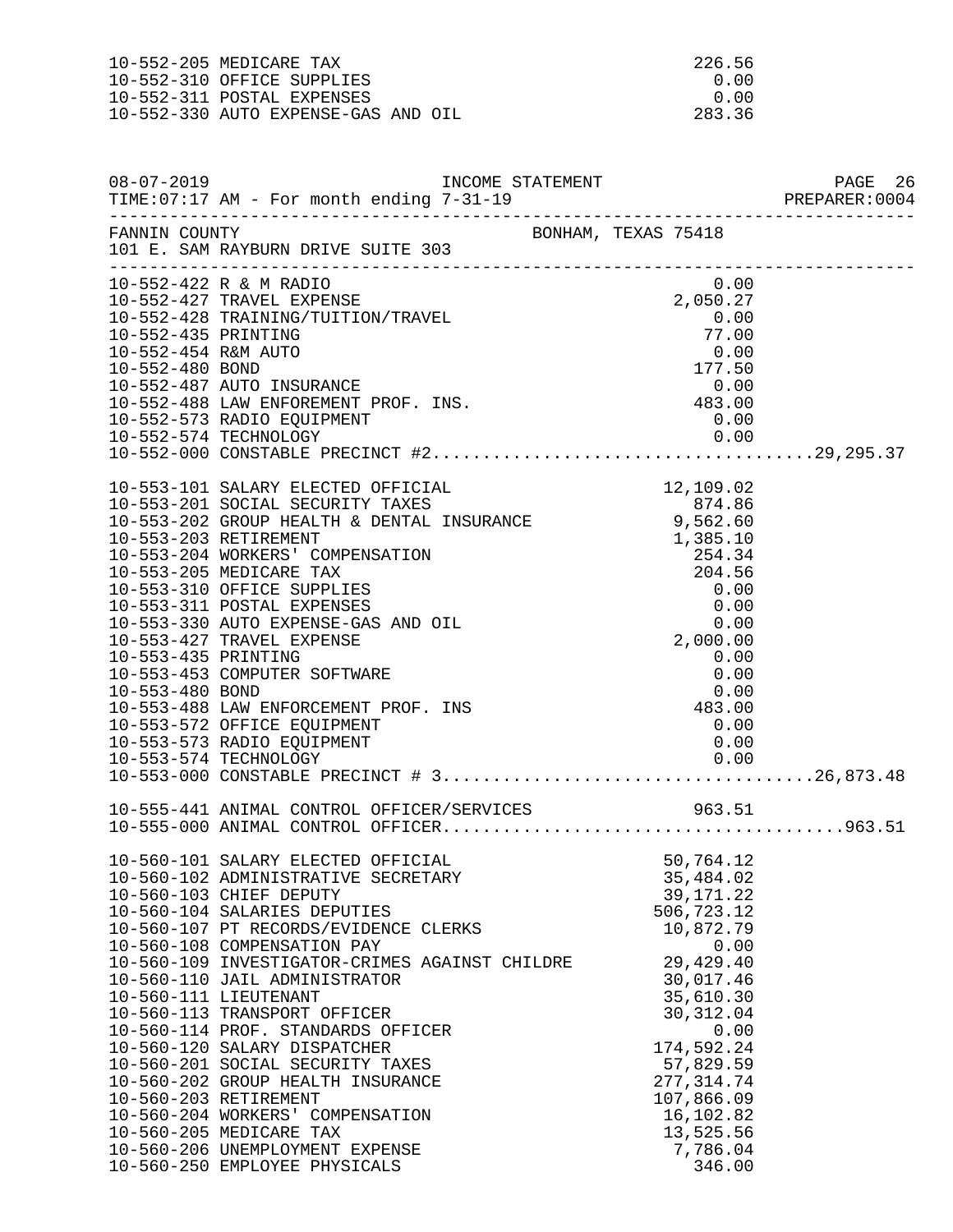10-560-310 OFFICE SUPPLIES 7,717.02<br>10-560-311 POSTAL EXPENSES 2,250.45 10-560-311 POSTAL EXPENSES 2,250.45<br>10-560-315 SHERIFF COPIER RENTAL 2,250.45 10-560-315 SHERIFF COPIER RENTAL 0.00<br>10-560-320 WEAPONS SUPPLIES 2,487.00 10-560-320 WEAPONS SUPPLIES

| $08 - 07 - 2019$                   | TIME: 07:17 AM - For month ending 7-31-19                                                                                                                                                                                                                            |  |                                                                                               | PAGE 27<br>PREPARER: 0004 |
|------------------------------------|----------------------------------------------------------------------------------------------------------------------------------------------------------------------------------------------------------------------------------------------------------------------|--|-----------------------------------------------------------------------------------------------|---------------------------|
|                                    | FANNIN COUNTY<br>101 E. SAM RAYBURN DRIVE SUITE 303                                                                                                                                                                                                                  |  |                                                                                               |                           |
|                                    |                                                                                                                                                                                                                                                                      |  | 0.00                                                                                          |                           |
|                                    | 10-562-396 BODY ARMOR                                                                                                                                                                                                                                                |  | 0.00                                                                                          |                           |
| 10-565-500 LAND<br>10-565-532 JAIL | 10-565-380 PRISONER HOUSING<br>10-565-400 PRISONER TRANSPORT/GUARD<br>10-565-405 PRISONER MEDICAL<br>10-565-429 SCHOLARSHIP AWARDS<br>10-565-442 CR4200 UTILITY WATER<br>10-565-450 R&M BUILDING<br>10-565-482 FIRE INSURANCE<br>10-565-491 JUSTICE ASSISTANCE GRANT |  | 1,451,225.00<br>7,534.40<br>72,610.25<br>0.00<br>0.00<br>0.00<br>0.00<br>0.00<br>0.00<br>0.00 |                           |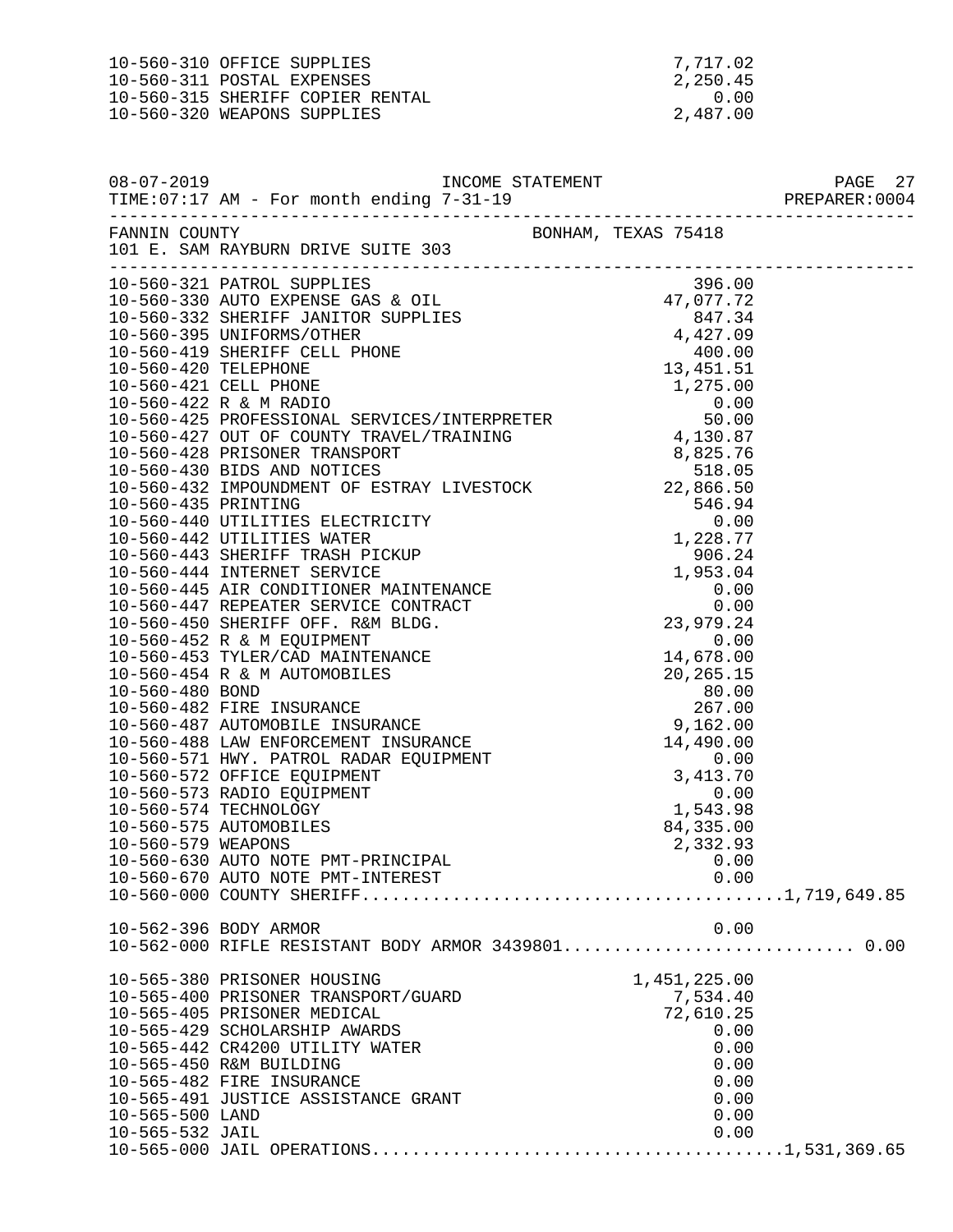| 10-570-420 TELEPHONE                                                                                     | 10-570-421 TELEPHONE SYSTEM INSTALLATION                                                                                                                                                                                                                                                                                                                                                                                                                                                                                                                                                                                                                        | 1,718.20<br>0.00                                                                                                                                                                                                                                     |                          |
|----------------------------------------------------------------------------------------------------------|-----------------------------------------------------------------------------------------------------------------------------------------------------------------------------------------------------------------------------------------------------------------------------------------------------------------------------------------------------------------------------------------------------------------------------------------------------------------------------------------------------------------------------------------------------------------------------------------------------------------------------------------------------------------|------------------------------------------------------------------------------------------------------------------------------------------------------------------------------------------------------------------------------------------------------|--------------------------|
|                                                                                                          |                                                                                                                                                                                                                                                                                                                                                                                                                                                                                                                                                                                                                                                                 |                                                                                                                                                                                                                                                      |                          |
|                                                                                                          |                                                                                                                                                                                                                                                                                                                                                                                                                                                                                                                                                                                                                                                                 |                                                                                                                                                                                                                                                      |                          |
|                                                                                                          | BONHAM, TEXAS 75418<br>101 E. SAM RAYBURN DRIVE SUITE 303<br>------------                                                                                                                                                                                                                                                                                                                                                                                                                                                                                                                                                                                       |                                                                                                                                                                                                                                                      | ________________________ |
| 10-573-420 TELEPHONE<br>10-573-480 BOND<br>10-573-481 DUES                                               | 10-573-103 SALARY-BOND SUPERVISOR<br>10-573-201 SOCIAL SECURITY TAXES<br>10-573-202 GROUP HEALTH INSURANCE<br>10-573-203 RETIREMENT<br>10-573-204 WORKERS' COMPENSATION<br>10-573-205 MEDICARE TAX<br>10-573-310 OFFICE SUPPLIES<br>10-573-311 POSTAL EXPENSES<br>10-573-313 DRUG TESTING SUPPLIES<br>10-573-340 EVALUATIONS<br>10-573-353 COMPUTER EXPENSE<br>10-573-427 OUT OF COUNTY TRAVEL/TRAINING<br>10-573-453 COMPUTER SOFTWARE                                                                                                                                                                                                                         | 33,957.55<br>2,091.97<br>9,562.60<br>3,884.46<br>112.86<br>489.21<br>406.36<br>0.00<br>562.50<br>0.00<br>2,100.08<br>590.50<br>0.00<br>1,177.00<br>50.00                                                                                             |                          |
| 10-575-311 POSTAGE<br>10-575-420 TELEPHONE                                                               | 10-575-315 COPIER RENTAL<br>10-575-408 DETENTION OPERATING COST<br>10-575-415 RESIDENTIAL PLACEMENT<br>10-575-416 COUNSELING SERVICES<br>10-575-427 TRAVEL & TRAINING<br>10-575-995 JUVENILE PROBATION FUNDING 160,000.00                                                                                                                                                                                                                                                                                                                                                                                                                                       | 23.77<br>24.43<br>0.00<br>0.00<br>0.00<br>0.00<br>0.00                                                                                                                                                                                               |                          |
| 10-590-420 TELEPHONE<br>10-590-435 PRINTING<br>10-590-454 R&M AUTO<br>10-590-480 BOND<br>10-590-481 DUES | 10-590-104 SALARIES DEPUTIES<br>10-590-107 SALARY TEMP/EXTRA<br>10-590-151 SALARY HEALTH INSPECTOR<br>10-590-201 SOCIAL SECURITY TAXES<br>10-590-202 GROUP HEALTH & DENTAL INSURANCE<br>10-590-203 RETIREMENT<br>10-590-204 WORKERS' COMPENSATION<br>10-590-205 MEDICARE TAX<br>10-590-310 OFFICE SUPPLIES<br>10-590-311 POSTAL EXPENSE<br>10-590-315 COPIER RENTAL<br>10-590-330 AUTO EXPENSE GAS & OIL<br>10-590-427 OUT OF COUNTY TRAVEL/TRAINING<br>10-590-453 SOFTWARE MAINTENANCE SAFE<br>10-590-467 VISITING HEALTH INSPECTOR<br>10-590-487 AUTOMOBILE INSURANCE<br>10-590-572 OFFICE EQUIPMENT<br>10-590-574 TECHNOLOGY<br>10-590-575 AUTOMOBILE/PICKUP | 11,466.06<br>10,950.79<br>33,665.94<br>3,365.80<br>13,005.07<br>6,413.37<br>196.10<br>787.12<br>500.85<br>1,159.17<br>573.02<br>865.99<br>541.21<br>387.98<br>0.00<br>400.00<br>324.61<br>0.00<br>299.56<br>0.00<br>183.00<br>235.19<br>0.00<br>0.00 |                          |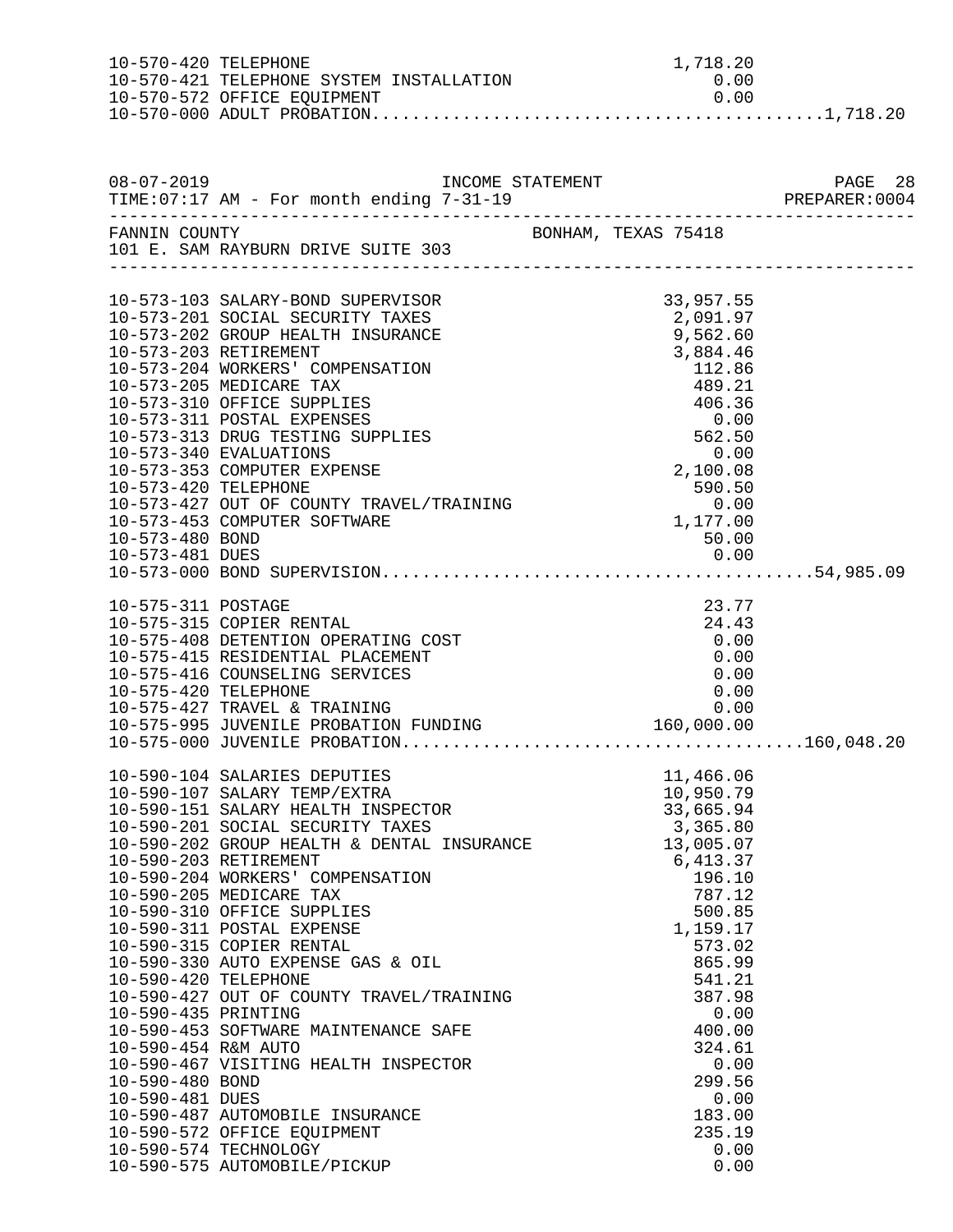10-590-000 ENVIRONMENTAL DEVELOPMENT..................................85,320.83 10-591-110 SALARY FLOOD PLAIN ADMINISTRATOR 28,490.49<br>10-591-201 SOCIAL SECURITY TAXES 1,627.42 10-591-201 SOCIAL SECURITY TAXES 08-07-2019 INCOME STATEMENT PAGE 29

| FANNIN COUNTY BONHAM, TEXAS 75418<br>101 E. SAM RAYBURN DRIVE SUITE 303                                                                                                                                                                                                                  |                                                                                           |           |
|------------------------------------------------------------------------------------------------------------------------------------------------------------------------------------------------------------------------------------------------------------------------------------------|-------------------------------------------------------------------------------------------|-----------|
|                                                                                                                                                                                                                                                                                          |                                                                                           |           |
|                                                                                                                                                                                                                                                                                          |                                                                                           |           |
| 10-640-575 LAKE FANNIN                                                                                                                                                                                                                                                                   | 0.00                                                                                      |           |
|                                                                                                                                                                                                                                                                                          |                                                                                           |           |
| 10-645-102 SALARY IHC DIRECTOR<br>10-645-107 SALARY ASSISTANT<br>10-645-201 SOCIAL SECURITY TAX<br>10-645-202 GROUP HEALTH INSURANCE<br>10-645-203 RETIREMENT<br>10-645-204 WORKER'S COMP<br>10-645-205 MEDICARE TAX<br>10-645-210 TOTAL SALARY & BENEFITS<br>10-645-310 OFFICE SUPPLIES | 34,677.72<br>11,466.06<br>2,805.87<br>13,005.21<br>5,275.46<br>147.58<br>656.23<br>151.19 | 68,034.13 |
| 10-645-311 POSTAL EXPENSE<br>10-645-330 BIDS & NOTICES                                                                                                                                                                                                                                   | 1.65<br>0.00                                                                              |           |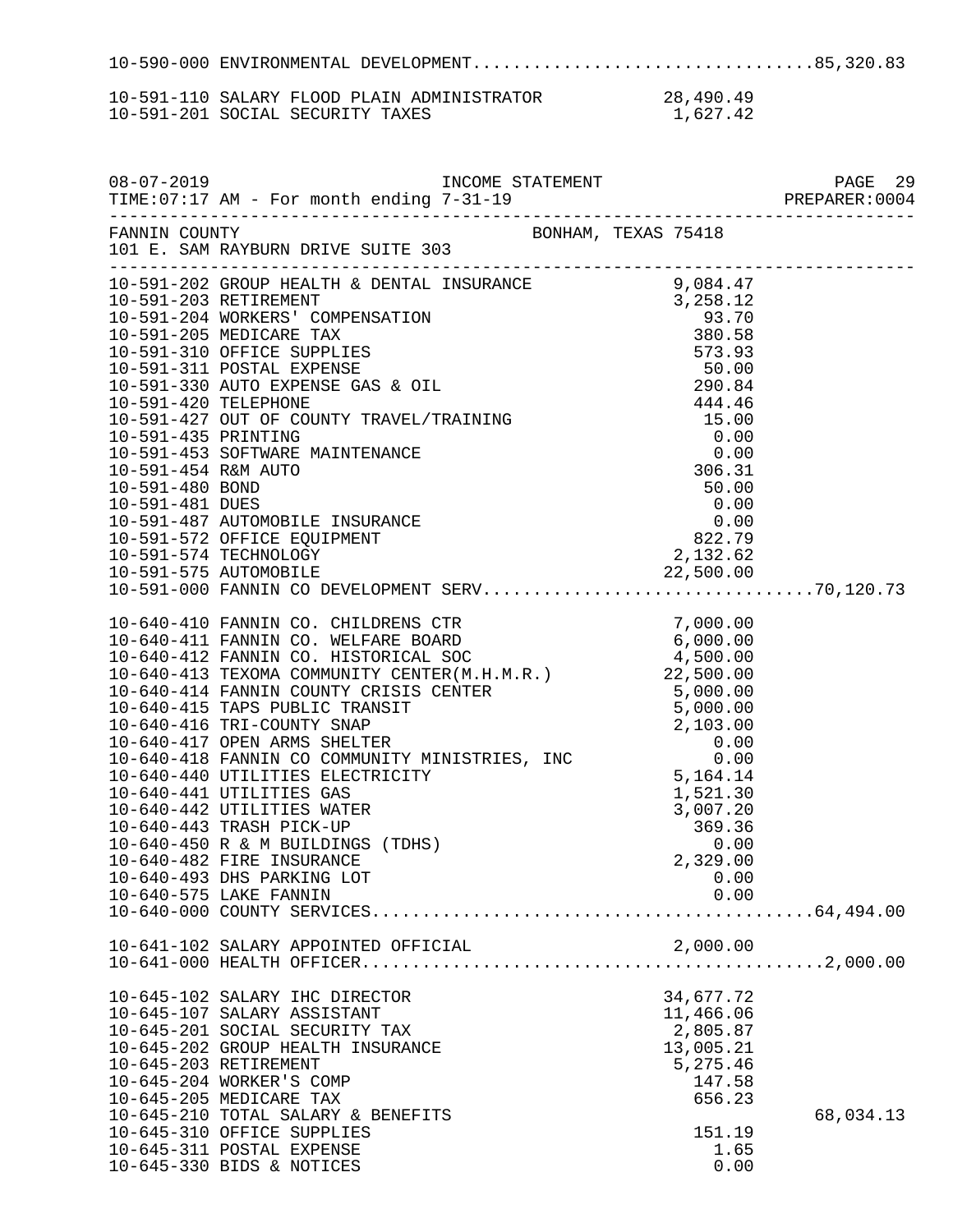|                      | 10-645-353 COMPUTER EXPENSE                                                                                                                                                                                                                | 11,649.00           |           |
|----------------------|--------------------------------------------------------------------------------------------------------------------------------------------------------------------------------------------------------------------------------------------|---------------------|-----------|
|                      | 10-645-390 SUBSCRIPTIONS                                                                                                                                                                                                                   | 0.00                |           |
|                      | 10-645-399 SUBTOTAL OFFICE EXPENSE                                                                                                                                                                                                         |                     | 11,801.84 |
|                      | 10-645-404 COBRA/INSURANCE                                                                                                                                                                                                                 | 0.00                |           |
|                      |                                                                                                                                                                                                                                            |                     |           |
|                      |                                                                                                                                                                                                                                            |                     |           |
| $08 - 07 - 2019$     | INCOME STATEMENT                                                                                                                                                                                                                           |                     | PAGE 30   |
|                      | TIME: 07:17 AM - For month ending 7-31-19                                                                                                                                                                                                  |                     |           |
|                      |                                                                                                                                                                                                                                            |                     |           |
| FANNIN COUNTY        |                                                                                                                                                                                                                                            | BONHAM, TEXAS 75418 |           |
|                      | 101 E. SAM RAYBURN DRIVE SUITE 303                                                                                                                                                                                                         |                     |           |
|                      | 10-645-407 INELIGIBLE IHC EXPENSE                                                                                                                                                                                                          | 0.00                |           |
|                      | 10-645-409 DIABETIC SUPPLIES                                                                                                                                                                                                               | 616.32              |           |
|                      | 10-645-410 CERT. REG. NURSE ANES.                                                                                                                                                                                                          |                     |           |
|                      | 10-645-411 PHYSICIAN, NON-EMERGENCY                                                                                                                                                                                                        | 0.00<br>9,521.69    |           |
|                      | 10-645-412 PRESCRIPTIONS, DRUGS                                                                                                                                                                                                            | 6,598.03            |           |
|                      | 10-645-413 HOSPITAL, INPATIENT                                                                                                                                                                                                             | 9,868.71            |           |
|                      | 10-645-414 HOSPITAL, OUTPATIENT                                                                                                                                                                                                            | 46,843.36           |           |
|                      | 10-645-415 LABORATORY/ X-RAY                                                                                                                                                                                                               | 268.50              |           |
|                      | 10-645-416 SKILLED NURSING FACILITY                                                                                                                                                                                                        | 0.00                |           |
|                      | 10-645-417 FAMILY PLANNING                                                                                                                                                                                                                 | 0.00                |           |
|                      | 10-645-418 FED. QUALIFIED HEALTH CENTER                                                                                                                                                                                                    | 1,677.42            |           |
|                      | 10-645-419 COUNSELING SERVICE                                                                                                                                                                                                              | 0.00                |           |
|                      | 10-645-420 RURAL HEALTH CLINIC                                                                                                                                                                                                             | 0.00                |           |
|                      | 10-645-421 STATE HOSPITAL CONTRACTS                                                                                                                                                                                                        | 0.00                |           |
|                      | 10-645-422 AMBULATORY SURGICAL CENTE                                                                                                                                                                                                       | 0.00                |           |
|                      | 10-645-423 MEDICAL EQUIP. PURCHASE                                                                                                                                                                                                         | 0.00                |           |
|                      | 10-645-425 TOTAL MEDICAL/IHC                                                                                                                                                                                                               |                     | 75,394.03 |
|                      | 10-645-427 OUT OF COUNTY TRAVEL/TRAINING                                                                                                                                                                                                   | 0.00                |           |
| 10-645-435 PRINTING  |                                                                                                                                                                                                                                            | 0.00                |           |
| 10-645-440 TELEPHONE |                                                                                                                                                                                                                                            | 1,034.00            |           |
| 10-645-441 DSL LINE  |                                                                                                                                                                                                                                            | 591.70              |           |
|                      | 10-645-499 SERVICES & OTHER CHARGES                                                                                                                                                                                                        |                     | 1,625.70  |
|                      | 10-645-574 TECHNOLOGY<br>10-645-599 CAPITAL OUTLAY                                                                                                                                                                                         | 0.00                | 0.00      |
|                      |                                                                                                                                                                                                                                            |                     |           |
|                      |                                                                                                                                                                                                                                            |                     |           |
|                      | 10-665-105 SALARY SECRETARY                                                                                                                                                                                                                | 22,623.48           |           |
|                      | 10-665-107 REGULAR-TEMP. PART-TIME                                                                                                                                                                                                         | 0.00                |           |
|                      | 10-665-150 CO. AGENTS SALARIES                                                                                                                                                                                                             | 41,640.72           |           |
|                      | 10-665-201 SOCIAL SECURITY TAXES                                                                                                                                                                                                           | 3,523.42            |           |
|                      | 10-665-201 SOCIAL SECURITY TAXES<br>10-665-202 GROUP HEALTH & DENTAL INSURANCE                     9,562.60                                                                                                                                |                     |           |
|                      | 10-665-203 RETIREMENT                                                                                                                                                                                                                      | 2,587.77            |           |
|                      | 10-665-204 WORKERS' COMPENSATION                                                                                                                                                                                                           | 73.86               |           |
|                      | 10-665-205 MEDICARE TAX                                                                                                                                                                                                                    | 823.90              |           |
|                      | 10-665-310 OFFICE SUPPLIES                                                                                                                                                                                                                 | 897.50              |           |
|                      | 10-665-311 POSTAL EXPENSE                                                                                                                                                                                                                  | 250.00              |           |
|                      | 10-665-315 COPIER RENTAL                                                                                                                                                                                                                   | 1,111.70            |           |
|                      | 10-665-335 PROGRAM SUPPLIES                                                                                                                                                                                                                | 0.00                |           |
|                      |                                                                                                                                                                                                                                            |                     |           |
|                      |                                                                                                                                                                                                                                            |                     |           |
|                      |                                                                                                                                                                                                                                            |                     |           |
|                      |                                                                                                                                                                                                                                            |                     |           |
|                      | 10-665-420 TELEPHONE<br>10-665-420 TELEPHONE<br>10-665-421 CELL PHONE ALLOWANCE<br>10-665-422 CABLE INTERNET<br>10-665-427 IN/OUT CO.TRAVEL/TRAINING-AG.<br>10-665-428 IN/OUT CO.TRAVEL/TRAINING-F.C.S.<br>10-665-429 IN/OUT CO.TRAVEL/TRA |                     |           |
|                      | 10-665-572 OFFICE EQUIPMENT                                                                                                                                                                                                                | 0.00                |           |
|                      |                                                                                                                                                                                                                                            |                     |           |
|                      |                                                                                                                                                                                                                                            |                     |           |
|                      |                                                                                                                                                                                                                                            |                     |           |
|                      | 10-696-491 SOIL & WATER CONSERVATION                                                                                                                                                                                                       | 1,000.00            |           |
|                      |                                                                                                                                                                                                                                            |                     |           |
|                      |                                                                                                                                                                                                                                            |                     |           |
|                      |                                                                                                                                                                                                                                            |                     |           |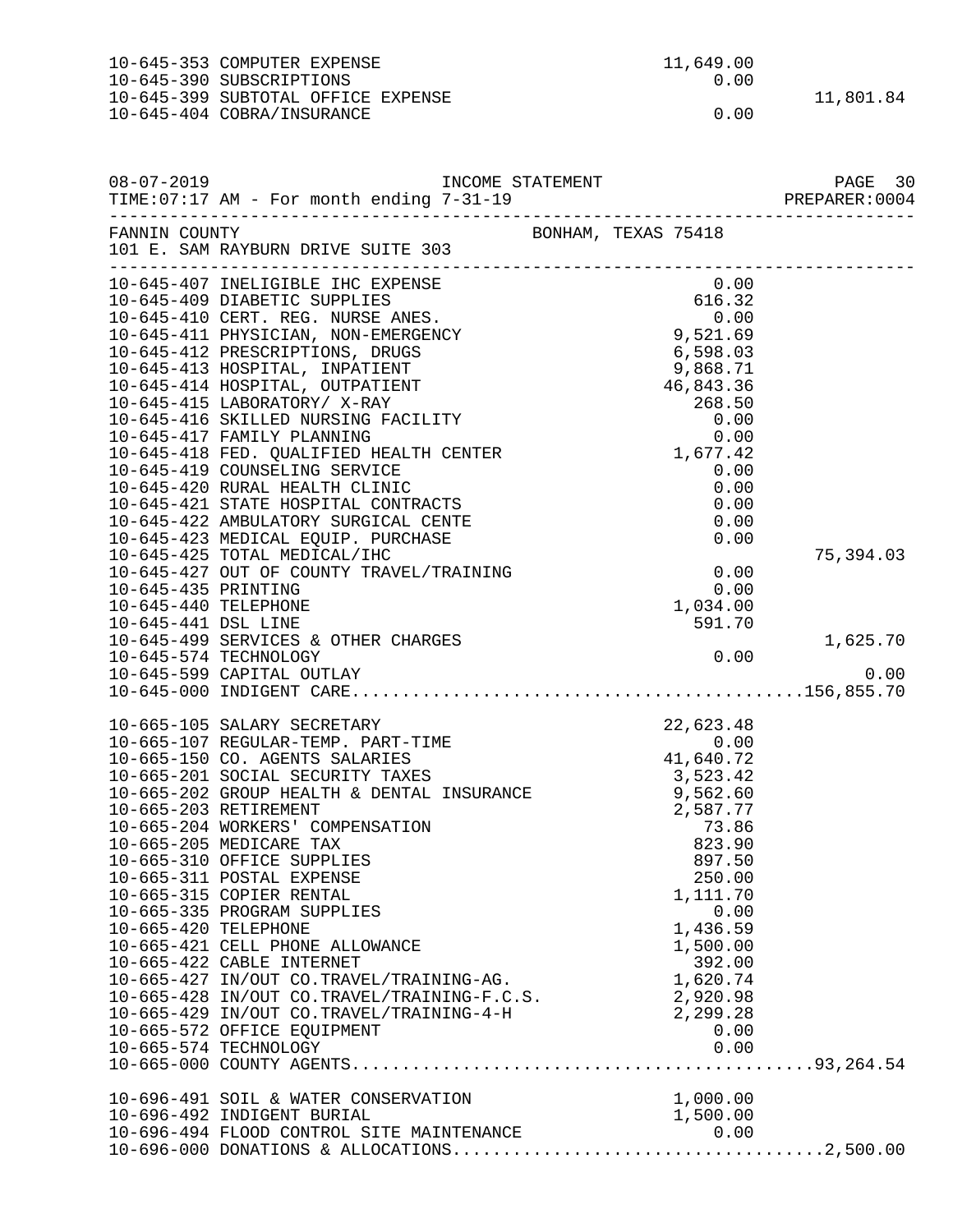| 11-435-107 PART TIME |                                                                                                                                                                                                                                                                                                                                                                                                                                                                          | 0.00                                                                                                                                            |         |
|----------------------|--------------------------------------------------------------------------------------------------------------------------------------------------------------------------------------------------------------------------------------------------------------------------------------------------------------------------------------------------------------------------------------------------------------------------------------------------------------------------|-------------------------------------------------------------------------------------------------------------------------------------------------|---------|
| 11-510-571 EQUIPMENT |                                                                                                                                                                                                                                                                                                                                                                                                                                                                          | 27,659.80                                                                                                                                       |         |
| $08 - 07 - 2019$     | INCOME STATEMENT                                                                                                                                                                                                                                                                                                                                                                                                                                                         |                                                                                                                                                 | PAGE 31 |
| FANNIN COUNTY        | 101 E. SAM RAYBURN DRIVE SUITE 303                                                                                                                                                                                                                                                                                                                                                                                                                                       | BONHAM, TEXAS 75418                                                                                                                             |         |
| 11-560-205 MEDICARE  | 11-560-130 SALARY/BAILIFF<br>11-560-201 SOCIAL SECURITY<br>11-560-203 RETIREMENT<br>11-560-204 WORKER'S COMPENSATION<br>11-560-427 BAILIFF CONT.ED./OUT OF COUNTY                                                                                                                                                                                                                                                                                                        | 0.00<br>0.00<br>0.00<br>0.00<br>0.00<br>0.00                                                                                                    |         |
|                      | 12-403-310 OFFICE SUPPLIES                                                                                                                                                                                                                                                                                                                                                                                                                                               | 2,037.66                                                                                                                                        |         |
|                      |                                                                                                                                                                                                                                                                                                                                                                                                                                                                          |                                                                                                                                                 |         |
|                      | 14-435-320 JP1 SECURITY EXPENSE<br>14-435-321 JP2 SECURITY EXPENSE<br>14-435-322 JP3 SECURITY EXPENSE                                                                                                                                                                                                                                                                                                                                                                    | 0.00<br>0.00<br>0.00                                                                                                                            |         |
|                      | 16-400-310 OFFICE SUPPLIES<br>16-400-427 OUT OF COUNTY TRAVEL<br>16-400-572 OFFICE EQUIPMENT<br>16-400-590 COUNTY JUDGE BOOKS                                                                                                                                                                                                                                                                                                                                            | 0.00<br>0.00<br>0.00<br>0.00                                                                                                                    |         |
|                      |                                                                                                                                                                                                                                                                                                                                                                                                                                                                          |                                                                                                                                                 |         |
| 18-402-420 TELEPHONE | 18-402-103 SALARY ASSISTANT<br>18-402-107 SALARY TEMP/EXTRA<br>18-402-201 SOCIAL SECURITY TAXES<br>18-402-202 GROUP HEALTH INSURANCE<br>18-402-203 RETIREMENT<br>18-402-204 WORKERS COMPENSATION<br>18-402-205 MEDICARE TAX<br>18-402-310 OFFICE SUPPLIES<br>18-402-312 IMAGING SYSTEM<br>18-402-315 COPIER MAINTENANCE<br>18-402-437 DIGITAL IMAGING OF MICROFILM<br>18-402-453 COMPUTER SOFTWARE<br>18-402-490 CO.CLERK MISCELLANEOUS<br>18-402-574 COMPUTER EQUIPMENT | 25,302.00<br>0.00<br>1,284.04<br>9,562.60<br>2,893.89<br>78.36<br>300.23<br>0.00<br>13,800.00<br>479.16<br>0.00<br>0.00<br>0.00<br>0.00<br>0.00 |         |
|                      | 19-450-107 SALARY TEMP/EXTRA<br>19-450-201 SOCIAL SECURITY TAXES<br>19-450-203 RETIREMENT<br>19-450-204 WORKERS COMPENSATION<br>19-450-205 MEDICARE TAX                                                                                                                                                                                                                                                                                                                  | 0.00<br>0.00<br>0.00<br>0.00<br>0.00                                                                                                            |         |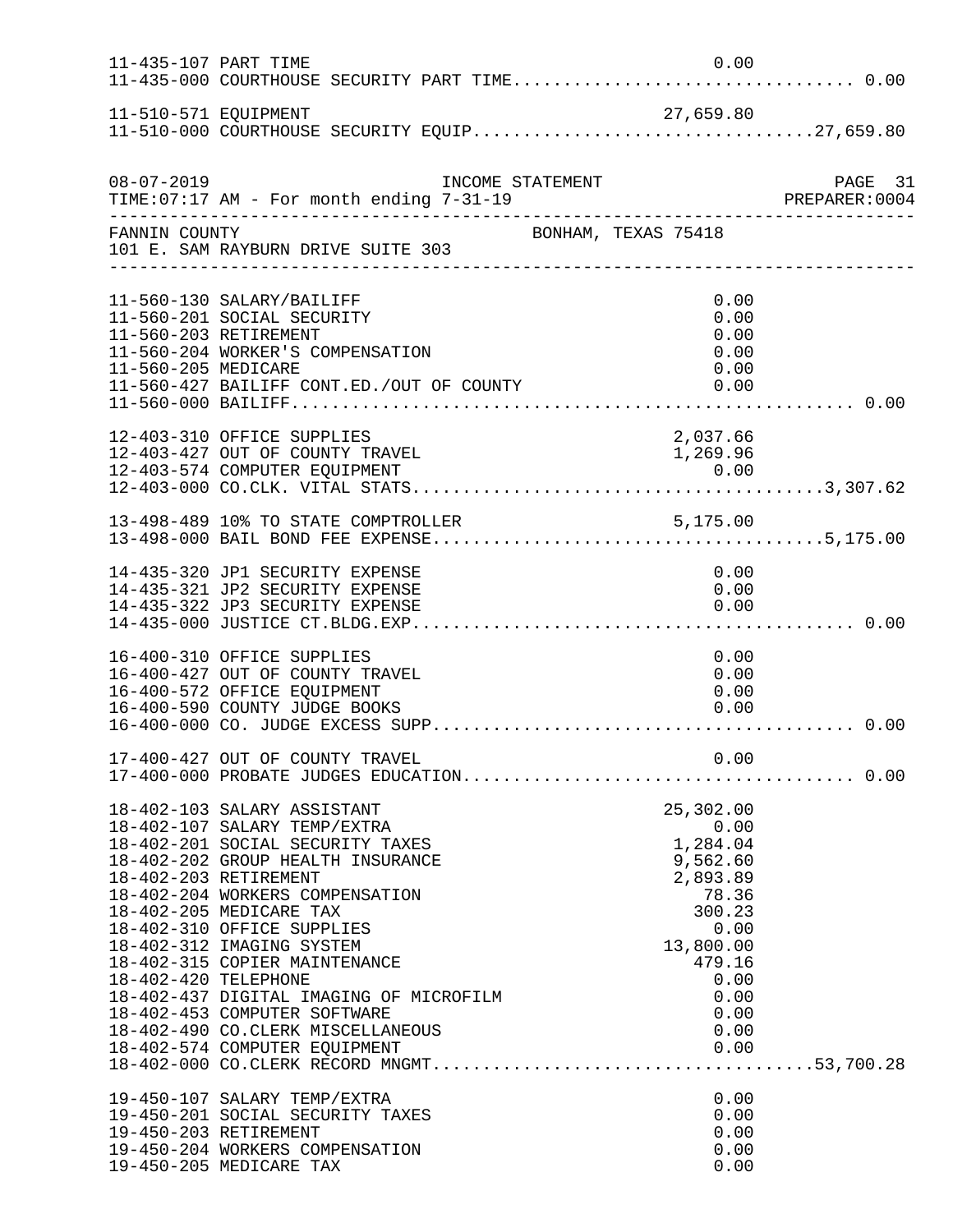| 19-450-435 PRINTING  | 19-450-310 OFFICE SUPPLIES<br>19-450-400 RECORDS STORAGE SHELVING<br>19-450-572 OFFICE EQUIPMENT | 0.00<br>0.00<br>0.00<br>0.00 |            |
|----------------------|--------------------------------------------------------------------------------------------------|------------------------------|------------|
|                      |                                                                                                  |                              |            |
|                      |                                                                                                  |                              |            |
| FANNIN COUNTY        | BONHAM, TEXAS 75418<br>101 E. SAM RAYBURN DRIVE SUITE 303                                        |                              |            |
|                      | 20-449-103 SALARY ASSISTANT                                                                      | 0.00                         |            |
|                      | 20-449-107 SALARY TEMP./EXTRA                                                                    | 0.00                         |            |
|                      | 20-449-201 SOCIAL SECURITY TAXES                                                                 | 0.00                         |            |
|                      | 20-449-202 GROUP HEALTH INSURANCE                                                                | 0.00                         |            |
|                      | 20-449-203 RETIREMENT<br>20-449-204 WORKERS COMPENSATION                                         | 0.00<br>0.00                 |            |
|                      | 20-449-205 MEDICARE TAX                                                                          | 0.00                         |            |
|                      | 20-449-310 OFFICE SUPPLIES                                                                       | 0.00                         |            |
|                      | 20-449-350 RECORDS DISPOSAL                                                                      | 1,570.41                     |            |
|                      | 20-449-400 RECORDS STORAGE SHELVING                                                              | 0.00                         |            |
|                      | 20-449-453 COMPUTER SOFTWARE MAINTENANCE 1,550.00                                                |                              |            |
|                      | 20-449-460 EQUIPMENT RENTAL<br>20-449-574 COMPUTER EQUIPMENT                                     | 0.00                         |            |
|                      |                                                                                                  |                              |            |
|                      | 21-509-475 CONTINGENCY                                                                           | 0.00                         |            |
|                      |                                                                                                  |                              |            |
|                      |                                                                                                  |                              |            |
|                      | 21-621-100 COMPENSATION PAY<br>21-621-101 SALARY ELECTED OFFICIAL                                | 0.00<br>53,071.70            |            |
|                      | 21-621-105 SALARY SECRETARY                                                                      | 0.00                         |            |
|                      | 21-621-106 SALARY PRECINCT EMPLOYEES                                                             | $141, 131.78$<br>0.00        |            |
|                      | 21-621-107 REGULAR-TEMP. PART-TIME                                                               |                              |            |
|                      | 21-621-108 SALARY-FOREMAN                                                                        | 37,974.99                    |            |
|                      | 21-621-199 TOTAL SALARIES                                                                        |                              | 232,178.47 |
|                      | 21-621-201 SOCIAL SECURITY TAXES<br>21-621-202 GROUP HEALTH INSURANCE                            | 14,063.09<br>65,728.42       |            |
|                      | 21-621-203 RETIREMENT                                                                            | 26,558.86                    |            |
|                      | 21-621-204 WORKERS' COMPENSATION                                                                 | 7,287.46                     |            |
|                      | 21-621-205 MEDICARE TAX                                                                          | 3,288.84                     |            |
|                      | 21-621-206 UNEMPLOYMENT EXPENSE                                                                  | 0.00                         |            |
|                      | 21-621-299 TOTAL EMPLOYEE BENEFITS                                                               |                              | 116,926.67 |
|                      | 21-621-314 EMPLOYEE PHYSICALS/DOT TESTING<br>21-621-340 SHOP SUPPLIES                            | 270.00<br>1,283.64           |            |
|                      | 21-621-341 R & B MAT. ROCK & GRAVEL                                                              | 130, 278. 75                 |            |
|                      | 21-621-342 R & B MAT. CULVERTS                                                                   | 32, 243.60                   |            |
|                      | 21-621-343 R & B MAT. HARDWRE & LUMB                                                             | 185.35                       |            |
|                      | $21-621-344$ R & B MAT ASPHALT /RD OIL                                                           | 61,733.62                    |            |
| 21-621-345 CHEMICALS | 21-621-346 CETRZ EXPENDITURES                                                                    | 0.00<br>0.00                 |            |
|                      | 21-621-350 DEBRIS REMOVAL                                                                        | 0.00                         |            |
|                      | 21-621-399 TOTAL R&B MATERIAL                                                                    |                              | 225,994.96 |
|                      | 21-621-400 LEGAL FEES                                                                            | 0.00                         |            |
|                      | 21-621-420 UTILITY TELEPHONE                                                                     | 609.70                       |            |
|                      | 21-621-421 CELL PHONE ALLOWANCE                                                                  | 500.00                       |            |
|                      | 21-621-423 INTERNET SERVICE<br>21-621-427 OUT OF COUNTY TRAVEL/TRAINING                          | 0.00<br>781.96               |            |
|                      | 21-621-430 BIDS, NOTICES & PERMITS                                                               | 187.63                       |            |
| 21-621-435 PRINTING  |                                                                                                  | 0.00                         |            |
|                      | 21-621-440 UTILITY ELECTRICITY                                                                   | 709.99                       |            |
|                      | 21-621-442 UTILITY WATER                                                                         | 156.41                       |            |
|                      | 21-621-443 TRASH DUMPSTER PICKUP                                                                 | 674.73                       |            |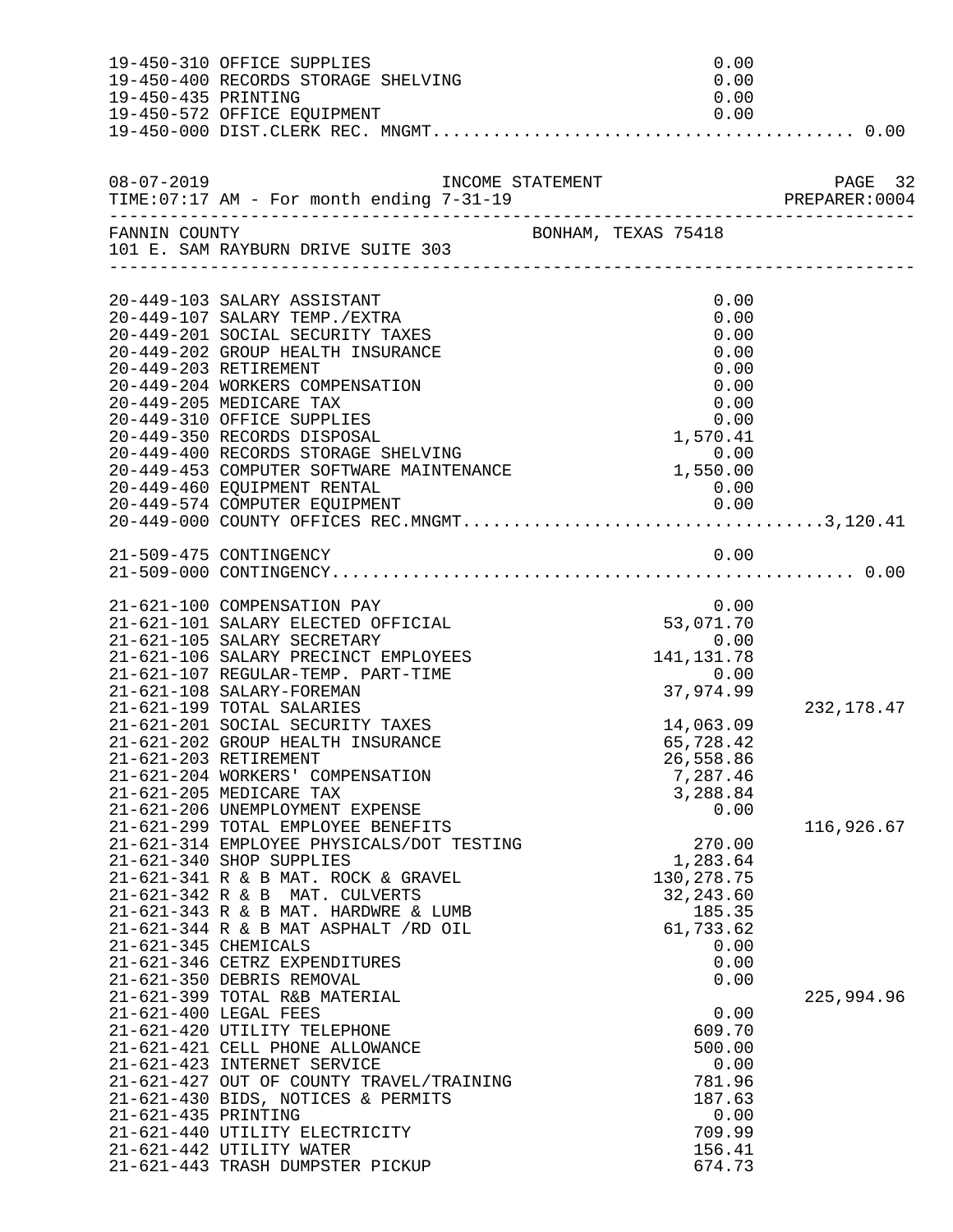| 21-621-447 REPEATER SERVICE CONTRACT | 708.97    |
|--------------------------------------|-----------|
| 21-621-450 R & M BUILDING            | 15.00     |
| 21-621-453 COMPUTER SOFTWARE         | . N. O.N  |
| 21-621-457 R & M MACHINERY GAS & OIL | 28,807.75 |

| $08 - 07 - 2019$     | TIME:07:17 AM - For month ending 7-31-19                                                                                                                                                                                                                                                                                                                                                                                                       |                                                                                                                       |            |
|----------------------|------------------------------------------------------------------------------------------------------------------------------------------------------------------------------------------------------------------------------------------------------------------------------------------------------------------------------------------------------------------------------------------------------------------------------------------------|-----------------------------------------------------------------------------------------------------------------------|------------|
| FANNIN COUNTY        | 101 E. SAM RAYBURN DRIVE SUITE 303                                                                                                                                                                                                                                                                                                                                                                                                             | BONHAM, TEXAS 75418                                                                                                   |            |
|                      | 21-621-458 R & M MACHINERY PARTS<br>21-621-459 R & M MACH. TIRES & TUBES<br>21-621-460 EQUIPMENT RENTAL/LEASE<br>21-621-480 BOND<br>21-621-481 DUES<br>21-621-482 INSURANCE<br>21-621-482 INSURANCE<br>21-621-482 INSURANCE<br>21-621-482 INSU                                                                                                                                                                                                 |                                                                                                                       |            |
|                      | 21-621-485 PRISONER SUPPLIES<br>21-621-485 PRISONER SUPPLIES<br>21-621-488 FANNIN RURAL RAIL DISTRICT<br>21-621-490 MISCELLANEOUS<br>21-621-491 SOIL & WATER CONSERVATION<br>21-621-492 TDRA FLOOD CASH MATCH<br>21-621-490 MISCELLANEOUS<br>21-621-491 SOIL & WATER CONSERVATION 250.00<br>21-621-492 TDRA FLOOD CASH MATCH 0.00<br>21-621-494 FLOOD CONTROL SITE MAINTENANCE 5,500.00                                                        | 0.00<br>0.00<br>106.30                                                                                                |            |
|                      | 21-621-494 FLOOD CONTROL SITE MAINTENANCE<br>21-621-495 PIPELINE SALES TAX REIMBURSEMENT 0.00<br>21-621-496 TCOG HAZARDOUS WASTEMATCH 0.00<br>21-621-499 TOTAL SER.& OTHER CHARGES 0.00<br>21-621-570 COMPUTER EOUIPMENT 0.00<br>21-621-571 PURCHASE OF MACH./EQUIP.<br>21-621-573 RADIO EQUIPMENT<br>21-621-575 LAND AND BUILDING                                                                                                             | 20,000.00<br>0.00<br>0.00                                                                                             | 83,069.20  |
| 21-621-695 SURVEYING | 21-621-599 CAPITAL OUTLAY<br>21-621-630 NOTE PAYMENT<br>21-621-670 NOTE PAYMENT-INTEREST                                                                                                                                                                                                                                                                                                                                                       | 0.00<br>0.00<br>0.00                                                                                                  | 20,000.00  |
| 21-625-480 BOND      | 21-625-105 SALARY SECRETARY<br>21-625-201 SOCIAL SECURITY TAXES<br>21-625-202 GROUP HEALTH INSURANCE<br>21-625-203 RETIREMENT<br>21-625-204 WORKERS' COMPENSATION<br>21-625-205 MEDICARE TAX<br>21-625-310 OFFICE SUPPLIES<br>21-625-311 POSTAL EXPENSES<br>21-625-353 COMPUTER EXPENSE<br>21-625-427 OUT OF COUNTY TRAVEL<br>21-625-572 OFFICE EQUIPMENT<br>21-625-574 COMPUTER EQUIPMENT<br>21-625-000 ADMINISTRATIVE OFFICE R&B #112,730.54 | 8,361.10<br>374.08<br>2,390.80<br>956.38<br>27.30<br>87.12<br>93.80<br>0.00<br>439.96<br>0.00<br>0.00<br>0.00<br>0.00 |            |
|                      | 22-509-475 CONTINGENCY                                                                                                                                                                                                                                                                                                                                                                                                                         | 0.00                                                                                                                  |            |
|                      | 22-622-100 COMPENSATION PAY<br>22-622-101 SALARY ELECTED OFFICIAL<br>22-622-105 SALARY SECRETARY<br>22-622-106 SALARY PRECINCT EMPLOYEES<br>22-622-107 REGULAR-TEMP. PART-TIME<br>22-622-199 TOTAL SALARIES<br>22-622-201 SOCIAL SECURITY TAXES<br>22-622-202 GROUP HEALTH INSURANCE<br>22-622-203 RETIREMENT<br>22-622-204 WORKERS' COMPENSATION                                                                                              | 0.00<br>53,071.70<br>0.00<br>187, 439.22<br>0.00<br>14,318.99<br>76,500.80<br>27,510.10<br>7,018.26                   | 240,510.92 |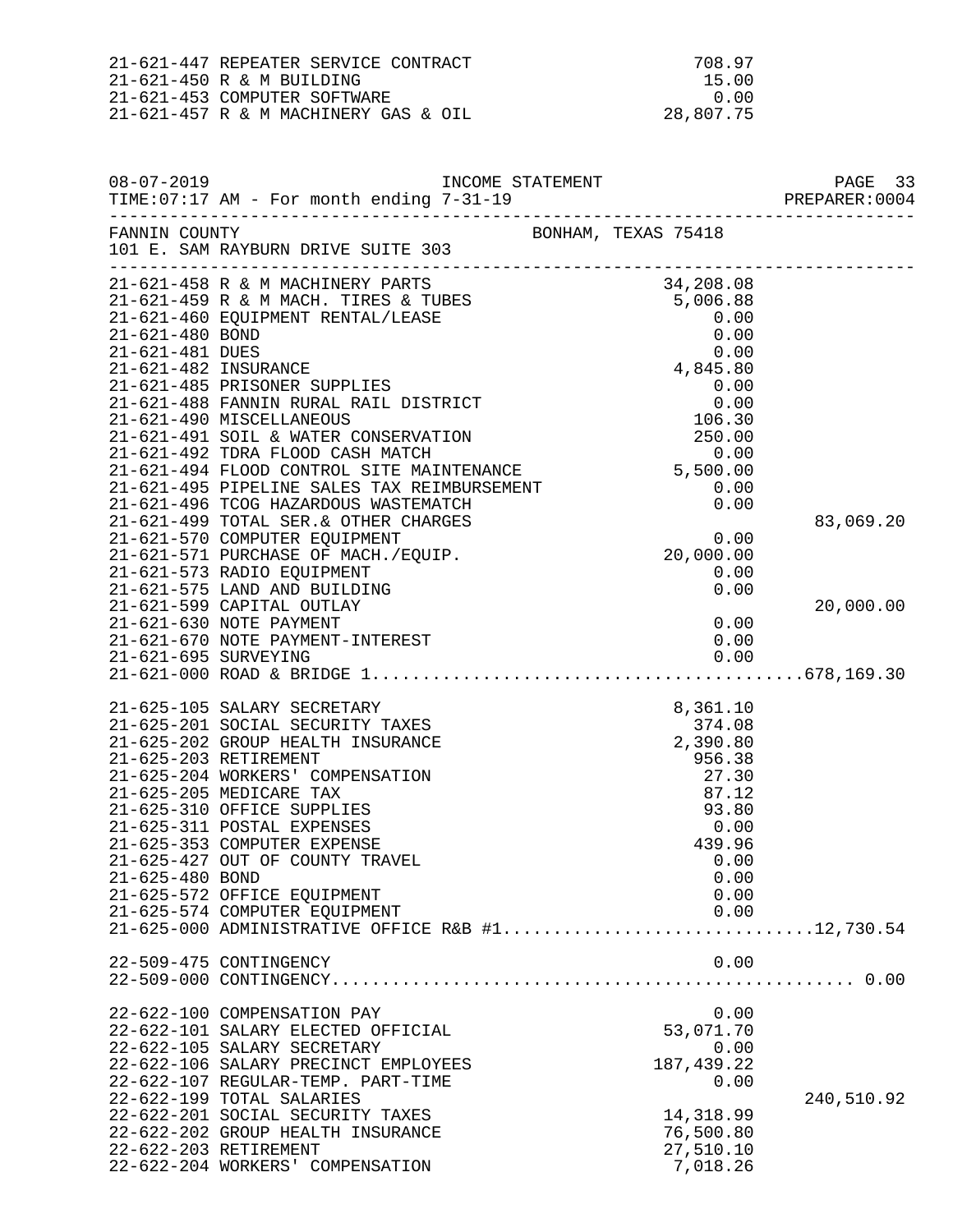22-622-205 MEDICARE TAX 3,348.70 22-622-206 UNEMPLOYMENT EXPENSE 22-622-299 TOTAL EMPLOYEE BENEFITS 128,696.85 22-622-312 CONTRACT LABOR 0.00 08-07-2019 INCOME STATEMENT PAGE 34 TIME:07:17 AM - For month ending 7-31-19 PREPARER:0004 -------------------------------------------------------------------------------- BONHAM, TEXAS 75418 101 E. SAM RAYBURN DRIVE SUITE 303 -------------------------------------------------------------------------------- 22-622-314 EMPLOYEE PHYSICALS/DOT TESTING 340.00<br>22-622-340 SHOP SUPPLIES 2.670.33 22-622-340 SHOP SUPPLIES 2,670.33 22-622-341 R & B MAT. ROCK & GRAVEL 22-622-342 R & B MAT. CULVERTS 15,340.81 22-622-343 R & B MAT. HARDWRE & LUMB 38.50<br>22-622-344 R & B MAT. ASPHALT/RD OIL 3,528.32 22-622-344 R & B MAT. ASPHALT/RD OIL 3,528.32<br>22-622-345 CHEMICALS 30.00 22-622-345 CHEMICALS 0.00 22-622-346 CETRZ EXPENDITURES 0.00 22-622-350 DEBRIS REMOVAL 0.00 22-622-395 UNIFORMS 22-622-399 TOTAL R&B MATERIALS 135,403.08<br>22-622-400 LEGAL FEES 0.00 22-622-400 LEGAL FEES 0.00 22-622-420 UTILITY TELEPHONE 1,414.54 22-622-421 CELL PHONE ALLOWANCE 500.00 22-622-427 OUT OF COUNTY TRAVEL/TRAINING  $22-622-430$  BIDS, NOTICES & PERMITS  $119.37$ 22-622-430 BIDS, NOTICES & PERMITS 119.37 22-622-435 PRINTING 75.00<br>22-622-440 UTILITY ELECTRICITY 75.00 22-622-440 UTILITY ELECTRICITY 1,295.39<br>22-622-441 UTILITY GAS 692.88 22-622-441 UTILITY GAS 692.88 22-622-442 UTILITY WATER 704.16 22-622-443 TRASH PICKUP 661.50 22-622-447 REPEATER SERVICE CONTRACT 708.97<br>22-622-450 R&M BUILDING 708.97 22-622-450 R&M BUILDING 22-622-453 COMPUTER SOFTWARE (0.00)<br>22-622-457 R & M MACHINERY GAS & OIL (59,354.47 22-622-457 R & M MACHINERY GAS & OIL 59,354.47<br>22-622-458 R & M MACHINERY PARTS 55,340.13 22-622-458 R & M MACHINERY PARTS 55,340.13<br>22-622-459 R & M MACH. TIRES & TUBES 6,961.29 22-622-459 R & M MACH. TIRES & TUBES 6,961.29 22-622-460 EQUIPMENT RENTAL/LEASE 0.00 22-622-480 BOND 178.00 22-622-481 DUES 0.00 22-622-482 INSURANCE 8,320.80 22-622-485 PRISONER SUPPLIES 0.00 22-622-488 FANNIN RURAL RAIL DISTRICT 0.00 22-622-490 MISCELLANEOUS 0.00 22-622-491 SOIL & WATER CONSERVATION 250.00<br>
22-622-492 TDRA FLOOD CASH MATCH 0.00<br>
22-622-493 TRENTON HIGH MEADOWS SUBDIVISION 0.00<br>
22-622-494 FLOOD CONTROL SITE MAINTENANCE 4,000.00<br>
22-622-495 PIPELINE SALES TAY PEIMPH 22-622-492 TDRA FLOOD CASH MATCH 0.00 22-622-493 TRENTON HIGH MEADOWS SUBDIVISION 0.00 22-622-494 FLOOD CONTROL SITE MAINTENANCE 22-622-495 PIPELINE SALES TAX REIMBURSEMENT 0.00 22-622-496 TCOG HAZARDOUS WASTEMATCH 0.00 22-622-499 TOTAL SER.& OTHER CHARGES 143,091.91<br>22-622-562 LAND/BUILDING 22-622-562 143,091.91 22-622-562 LAND/BUILDING 0.00 22-622-570 COMPUTER EQUIPMENT 22-622-571 PURCHASE OF MACH./EQUIP. 0.00 22-622-573 RADIO EOUIPMENT 22-622-580 PRECINCT BRIDGE 0.00 22-622-599 CAPITAL OUTLAY 0.00 22-622-000 ROAD & BRIDGE 2...........................................647,702.76 22-625-105 SALARY SECRETARY 8,361.10 22-625-201 SOCIAL SECURITY TAXES 373.92 22-625-202 GROUP HEALTH INSURANCE 2,390.60 22-625-203 RETIREMENT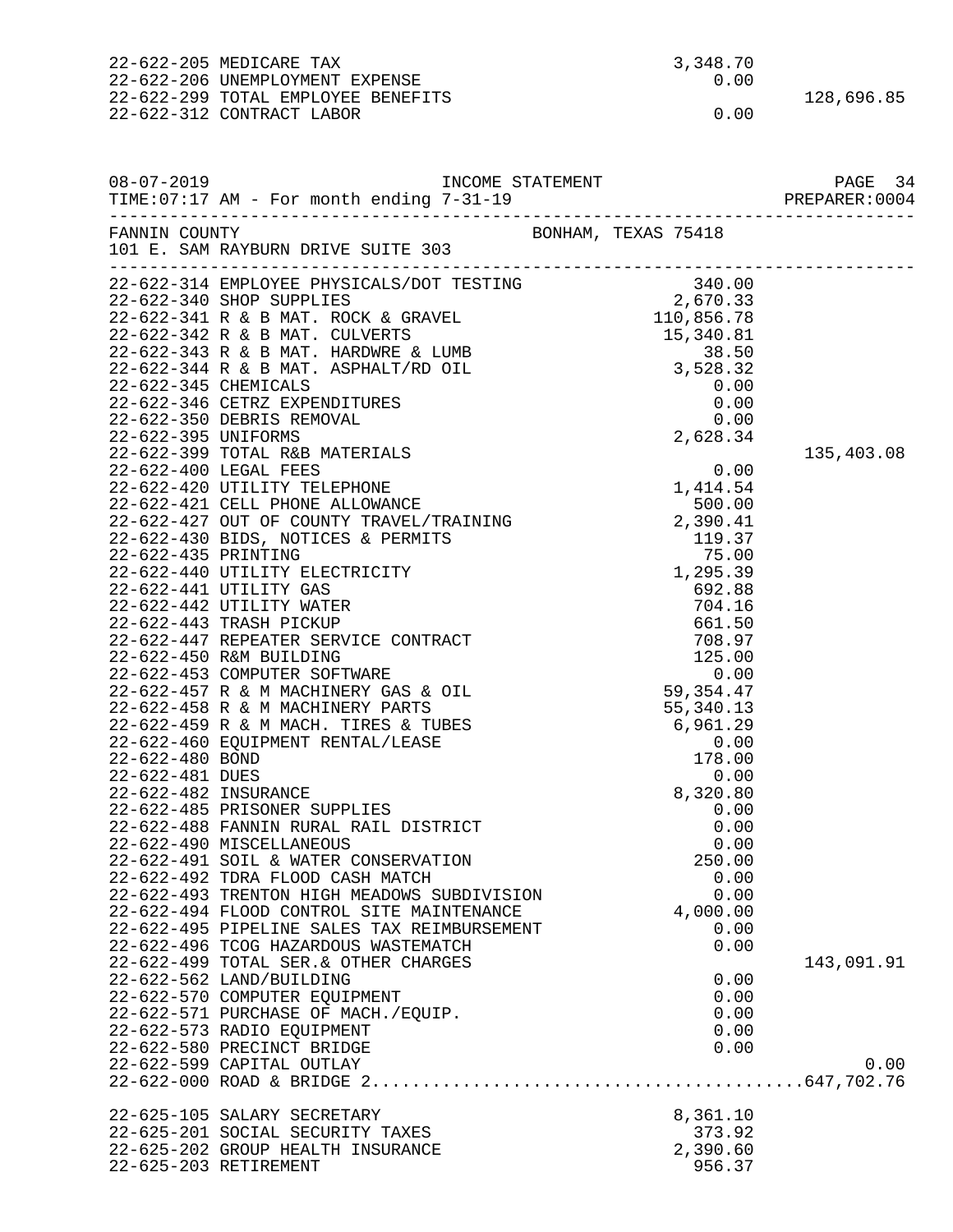| 22-625-204 WORKERS' COMPENSATION | -27.30 |
|----------------------------------|--------|
| 22-625-205 MEDICARE TAX          | 87.54  |
| 22-625-310 OFFICE SUPPLIES       | 159.61 |
| 22-625-311 POSTAL EXPENSES       | 0.00   |
|                                  |        |

| $08 - 07 - 2019$                           | INCOME STATEMENT<br>TIME: 07:17 AM - For month ending 7-31-19                                                                                                                                                                                                                                                                                                                                                                                                                                           |                         |                                                                                                                                                                  | PAGE 35<br>PREPARER: 0004 |
|--------------------------------------------|---------------------------------------------------------------------------------------------------------------------------------------------------------------------------------------------------------------------------------------------------------------------------------------------------------------------------------------------------------------------------------------------------------------------------------------------------------------------------------------------------------|-------------------------|------------------------------------------------------------------------------------------------------------------------------------------------------------------|---------------------------|
| FANNIN COUNTY                              | 101 E. SAM RAYBURN DRIVE SUITE 303                                                                                                                                                                                                                                                                                                                                                                                                                                                                      | BONHAM, TEXAS 75418     |                                                                                                                                                                  |                           |
| 22-625-480 BOND                            | 22-625-353 COMPUTER EXPENSE<br>22-625-427 OUT OF COUNTY TRAVEL<br>22-625-572 OFFICE EQUIPMENT                                                                                                                                                                                                                                                                                                                                                                                                           |                         | 439.97<br>0.00<br>0.00<br>0.00                                                                                                                                   |                           |
|                                            | 22-625-574 COMPUTER EQUIPMENT 0.00<br>22-625-000 ADMINISTRATIVE OFFICE R&B #212,796.41                                                                                                                                                                                                                                                                                                                                                                                                                  |                         |                                                                                                                                                                  |                           |
|                                            |                                                                                                                                                                                                                                                                                                                                                                                                                                                                                                         |                         |                                                                                                                                                                  |                           |
|                                            | 23-509-475 CONTINGENCY                                                                                                                                                                                                                                                                                                                                                                                                                                                                                  |                         | 0.00                                                                                                                                                             |                           |
|                                            | 23-623-100 COMPENSATION PAY<br>23-623-101 SALARY ELECTED OFFICIAL<br>23-623-105 SALARY SECRETARY<br>23-623-106 SALARY PRECINCT EMPLOYEES<br>23-623-107 REGULAR-TEMP. PART-TIME<br>23-623-199 TOTAL SALARIES                                                                                                                                                                                                                                                                                             | 53,071.70<br>198,736.20 | 0.00<br>7,009.97<br>2,129.52                                                                                                                                     | 260,947.39                |
|                                            | 23-623-201 SOCIAL SECURITY TAXES<br>23-623-202 GROUP HEALTH INSURANCE<br>23-623-203 RETIREMENT<br>23-623-204 WORKERS' COMPENSATION<br>23-623-205 MEDICARE TAX<br>23-623-206 UNEMPLOYMENT EXPENSE                                                                                                                                                                                                                                                                                                        |                         | 16,100.72<br>87,497.79<br>29,850.53<br>8,935.92<br>3,765.59<br>0.00                                                                                              |                           |
| 23-623-345 CHEMICALS                       | 23-623-299 TOTAL EMPLOYEE BENEFITS<br>23-623-310 OFFICE SUPPLIES<br>23-623-314 EMPLOYEE PHYSICALS/DOT TESTING<br>23-623-315 COPIER EXPENSE<br>23-623-340 SHOP SUPPLIES<br>23-623-341 R & B MAT. ROCK & GRAVEL<br>23-623-342 R & B MAT. CULVERTS<br>23-623-343 R & B MAT. HARDWRE & LUMB<br>23-623-344 R & B MAT. ASPHALT/RD OIL<br>23-623-346 CETRZ EXPENDITURES                                                                                                                                        | 5,207.23                | 570.43<br>145.00<br>0.00<br>2,311.50<br>158, 153.39<br>25,144.94<br>25,672.33<br>2,999.98<br>0.00                                                                | 146, 150.55               |
| 23-623-395 UNIFORMS<br>23-623-435 PRINTING | 23-623-350 DEBRIS REMOVAL<br>23-623-399 TOTAL R&B MATERIALS<br>23-623-400 LEGAL FEES<br>23-623-420 UTILITY TELEPHONE<br>23-623-421 INTERNET SERVICE<br>23-623-423 CELL PHONE ALLOWANCE<br>23-623-427 OUT OF COUNTY TRAVEL/TRAINING<br>23-623-430 BIDS, NOTICES & PERMITS<br>23-623-440 UTILITY ELECTRICITY<br>23-623-441 UTILITY GAS<br>23-623-442 UTILITY WATER<br>23-623-443 TRASH DUMPSTER PICKUP<br>23-623-447 REPEATER SERVICE CONTRACT<br>23-623-450 R&M BUILDING<br>23-623-453 COMPUTER SOFTWARE |                         | 1,476.00<br>1,058.15<br>0.00<br>826.87<br>774.02<br>500.00<br>2,037.80<br>1,252.21<br>0.00<br>2,086.84<br>311.00<br>289.95<br>674.73<br>708.97<br>237.33<br>0.00 | 222,738.95                |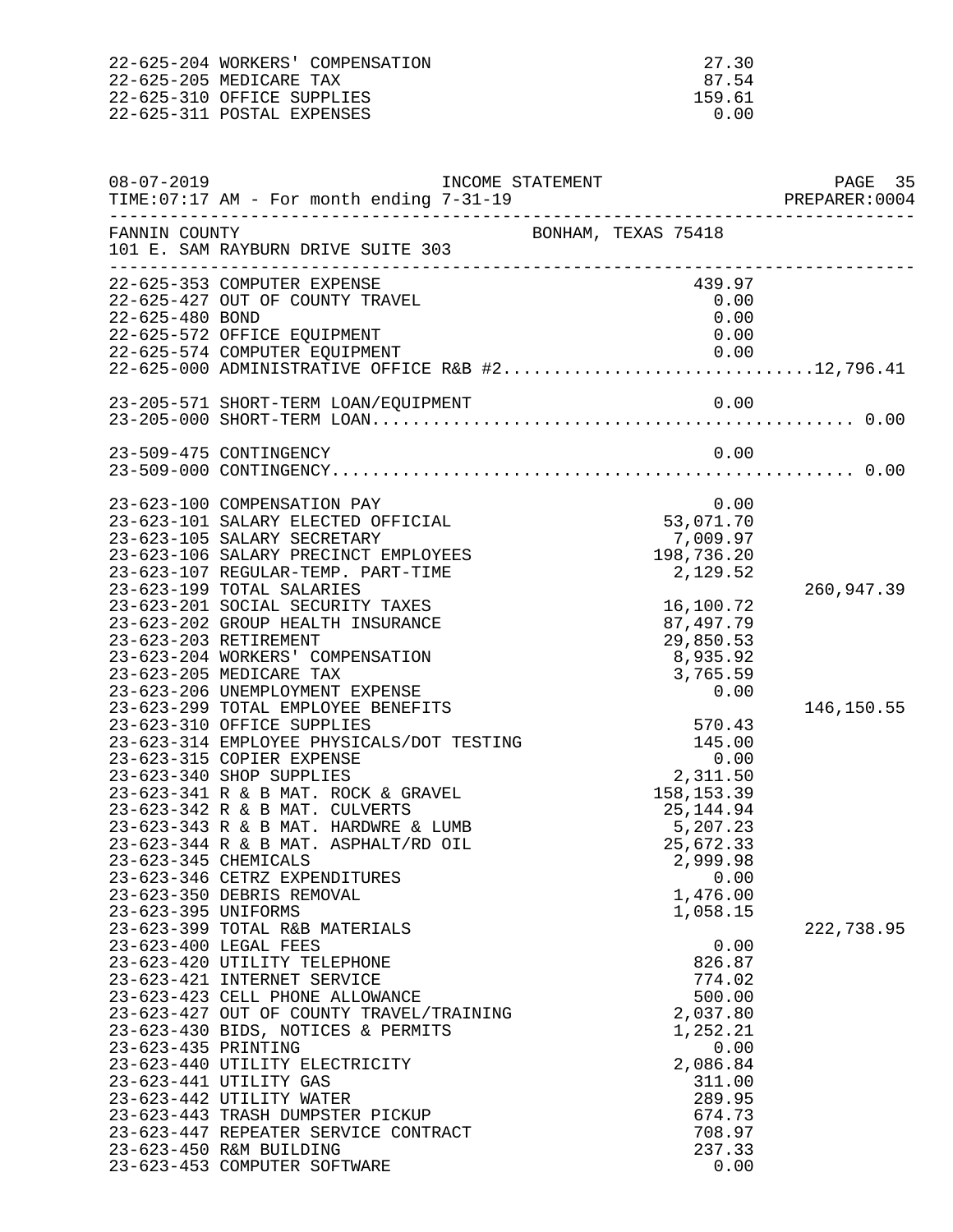|                                                            | 23-623-457 R & M MACHINERY GAS & OIL<br>23-623-458 R & M MACHINERY PARTS<br>23-623-459 R & M MACH. TIRES & TUBES<br>23-623-460 EQUIPMENT RENTAL/LEASE                                                                                                                                                                                                                                                                                          | 83,141.71<br>122,689.43<br>15,813.64<br>0.00                                                                           |                           |
|------------------------------------------------------------|------------------------------------------------------------------------------------------------------------------------------------------------------------------------------------------------------------------------------------------------------------------------------------------------------------------------------------------------------------------------------------------------------------------------------------------------|------------------------------------------------------------------------------------------------------------------------|---------------------------|
| $08 - 07 - 2019$                                           | TIME: 07:17 AM - For month ending 7-31-19                                                                                                                                                                                                                                                                                                                                                                                                      | INCOME STATEMENT<br>7-31-19<br>-----------------------------------                                                     | PAGE 36<br>PREPARER: 0004 |
| FANNIN COUNTY                                              | 101 E. SAM RAYBURN DRIVE SUITE 303                                                                                                                                                                                                                                                                                                                                                                                                             | BONHAM, TEXAS 75418                                                                                                    |                           |
| 23-623-480 BOND<br>23-623-481 DUES<br>23-623-482 INSURANCE | 23-623-485 PRISONER SUPPLIES<br>23-623-488 FANNIN RURAL RAIL DISTRICT<br>23-623-490 MISCELLANEOUS<br>23-623-491 SOIL & WATER CONSERVATION<br>23-623-492 TDRA FLOOD CASH MATCH<br>23-623-494 FLOOD CONTROL SITE MAINTENANCE                                                                                                                                                                                                                     | 150.00<br>0.00<br>9,818.80<br>0.00<br>0.00<br>0.00<br>250.00<br>0.00<br>0.00                                           |                           |
|                                                            | 23-623-495 PIPELINE SALES TAX REIMBURSEMENT<br>23-623-496 TCOG HAZARDOUS WASTEMATCH<br>23-623-499 TOTAL SER. & OTHER CHARGES<br>23-623-562 LAND/BUILDING<br>23-623-570 COMPUTER EQUIPMENT<br>23-623-571 PURCHASE OF MACH./EQUIP.<br>23-623-572 OFFICE EQUIPMENT<br>23-623-573 RADIO EQUIPMENT<br>23-623-575 LAND/BUILDING<br>23-623-580 PRECINCT BRIDGE                                                                                        | 0.00<br>0.00<br>0.00<br>0.00<br>268, 317.32<br>0.00<br>0.00<br>0.00<br>0.00                                            | 241,563.30                |
|                                                            | 23-623-599 CAPITAL OUTLAY<br>23-623-630 NOTE PAYMENT-PRINCIPAL<br>23-623-670 NOTE PAYMENT-INTEREST                                                                                                                                                                                                                                                                                                                                             | 0.00<br>0.00                                                                                                           | 268, 317.32               |
| 23-625-480 BOND                                            | 23-625-105 SALARY SECRETARY<br>23-625-201 SOCIAL SECURITY TAXES<br>23-625-202 GROUP HEALTH INSURANCE<br>23-625-203 RETIREMENT<br>23-625-204 WORKERS' COMPENSATION<br>23-625-205 MEDICARE TAX<br>23-625-310 OFFICE SUPPLIES<br>23-625-311 POSTAL EXPENSES<br>23-625-353 COMPUTER EXPENSE<br>23-625-427 OUT OF COUNTY TRAVEL<br>23-625-572 OFFICE EQUIPMENT<br>23-625-574 COMPUTER EQUIPMENT<br>23-625-000 ADMINISTRATIVE OFFICE R&B #312,775.80 | 8,361.10<br>373.92<br>2,390.60<br>956.37<br>27.30<br>87.54<br>139.00<br>0.00<br>439.97<br>0.00<br>0.00<br>0.00<br>0.00 |                           |
|                                                            | 24-509-475 CONTINGENCY                                                                                                                                                                                                                                                                                                                                                                                                                         | 0.00                                                                                                                   |                           |
|                                                            | 24-624-100 COMPENSATION PAY<br>24-624-101 SALARY ELECTED OFFICIAL<br>24-624-105 SALARY SECRETARY<br>24-624-106 SALARY PRECINCT EMPLOYEES<br>24-624-107 REGULAR-TEMP. PART-TIME<br>24-624-108 LABOR REIMBURSEMENT<br>24-624-199 TOTAL SALARIES<br>24-624-201 SOCIAL SECURITY TAXES<br>24-624-202 GROUP HEALTH INSURANCE<br>24-624-203 RETIREMENT<br>24-624-204 WORKERS' COMPENSATION                                                            | 0.00<br>53,071.70<br>23,301.30<br>128, 347.87<br>190.08<br>0.00<br>12,654.32<br>74,110.15<br>23, 441.17<br>5,655.16    | 204,910.95                |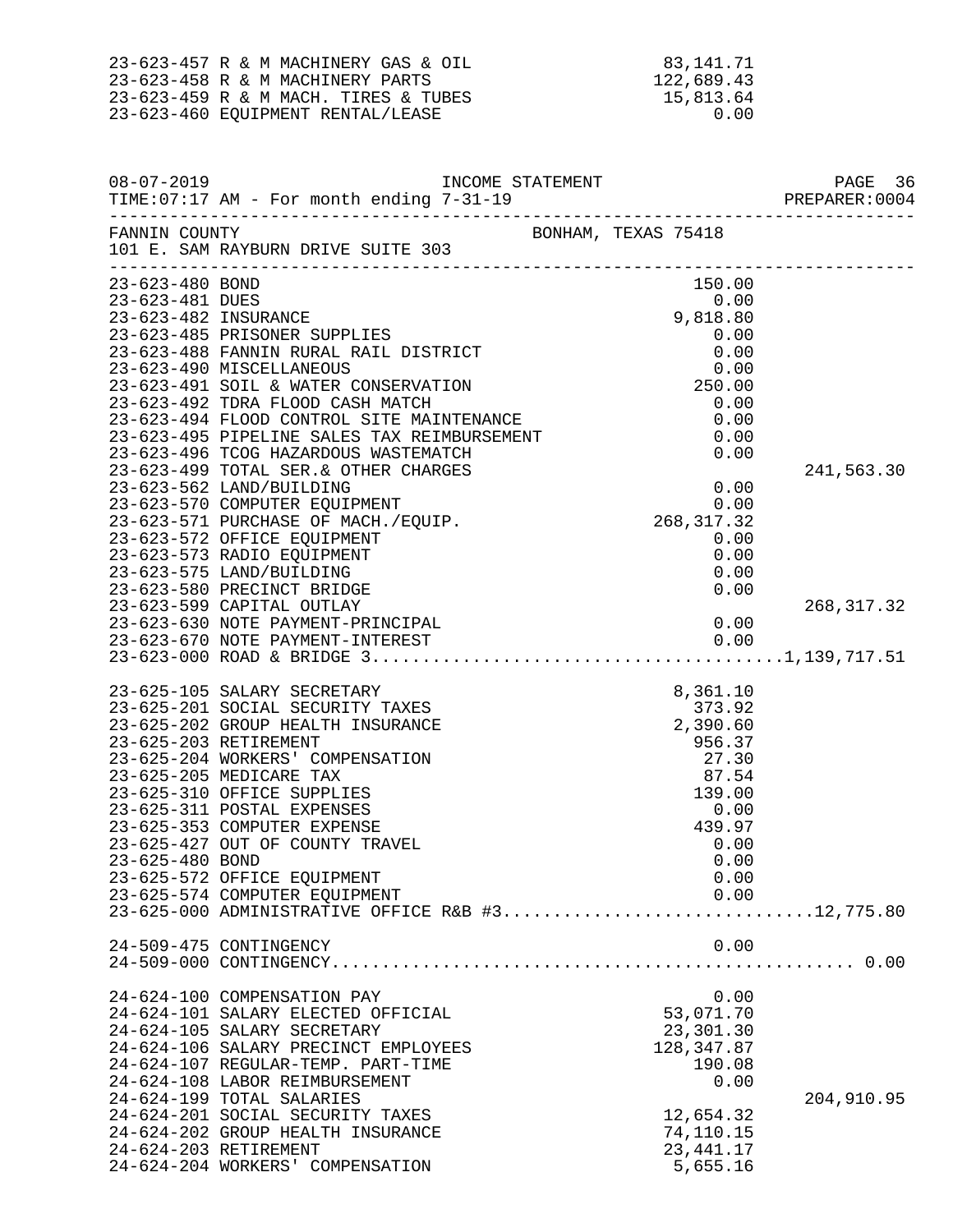|                                         | 24-624-205 MEDICARE TAX<br>24-624-206 UNEMPLOYMENT EXPENSE<br>24-624-299 TOTAL EMPLOYEE BENEFITS<br>24-624-310 OFFICE SUPPLIES                                                                                                                             | 2,959.41<br>0.00<br>99.78                         | 118,820.21 |
|-----------------------------------------|------------------------------------------------------------------------------------------------------------------------------------------------------------------------------------------------------------------------------------------------------------|---------------------------------------------------|------------|
| $08 - 07 - 2019$                        |                                                                                                                                                                                                                                                            |                                                   |            |
| FANNIN COUNTY                           | 101 E. SAM RAYBURN DRIVE SUITE 303                                                                                                                                                                                                                         | BONHAM, TEXAS 75418                               |            |
|                                         | 24-624-314 EMPLOYEE PHYSICALS/DOT TESTING<br>24-624-314 EMPLOYEE PHYSICALS/DOT TESTING<br>24-624-340 SHOP SUPPLIES<br>24-624-341 R & B MAT. ROCK & GRAVEL<br>24-624-342 R & B MAT. CULVERTS<br>24-624-343 R & B MAT. ARRDWRE & LUMB<br>24-                 |                                                   |            |
|                                         |                                                                                                                                                                                                                                                            |                                                   |            |
|                                         | 24-624-399 TOTAL R&B MATERIALS<br>24-624-400 LEGAL FEES                                                                                                                                                                                                    | 0.00                                              | 100,039.85 |
|                                         | 24-624-420 UTILITY TELEPHONE<br>24-624-421 DSL INTERNET<br>$\begin{array}{cccc} 24-624-423 & \text{CELL PHONE ALLOWANCE} & & & 0.00 \\ 24-624-427 & \text{OUT OF COUNTY TRAVEL/TRAINING} & & & 3,646.97 \end{array}$<br>24-624-430 BIDS, NOTICES & PERMITS | 934.94<br>580.14<br>171.65                        |            |
| 24-624-435 PRINTING                     | 24-624-440 UTILITY ELECTRICITY<br>24-624-441 UTILITY GAS<br>24-624-442 UTILITY WATER<br>24-624-443 TRASH PICKUP                                                                                                                                            | 0.00<br>2,345.30<br>610.03<br>488.52<br>1,729.50  |            |
|                                         | 24-624-447 REPEATER SERVICE CONTRACT<br>24-624-450 R&M BUILDING<br>24-624-453 COMPUTER SOFTWARE<br>24-624-457 R & M MACHINERY GAS & OIL                                                                                                                    | 708.97<br>225.00<br>0.00<br>34, 177.85            |            |
| 24-624-480 BOND                         | 24-624-458 R & M MACHINERY PARTS<br>24-624-459 R & M MACH. TIRES & TUBES<br>24-624-460 EQUIPMENT RENTAL/LEASE                                                                                                                                              | 24,836.04<br>7,509.70<br>16,261.98<br>178.00      |            |
| 24-624-481 DUES<br>24-624-482 INSURANCE | 24-624-485 PRISONER'S SUPPLIES<br>24-624-488 FANNIN RURAL RAIL DISTRICT<br>24-624-490 MISCELLANEOUS                                                                                                                                                        | 0.00<br>5,338.80<br>0.00<br>0.00<br>0.00          |            |
|                                         | 24-624-491 SOIL & WATER CONSERVATION<br>24-624-492 TDRA FLOOD CASH MATCH<br>24-624-494 FLOOD CONTROL SITE MAINTENANCE<br>24-624-495 PIPELINE SALES TAX REIMBURSEMENT                                                                                       | 250.00<br>0.00<br>0.00<br>0.00                    |            |
|                                         | 24-624-496 TCOG HAZARDOUS WASTEMATCH<br>24-624-499 TOTAL SER. & OTHER CHARGES<br>24-624-570 COMPUTER EQUIPMENT<br>24-624-571 PURCHASE OF MACH./EQUIP.                                                                                                      | 0.00<br>282.60<br>101,685.98                      | 99,993.39  |
| 24-624-575 BUILDING                     | 24-624-573 RADIO EQUIPMENT<br>24-624-599 CAPITAL OUTLAY                                                                                                                                                                                                    | 0.00<br>0.00                                      | 101,968.58 |
|                                         | 24-625-105 SALARY SECRETARY<br>24-625-201 SOCIAL SECURITY TAXES<br>24-625-202 GROUP HEALTH INSURANCE<br>24-625-203 RETIREMENT<br>24-625-204 WORKERS' COMPENSATION                                                                                          | 8,361.10<br>373.92<br>2,390.60<br>956.37<br>27.30 |            |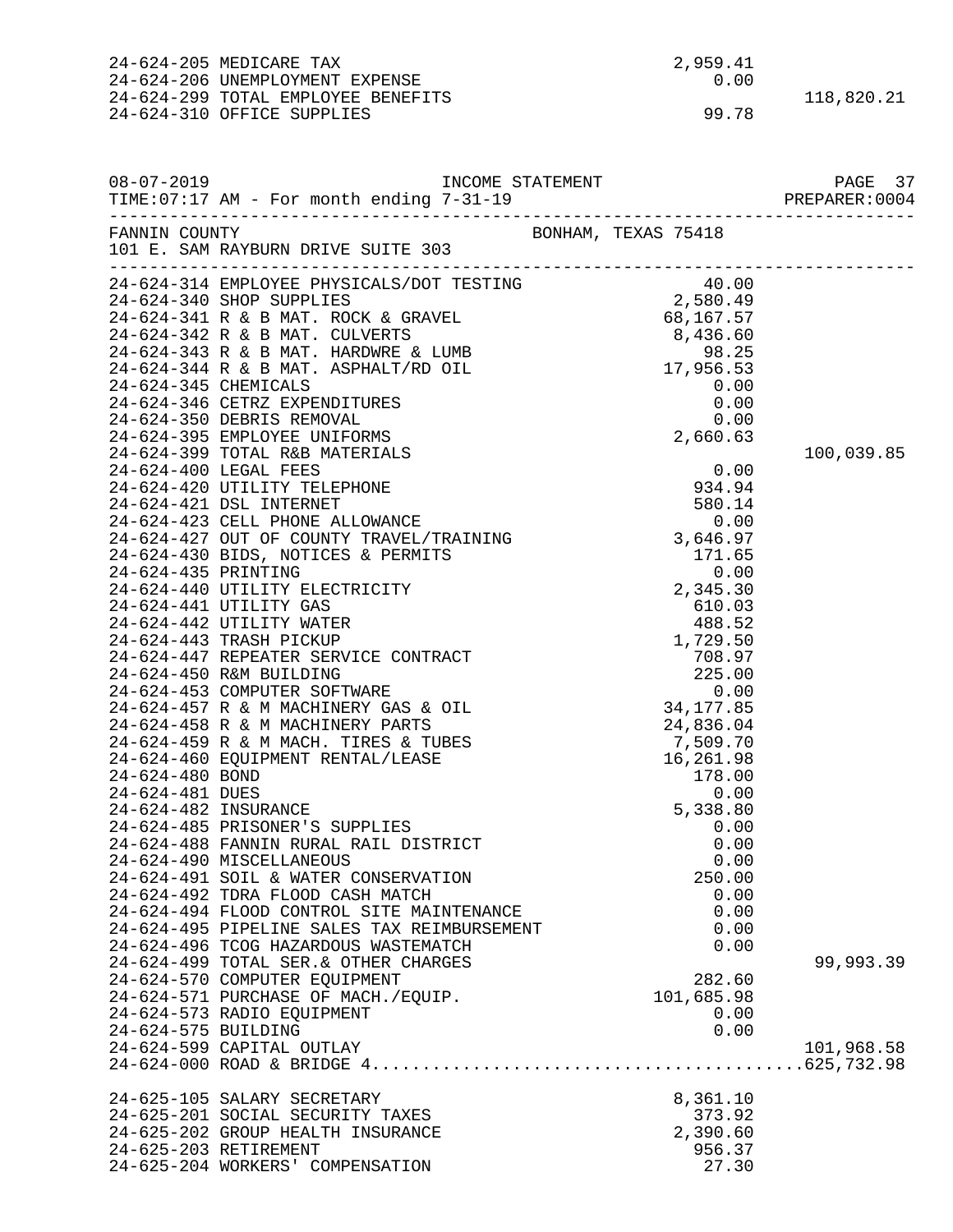24-625-205 MEDICARE TAX 87.54<br>24-625-310 OFFICE SUPPLIES 100.00 24-625-310 OFFICE SUPPLIES 100.00 24-625-311 POSTAL EXPENSES 0.00 24-625-353 COMPUTER EXPENSE

| $08 - 07 - 2019$                            | INCOME STATEMENT<br>TIME: 07:17 AM - For month ending 7-31-19                                                                                                                        |                     |                                           | PAGE 38<br>PREPARER:0004 |
|---------------------------------------------|--------------------------------------------------------------------------------------------------------------------------------------------------------------------------------------|---------------------|-------------------------------------------|--------------------------|
| FANNIN COUNTY                               | 101 E. SAM RAYBURN DRIVE SUITE 303<br>____________________________                                                                                                                   | BONHAM, TEXAS 75418 |                                           |                          |
| 24-625-480 BOND                             | 24-625-427 OUT OF COUNTY TRAVEL<br>24-625-572 OFFICE EQUIPMENT<br>24-625-574 COMPUTER EQUIPMENT<br>24-625-574 COMPUTER EQUIPMENT<br>24-625-000 ADMINISTRATIVE OFFICE R&B #412,736.80 |                     | 0.00<br>0.00<br>0.00<br>0.00              |                          |
|                                             | 25-625-310 OFFICE SUPPLIES<br>25-625-343 ROAD SIGNS<br>25-625-353 COMPUTER EXPENSE<br>25-625-427 TRAVEL EXPENSE<br>25-625-572 OFFICE EQUIPMENT                                       |                     | 0.00<br>0.00<br>0.00<br>0.00<br>0.00      |                          |
|                                             | 26-455-420 OMNIBASE TELEPHONE LINE<br>26-455-572 OFFICE EQUIPMENT                                                                                                                    |                     | 0.00<br>0.00                              |                          |
|                                             | 27-456-452 R & M EQUIPMENT<br>27-456-572 OFFICE EOUIPMENT                                                                                                                            |                     | 236.00<br>993.98                          |                          |
|                                             | 28-457-423 INTERNET SERVICE<br>28-457-572 OFFICE EQUIPMENT                                                                                                                           |                     | 342.19<br>0.00                            |                          |
| 30-569-571 EQUIPMENT                        | 30-569-310 OFFICE SUPPLIES<br>30-569-421 ONLINE RESEARCH                                                                                                                             |                     | 0.00<br>0.00<br>0.00                      |                          |
|                                             | 31-509-475 CONTINGENCY                                                                                                                                                               |                     | 0.00                                      |                          |
| 31-510-482 DEMOLITION                       | 31-510-403 ARCHITECTURAL FEES<br>31-510-451 ASBESTOS ABATEMENT<br>31-510-490 MISCELLANEOUS                                                                                           |                     | 0.00<br>0.00<br>0.00<br>0.00              |                          |
| 31-511-453 IT DESIGN<br>31-511-455 SECURITY | 31-511-165 CONSTRUCTION<br>31-511-403 ARCHITECTURAL FEES<br>31-511-451 ASBESTOS & OTHER TESTING<br>31-511-000 COURTHOUSE RESTORATION PHASE 258,000.00                                |                     | 0.00<br>58,000.00<br>0.00<br>0.00<br>0.00 |                          |
|                                             | 33-498-310 OFFICE SUPPLIES<br>33-498-427 OUT OF COUNTY TRAVEL                                                                                                                        |                     | 0.00<br>0.00                              |                          |
| 34-450-203 RETIREMENT                       | 34-450-107 SALARYTEMP/EXTRA<br>34-450-201 SOCIAL SECURITY TAXES                                                                                                                      |                     | 0.00<br>0.00<br>0.00                      |                          |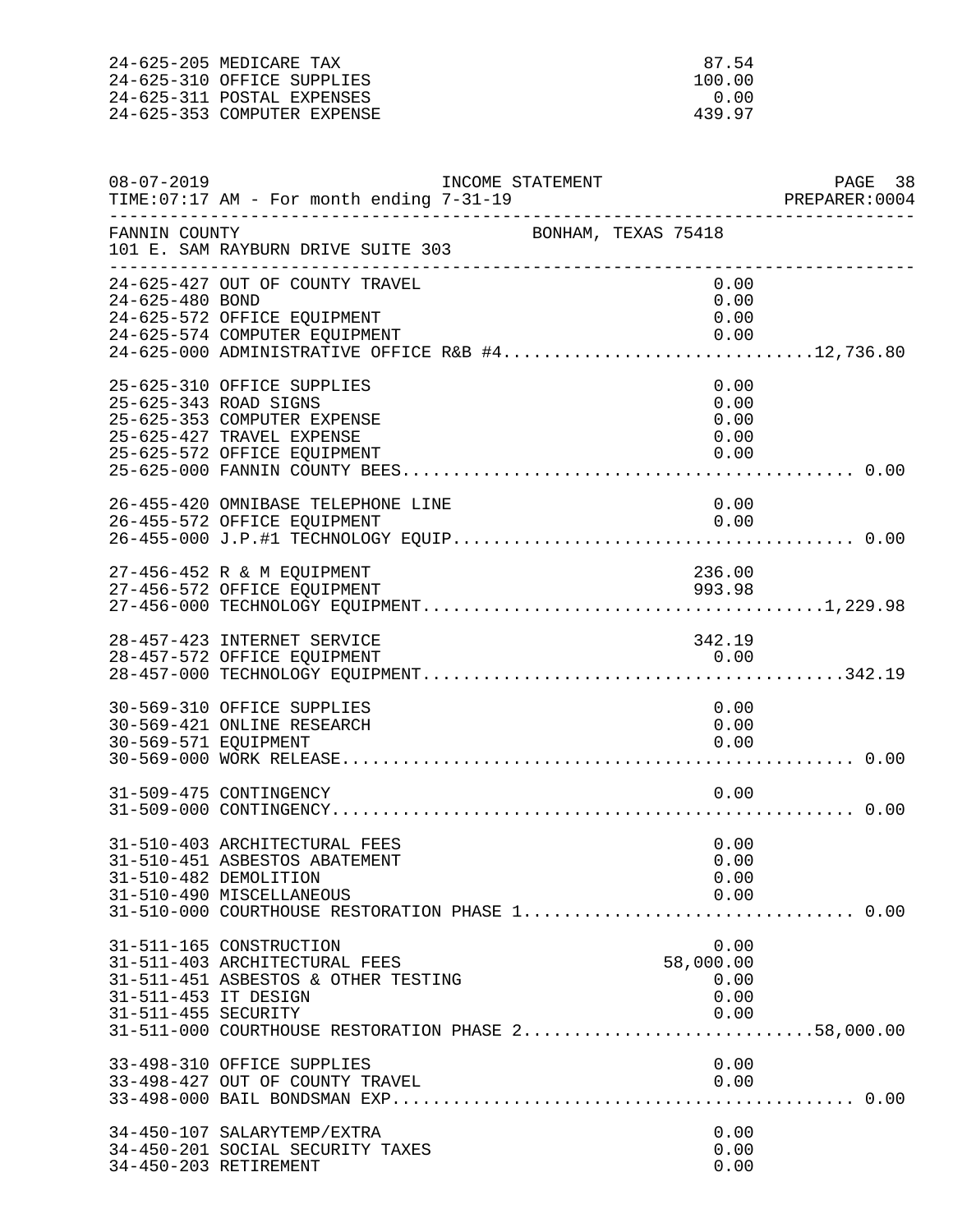|                                          | 34-450-204 WORKERS COMPENSATION<br>34-450-205 MEDICARE TAX<br>34-450-572 OFFICE EQUIPMENT<br>34-450-000 DISTRICT CT.RECORDS ARCHIVE EQUIPME 0.00                                                                                                                                                                                                                                                                              | 0.00<br>0.00<br>0.00                                                                                                      |  |
|------------------------------------------|-------------------------------------------------------------------------------------------------------------------------------------------------------------------------------------------------------------------------------------------------------------------------------------------------------------------------------------------------------------------------------------------------------------------------------|---------------------------------------------------------------------------------------------------------------------------|--|
|                                          |                                                                                                                                                                                                                                                                                                                                                                                                                               |                                                                                                                           |  |
| FANNIN COUNTY                            | BONHAM, TEXAS 75418<br>101 E. SAM RAYBURN DRIVE SUITE 303                                                                                                                                                                                                                                                                                                                                                                     |                                                                                                                           |  |
|                                          | 35-475-310 OFFICE SUPPLIES<br>35-475-421 LEXIS NEXIS ONLINE LEGAL RESEARCH 300.00<br>35-475-453 R&M COMPUTER<br>35-475-574 TECHNOLOGY                                                                                                                                                                                                                                                                                         | 0.00<br>0.00<br>0.00                                                                                                      |  |
|                                          | 36-475-107 SALARY SUPPLEMENT<br>36-475-201 SOCIAL SECURITY TAXES<br>36-475-203 RETIREMENT<br>36-475-204 WORKERS COMPENSATION<br>36-475-205 MEDICARE TAX<br>36-475-310 OFFICE SUPPLIES<br>36-475-321 CONTINUING EDUCATION<br>36-475-353 COMPUTER EXPENSE<br>36-475-421 INVESTIGATOR/HOT CK. ONLINE<br>36-475-490 MISCELLANEOUS<br>36-475-499 BANK SERVICE FEES<br>36-475-572 OFFICE EQUIPMENT<br>36-475-574 COMPUTER EQUIPMENT | 0.00<br>0.00<br>0.00<br>0.00<br>0.00<br>0.00<br>0.00<br>0.00<br>0.00<br>1,403.70<br>90.00<br>0.00                         |  |
| 36-477-321 TRAINING<br>36-477-480 TOWING | 36-477-107 SALARY SUPPLEMENT<br>36-477-201 SOCIAL SECURITY TAXES<br>36-477-203 RETIREMENT<br>36-477-204 WORKERS COMPENSATION<br>36-477-205 MEDICARE TAX<br>36-477-310 OFFICE SUPPLIES<br>36-477-470 CIVIL PROCESS<br>36-477-490 MISCELLANEOUS<br>36-477-499 BANK SERVICE FEES<br>36-477-572 OFFICE EQUIPMENT<br>36-477-574 COMPUTER EQUIPMENT                                                                                 | 13,799.28<br>711.66<br>1,578.33<br>6.00<br>166.40<br>0.00<br>2,291.54<br>0.00<br>0.00<br>683.85<br>175.00<br>0.00<br>0.00 |  |
|                                          | 38-645-412 PRESCRIPTIONS                                                                                                                                                                                                                                                                                                                                                                                                      | 0.00                                                                                                                      |  |
|                                          | 39-645-404 COBRA/INSURANCE<br>39-645-410 CERT. REG. NURSE ANES.<br>39-645-411 PHYSICIAN, NON-EMERGENCY<br>39-645-412 PRESCRIPTIONS, DRUGS<br>39-645-413 HOSPITAL-INPATIENT<br>39-645-414 HOSPITAL, OUTPATIENT<br>39-645-415 LABORATORY/X-RAY<br>39-645-418 FED.QUALIFIED HEALTH CENTER<br>39-645-422 AMBULATORY SURGICAL CENTER                                                                                               | 0.00<br>0.00<br>0.00<br>0.00<br>0.00<br>0.00<br>0.00<br>0.00<br>0.00                                                      |  |
|                                          | 40-411-310 OFFICE SUPPLIES                                                                                                                                                                                                                                                                                                                                                                                                    | 1,044.51                                                                                                                  |  |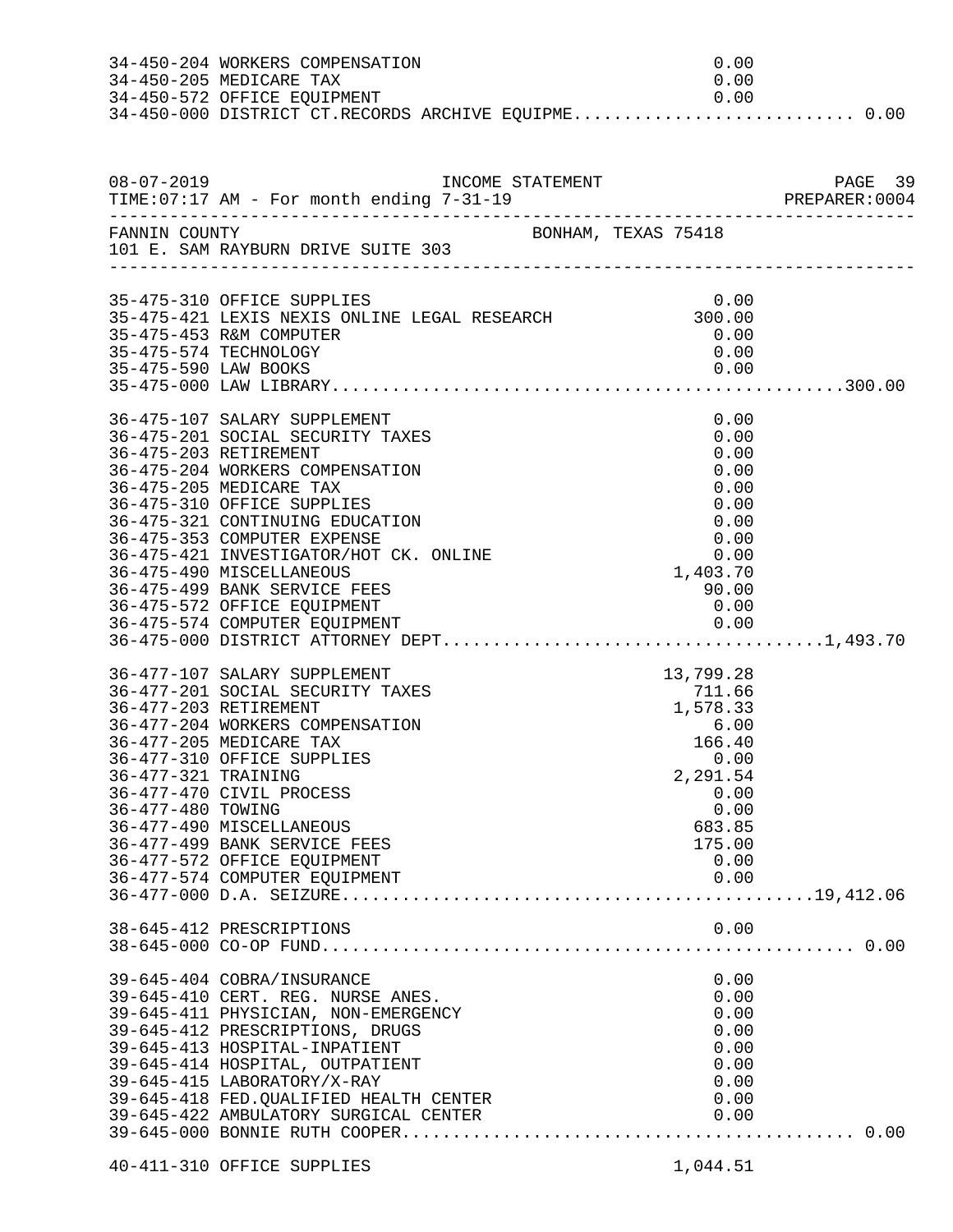| 40-411-427 OUT OF COUNTY TRAVEL |  | 823.25 |  |
|---------------------------------|--|--------|--|
| 40-411-574 COMPUTER EQUIPMENT   |  | 0. Q Q |  |
|                                 |  |        |  |

| $08 - 07 - 2019$                            | TIME: 07:17 AM - For month ending 7-31-19                                                                                                                                                                                                                  | INCOME STATEMENT    |                                                                                           |  |
|---------------------------------------------|------------------------------------------------------------------------------------------------------------------------------------------------------------------------------------------------------------------------------------------------------------|---------------------|-------------------------------------------------------------------------------------------|--|
| FANNIN COUNTY                               | 101 E. SAM RAYBURN DRIVE SUITE 303                                                                                                                                                                                                                         | BONHAM, TEXAS 75418 |                                                                                           |  |
| 41-406-310 SUPPLIES<br>41-406-330 GAS & OIL | 41-406-427 TRAINING EXPENSE                                                                                                                                                                                                                                |                     | 450.00<br>0.00<br>0.00                                                                    |  |
|                                             | 42-477-310 OFFICE SUPPLIES<br>42-477-415 CONSULTANT<br>42-477-427 TRAVEL AND TRAINING<br>42-477-574 COMPUTER EQUIPMENT                                                                                                                                     |                     | 0.00<br>0.00<br>0.00<br>0.00                                                              |  |
|                                             | 44-412-578 2011 EQUIPMENT<br>44-412-579 2012 EQUIPMENT<br>44-412-580 2013 EQUIPMENT<br>44-412-581 2014 EQUIPMENT<br>44-412-582 2015 EQUIPMENT<br>44-412-583 2016 EQUIPMENT                                                                                 |                     | 0.00<br>0.00<br>0.00<br>0.00<br>0.00<br>0.00                                              |  |
| 45-403-103 SALARY<br>45-403-481 DUES        | 45-403-201 SOCIAL SECURITY<br>45-403-204 WORKERS COMPENSATION<br>45-403-205 MEDICARE TAX<br>45-403-310 OFFICE SUPPLIES<br>45-403-427 OUT OF COUNTY TRAVEL<br>45-403-572 OFFICE EQUIPMENT<br>45-403-573 ELECTION EQUIPMENT<br>45-403-574 COMPUTER EQUIPMENT |                     | 1,578.00<br>14.59<br>0.00<br>3.42<br>850.00<br>2,511.90<br>200.00<br>0.00<br>0.00<br>0.00 |  |
| 46-475-330 GAS/OIL<br>46-475-454 R&M AUTO   | 46-475-310 OFFICE SUPPLIES<br>46-475-314 SAFE ROOM REIMBURSEMENT<br>46-475-427 OUT OF COUNTY TRAVEL<br>46-475-573 RADIO EQUIPMENT<br>46-475-574 COMPUTER EQUIPMENT<br>46-475-000 SAFE ROOM REIMBURSEMENT PROGRAM42,262.05                                  |                     | 215.25<br>42,044.05<br>2.75<br>0.00<br>0.00<br>0.00<br>0.00                               |  |
|                                             | 48-403-421 ELECTION INTERNET<br>48-403-485 LICENSE/SUPPORT<br>48-403-573 ELECTION EQUIPMENT                                                                                                                                                                |                     | 0.00<br>0.00<br>516.30                                                                    |  |
| 49-475-103 SALARY                           | 49-475-201 SOCIAL SECURITY<br>49-475-202 GROUP HEALTH INSURANCE<br>49-475-203 RETIREMENT<br>49-475-204 WORKER'S COMPENSATION<br>49-475-205 MEDICARE TAX<br>49-475-310 OFFICE SUPPLIES<br>49-475-427 TRAINING/TUITION/OUT OF COUNTY                         |                     | 0.00<br>0.00<br>0.00<br>0.00<br>0.00<br>0.00<br>0.00<br>619.89                            |  |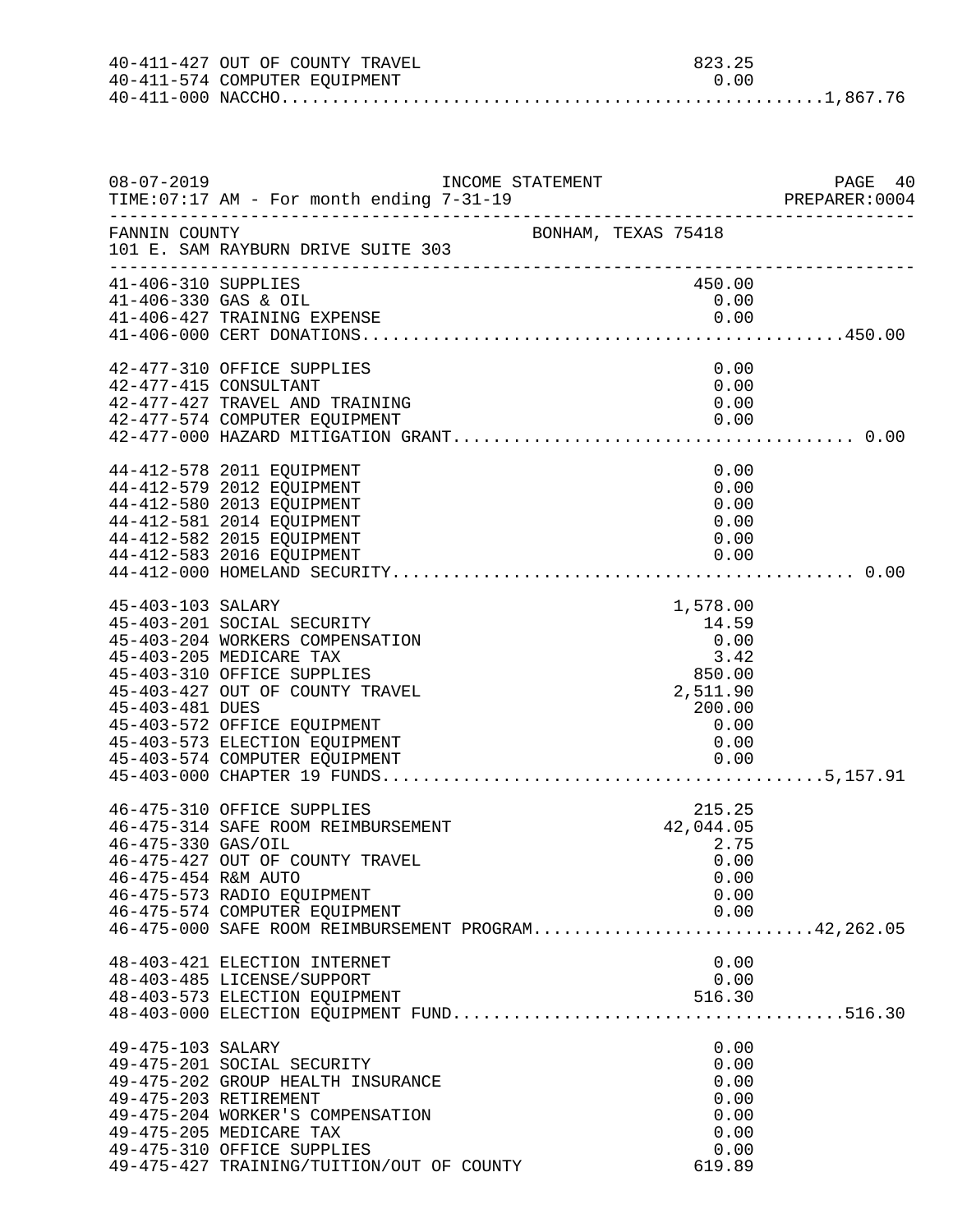| 49-475-572 OFFICE EQUIPMENT   | . N. O.N |
|-------------------------------|----------|
| 49-475-574 COMPUTER EOUIPMENT | 0. Q Q   |
|                               |          |

| $08 - 07 - 2019$                                                                      | INCOME STATEMENT<br>TIME: 07:17 AM - For month ending 7-31-19<br>-------------------------------------                                                                                                                                                                                                                                                                                                                                                                                                                                                                                                                                                                             |                                                                                                                                                                                                                                | PAGE 41 |
|---------------------------------------------------------------------------------------|------------------------------------------------------------------------------------------------------------------------------------------------------------------------------------------------------------------------------------------------------------------------------------------------------------------------------------------------------------------------------------------------------------------------------------------------------------------------------------------------------------------------------------------------------------------------------------------------------------------------------------------------------------------------------------|--------------------------------------------------------------------------------------------------------------------------------------------------------------------------------------------------------------------------------|---------|
| FANNIN COUNTY                                                                         | BONHAM, TEXAS 75418<br>101 E. SAM RAYBURN DRIVE SUITE 303                                                                                                                                                                                                                                                                                                                                                                                                                                                                                                                                                                                                                          |                                                                                                                                                                                                                                |         |
| 50-403-311 POSTAGE                                                                    | 50-403-310 OFFICE SUPPLIES<br>50-403-427 TRAVEL/TRAINING<br>50-403-430 BIDS AND NOTICES<br>50-403-573 ELECTION EQUIPMENT                                                                                                                                                                                                                                                                                                                                                                                                                                                                                                                                                           | 0.00<br>0.00<br>0.00<br>0.00<br>0.00                                                                                                                                                                                           |         |
|                                                                                       | 51-440-572 OFFICE EQUIPMENT<br>51-440-000 CO.CLK.COURT TECHNOLOGY EQUIPMENT879.99                                                                                                                                                                                                                                                                                                                                                                                                                                                                                                                                                                                                  | 879.99                                                                                                                                                                                                                         |         |
|                                                                                       | 52-449-572 OFFICE EQUIPMENT<br>52-449-000 CO.CLK.COURT RECORDS PRES.EQUIPMENT 0.00                                                                                                                                                                                                                                                                                                                                                                                                                                                                                                                                                                                                 | 0.00                                                                                                                                                                                                                           |         |
|                                                                                       | 53-403-437 DIGITAL IMAGING<br>53-403-490 CO.CLERK MISCELLANEOUS 0.00<br>53-403-000 CO.CLERK RECORDS ARCHIVE83,907.07                                                                                                                                                                                                                                                                                                                                                                                                                                                                                                                                                               | 83,907.07                                                                                                                                                                                                                      |         |
| 55-560-435 PRINTING                                                                   | 55-560-427 OUT OF COUNTY TRAVEL<br>55-560-428 TRAINING & TUITION<br>55-560-490 MISCELLANEOUS                                                                                                                                                                                                                                                                                                                                                                                                                                                                                                                                                                                       | 0.00<br>2,332.70<br>0.00<br>0.00                                                                                                                                                                                               |         |
| 56-560-108 SALARY<br>56-560-310 SUPPLIES<br>56-560-454 R&M AUTO<br>56-560-579 WEAPONS | 56-560-201 SOCIAL SECURITY TAXES<br>56-560-202 GROUP HEALTH INSURANCE<br>56-560-203 RETIREMENT<br>56-560-204 WORKERS COMPENSATION<br>56-560-205 MEDICARE TAX<br>56-560-316 EMPLOYEE AWARDS BANQUET<br>56-560-395 UNIFORMS/PROT.VESTS<br>56-560-423 INTERNET SERVICE<br>56-560-427 OUT OF COUNTY TRAVEL<br>56-560-428 TRAINING & TUITION<br>56-560-452 R & M EQUIPMENT<br>56-560-460 EQUIPMENT RENTAL/LEASE<br>56-560-490 MISCELLANEOUS<br>56-560-495 NARCOTICS AND/OR OTHER INVESTIGATIO<br>56-560-499 BANK SERVICE FEES<br>56-560-571 AUTOMOBILES<br>56-560-572 OFFICE EQUIPMENT<br>56-560-573 TELEPHONE EQUIPMENT<br>56-560-574 TECHNOLOGY<br>56-560-580 INVESTIGATIVE EQUIPMENT | 0.00<br>0.00<br>0.00<br>0.00<br>0.00<br>0.00<br>2,047.50<br>0.00<br>0.00<br>3,357.27<br>0.00<br>1,931.88<br>0.00<br>208.19<br>0.00<br>0.00<br>1,500.00<br>135.00<br>0.00<br>2,414.00<br>0.00<br>7,149.00<br>955.92<br>5,785.56 |         |
| 56-565-108 SALARY                                                                     | 56-565-201 SOCIAL SECURITY TAXES<br>56-565-202 GROUP HEALTH INSURANCE<br>56-565-203 RETIREMENT                                                                                                                                                                                                                                                                                                                                                                                                                                                                                                                                                                                     | 0.00<br>0.00<br>0.00<br>0.00                                                                                                                                                                                                   |         |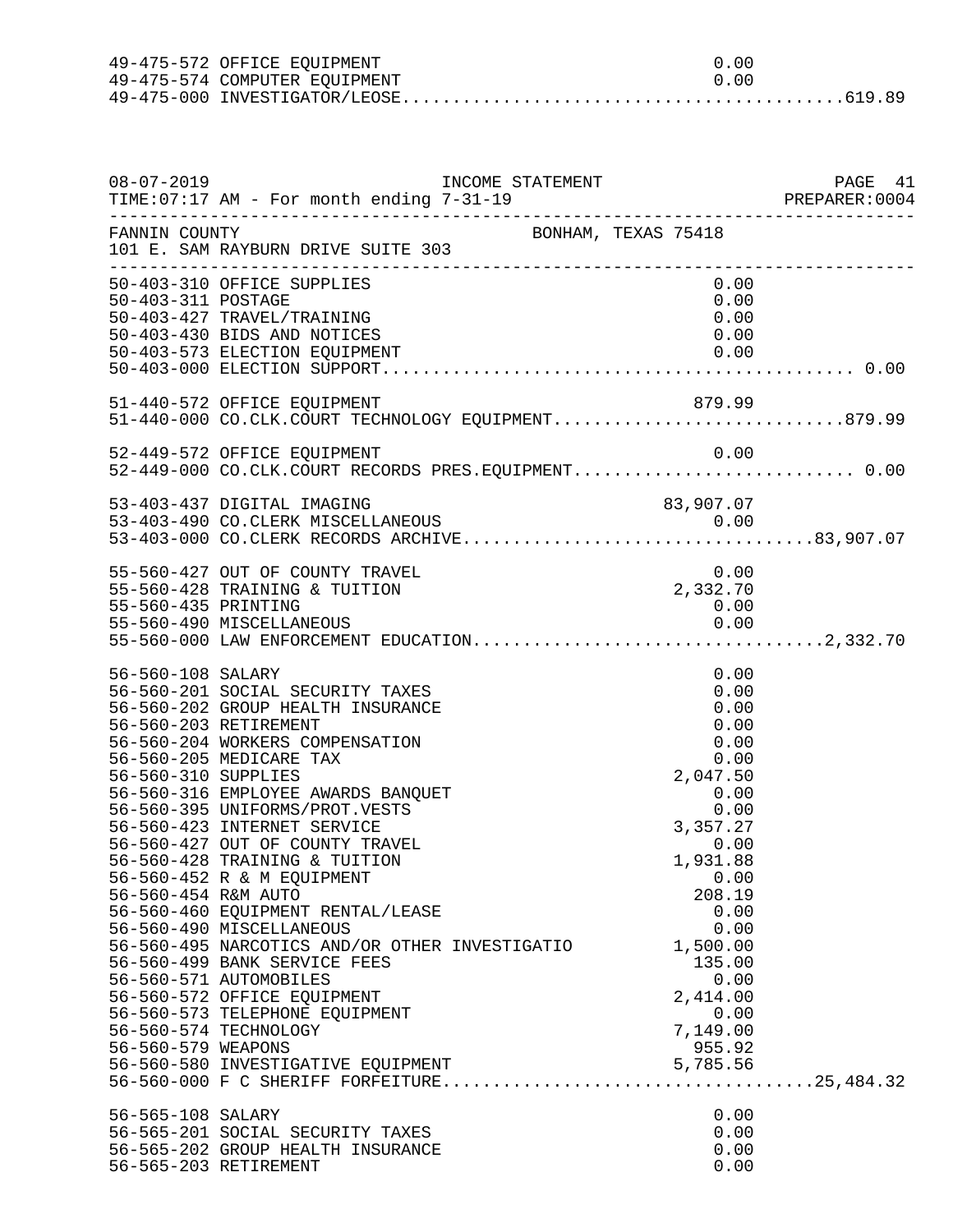56-565-204 WORKERS COMPENSATION  $0.00$ <br>56-565-205 MEDICARE TAX 56-565-205 MEDICARE TAX 0.00 56-565-000 INVESTIGATOR CRIMES AGAINST CHILDRE............................ 0.00

| $08 - 07 - 2019$                                                   | INCOME STATEMENT<br>TIME: 07:17 AM - For month ending 7-31-19                                                                                                                                                                                                                                                                 |                                        |  |
|--------------------------------------------------------------------|-------------------------------------------------------------------------------------------------------------------------------------------------------------------------------------------------------------------------------------------------------------------------------------------------------------------------------|----------------------------------------|--|
| FANNIN COUNTY                                                      | 101 E. SAM RAYBURN DRIVE SUITE 303                                                                                                                                                                                                                                                                                            | BONHAM, TEXAS 75418                    |  |
| 56-570-572 EQUIPMENT                                               | 56-570-310 OFFICE & MISC. SUPPLIES<br>56-570-395 UNIFORMS/PROT. VESTS/BADGES<br>56-570-571 AUTOMOBILES<br>56-570-574 TECHNOLOGY                                                                                                                                                                                               | 0.00<br>0.00<br>0.00<br>0.00<br>423.16 |  |
|                                                                    | 56-570-579 WEAPONS 17,270.30<br>56-570-000 FEDERAL FORFEITURE FUNDS 201817,693.46                                                                                                                                                                                                                                             |                                        |  |
| 57-560-310 SUPPLIES<br>57-560-395 UNIFORMS<br>57-560-571 EQUIPMENT | 57-560-427 OUT OF COUNTY TRAVEL<br>57-560-428 TRAINING/TUITION                                                                                                                                                                                                                                                                | 0.00<br>0.00<br>0.00<br>0.00<br>546.18 |  |
|                                                                    |                                                                                                                                                                                                                                                                                                                               |                                        |  |
|                                                                    | 59-425-433 DRUG COURT PROGRAMS<br>59-425-437 ATTORNEY FEES DRUG COURT                                                                                                                                                                                                                                                         | 540.00<br>3,712.50                     |  |
|                                                                    | 60-620-309 ANNUAL PAYING AGENT REGISTRAR FEES<br>60-620-400 BOND LEGAL FEES<br>60-620-401 CONTINUING DISCLOSURE FEES<br>60-620-490 MISCELLANEOUS<br>60-620-627 PRINCIPAL, 2017 GO BONDS<br>60-620-627 PRINCIPAL, 2017 GO BONDS<br>60-620-6<br>60-620-628 PRINCIPAL, JAIL '98 BONDS<br>60-620-629 PRINCIPAL, SERIAL BONDS 1992 | 0.00<br>0.00                           |  |
|                                                                    | 60-660-667 INTEREST, 2017 GO BONDS<br>60-660-668 INTEREST JAIL'98 BONDS<br>60-660-669 INTEREST, SERIAL BONDS<br>60-660-670 INTEREST, 2018 GO BONDS                                                                                                                                                                            | 106,437.50<br>0.00<br>0.00<br>0.00     |  |
|                                                                    |                                                                                                                                                                                                                                                                                                                               |                                        |  |
|                                                                    | 61-440-572 OFFICE EQUIPMENT<br>61-440-000 DIST.CLK.COURT TECHNOLOGY EQUIPMENT 0.00                                                                                                                                                                                                                                            | 0.00                                   |  |
|                                                                    | 62-449-572 OFFICE EQUIPMENT<br>62-449-000 DIST.CLK.RECORDS PRES.EQUIPMENT 0.00                                                                                                                                                                                                                                                | 0.00                                   |  |
|                                                                    | 63-551-427 OUT OF COUNTY TRAVEL<br>63-551-428 TRAINING & TUITION                                                                                                                                                                                                                                                              | 0.00<br>0.00                           |  |
|                                                                    | 64-552-427 OUT OF COUNTY TRAVEL<br>64-552-428 TRAINING & TUITION                                                                                                                                                                                                                                                              | 1,004.92<br>0.00                       |  |
|                                                                    | 65-553-427 OUT OF COUNTY TRAVEL<br>65-553-428 TRAINING & TUITION                                                                                                                                                                                                                                                              | 0.00<br>0.00                           |  |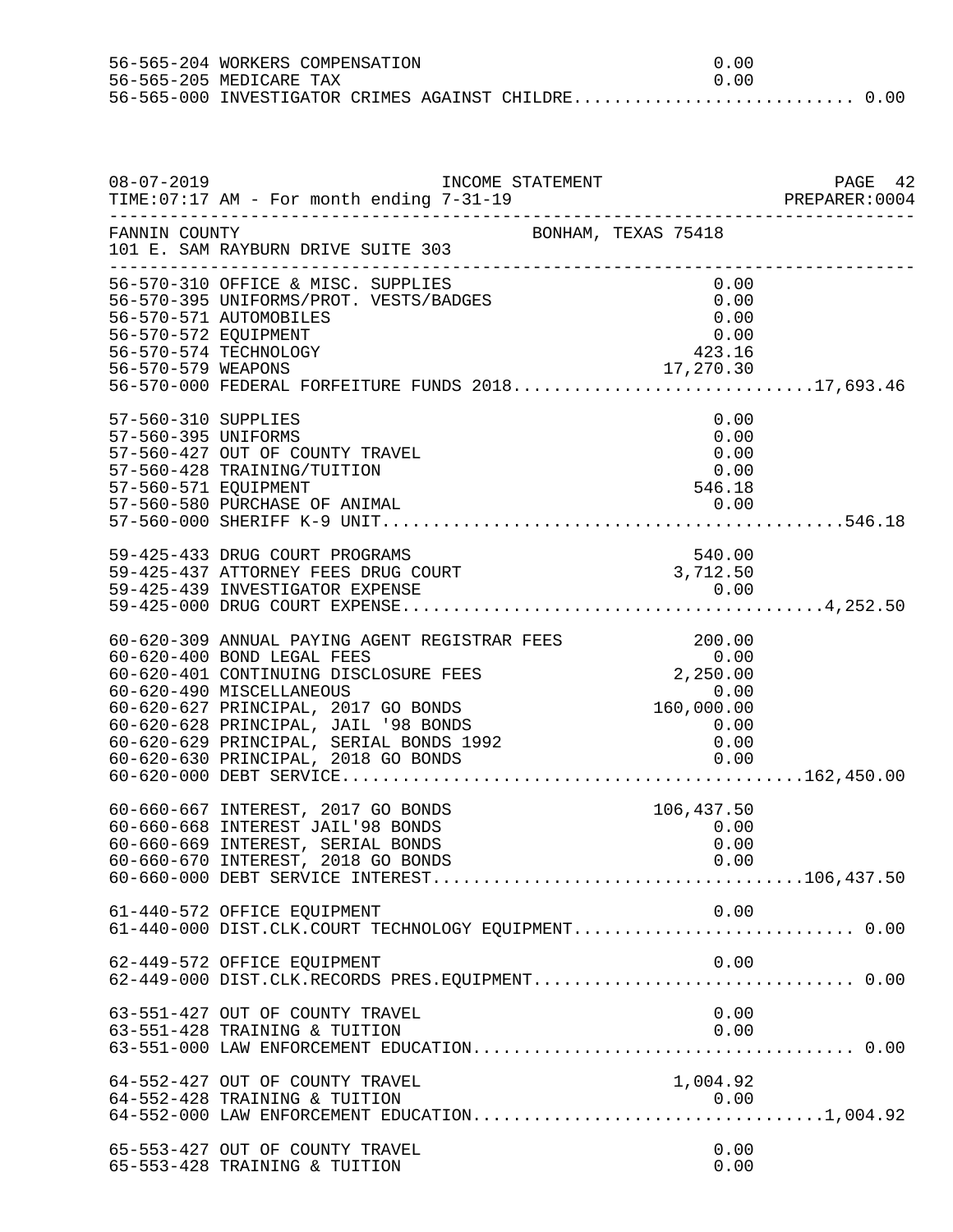|                      | 66-509-475 CONTINGENCY                                                                    | 0.00                |                           |
|----------------------|-------------------------------------------------------------------------------------------|---------------------|---------------------------|
|                      |                                                                                           |                     |                           |
| $08 - 07 - 2019$     | INCOME STATEMENT<br>TIME: 07:17 AM - For month ending 7-31-19                             |                     | PAGE 43<br>PREPARER: 0004 |
| FANNIN COUNTY        |                                                                                           | BONHAM, TEXAS 75418 |                           |
|                      | 101 E. SAM RAYBURN DRIVE SUITE 303                                                        |                     |                           |
|                      |                                                                                           |                     |                           |
|                      | 66-666-165 CONSTRUCTION                                                                   | 0.00                |                           |
|                      | 66-666-400 ATTORNEY FEES                                                                  | 0.00                |                           |
|                      | 66-666-402 ENGINEERING<br>66-666-403 ARCHITECTURAL FEES                                   | 0.00<br>0.00        |                           |
|                      | 66-666-426 PROFESSIONAL FEES                                                              | 2,230.00            |                           |
|                      | 66-666-430 BIDS & NOTICES                                                                 | 81.00               |                           |
|                      | 66-666-450 R & M BUILDINGS                                                                | 0.00                |                           |
|                      | 66-666-451 ASBESTOS ABATEMENT                                                             | 57.00               |                           |
|                      | 66-666-453 IT DESIGN/SECURITY DESIGN                                                      | 15,736.00           |                           |
|                      | 66-666-482 DEMOLITION                                                                     | 0.00                |                           |
|                      | 66-666-490 MISCELLANEOUS                                                                  | 0.00                |                           |
| 66-666-535 BUILDING  |                                                                                           | 0.00                |                           |
|                      | 66-666-574 TECHNOLOGY                                                                     | 0.00                |                           |
| 66-666-695 SURVEYING | 66-666-000 COURTHOUSE CONSTRUCTION PHASE 118,104.00                                       | 0.00                |                           |
|                      |                                                                                           |                     |                           |
|                      | 66-667-165 CONSTRUCTION                                                                   | 65,074.95           |                           |
|                      | 66-667-167 CONSTRUCTION MANAGER AGENT                                                     | 215,740.00          |                           |
|                      | 66-667-400 ATTORNEY FEES                                                                  | 0.00                |                           |
|                      | 66-667-403 ARCHITECTURAL FEES                                                             | 34,600.00           |                           |
|                      | 66-667-421 INTERNET SERVICES                                                              | 317.91              |                           |
|                      | 66-667-426 PROFESSIONAL FEES                                                              | 0.00                |                           |
|                      | 66-667-430 BIDS & NOTICES                                                                 | 945.28              |                           |
|                      | 66-667-440 UTILITIES ELECTRICITY<br>66-667-442 UTILITIES WATER                            | 70.15<br>163.81     |                           |
|                      | 66-667-443 TRASH PICK UP                                                                  | 35.80               |                           |
|                      | 66-667-451 ASBESTOS & OTHER TESTING                                                       | 11,847.19           |                           |
|                      | 66-667-453 IT DESIGN/SECURITY DESIGN                                                      | 0.00                |                           |
| 66-667-455 SECURITY  |                                                                                           | 0.00                |                           |
|                      | 66-667-470 OFFICE LEASE                                                                   | 4,400.00            |                           |
|                      | 66-667-490 MISCELLANEOUS                                                                  | 85.25               |                           |
|                      | 66-667-574 TECHNOLOGY                                                                     | 0.00                |                           |
|                      | 66-667-000 COURTHOUSE CONSTRUCTION PHASE 2333,280.34                                      |                     |                           |
|                      | 67-560-428 TRAINING & TUITION                                                             | 3,431.01            |                           |
|                      | 67-560-580 INVESTIGATIVE EQUIPMENT                                                        |                     |                           |
|                      | 67-560-580 INVESTIGATIVE EQUIPMENT 0.00<br>67-560-000 F.C. SHERIFF ANNUAL PAYMENT3,431.01 |                     |                           |
|                      |                                                                                           |                     |                           |
|                      | 68-509-475 CONTINGENCY                                                                    | 0.00                |                           |
|                      |                                                                                           |                     |                           |
|                      | 68-668-165 CONSTRUCTION                                                                   | 0.00                |                           |
|                      | 68-668-400 ATTORNEY FEES                                                                  | 0.00                |                           |
|                      | 68-668-402 ENGINEERING                                                                    | 0.00                |                           |
|                      | 68-668-403 ARCHITECTURAL FEES                                                             | 0.00                |                           |
|                      | 68-668-426 PROFESSIONAL FEES                                                              | 0.00                |                           |
|                      | 68-668-430 BIDS & NOTICES                                                                 | 0.00                |                           |
|                      | 68-668-450 R & M BUILDINGS                                                                | 0.00                |                           |
|                      | 68-668-490 MISCELLANEOUS                                                                  | 0.00                |                           |
| 68-668-535 BUILDING  |                                                                                           | 0.00                |                           |
| 68-668-695 SURVEYING |                                                                                           | 0.00                |                           |
|                      | 68-668-000 COURTHOUSE CONSTRUCTION PHASE 2 0.00                                           |                     |                           |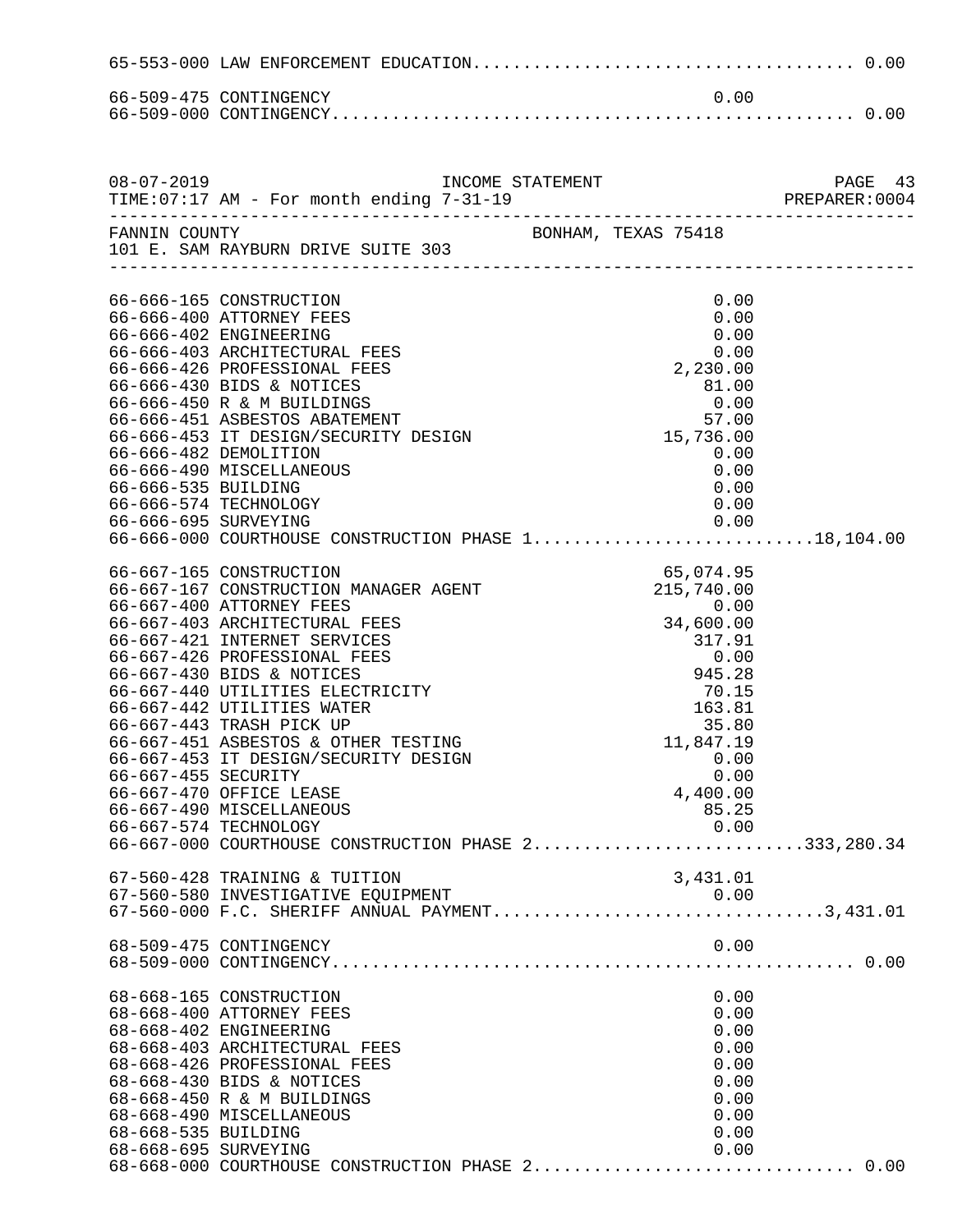| 70-622-399 CLAIM SETTLEMENTS    | 0.00 |
|---------------------------------|------|
| 70-622-426 APPRAISAL FEES       | റ ററ |
| 70-622-429 RELOCATING UTILITIES | റ ററ |

| $08 - 07 - 2019$  | TIME: 07:17 AM - For month ending 7-31-19                                                                                                                                                                                                                                                        | INCOME STATEMENT    |                                                                                         | PAGE 44 |
|-------------------|--------------------------------------------------------------------------------------------------------------------------------------------------------------------------------------------------------------------------------------------------------------------------------------------------|---------------------|-----------------------------------------------------------------------------------------|---------|
| FANNIN COUNTY     | 101 E. SAM RAYBURN DRIVE SUITE 303                                                                                                                                                                                                                                                               | BONHAM, TEXAS 75418 |                                                                                         |         |
|                   |                                                                                                                                                                                                                                                                                                  |                     |                                                                                         |         |
|                   | 70-629-500 RIGHT OF WAY PUR HWY #82<br>70-629-501 RIGHT OF WAY PURCHASE FM #87<br>70-629-502 RIGHT OF WAY PURCHASE HWY #121<br>70-629-503 RIGHT OF WAY PURCHASE HWY.78                                                                                                                           |                     | 0.00<br>0.00<br>0.00<br>0.00                                                            |         |
| 71-475-108 SALARY | 71-475-201 SOCIAL SECURITY TAXES<br>71-475-202 GROUP HEALTH INSURANCE<br>71-475-203 RETIREMENT<br>71-475-204 WORKERS COMPENSATION<br>71-475-205 MEDICARE TAX<br>71-475-000 INVESTIGATOR CRIMES AGAINST WOMEN 0.00                                                                                |                     | 0.00<br>0.00<br>0.00<br>0.00<br>0.00<br>0.00                                            |         |
| 72-560-108 SALARY | 72-560-201 SOCIAL SECURITY TAXES<br>72-560-202 GROUP HEALTH INSURANCE<br>72-560-203 RETIREMENT<br>72-560-204 WORKERS COMPENSATION<br>72-560-205 MEDICARE TAX<br>72-560-000 INVESTIGATOR CRIMES AGAINST CHILDRE 0.00                                                                              |                     | 0.00<br>0.00<br>0.00<br>0.00<br>0.00<br>0.00                                            |         |
|                   | 80-570-490 MISCELLANEOUS                                                                                                                                                                                                                                                                         |                     | 0.00                                                                                    |         |
|                   | 81-590-490 MISCELLANEOUS<br>81-590-576 LUCAS CHEST COMPRESSION SYSTEM<br>81-590-579 WEAPONS/TASERS                                                                                                                                                                                               |                     | 0.00<br>0.00<br>0.00                                                                    |         |
|                   | 82-623-341 R & B MAT. ROCK & GRAVEL<br>82-623-344 R & B MAT. ASPHALT/ROAD OIL<br>82-623-490 MISCELLANEOUS<br>82-623-000 ROAD & BRIDGE #3 LAKE ROAD EXPENSES22,924.26                                                                                                                             |                     | 22,924.26<br>22,924.26<br>0.00<br>0.00                                                  |         |
|                   | 83-624-341 R & B MAT. ROCK & GRAVEL<br>83-624-344 R & B MAT. ASPHALT/ROAD OIL<br>83-624-490 MISCELLANEOUS<br>83-624-571 PURCHASE OF MACH./EQUIP.<br>83-624-000 ROAD & BRIDGE #4 LAKE ROAD EXPENSES55,886.95                                                                                      |                     | 55,886.95<br>0.00<br>0.00<br>0.00                                                       |         |
|                   | 84-560-104 SALARIES DEPUTIES<br>84-560-201 SOCIAL SECURITY TAXES<br>84-560-202 GROUP HEALTH INSURANCE<br>84-560-203 RETIREMENT<br>84-560-204 WORKERS' COMPENSATION<br>84-560-205 MEDICARE TAX<br>84-560-206 UNEMPLOYMENT EXPENSE<br>84-560-250 EMPLOYEE PHYSICALS<br>84-560-320 WEAPONS SUPPLIES |                     | 17,119.86<br>1,057.91<br>4,781.30<br>1,953.36<br>0.00<br>247.43<br>0.00<br>0.00<br>0.00 |         |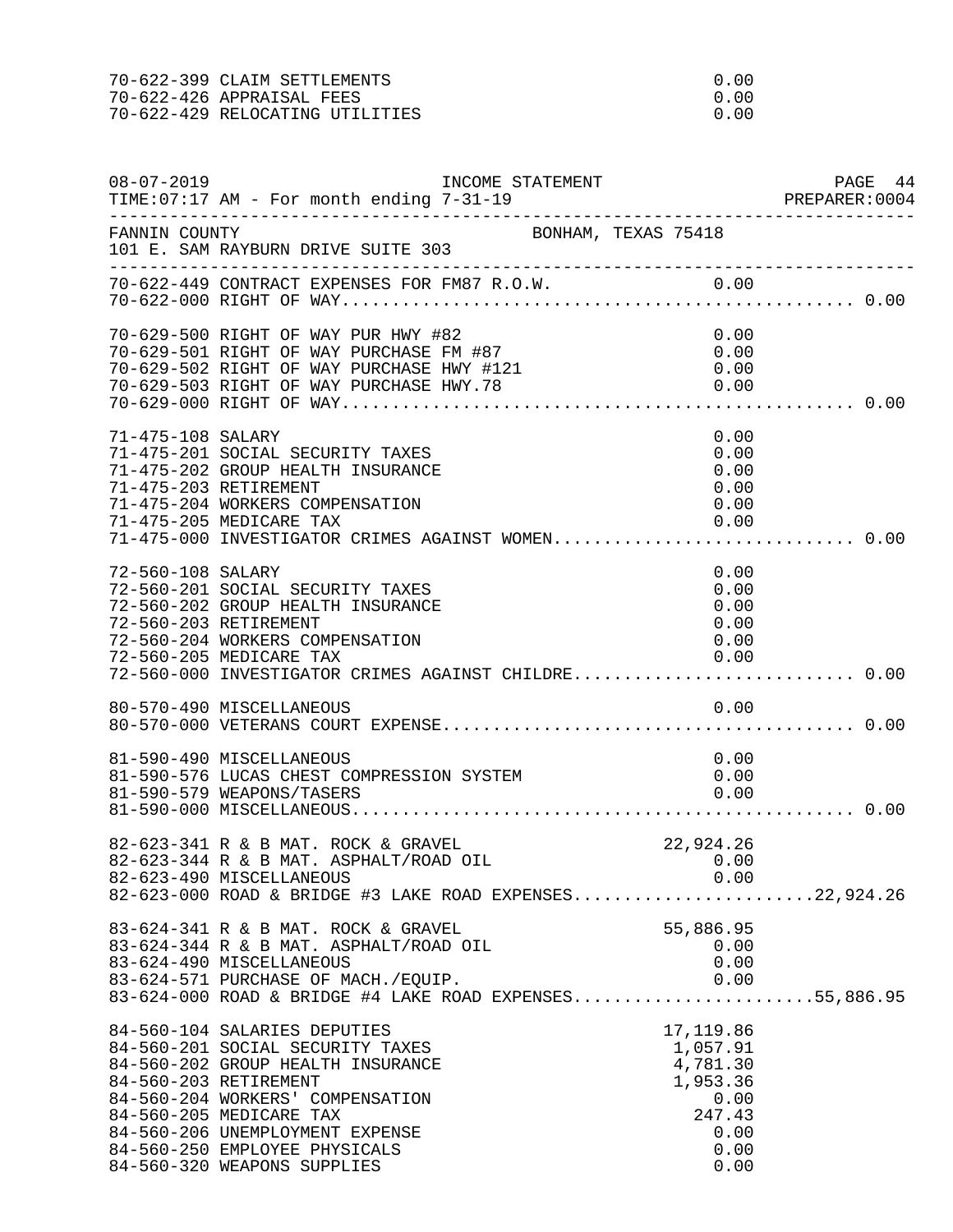84-560-321 PATROL SUPPLIES 0.00<br>84-560-395 UNIFORMS/OTHER 0.00 84-560-395 UNIFORMS/OTHER 0.00<br>84-560-421 CELL PHONE 0.00 84-560-421 CELL PHONE 0.00<br>84-560-422 R & M RADIO 0.00 84-560-422 R & M RADIO

| $08 - 07 - 2019$      |                                                                                                                                                                                                                                                                                                                                                                                                             |                     |  |                                                                                      | PAGE 45<br>PREPARER: 0004 |
|-----------------------|-------------------------------------------------------------------------------------------------------------------------------------------------------------------------------------------------------------------------------------------------------------------------------------------------------------------------------------------------------------------------------------------------------------|---------------------|--|--------------------------------------------------------------------------------------|---------------------------|
| FANNIN COUNTY         | 101 E. SAM RAYBURN DRIVE SUITE 303                                                                                                                                                                                                                                                                                                                                                                          | BONHAM, TEXAS 75418 |  |                                                                                      |                           |
| 84-560-574 TECHNOLOGY | 84-560-427 TRAVEL AND TRAINING<br>84-560-452 R & M EQUIPMENT<br>84-560-453 TYLER/CAD MAINTENANCE<br>84-560-454 R & M AUTO, BOATS, ATV<br>84-560-454 R & M AUTO, BOATS, ATV<br>84-560-487 AUTO & OTHER EQUIPMENT INSURANCE<br>84-560-488 LAW ENFORCEMENT INSURANCE<br>84-560-573 EMERGENCY RADIO IMPROVEMENTS<br>84-560-575 PURCHASE AUTOS, BOATS, ATV'S                                                     |                     |  | 0.00<br>0.00<br>0.00<br>0.00<br>0.00<br>0.00<br>0.00<br>0.00                         |                           |
| 85-520-343 R & M DAM  | 85-520-186 DEPOSIT REFUND<br>85-520-341 R & M ROADS<br>85-520-342 R & M CAMPGROUNDS<br>85-520-440 UTILITIES ELECTRICITY<br>85-520-442 UTILITIES WATER<br>85-520-443 TRASH PICK-UP<br>85-520-450 R & M BUILDINGS<br>85-520-484 GENERAL LIABILITY INSURANCE                                                                                                                                                   |                     |  | 150.00<br>0.00<br>0.00<br>0.00<br>10.14<br>45.79<br>0.00<br>0.00<br>0.00             |                           |
|                       |                                                                                                                                                                                                                                                                                                                                                                                                             |                     |  |                                                                                      |                           |
|                       | 87-575-310 OFFICE SUPP./MISC.<br>87-575-319 RESTITUTION<br>87-575-320 COURT COSTS<br>87-575-321 REIMBURSEMENT OF FEES FOR OTHER COU $0.00$<br>87-575-353 COMPUTER EXPENSE<br>87-575-353 COMPUTER EXPENSE<br>87-575-416 STRUCTURAL FAMILY THERAPY                                                                                                                                                            |                     |  | 1,323.24<br>694.50<br>260.00<br>0.00<br>0.00                                         |                           |
|                       | 88-645-409 DIABETIC SUPPLIES<br>88-645-410 CERT. REG. NURSE ANES.<br>88-645-411 PHYSICIAN, NON-EMERGENCY<br>88-645-412 PRESCRIPTIONS, DRUGS<br>88-645-413 HOSPITAL, INPATIENT<br>88-645-414 HOSPITAL, OUTPATIENT<br>88-645-415 LABORATORY/X-RAY<br>88-645-418 FED. QUALIFIED HEALTH CENTER<br>88-645-420 RURAL HEALTH CLINIC<br>88-645-422 AMBULATORY SURGICAL CENTER<br>88-645-423 MEDICAL EQUIP. PURCHASE |                     |  | 0.00<br>0.00<br>0.00<br>0.00<br>0.00<br>0.00<br>0.00<br>0.00<br>0.00<br>0.00<br>0.00 |                           |
|                       | 89-581-416 STRUCTURAL FAMILY THERAPY 00G32,500.00<br>89-581-000 STRUCTURAL FAMILY THERAPY 00G32,500.00                                                                                                                                                                                                                                                                                                      |                     |  |                                                                                      |                           |
|                       | 89-588-103 SALARY COMM.CORR.OFFICERS                                                                                                                                                                                                                                                                                                                                                                        |                     |  | 0.00                                                                                 |                           |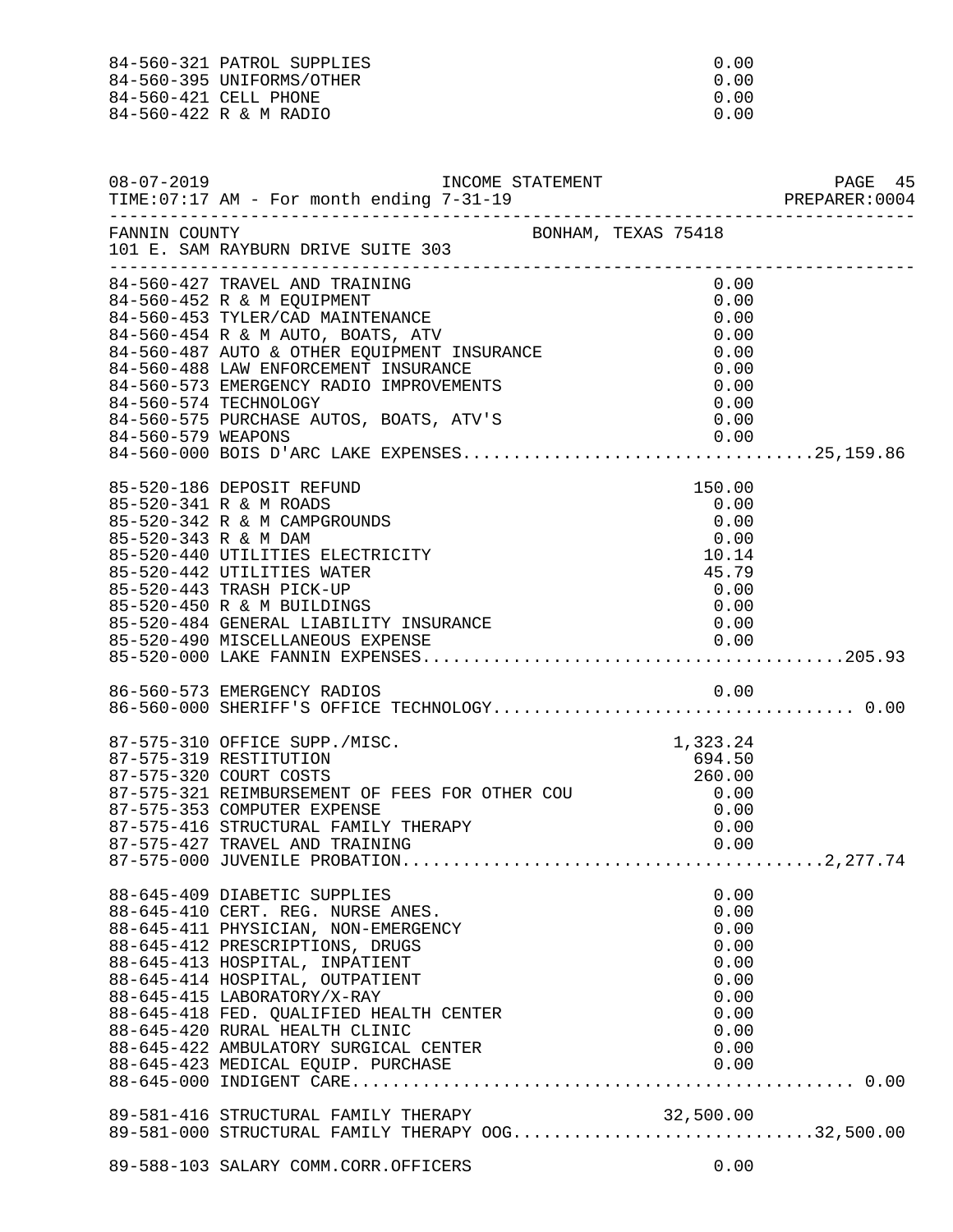| 89-588-201 SOCIAL SECURITY TAX    | . n . n n |
|-----------------------------------|-----------|
| 89-588-202 GROUP HEALTH INSURANCE | . n . n n |
| 89-588-203 RETIREMENT             | റ ററ      |
| 89-588-204 WORKERS COMPENSATION   | . n . n n |

| $08 - 07 - 2019$     | INCOME STATEMENT<br>TIME: 07:17 AM - For month ending 7-31-19                                                                                                                                                                                                                                                                                                        |                                                                                                            | PAGE 46 |
|----------------------|----------------------------------------------------------------------------------------------------------------------------------------------------------------------------------------------------------------------------------------------------------------------------------------------------------------------------------------------------------------------|------------------------------------------------------------------------------------------------------------|---------|
| FANNIN COUNTY        | 101 E. SAM RAYBURN DRIVE SUITE 303                                                                                                                                                                                                                                                                                                                                   | BONHAM, TEXAS 75418                                                                                        |         |
|                      | 89-588-205 MEDICARE TAX<br>89-588-310 OFFICE SUPPLIES                                                                                                                                                                                                                                                                                                                | 0.00<br>0.00                                                                                               |         |
|                      | 89-589-416 STRUCTURAL FAMILY THERAPY<br>89-589-469 UNEXPENDED FUNDS<br>89-589-000 REGIONAL DIVERSIONS ALTERNATIVES17,500.00                                                                                                                                                                                                                                          | 17,500.00                                                                                                  |         |
|                      | 89-590-102 SALARY APPOINTED OFFICIAL<br>89-590-103 SALARY COMM.CORR.OFFICERS<br>89-590-201 SOCIAL SECURITY TAX<br>89-590-202 GROUP HEALTH INSURANCE<br>89-590-203 RETIREMENT<br>89-590-204 WORKERS COMPENSATION<br>89-590-205 MEDICARE TAX<br>89-590-310 OPERATING/TRAVEL EXPENSES<br>89-590-469 UNEXPENDED FUNDS<br>89-590-000 BASIC PROBATION SUPERVISION97,427.02 | 27, 197.94<br>32, 505.88<br>3, 609.62<br>13, 156.20<br>6, 827.92<br>888.43<br>844.38<br>12, 396.65<br>0.00 |         |
|                      | 89-591-102 SALARY APPOINTED OFFICIAL<br>89-591-103 SALARY COMM.CORR.OFFICERS<br>89-591-201 SOCIAL SECURITY TAX<br>89-591-202 GROUP HEALTH INSURANCE<br>89-591-203 RETIREMENT<br>89-591-204 WORKERS COMPENSATION<br>89-591-205 MEDICARE TAX                                                                                                                           | TAL<br>ERS 21,718.84<br>25,957.58<br>2,883.18<br>10,508.40<br>5,453.37<br>223.10<br>674.44<br>0.00         |         |
| 89-592-408 DETENTION | 89-592-102 SALARY APPOINTED OFFICIAL<br>89-592-103 SALARY COMM.CORR.OFFICERS<br>89-592-201 SOCIAL SECURITY TAX<br>89-592-202 GROUP HEALTH INSURANCE<br>89-592-203 RETIREMENT<br>89-592-204 WORKERS COMPENSATION<br>89-592-205 MEDICARE TAX<br>89-592-469 UNEXPENDED FUNDS<br>89-592-000 PRE/POST ADJUDICATION FACILITIES6,877.49                                     | 2, 214.96<br>2, 647.26<br>294.26<br>1, 072.80<br>556.68<br>22.75<br>68.78<br>0.00<br>0.00                  |         |
|                      | 89-593-102 SALARY APPOINTED OFFICIAL<br>89-593-103 SALARY COMM.CORR.OFFICERS<br>89-593-201 SOCIAL SECURITY TAX<br>89-593-202 GROUP HEALTH INSURANCE<br>89-593-203 RETIREMENT<br>89-593-204 WORKERS COMPENSATION<br>89-593-205 MEDICARE TAX<br>89-593-415 RESIDENTIAL PLACEMENT<br>89-593-469 UNEXPENDED FUNDS                                                        | 2,696.54<br>3,223.00<br>358.38<br>1,305.00<br>677.37<br>27.70<br>83.76<br>0.00<br>0.00                     |         |
|                      | CATADILA CONTINUED OURTAINT                                                                                                                                                                                                                                                                                                                                          |                                                                                                            |         |

89-594-102 SALARY APPOINTED OFFICIAL 1,416.36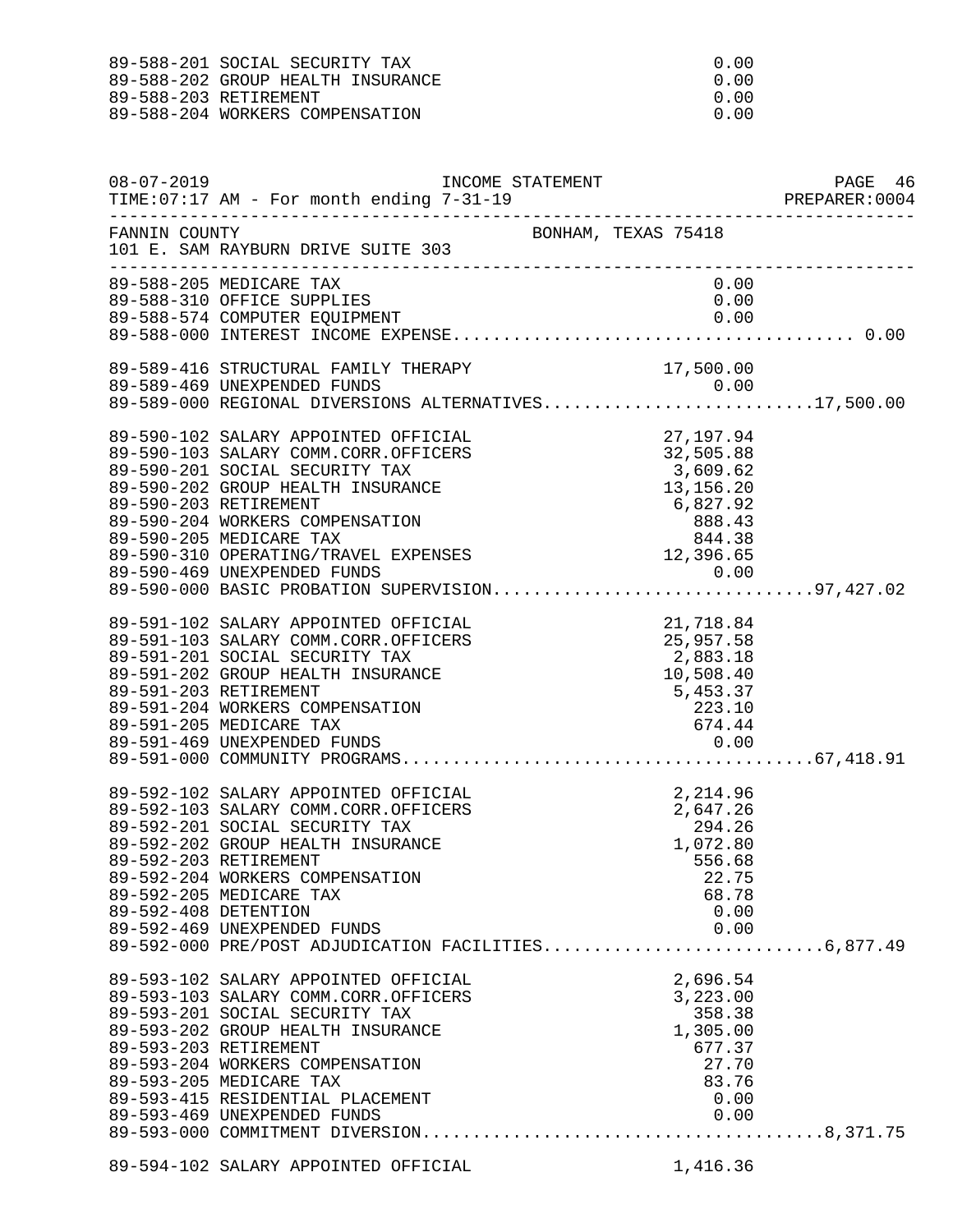| 89-594-103 SALARY COMM.CORR.OFFICERS | 1,692.90 |
|--------------------------------------|----------|
| 89-594-201 SOCIAL SECURITY TAX       | 188.24   |
| 89-594-202 GROUP HEALTH INSURANCE    | 685.80   |
| 89-594-203 RETIREMENT                | 355.77   |
|                                      |          |

| $08 - 07 - 2019$ | TIME: 07:17 AM - For month ending 7-31-19                                                                                                           |                     |                                                                               | PAGE 47<br>PREPARER:0004 |
|------------------|-----------------------------------------------------------------------------------------------------------------------------------------------------|---------------------|-------------------------------------------------------------------------------|--------------------------|
| FANNIN COUNTY    | 101 E. SAM RAYBURN DRIVE SUITE 303                                                                                                                  | BONHAM, TEXAS 75418 |                                                                               |                          |
|                  | 89-594-204 WORKERS COMPENSATION<br>89-594-205 MEDICARE TAX<br>89-594-413 PSYCHOLOGICAL<br>89-594-414 COUNSELING<br>89-594-415 RESIDENTIAL PLACEMENT |                     | $\begin{array}{r} 14.55 \\ 44.08 \\ 2,075.00 \end{array}$<br>4,895.00<br>0.00 |                          |
|                  | 89-994-415 RESIDENTIAL PLACEMENT<br>89-994-488 LAW ENFORCEMENT INSURANCE<br>89-994-000 LOCAL FUNDS CARRIED FORWARD24,177.60                         |                     |                                                                               |                          |
|                  | 89-995-427 TRAVEL AND TRAINING                                                                                                                      |                     | 0.00                                                                          |                          |
|                  | 92-700-310 OFFICE SUPPLIES<br>92-700-430 BIDS AND NOTICES<br>92-700-484 APPRAISALS<br>92-700-490 LITERACY COUNCIL DONATION                          |                     | 0.00<br>0.00<br>0.00<br>0.00                                                  |                          |
|                  | 93-909-414 GRANT ADMINISTRATION<br>93-909-415 CONSTRUCTION EXPENSE<br>93-909-416 ENGINEERING                                                        |                     | 0.00<br>0.00<br>0.00                                                          |                          |
|                  |                                                                                                                                                     |                     |                                                                               |                          |
| NET INCOME       |                                                                                                                                                     |                     |                                                                               |                          |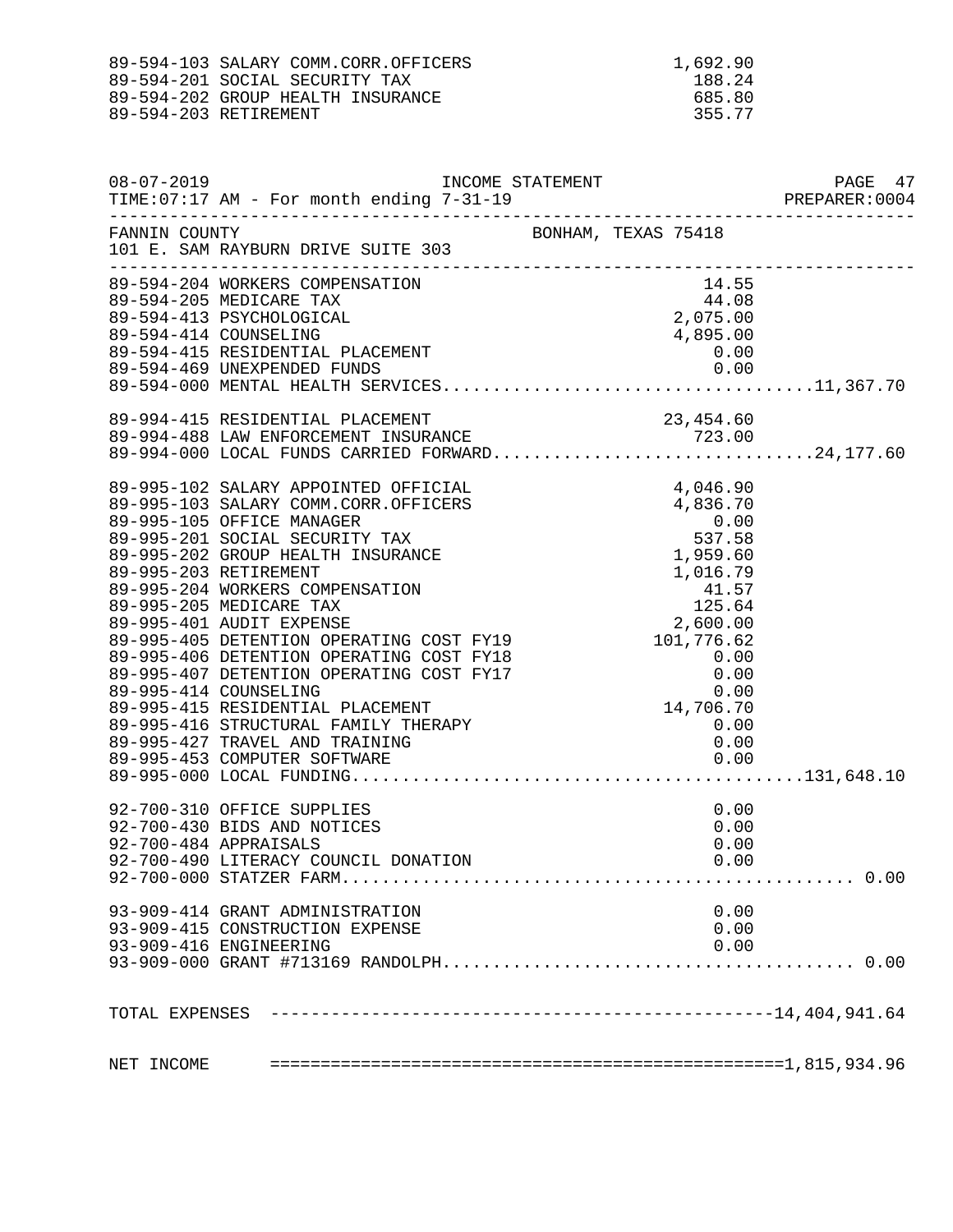08-07-2019 BALANCE SHEET PAGE 1  $TIME:07:17$  AM - For month ending  $7-31-19$ -------------------------------------------------------------------------------- FANNIN COUNTY **BONHAM, TEXAS 75418** 101 E. SAM RAYBURN DRIVE SUITE 303 -------------------------------------------------------------------------------- \*\*\*\*\* ASSETS \*\*\*\*\* 10-100-100 PAYROLL 182.87 10-100-000 PAYROLL.......................................................182.87 10-103-100 GENERAL-COMBINED FUNDS CHECKING  $482,234.31$ <br>10-103-110 BUSINESS MONEY FUND ACCOUNT  $2,015,242.25$ 10-103-110 BUSINESS MONEY FUND ACCOUNT 2,015,242.25<br>10-103-175 TEXPOOL 3,378,944.21 10-103-175 TEXPOOL 10-103-000 CASH ...................................................5,876,420.77 10-104-560 SHERIFF PETTY CASH 200.00 10-104-000 PETTY CASH....................................................200.00 10-105-003 COUNTY CLERK CHANGE FUND 100.00<br>10-105-075 CO.ATTORNEY CHANGE FUND 1000 0.00 10-105-075 CO.ATTORNEY CHANGE FUND 10-105-115 JURY CASH ON HAND 1.000.00 10-105-115 JURY CASH ON HAND 10-105-450 DISTRICT CLK.CHANGE FUND 50.00 10-105-455 JP#1 CASH ON HAND 100.00 10-105-457 JP#3 CASH ON HAND 100.00 10-105-499 TAX ASSESSOR CHANGE FUND 10-105-000 CHANGE FUND.................................................2,750.00 10-120-305 FINES RECEIVABLE 6,362,503.45 10-120-306 ALLOWANCE FOR UNCOLLECTIBLES  $1,820,597.35-10-120-307$  ALOWANCE FOR UNCOLLECTIBLES HOSPITA  $100,000.00-$ 10-120-307 ALOWANCE FOR UNCOLLECTIBLES HOSPITA 100,000.00<br>10-120-311 TAXES RECEIVABLE 583,348.03 10-120-311 TAXES RECEIVABLE<br>10-120-312 DUE FROM OTHER GOVERNMENTS 1999 146,204.07 10-120-312 DUE FROM OTHER GOVERNMENTS 10-120-313 DUE FROM OTHER FUNDS 61,365.99 10-120-313 DUE FROM OTHER FUNDS 61,365.99<br>10-120-314 ACCOUNTS RECEIVABLE 148,570.00 10-120-314 ACCOUNTS RECEIVABLE 10-120-000 RECEIVABLES.............................................5,381,394.19 10-133-089 DUE FROM T.J.P.C. 0.00 10-133-000 ADVANCE TO FUND................................................ 0.00 10-513-162 BUILDING 0.00 10-513-000 COURTHOUSE SOUTH ANNEX......................................... 0.00 10-999-100 A/P CLEARING ACCOUNT 0.00 10-999-000 ACCOUNTS PAYABLE............................................... 0.00 11-100-100 PAYROLL 0.00 11-100-000 PAYROLL........................................................ 0.00 11-102-100 A/P CLEARING 0.00 11-102-000 A/P CLEARING................................................... 0.00 11-103-100 C.H. SECURITY-COMBINED FUNDS CKING 107,127.45 11-103-000 CASH .....................................................107,127.45 11-120-313 DUE FROM OTHER FUNDS 1,125.43 11-120-000 RECEIVABLES.................................................1,125.43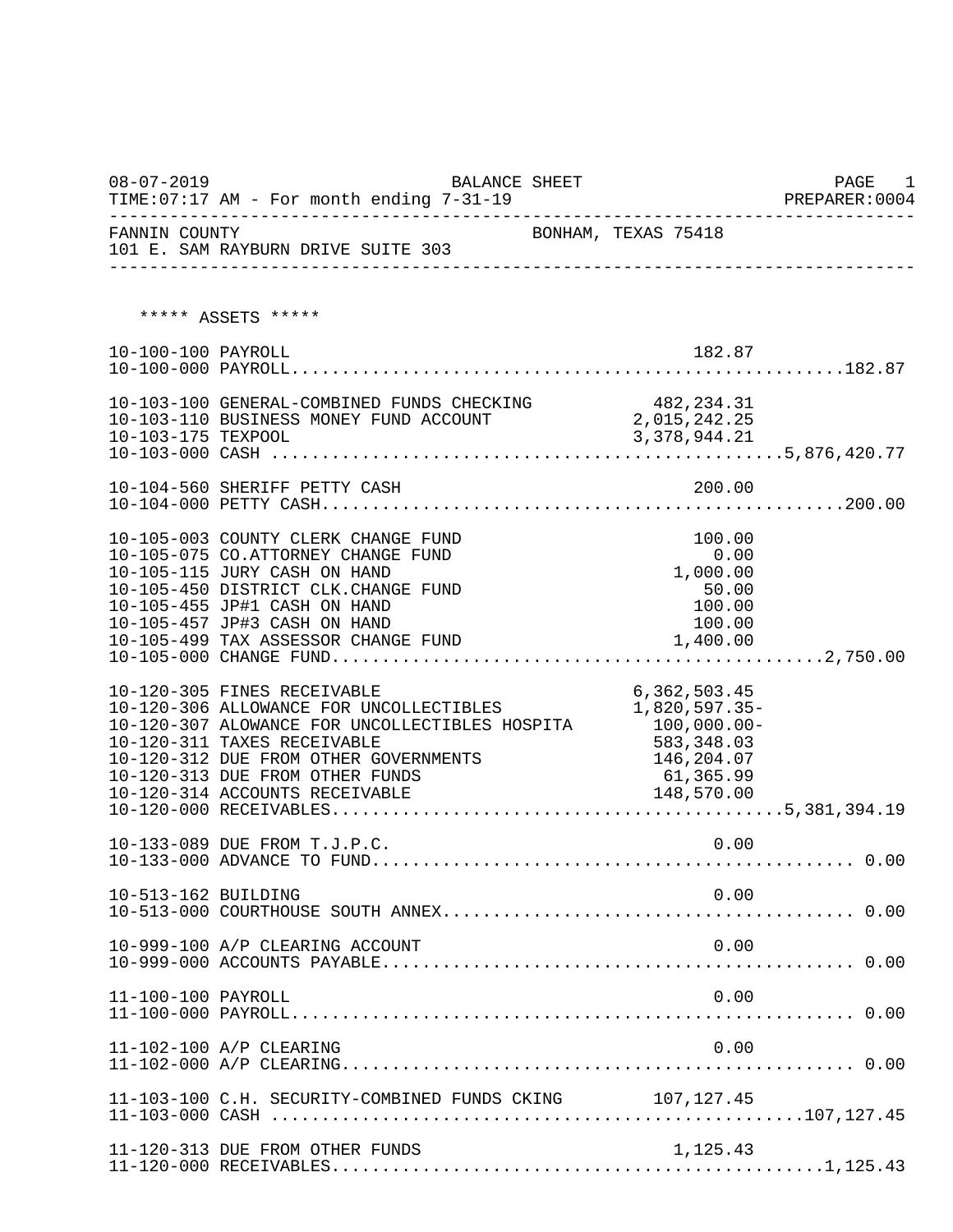12-102-100 A/P CLEARING 0.00 12-102-000 A/P CLEARING................................................... 0.00

| $08 - 07 - 2019$   | BALANCE SHEET<br>TIME: 07:17 AM - For month ending 7-31-19 |          | PAGE 2<br>PREPARER: 0004 |
|--------------------|------------------------------------------------------------|----------|--------------------------|
| FANNIN COUNTY      | BONHAM, TEXAS 75418<br>101 E. SAM RAYBURN DRIVE SUITE 303  |          |                          |
|                    | 12-103-100 CO.CLK.VITAL STAT.-COMB.FUNDS CKING 2,768.00    |          |                          |
|                    | 12-120-313 DUE FROM OTHER FUNDS                            | 84.00    |                          |
|                    | 13-102-100 A/P CLEARING                                    | 0.00     |                          |
|                    | 13-103-113 SURETY BAIL BOND FEE                            | 6,045.00 |                          |
|                    | 14-102-100 A/P CLEARING                                    | 0.00     |                          |
|                    | 14-103-100 JUST.CT.BLDG.SEC.-COMB.FUNDS CKING 17,495.28    |          |                          |
|                    | 14-120-313 DUE FROM OTHER FUNDS                            | 66.77    |                          |
|                    | 16-102-100 A/P CLEARING                                    | 0.00     |                          |
|                    | 16-103-100 CO.JUDGE EXCESS SUPP.-COMB.FUND CK 17,624.67    |          |                          |
|                    | 17-102-100 A/P CLEARING                                    | 0.00     |                          |
|                    | 17-103-100 PROB.JUDGES ED.-COMB. FUNDS CKING 4,852.50      |          |                          |
|                    | 17-120-313 DUE FROM OTHER FUNDS                            | 25.00    |                          |
| 18-100-100 PAYROLL |                                                            | 0.00     |                          |
|                    | 18-102-100 A/P CLEARING                                    | 0.00     |                          |
|                    | 18-103-100 CO.CLK.REC.MNGMT.-COMB.FUNDS CKING 45,931.79    |          |                          |
|                    | 18-120-313 DUE FROM OTHER FUNDS                            | 6,194.83 |                          |
| 19-100-100 PAYROLL |                                                            | 0.00     |                          |
|                    | 19-102-100 A/P CLEARING                                    | 0.00     |                          |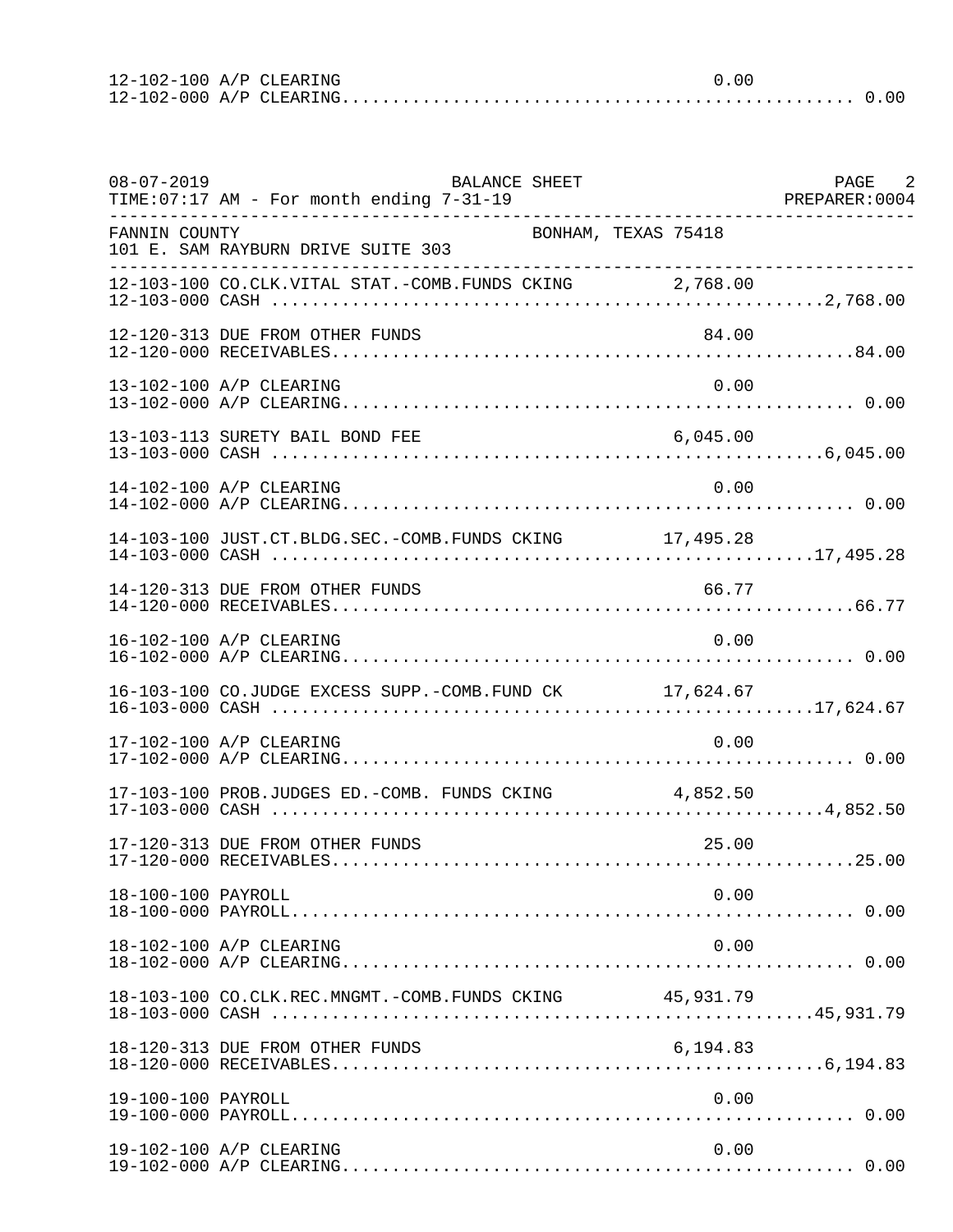19-103-100 DIST.CLK.REC.MNGMT-COMB.FUNDS CKING 13,271.05 19-103-000 CASH ......................................................13,271.05

| $08 - 07 - 2019$                       | BALANCE SHEET<br>TIME: 07:17 AM - For month ending 7-31-19                                                                            |                                                | PAGE 3 |
|----------------------------------------|---------------------------------------------------------------------------------------------------------------------------------------|------------------------------------------------|--------|
| FANNIN COUNTY                          | 101 E. SAM RAYBURN DRIVE SUITE 303                                                                                                    | BONHAM, TEXAS 75418                            |        |
|                                        | 19-120-313 DUE FROM OTHER FUNDS                                                                                                       | 186.65                                         |        |
| 20-100-100 PAYROLL                     |                                                                                                                                       | 0.00                                           |        |
|                                        | 20-102-100 A/P CLEARING                                                                                                               | 0.00                                           |        |
|                                        | 20-103-100 CO.OFF.REC.MNGMT-COMB. FUNDS CKING 48,266.15                                                                               |                                                |        |
|                                        | 20-120-313 DUE FROM OTHER FUNDS                                                                                                       | 1,023.27                                       |        |
| 21-100-100 PAYROLL                     |                                                                                                                                       | 0.00                                           |        |
|                                        | 21-102-100 A/P CLEARING                                                                                                               | 0.00                                           |        |
| 21-103-175 TEXPOOL                     | 21-103-100 R&B#1-COMBINED FUNDS CHECKING                                                                                              | 117,427.82<br>18,063.62                        |        |
|                                        | 21-120-311 TAXES RECEIVABLE<br>21-120-312 DUE FROM OTHER GOVERNMENTS<br>21-120-313 DUE FROM OTHER FUNDS<br>21-120-315 INVENTORY ASSET | 31,539.44<br>8,402.82<br>3,155.88<br>9,596.02  |        |
| 21-621-500 LAND<br>21-621-535 BUILDING | 21-621-599 CAPITAL OUTLAY                                                                                                             | 0.00<br>0.00                                   | 0.00   |
| 22-100-100 PAYROLL                     |                                                                                                                                       | 0.00                                           |        |
|                                        | 22-102-100 A/P CLEARING                                                                                                               | 0.00                                           |        |
| 22-103-175 TEXPOOL                     | 22-103-100 R&B#2- COMBINED FUNDS CHECKING                                                                                             | 299,401.21<br>258, 354. 18                     |        |
|                                        | 22-120-311 TAXES RECEIVABLE<br>22-120-312 DUE FROM OTHER GOVERNMENT<br>22-120-313 DUE FROM OTHER FUNDS<br>22-120-315 INVENTORY ASSET  | 35,406.18<br>9,319.86<br>3,676.18<br>43,974.52 |        |
| 22-622-500 LAND                        |                                                                                                                                       | 0.00                                           |        |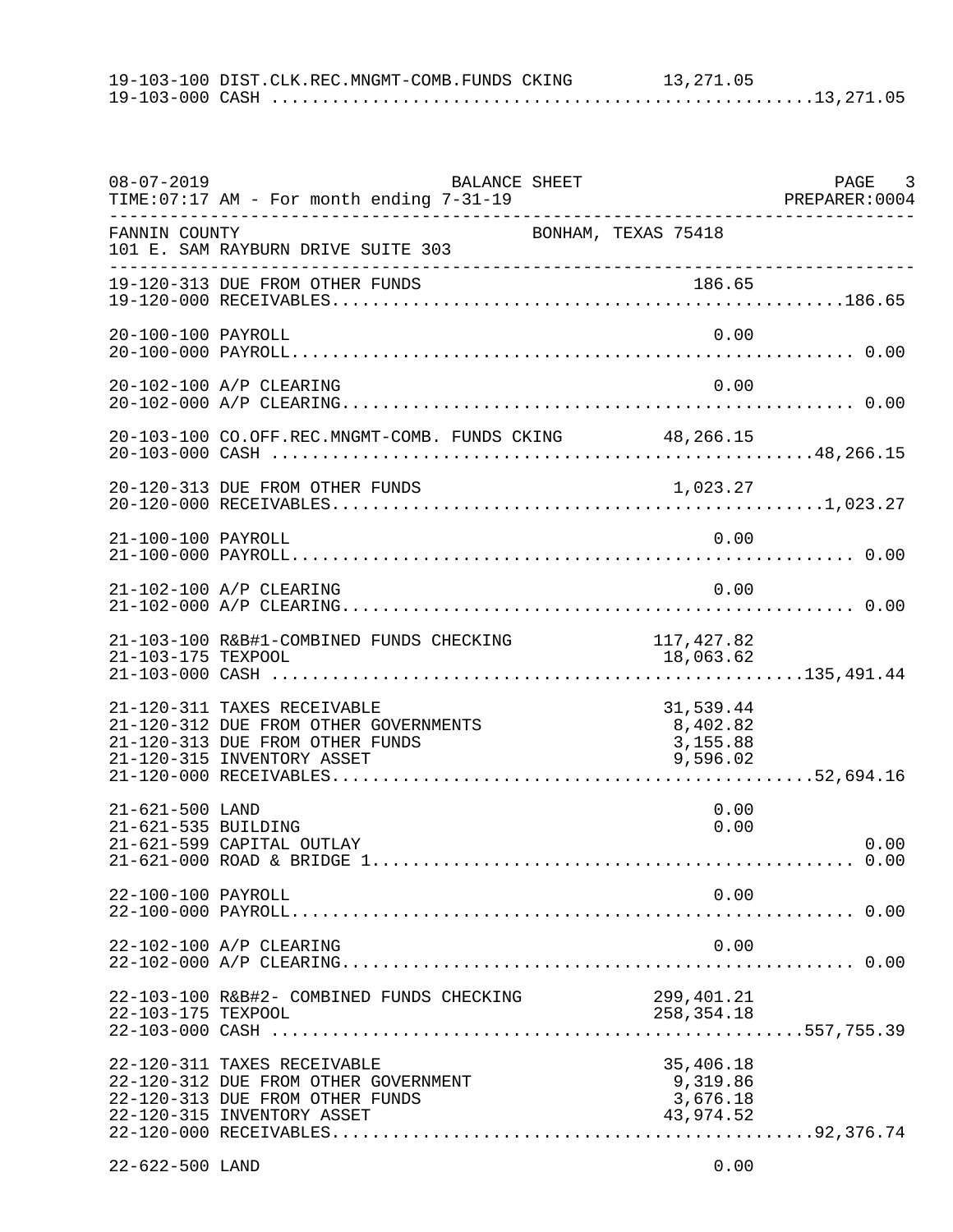| 22-622-535 BUILDING |                           |        |         |
|---------------------|---------------------------|--------|---------|
|                     | 22-622-575 LAND/BUILDING  | 0. Q Q |         |
|                     | 22-622-599 CAPITAL OUTLAY |        | 0. Q 0. |
|                     |                           |        |         |

| $08 - 07 - 2019$                       | <b>BALANCE SHEET</b><br>TIME:07:17 AM - For month ending 7-31-19                                        |                                                 | PAGE 4<br>PREPARER:0004 |
|----------------------------------------|---------------------------------------------------------------------------------------------------------|-------------------------------------------------|-------------------------|
| FANNIN COUNTY                          | 101 E. SAM RAYBURN DRIVE SUITE 303                                                                      | BONHAM, TEXAS 75418                             |                         |
| 23-100-100 PAYROLL                     |                                                                                                         | 0.00                                            |                         |
|                                        | 23-102-100 A/P CLEARING                                                                                 | 0.00                                            |                         |
| 23-103-175 TEXPOOL                     | 23-103-100 R&B#3-COMBINED FUNDS CHECKING                                                                | 482,134.91<br>216, 724. 22                      |                         |
| 23-120-315 INVENTORY                   | 23-120-311 TAXES RECEIVABLE<br>23-120-312 DUE FROM OTHER GOVERNMENTS<br>23-120-313 DUE FROM OTHER FUNDS | 53,118.05<br>14,682.25<br>5,514.25<br>66,704.86 |                         |
| 23-623-500 LAND<br>23-623-535 BUILDING | 23-623-599 CAPITAL OUTLAY                                                                               | 0.00<br>0.00                                    | 0.00                    |
| 24-100-100 PAYROLL                     |                                                                                                         | 0.00                                            |                         |
|                                        | 24-102-100 A/P CLEARING                                                                                 | 0.00                                            |                         |
| 24-103-175 TEXPOOL                     | 24-103-100 R&B#4- COMBINED FUNDS CHECKING                                                               | 152,484.77<br>207,234.57                        |                         |
| 24-120-315 INVENTORY                   | 24-120-311 TAXES RECEIVABLE<br>24-120-312 DUE FROM OTHER GOVERNMENTS<br>24-120-313 DUE FROM OTHER FUNDS | 29,512.36<br>8,357.46<br>3,138.83<br>6,887.10   |                         |
| 24-624-500 LAND<br>24-624-535 BUILDING | 24-624-599 CAPITAL OUTLAY                                                                               | 0.00<br>0.00                                    | 0.00<br>0.00            |
|                                        | 25-103-100 BEES-COMBINED FUNDS CHECKING                                                                 | 2,177.67                                        |                         |
|                                        | 26-102-100 A/P CLEARING                                                                                 | 0.00                                            |                         |
|                                        | 26-103-100 J.P.#1 JUST.CT.TECH-COMB.FUND CKING 47,718.27                                                |                                                 |                         |
|                                        | 26-120-313 DUE FROM OTHER FUNDS                                                                         | 148.95                                          |                         |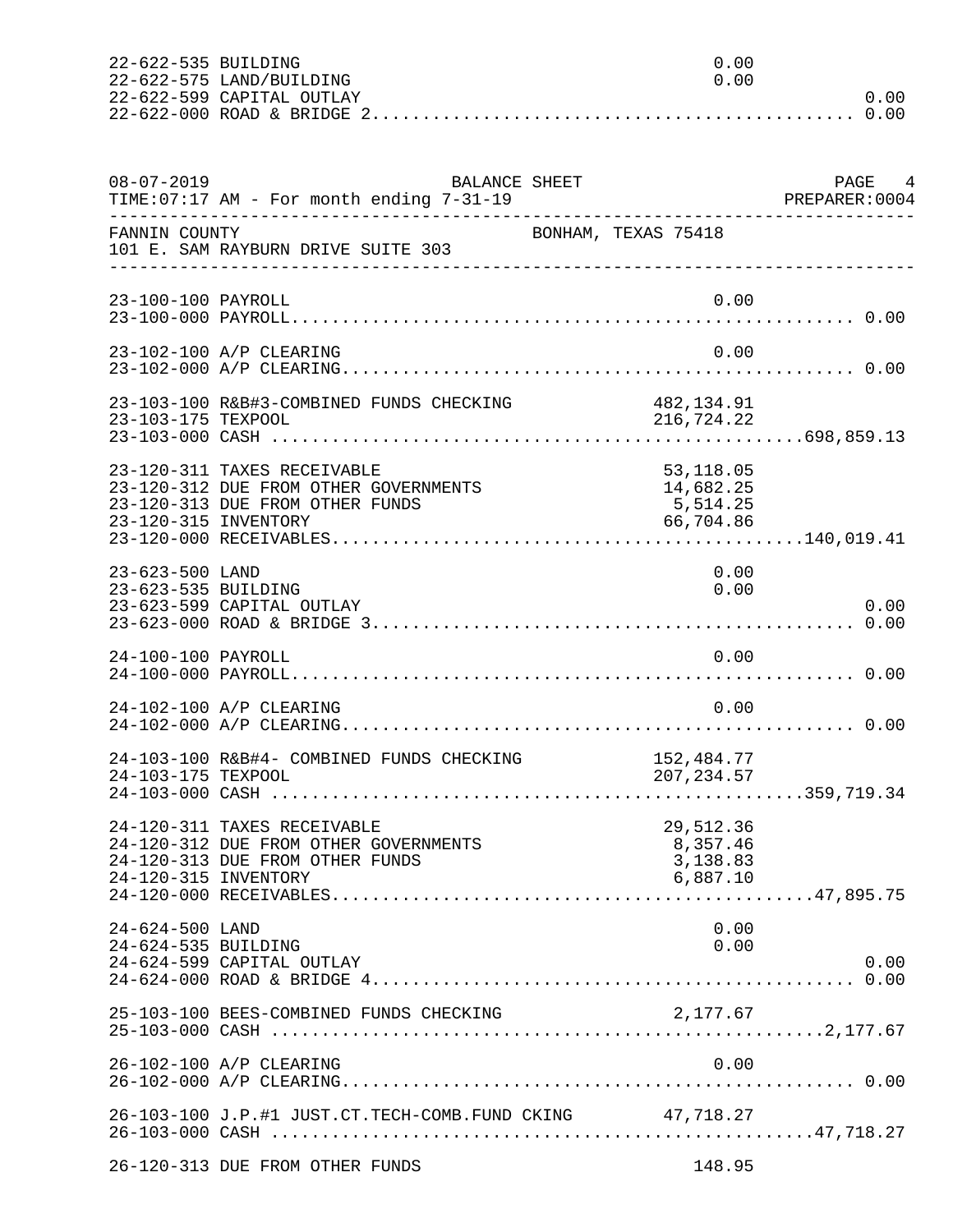| 27-102-100 A/P CLEARING |  | . N. U. |  |
|-------------------------|--|---------|--|
|                         |  |         |  |

| $08 - 07 - 2019$   | <b>BALANCE SHEET</b><br>TIME: 07:17 AM - For month ending 7-31-19                                      |                       | PAGE 5<br>PREPARER:0004 |
|--------------------|--------------------------------------------------------------------------------------------------------|-----------------------|-------------------------|
| FANNIN COUNTY      | 101 E. SAM RAYBURN DRIVE SUITE 303                                                                     | BONHAM, TEXAS 75418   |                         |
|                    | 27-103-100 J.P.#2 JUST.CT.TECH-COMB.FUND CKING 9,267.10                                                |                       |                         |
|                    | 27-120-313 DUE FROM OTHER FUNDS                                                                        | 27.99                 |                         |
|                    | 28-102-100 A/P CLEARING                                                                                | 0.00                  |                         |
|                    | 28-103-100 J.P.#3 JUST.CT.TECH-COMB.FUND CKING 5,910.30                                                |                       |                         |
|                    | 28-120-313 DUE FROM OTHER FUNDS                                                                        | 90.09                 |                         |
|                    | 30-103-100 SHERIFF WORK RELEASE-COMB FUND CKIN 983.14                                                  |                       |                         |
| 31-103-175 TEXPOOL | 31-103-100 COURTHOUSE RESTORATION-COMB. FUND 47,817.92-                                                | 0.00                  |                         |
|                    | 33-102-100 A/P CLEARING                                                                                | 0.00                  |                         |
|                    | 33-103-100 BAIL BONDSMAN APP.-COMB FUND CKING 8,596.74<br>33-103-000 BAIL BONDSMAN AP.FEE CASH8,596.74 |                       |                         |
| 34-100-100 PAYROLL |                                                                                                        | 0.00                  |                         |
|                    | 34-103-100 DISTRICT CT.REC.ARCHIVE COMB.FUND C 31,286.97                                               |                       |                         |
|                    | 34-120-313 DUE FROM OTHER FUNDS                                                                        | 331.18                |                         |
|                    | 35-103-100 LAW LIBRARY-COMBINED FUND CHECKING 168,422.23                                               |                       |                         |
|                    | 35-120-313 DUE FROM OTHER FUNDS                                                                        | 1,049.55              |                         |
| 36-100-100 PAYROLL |                                                                                                        | 0.00                  |                         |
|                    | 36-102-100 A/P CLEARING                                                                                | 0.00                  |                         |
|                    | 36-103-136 D. A. FEE CASH ACCT.<br>36-103-236 D.A. FEE SEIZURE FUND                                    | 12,386.62<br>6,098.73 |                         |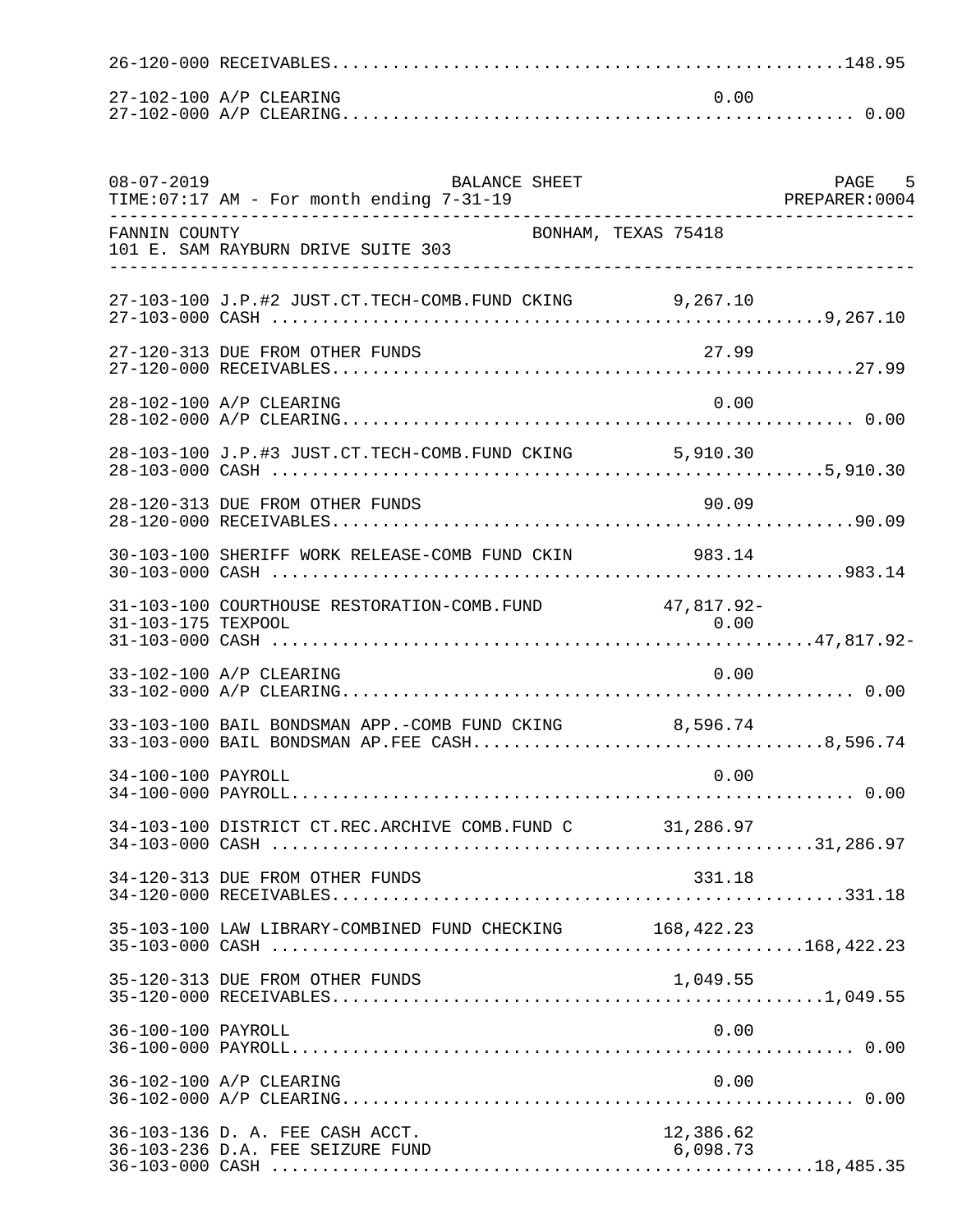36-999-100 A/P CLEARING ACCOUNT 0.00 36-999-000 ACCOUNTS PAYABLE............................................... 0.00

| $08 - 07 - 2019$   | BALANCE SHEET<br>TIME: 07:17 AM - For month ending 7-31-19                       |                     | PAGE 6 |
|--------------------|----------------------------------------------------------------------------------|---------------------|--------|
| FANNIN COUNTY      | 101 E. SAM RAYBURN DRIVE SUITE 303<br>___________________________________        | BONHAM, TEXAS 75418 |        |
|                    |                                                                                  |                     |        |
|                    | 38-102-100 A/P CLEARING                                                          | 0.00                |        |
|                    | 38-103-100 IHC CO-OP GIN-COMBINED FUND CKING<br>38-103-175 IHC CO-OP GIN TEXPOOL | 520.37<br>18,933.82 |        |
|                    | 39-102-100 A/P CLEARING                                                          | 0.00                |        |
|                    | 39-103-100 IHC B.R. COOPER-COMB. FUND CHECKING 14,360.52                         |                     |        |
|                    | 40-103-100 NAACHO-COMBINED FUND CKING                                            | 495.70              |        |
|                    | 41-102-100 A/P CLEARING                                                          | 0.00                |        |
|                    | 41-103-100 CITIZEN CORPS(CERT)-COMB.FUND CKING                                   | 0.00                |        |
|                    | 41-120-312 DUE FROM OTHER GOVERNMENTS                                            | 0.00                |        |
|                    | 42-103-100 HAZARD MITIGATION-COMB. FUND CKING. 428.64-                           |                     |        |
|                    | 44-102-100 A/P CLEARING                                                          | 0.00                |        |
|                    | 44-103-100 HOMELAND SECURITY-COMB.FUND CHKING                                    | 0.00                |        |
|                    | 44-120-312 DUE FROM OTHER GOVERNMENT                                             | 0.00                |        |
| 45-100-100 PAYROLL |                                                                                  | 0.00                |        |
|                    | 45-103-100 CHAPTER 19-COMBINED FUNDS CHECKING                                    | $5,157.91-$         |        |
|                    | 45-120-312 DUE FROM OTHER GOVERNMENT                                             | 0.00                |        |
|                    | 46-103-100 SAFE ROOM REIMB.PROG.-COMB.FUNDS                                      | 7,465.67            |        |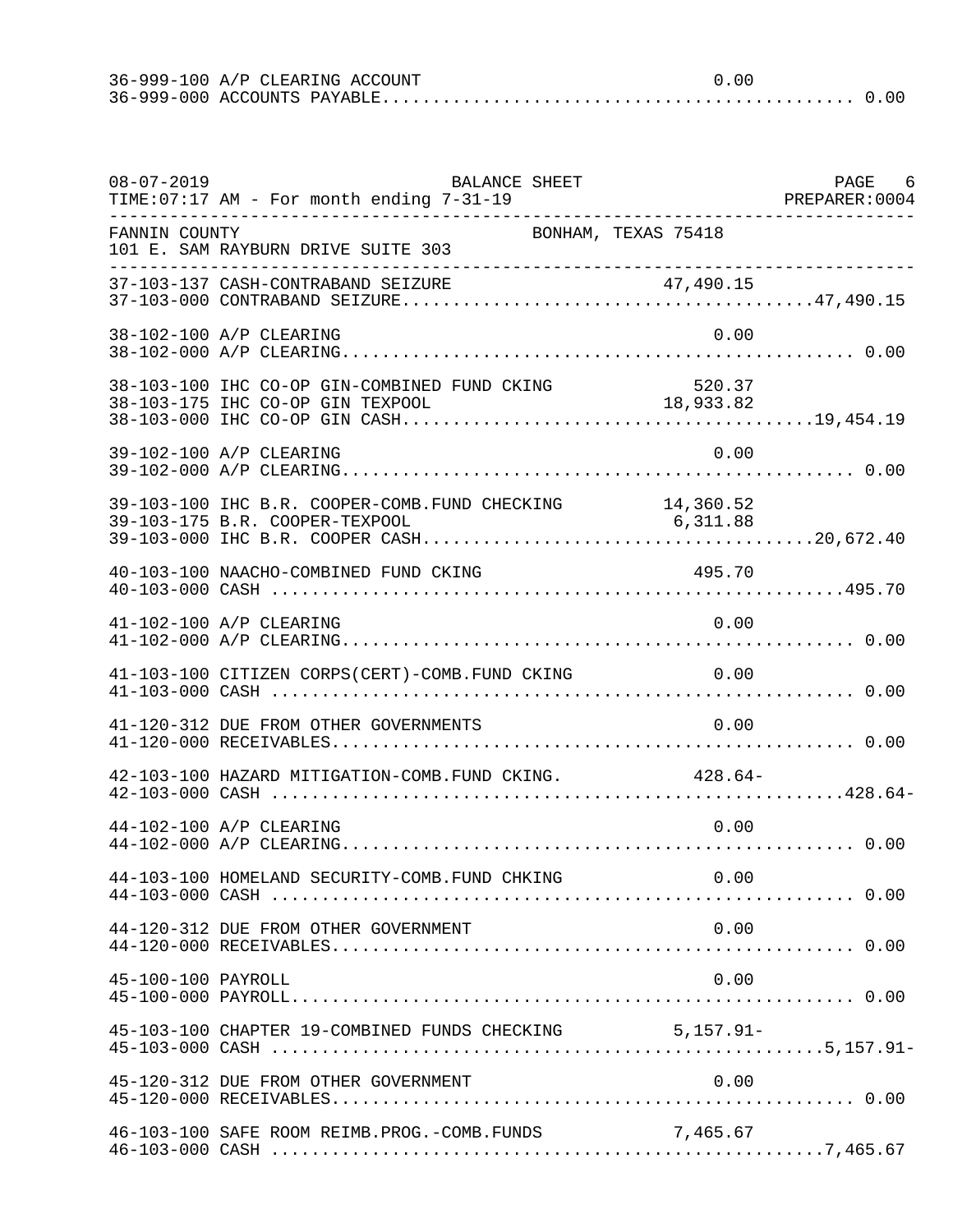|                    |                                                                                            | 0.00      |        |
|--------------------|--------------------------------------------------------------------------------------------|-----------|--------|
|                    | 48-103-100 ELECTION EQUIP.FUND-COMBINED FUNDS 33,784.59                                    |           |        |
| $08 - 07 - 2019$   | BALANCE SHEET<br>TIME:07:17 AM - For month ending 7-31-19<br>. _ _ _ _ _ _ _ _ _ _ _       |           | PAGE 7 |
| FANNIN COUNTY      | BONHAM, TEXAS 75418<br>101 E. SAM RAYBURN DRIVE SUITE 303                                  |           |        |
| 49-100-100 PAYROLL |                                                                                            | 0.00      |        |
|                    | 49-103-100 INVESTIGATOR/LEOSE-COMB.FUNDS                                                   | 681.66    |        |
|                    | 50-103-100 ELECTION SUPPORT FUND-COMB.FUNDS                                                | 0.00      |        |
|                    | 51-103-100 CO.CLK.CO.& DIST.CT.TECHNOLOGY-COMB 7,034.37                                    |           |        |
|                    | 51-120-313 DUE FROM OTHER FUNDS                                                            | 65.59     |        |
|                    | 52-103-100 CO.CLK.COURT RECORDS PRESERVATION-C 12,709.57                                   |           |        |
|                    | 52-120-313 DUE FROM OTHER FUNDS                                                            | 90.00     |        |
|                    | 53-103-100 CO.CLK.REC.ARCHIVE -COMB.FUNDS CKIN 226,553.48                                  |           |        |
|                    | 53-120-313 DUE FROM OTHER FUNDS                                                            | 6,410.00  |        |
|                    | 55-102-100 A/P CLEARING                                                                    | 0.00      |        |
|                    | 55-103-155 F.C. LAW ENFORCEMENT EDUCATION                                                  | 0.06      |        |
|                    | 55-999-100 A/P CLEARING ACCOUNT                                                            | 0.00      |        |
| 56-100-100 PAYROLL |                                                                                            | 0.00      |        |
|                    | 56-102-100 A/P CLEARING                                                                    | 0.00      |        |
|                    | 56-103-156 CASH-F C SHERIFF FORFEITURE<br>56-103-159 CASH-FEDERAL FORFEITURE 2018 2,324.75 | 37,537.07 |        |
|                    | 56-999-100 A/P CLEARING ACCOUNT                                                            | 0.00      |        |
|                    | 57-103-100 SHERIFF K-9 UNIT-COMB.FUND CHECKING 49.11                                       |           |        |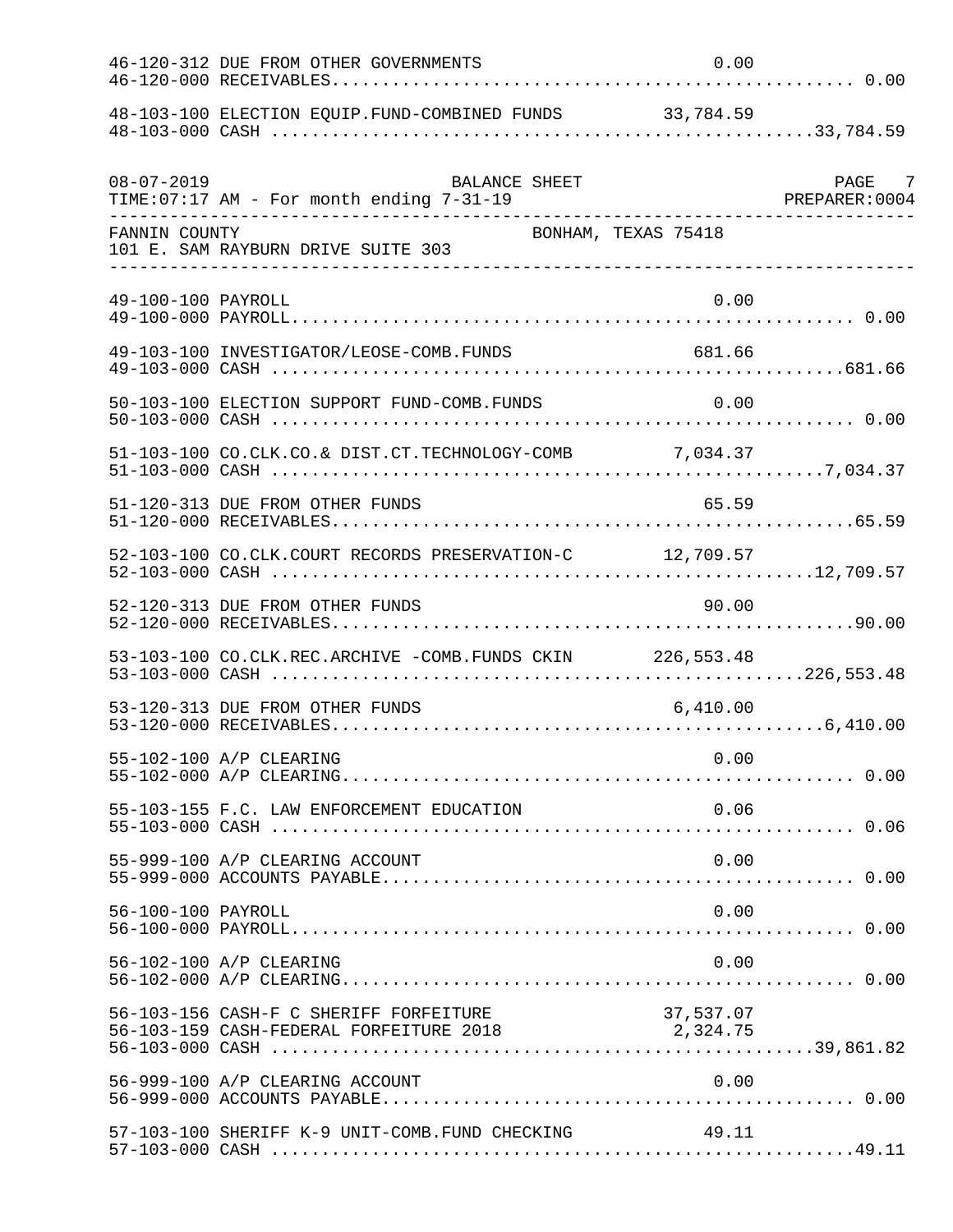|                    | 59-120-313 DUE FROM OTHER FUNDS                                                                            | 325.92                              |        |
|--------------------|------------------------------------------------------------------------------------------------------------|-------------------------------------|--------|
| $08 - 07 - 2019$   | BALANCE SHEET<br>TIME: 07:17 AM - For month ending 7-31-19                                                 |                                     | PAGE 8 |
| FANNIN COUNTY      | BONHAM, TEXAS 75418<br>101 E. SAM RAYBURN DRIVE SUITE 303                                                  |                                     |        |
| 60-103-175 TEXPOOL | 60-103-100 SINKING-COMBINED FUND CHECKING<br>60-103-260 SINKING-CASH 1998<br>60-103-275 TEXPOOL-1998 JAIL  | 260, 335.41<br>0.00<br>0.00<br>0.00 |        |
|                    | 60-120-311 TAXES RECEIVABLE<br>60-120-312 DUE FROM OTHER GOVERNMENT<br>60-120-313 DUE FROM OTHER FUNDS     | 0.00<br>0.00<br>0.00                |        |
|                    | 61-103-100 DIST.CLK.CO.& DIST.CT.TECH.-COMBINE 3,221.70                                                    |                                     |        |
|                    | 61-120-313 DUE FROM OTHER FUNDS                                                                            | 36.57                               |        |
|                    | 62-103-100 DIST.CLK.COURT RECORDS PRESERVATION 33,458.24                                                   |                                     |        |
|                    | 62-120-313 DUE FROM OTHER FUNDS                                                                            | 221.18                              |        |
|                    | 63-103-100 LEOSE CONST.#1-COMBINED FUNDS CHECK 1,688.40                                                    |                                     |        |
|                    | 64-103-100 LEOSE CONST.#2-COMBINED FUNDS CHECK 355.18                                                      |                                     |        |
|                    | 65-103-100 LEOSE CONST.#3-COMBINED FUNDS CHECK 2,691.63                                                    |                                     |        |
|                    | 66-103-100 GO BONDS CONST. 2017-COMBINED FUNDS 108,854.22-<br>66-103-166 ICS DEPOSIT                       | 5,333,156.01                        |        |
|                    | 67-103-100 ANNUAL PAYMENT-COMBINED FUND CKING                                                              | 753.04                              |        |
|                    | 68-103-100 GO BONDS CONST.2018-COMB.FUNDS CHEC 0.00<br>68-103-168 BUSINESS MONEY FUND ACCOUNT 6,303,193.45 |                                     |        |
|                    | 70-102-100 A/P CLEARING                                                                                    | 0.00                                |        |
| 70-103-175 TEXPOOL | 70-103-100 RIGHT OF WAY-COMBINED FUND CHECKING 16,077.52<br>70-103-170 RIGHT OF WAY CASH ACCT.             | 0.00<br>83,641.89                   |        |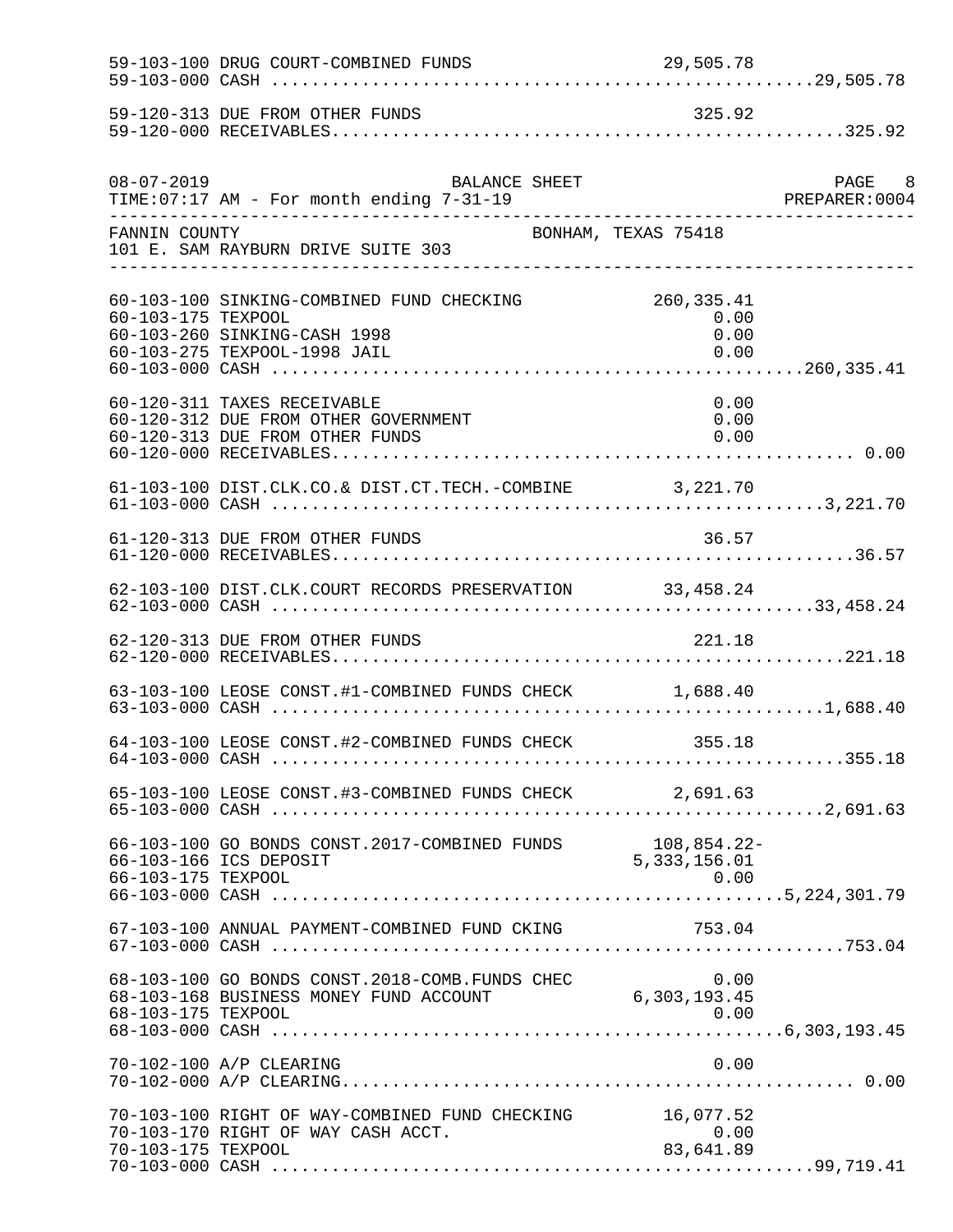|                    | 70-133-010 ADVANCE TO GENERAL<br>70-133-021 ADVANCE TO R&B #1<br>70-133-022 ADVANCE TO R&B #2 | 0.00<br>0.00<br>0.00 |        |
|--------------------|-----------------------------------------------------------------------------------------------|----------------------|--------|
| $08 - 07 - 2019$   | BALANCE SHEET                                                                                 |                      | PAGE 9 |
|                    | ------- COUNIT<br>101 E. SAM RAYBURN DRIVE SUITE 303<br>-----------------                     |                      |        |
|                    | 70-999-100 A/P CLEARING ACCOUNT                                                               | 0.00                 |        |
| 71-100-100 PAYROLL |                                                                                               | 0.00                 |        |
|                    | 71-103-100 INV.CRIMES AGAINST WOMEN-COMB.FUNDS                                                | 0.00                 |        |
|                    | 71-120-312 DUE FROM OTHER GOVERNMENTS                                                         | 0.00                 |        |
| 72-100-100 PAYROLL |                                                                                               | 0.00                 |        |
|                    | 72-103-100 INV.CRIMES AGAINST CHILDREN-COMB.FU                                                | 0.00                 |        |
|                    | 72-120-312 DUE FROM OTHER GOVERNMENTS                                                         | 0.00                 |        |
|                    | 80-103-180 CASH-VETERANS COURT PROGRAM                                                        | 600.00               |        |
|                    | 81-103-100 LAKE-COMBINED FUNDS CHECKING                                                       | 4,021.21             |        |
|                    | 82-103-100 LAKE PCT 3-COMBINED FUNDS CKING 461,338.74                                         |                      |        |
|                    | 83-103-100 LAKE PCT 4-COMBINED FUNDS CKING 331,113.05                                         |                      |        |
| 84-100-100 PAYROLL |                                                                                               | 0.00                 |        |
|                    | 84-103-100 BOIS D'ARC-COMBINED FUNDS CHECKING 577,340.14                                      |                      |        |
|                    | 85-103-100 LAKE FANNIN-COMBINED FUNDS CHECKING 3,324.07                                       |                      |        |
|                    |                                                                                               |                      |        |
|                    |                                                                                               |                      |        |
|                    | 88-103-100 IHC - COMBINED FUNDS CHECKING                                                      | 0.00                 |        |
| 89-100-100 PAYROLL |                                                                                               | 0.00                 |        |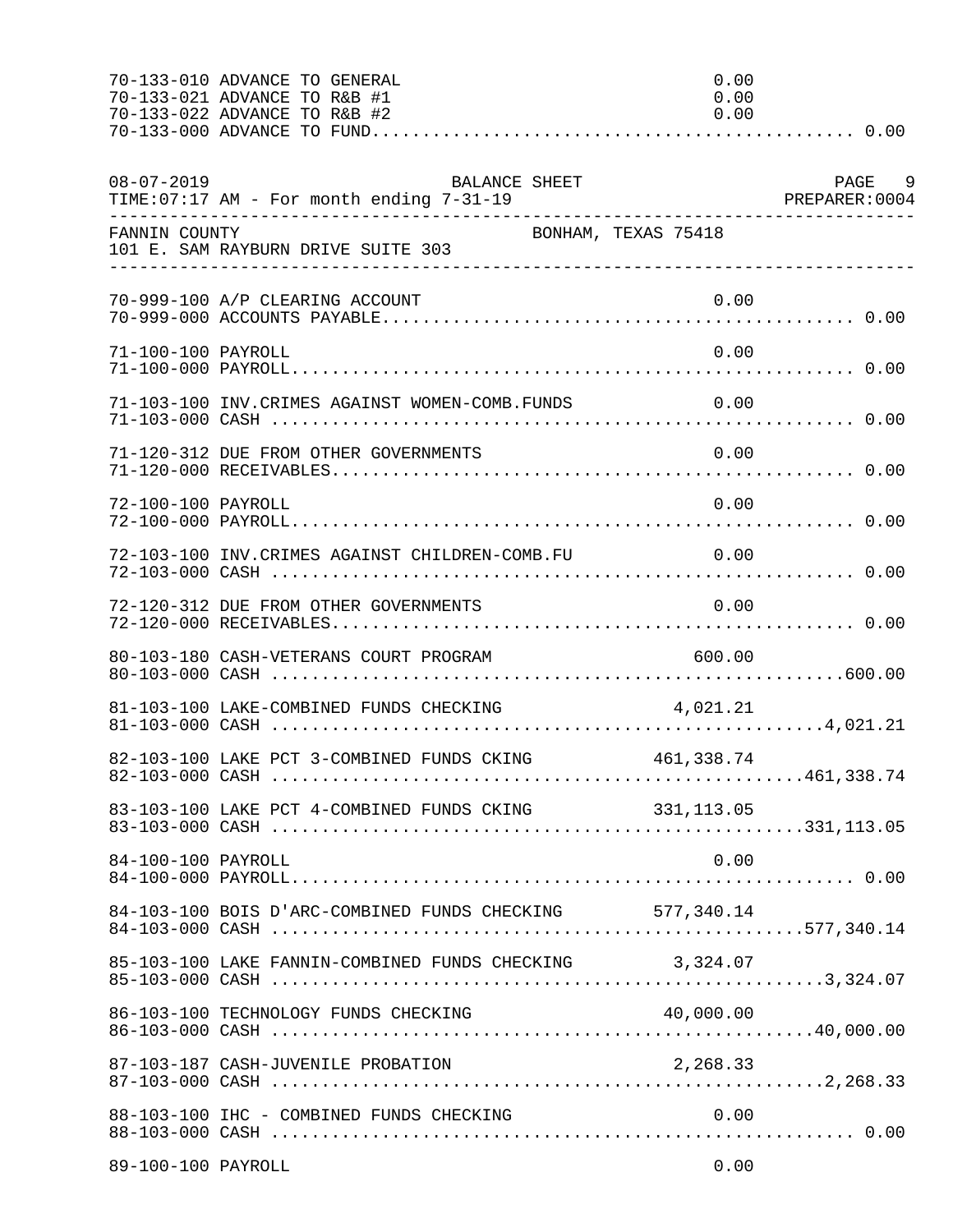89-100-000 PAYROLL........................................................ 0.00 89-103-689 CASH-STRUCTURAL FAM.THER.GRANT OOG 0.00

89-103-988 CASH-LOCAL FUNDS CARRIED FORWARD 30,784.58

| $08 - 07 - 2019$                                                                  | <b>BALANCE SHEET</b><br>TIME:07:17 AM - For month ending 7-31-19 PREPARER:                                                                                                                                                                                                                                                                                                                                                                                                                                                                                                   |                                                                                                                                                                                                          | PAGE 10<br>PREPARER:0004 |
|-----------------------------------------------------------------------------------|------------------------------------------------------------------------------------------------------------------------------------------------------------------------------------------------------------------------------------------------------------------------------------------------------------------------------------------------------------------------------------------------------------------------------------------------------------------------------------------------------------------------------------------------------------------------------|----------------------------------------------------------------------------------------------------------------------------------------------------------------------------------------------------------|--------------------------|
| FANNIN COUNTY                                                                     | BONHAM, TEXAS 75418<br>101 E. SAM RAYBURN DRIVE SUITE 303                                                                                                                                                                                                                                                                                                                                                                                                                                                                                                                    |                                                                                                                                                                                                          |                          |
|                                                                                   | 89-103-992 CASH-INTEREST INCOME<br>89-103-992 CASH-INTEREST INCOME<br>89-103-993 CASH-BASIC PROBATION SUPERVISION 15,565.05<br>89-103-994 CASH-COMMUNITY PROGRAMS 6,874.79<br>89-103-995 CASH-LOCAL FUNDING FY 2019 27,195.22<br>89-103-                                                                                                                                                                                                                                                                                                                                     |                                                                                                                                                                                                          |                          |
|                                                                                   |                                                                                                                                                                                                                                                                                                                                                                                                                                                                                                                                                                              |                                                                                                                                                                                                          |                          |
|                                                                                   |                                                                                                                                                                                                                                                                                                                                                                                                                                                                                                                                                                              |                                                                                                                                                                                                          |                          |
|                                                                                   |                                                                                                                                                                                                                                                                                                                                                                                                                                                                                                                                                                              |                                                                                                                                                                                                          |                          |
|                                                                                   |                                                                                                                                                                                                                                                                                                                                                                                                                                                                                                                                                                              |                                                                                                                                                                                                          |                          |
|                                                                                   |                                                                                                                                                                                                                                                                                                                                                                                                                                                                                                                                                                              |                                                                                                                                                                                                          |                          |
| 98-160-100 LAND<br>98-160-200 BUILDINGS<br>98-160-230 ROADS<br>98-160-235 BRIDGES | 98-160-200 BUILDINGS<br>98-160-201 ACCUM.DEPRECIATION-BUILDINGS<br>98-160-211 ACCUM.DEPRECIATION-BUILDINGS<br>98-160-211 ACCUM.DEPR.AUTOS AND TRUCKS<br>98-160-211 ACCUM.DEPR.AUTOS AND TRUCKS<br>98-160-215 COMPUTER EQUIPMENT<br>98-160-<br>98-160-225 RADIO EQUIPMENT<br>98-160-226 ACCUM.DEPR.-RADIO EQUIPMENT<br>98-160-227 SECURITY EQUIPMENT<br>98-160-228 ACCUM.DEP.-SECURITY EQUIPMENT<br>98-160-231 ACCUM. DEPRECIATION-ROADS<br>98-160-236 ACCUM. DEPRECIATION-BRIDGES<br>98-160-300 ROAD EQUIPMENT<br>98-160-301 ACCUM.DEPRECIATION-ROAD EQUIPMENT 2,684,312.76- | 341,561.30<br>4,737,000.00<br>3,376,677.74<br>2.013.774.90<br>213, 359.45<br>201,161.84-<br>5,578.00<br>$464.83-$<br>17,817,815.13<br>14, 344, 578.06-<br>10,687,643.03<br>4,936,832.54-<br>3,376,053.43 |                          |
|                                                                                   | 98-271-200 EQUITY ACCOUNT                                                                                                                                                                                                                                                                                                                                                                                                                                                                                                                                                    | 12, 212, 495.66-                                                                                                                                                                                         |                          |
|                                                                                   | 99-170-200 DEFERRED PENSION OUTFLOW 1,805,395.00<br>99-170-000 DEFERRED PENSION OUTFLOW1,805,395.00                                                                                                                                                                                                                                                                                                                                                                                                                                                                          |                                                                                                                                                                                                          |                          |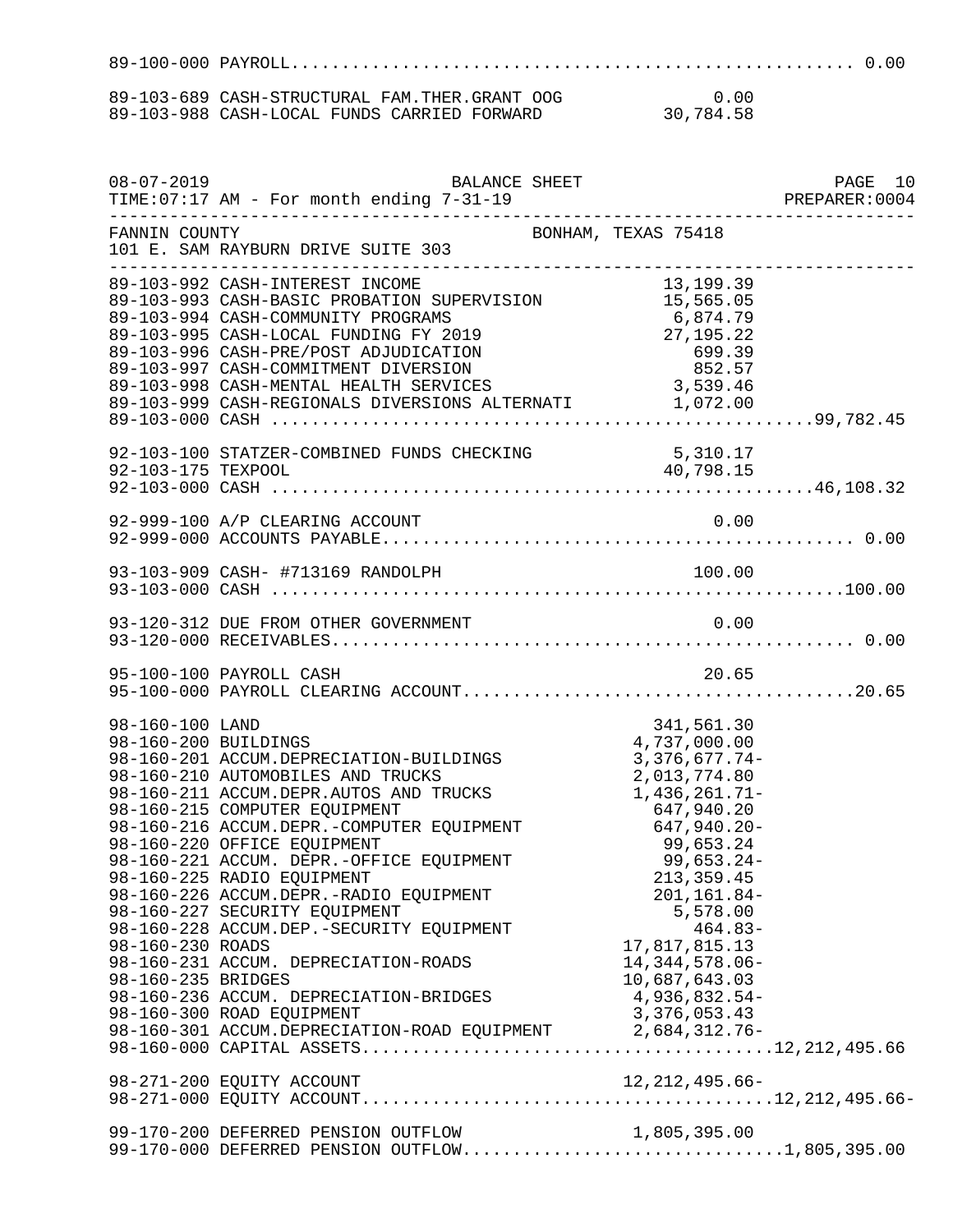08-07-2019 BALANCE SHEET PAGE 11<br>TIME:07:17 AM - For month ending 7-31-19 PREPARER:0004  $TIME:07:17$  AM - For month ending  $7-31-19$ -------------------------------------------------------------------------------- FANNIN COUNTY **EXAS 75418** 101 E. SAM RAYBURN DRIVE SUITE 303 -------------------------------------------------------------------------------- \*\*\*\*\* LIABILITIES \*\*\*\*\* 10-200-097 DUE TO OTHER GOVERNMENTS-FINES 723,639.47<br>10-200-099 DUE TO OTHERS-FINES 7 2,476,621.92 10-200-099 DUE TO OTHERS-FINES<br>10-200-150 ACCRUED SALARY PAYABLE 150,403.37 10-200-150 ACCRUED SALARY PAYABLE 150,403.37<br>10-200-155 ACCRUED FRINGE BENEFITS 67,427.05 10-200-155 ACCRUED FRINGE BENEFITS 67,427.05<br>10-200-200 DEFERRED TAX REVENUE 656,989.63 10-200-200 DEFERRED TAX REVENUE 556,989.63<br>10-200-205 DEFERRED FINE REVENUE 556,989.63 10-200-205 DEFERRED FINE REVENUE 1,341,644.73 10-200-900 SYSTEM ADDED LIABILITY LINE-ITEM 0.00 10-200-910 SYSTEM ADDED LIABILITY LINE-ITEM 338,453.81- 10-200-000 LIABILITY ACCOUNT.......................................4,978,272.36 10-207-070 DUE TO R.O.W. 0.00 10-207-089 DUE TO T.J.P.C. 0.00 10-207-090 DUE TO CJD<br>10-207-970 DUE TO OTHER GOVERNMENTS 0.00 10-207-970 DUE TO OTHER GOVERNMENTS 0.00<br>10-207-990 DUE TO OTHERS 344.79 10-207-990 DUE TO OTHERS 10-207-000 DUE TO FUND.................................................2,138.79 10-225-510 TIME PYMT. WARRANTS ON COMPUTERS 0.00 10-225-000 LONG TERM LIABILITIES.......................................... 0.00 10-271-200 EQUITY ACCOUNT 5,401,958.81 10-271-000 EQUITY ACCOUNT..........................................5,401,958.81 11-200-910 SYSTEM ADDED LIABILITY LINE-ITEM 0.00 11-200-000 SYSTEM ADDED LIABILITY DEPARTMENT.............................. 0.00 11-271-200 EQUITY ACCOUNT 129,541.04 11-271-000 EQUITY ACCOUNT............................................129,541.04 12-200-910 SYSTEM ADDED LIABILITY LINE-ITEM 0.00 12-200-000 SYSTEM ADDED LIABILITY DEPARTMENT.............................. 0.00 12-271-200 EQUITY ACCOUNT 5,843.67 12-271-000 EQUITY ACCOUNT..............................................5,843.67 13-207-097 DUE TO OTHER GOVERNMENTS 5,100.00 13-207-000 DUE TO FUND.................................................5,100.00 13-271-200 EQUITY ACCOUNT 180.00- 13-271-000 EQUITY ACCOUNT................................................180.00- 14-200-910 SYSTEM ADDED LIABILITY LINE-ITEM 0.00 14-200-000 SYSTEM ADDED LIABILITY DEPT.................................... 0.00 14-271-200 EQUITY ACCOUNT 17,199.60 14-271-000 EQUITY ACCOUNT.............................................17,199.60 16-200-910 SYSTEM ADDED LIABILITY LINE-ITEM 0.00

16-200-000 SYSTEM ADDED LIABILITY DEPARTMENT.............................. 0.00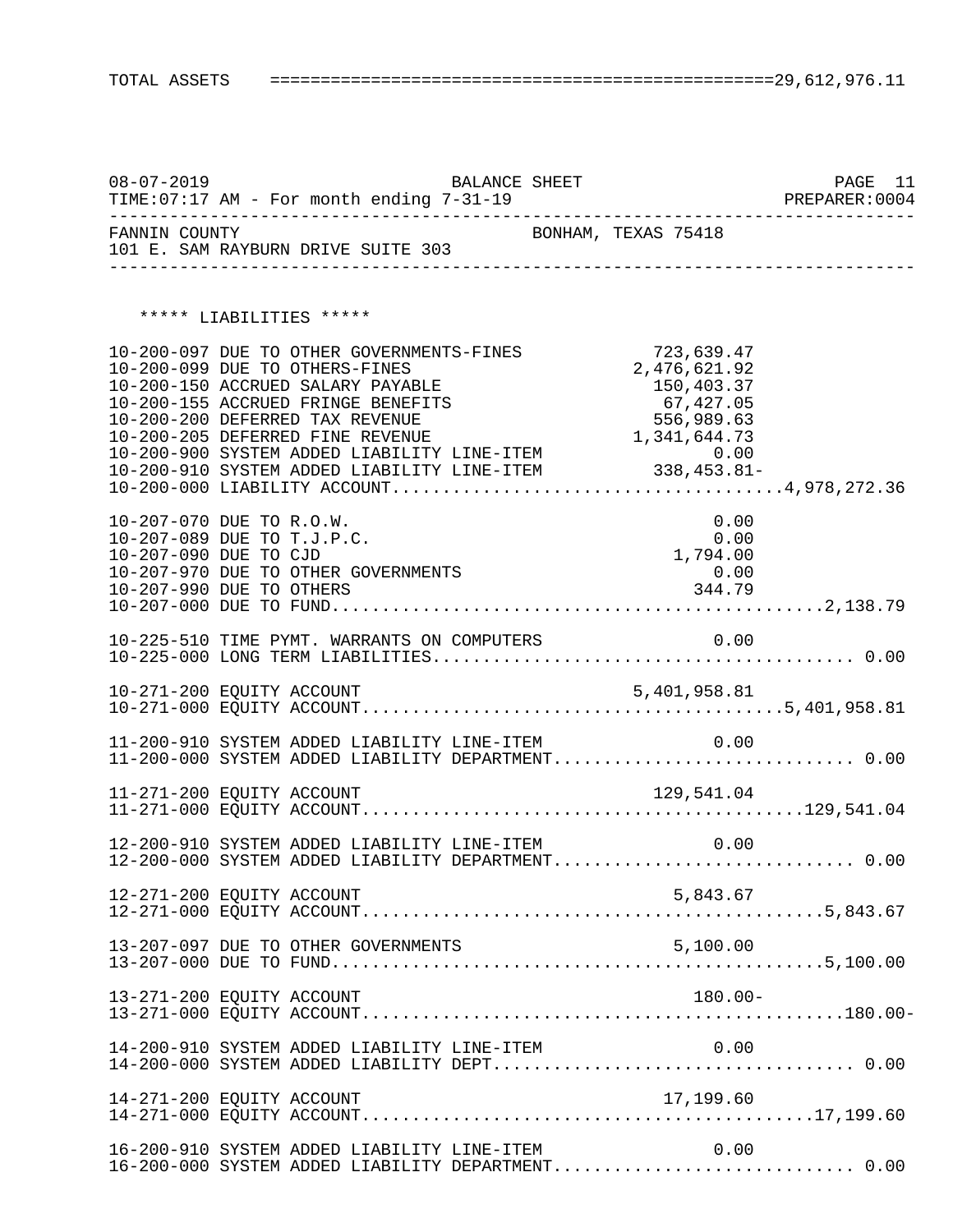| 16-271-200 EQUITY ACCOUNT |  | 17,624.67 |
|---------------------------|--|-----------|
|                           |  |           |

| $08 - 07 - 2019$ | BALANCE SHEET<br>TIME:07:17 AM - For month ending 7-31-19                                                                                                                                                                                                |                                    | PAGE 12 |
|------------------|----------------------------------------------------------------------------------------------------------------------------------------------------------------------------------------------------------------------------------------------------------|------------------------------------|---------|
| FANNIN COUNTY    | 101 E. SAM RAYBURN DRIVE SUITE 303                                                                                                                                                                                                                       | BONHAM, TEXAS 75418                |         |
|                  | ---------------------------------                                                                                                                                                                                                                        |                                    |         |
|                  | 18-200-150 ACCRUED SALARY PAYABLE<br>18-200-155 ACCRUED FRINGE BENEFITS<br>18-200-910 SYSTEM ADDED LIABILITY LINE-ITEM<br>18-200-910 SYSTEM ADDED LIABILITY LINE-ITEM 0.00<br>18-200-000 SYSTEM ADDED LIABILITY DEPARTMENT1,753.51                       | 1,123.70<br>629.81                 |         |
|                  |                                                                                                                                                                                                                                                          |                                    |         |
|                  | 19-200-150 ACCRUED SALARY PAYABLE<br>19-200-155 ACCRUED FRINGE BENEFITS<br>19-200-910 SYSTEM ADDED LIABILITY LINE-ITEM 0.00                                                                                                                              | 0.01<br>0.00                       |         |
|                  |                                                                                                                                                                                                                                                          |                                    |         |
|                  | 20-200-150 ACCRUED SALARY PAYABLE<br>20-200-150 ACCRUED SADARI FATABLE<br>20-200-155 ACCRUED FRINGE BENEFITS 58.74<br>20-200-910 SYSTEM ADDED LIABILITY LINE-ITEM 0.00<br>20-200-000 SYSTEM ADDED LIABILITY DEPARTMENT374.91                             | 316.17                             |         |
|                  | 20-271-200 EQUITY ACCOUNT                                                                                                                                                                                                                                | 45,723.30                          |         |
|                  | 21-200-150 ACCRUED SALARY PAYABLE<br>21-200-155 ACCRUED FRINGE BENEFITS<br>21-200-200 DEFERRED TAX REVENUE<br>21-200-900 SYSTEM ADDED LIABILITY LINE-ITEM<br>0.00 11-200-910 SYSTEM ADDED LIABILITY LINE-ITEM 19,574.66-<br>21-200-000 LIABILITY ACCOUNT | 11,400.30<br>5,267.57<br>30,023.03 |         |
|                  | 21-207-070 DUE TO RIGHT OF WAY<br>21-207-131 DUE TO RD. DIST. 17A                                                                                                                                                                                        | 0.00<br>0.00                       |         |
|                  | 21-231-100 LOAN BSB EQUIPMENT                                                                                                                                                                                                                            | 0.00                               |         |
|                  | 21-271-200 EQUITY ACCOUNTY                                                                                                                                                                                                                               | 125,551.77                         |         |
|                  | 22-200-150 ACCRUED SALARY PAYABLE<br>22-200-155 ACCRUED FRINGE BENEFITS<br>22-200-200 DEFERRED TAX REVENUE<br>22-200-900 SYSTEM ADDED LIABILITY LINE-ITEM $22-200-910$ SYSTEM ADDED LIABILITY LINE-ITEM $2,573.26-$                                      | 10,957.40<br>5,609.02<br>33,639.77 |         |
|                  | 22-207-070 DUE TO RIGHT OF WAY                                                                                                                                                                                                                           | 0.00                               |         |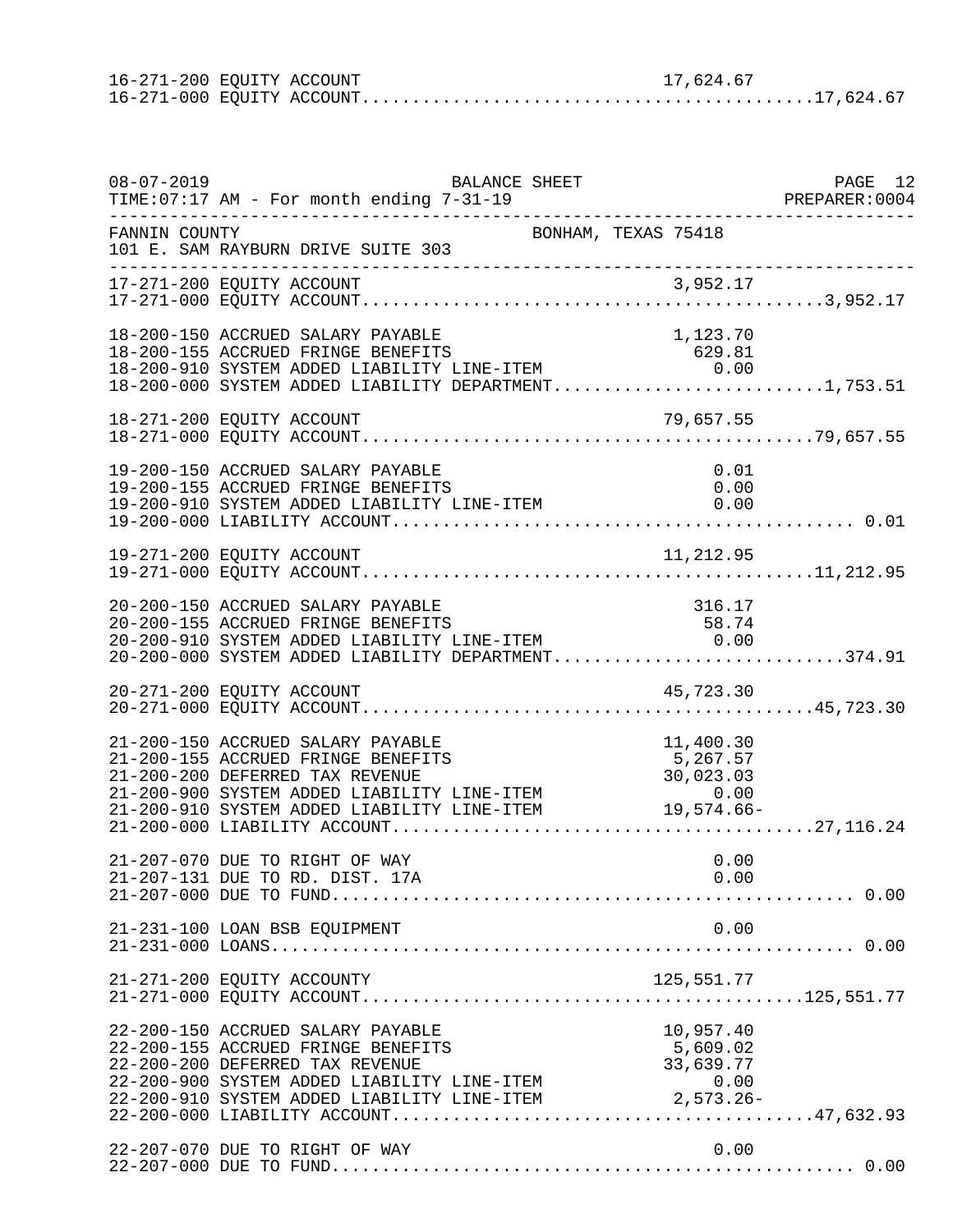| 22-271-200 EQUITY ACCOUNT |  | 390,287.72 |  |
|---------------------------|--|------------|--|
|                           |  |            |  |

| $08 - 07 - 2019$      | BALANCE SHEET<br>TIME:07:17 AM - For month ending 7-31-19                                                                                                                                                               |                                    | PAGE 13 |
|-----------------------|-------------------------------------------------------------------------------------------------------------------------------------------------------------------------------------------------------------------------|------------------------------------|---------|
| FANNIN COUNTY         | BONHAM, TEXAS 75418<br>101 E. SAM RAYBURN DRIVE SUITE 303                                                                                                                                                               |                                    |         |
| _____________________ | 23-200-150 ACCRUED SALARY PAYABLE<br>23-200-155 ACCRUED FRINGE BENEFITS<br>23-200-200 DEFERRED TAX REVENUE                                                                                                              | 10,785.65<br>5,606.58<br>50,468.42 |         |
|                       | 23-231-571 LOAN OF CAPITAL EQUIP. PURCHASE                                                                                                                                                                              | 0.00                               |         |
|                       | 23-271-200 EQUITY ACCOUNT                                                                                                                                                                                               | 670,453.05                         |         |
|                       | 24-200-150 ACCRUED SALARY PAYABLE<br>24-200-155 ACCRUED FRINGE BENEFITS<br>24-200-200 DEFERRED TAX REVENUE<br>24-200-900 SYSTEM ADDED LIABILITY LINE-ITEM 0.00<br>24-200-910 SYSTEM ADDED LIABILITY LINE-ITEM 4,417.15- | 9,049.70<br>4,413.27<br>28,004.13  |         |
|                       | 24-271-200 EQUITY ACCOUNT                                                                                                                                                                                               |                                    |         |
|                       | 25-271-200 EQUITY ACCOUNT                                                                                                                                                                                               | 2,177.67                           |         |
|                       | 26-200-910 SYSTEM ADDED LIABILITY LINE-ITEM<br>26-200-000 SYSTEM ADDED LIABILITY DEPARTMENT 0.00                                                                                                                        | 0.00                               |         |
|                       | 26-271-200 EQUITY ACCOUNT                                                                                                                                                                                               | 47, 297.31                         |         |
|                       | 27-271-200 EQUITY ACCOUNT                                                                                                                                                                                               | 10,385.09                          |         |
|                       | 28-200-910 SYSTEM ADDED LIABILITY LINE-ITEM<br>28-200-000 SYSTEM ADDED LIABILITY DEPARTMENT 0.00                                                                                                                        | 0.00                               |         |
|                       | 28-271-200 EQUITY ACCOUNT                                                                                                                                                                                               | 5,489.36                           |         |
|                       | 30-271-200 EQUITY ACCOUNT                                                                                                                                                                                               | 983.14                             |         |
|                       | 31-271-200 EQUITY ACCOUNT                                                                                                                                                                                               | 107,332.28-                        |         |
|                       | 33-271-200 EQUITY ACCOUNT                                                                                                                                                                                               | 8,596.74                           |         |
|                       | 34-271-200 EQUITY ACCOUNT                                                                                                                                                                                               | 27,602.26                          |         |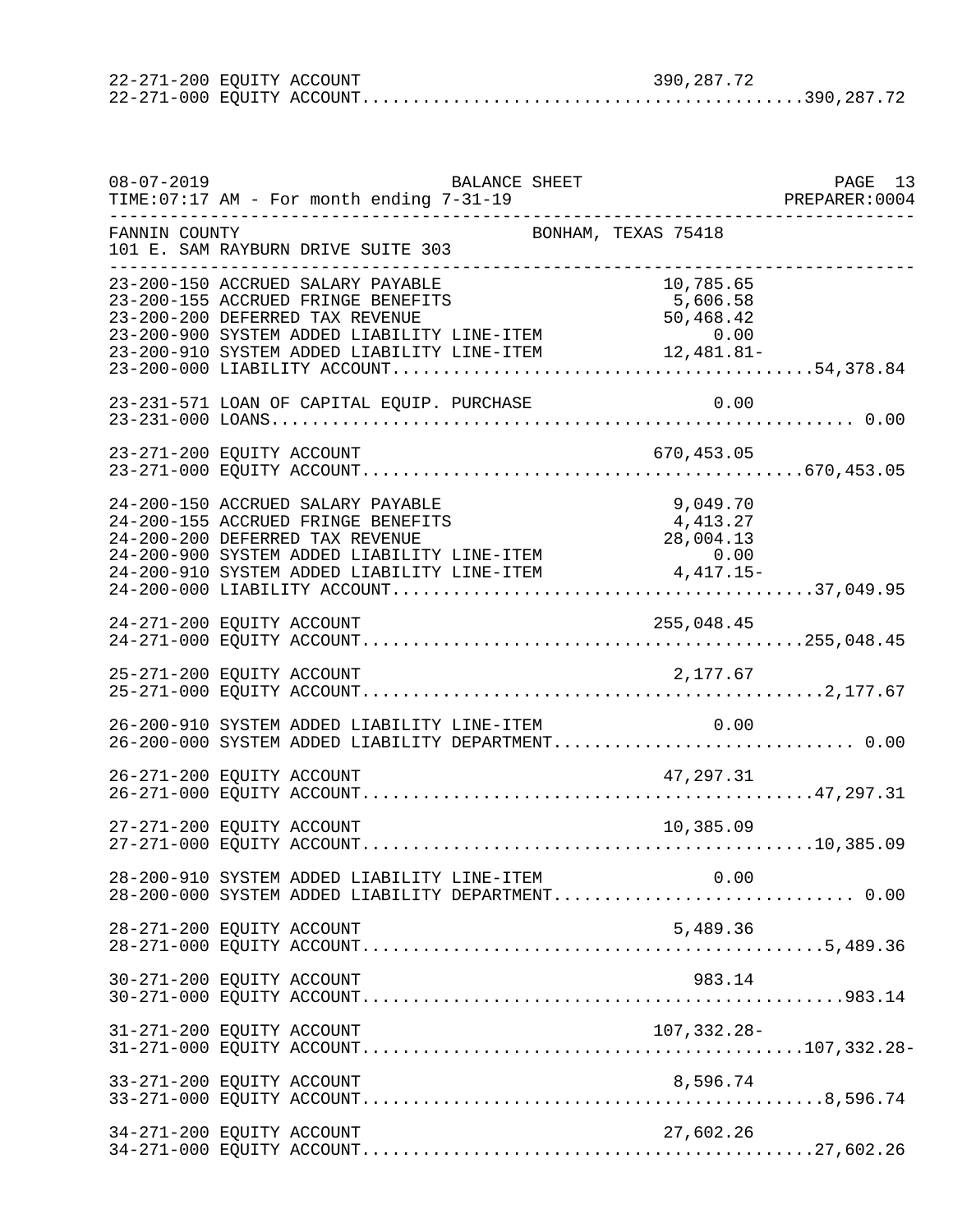|                           | 35-200-910 SYSTEM ADDED LIABILITY LI                                                                                        | $300.00 -$          |  |
|---------------------------|-----------------------------------------------------------------------------------------------------------------------------|---------------------|--|
| 35-271-200 EQUITY ACCOUNT |                                                                                                                             | 158,976.18          |  |
|                           | $08-07-2019$ BALANCE SHEET TIME:07:17 AM - For month ending 7-31-19                                                         |                     |  |
| FANNIN COUNTY             | 101 E. SAM RAYBURN DRIVE SUITE 303<br>___________________________________                                                   | BONHAM, TEXAS 75418 |  |
|                           | 36-200-150 ACCRUED SALARY PAYABLE<br>36-200-155 ACCRUED FRINGE BENEFITS<br>36-200-910 SYSTEM ADDED LIABILITY LINE-ITEM 0.00 | 0.00<br>0.01        |  |
|                           |                                                                                                                             |                     |  |
|                           |                                                                                                                             |                     |  |
| 37-207-099 HELD IN TRUST  |                                                                                                                             |                     |  |
| 37-271-200 EQUITY ACCOUNT |                                                                                                                             | 2,401.84            |  |
|                           | 38-200-900 SYSTEM ADDED LIABILITY LINE-ITEM 0.00<br>38-200-000 SYSTEM ADDED LIABILITY DEPARTMENT 0.00                       |                     |  |
|                           |                                                                                                                             |                     |  |
|                           | 39-200-900 SYSTEM ADDED LIABILITY LINE-ITEM<br>39-200-000 SYSTEM ADDED LIABILITY DEPARTMENT 0.00                            | 0.00                |  |
| 39-271-200 EQUITY ACCOUNT |                                                                                                                             | 19,347.80           |  |
|                           | 40-200-910 SYSTEM ADDED LIABILITY LINE-ITEM<br>40-200-000 SYSTEM ADDED LIABILITY DEPARTMENT 0.00                            | 0.00                |  |
| 40-271-200 EQUITY ACCOUNT |                                                                                                                             | 2,363.46            |  |
|                           | 41-200-910 SYSTEM ADDED LIABILITY LINE-ITEM                                                                                 | 0.00                |  |
|                           | 41-207-095 DUE TO OTHER FUNDS                                                                                               | 0.00                |  |
| 41-271-200 EQUITY ACCOUNT |                                                                                                                             | 300.00              |  |
|                           |                                                                                                                             |                     |  |
| 42-271-200 EQUITY ACCOUNT |                                                                                                                             | $428.64-$           |  |
|                           | 44-200-910 SYSTEM ADDED LIABILITY LINE-ITEM<br>44-200-000 SYSTEM ADDED LIABILITY DEPARTMENT 0.00                            | 0.00                |  |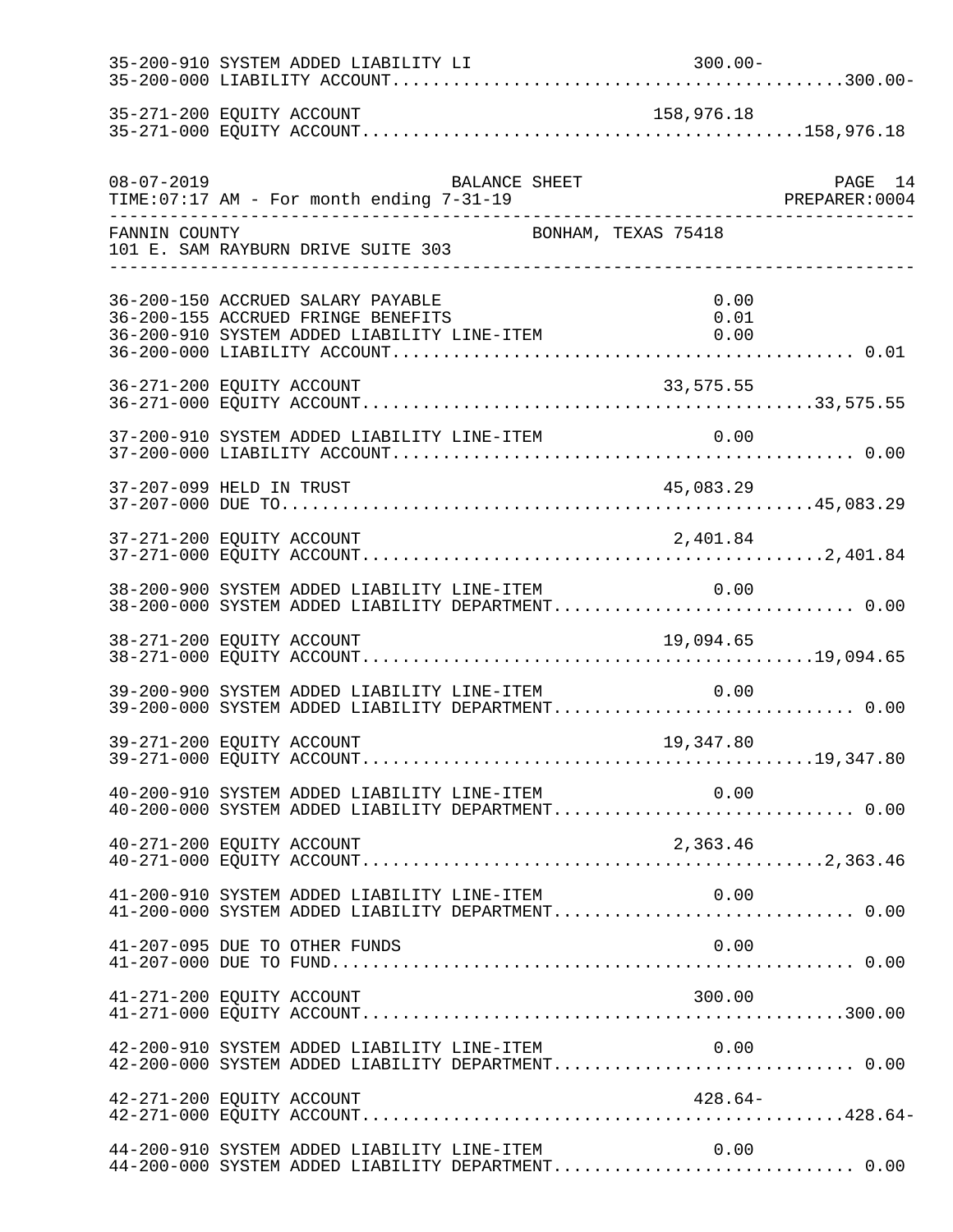| 44-207-095 DUE TO OTHER FUNDS |  |  | 0.00 |  |
|-------------------------------|--|--|------|--|
|                               |  |  |      |  |

| $08 - 07 - 2019$ | BALANCE SHEET<br>TIME:07:17 AM - For month ending 7-31-19                                                                                                                                              | PAGE 15 |
|------------------|--------------------------------------------------------------------------------------------------------------------------------------------------------------------------------------------------------|---------|
| FANNIN COUNTY    | BONHAM, TEXAS 75418<br>101 E. SAM RAYBURN DRIVE SUITE 303<br>_____________________                                                                                                                     |         |
|                  | 44-271-200 EQUITY ACCOUNT<br>0.00                                                                                                                                                                      |         |
|                  | 45-200-150 ACCRUED SALARY PAYABLE<br>302.00<br>45-200-155 ACCRUED FRINGE BENEFITS<br>0.00<br>45-200-910 SYSTEM ADDED LIABILITY LINE-ITEM<br>0.00<br>45-200-000 SYSTEM ADDED LIABILITY DEPARTMENT302.00 |         |
|                  | 45-207-095 DUE TO OTHER FUNDS<br>0.00                                                                                                                                                                  |         |
|                  | $394.11-$<br>45-271-200 EQUITY ACCOUNT                                                                                                                                                                 |         |
|                  | $46-200-910$ SYSTEM ADDED LIABILITY LINE-ITEM $0.00$<br>$46-200-000$ SYSTEM ADDED LIABILITY DEPARTMENT0.00                                                                                             |         |
|                  | 46-271-200 EQUITY ACCOUNT<br>5,783.65                                                                                                                                                                  |         |
|                  | 48-200-910 SYSTEM ADDED LIABILITY LINE-ITEM<br>0.00<br>48-200-000 SYSTEM ADDED LIABILITY DEPARTMENT 0.00                                                                                               |         |
|                  | 31,302.43                                                                                                                                                                                              |         |
|                  | 619.89<br>49-271-200 EQUITY ACCOUNT                                                                                                                                                                    |         |
|                  | 50-200-910 SYSTEM ADDED LIABILITY LINE-ITEM<br>0.00<br>50-200-000 SYSTEM ADDED LIABILITY DEPARTMENT 0.00                                                                                               |         |
|                  | 50-271-200 EQUITY ACCOUNT<br>0.00                                                                                                                                                                      |         |
|                  | 51-271-200 EQUITY ACCOUNT<br>7,795.03                                                                                                                                                                  |         |
|                  | $619.64-$<br>52-200-910 SYSTEM ADDED LIABILITY LINE-ITEM<br>52-200-000 SYSTEM ADDED LIABILITY DEPARTMENT619.64-                                                                                        |         |
|                  | 52-271-200 EQUITY ACCOUNT<br>12,906.82                                                                                                                                                                 |         |
|                  | 53-200-910 SYSTEM ADDED LIABILITY LINE-ITEM 37,392.00-<br>53-200-000 SYSTEM ADDED LIABILITY DEPARTMENT37,392.00-                                                                                       |         |
|                  | 53-271-200 EQUITY ACCOUNT<br>329,172.55                                                                                                                                                                |         |
|                  | 0.00<br>55-200-910 SYSTEM ADDED LIABILITY LINE-ITEM                                                                                                                                                    |         |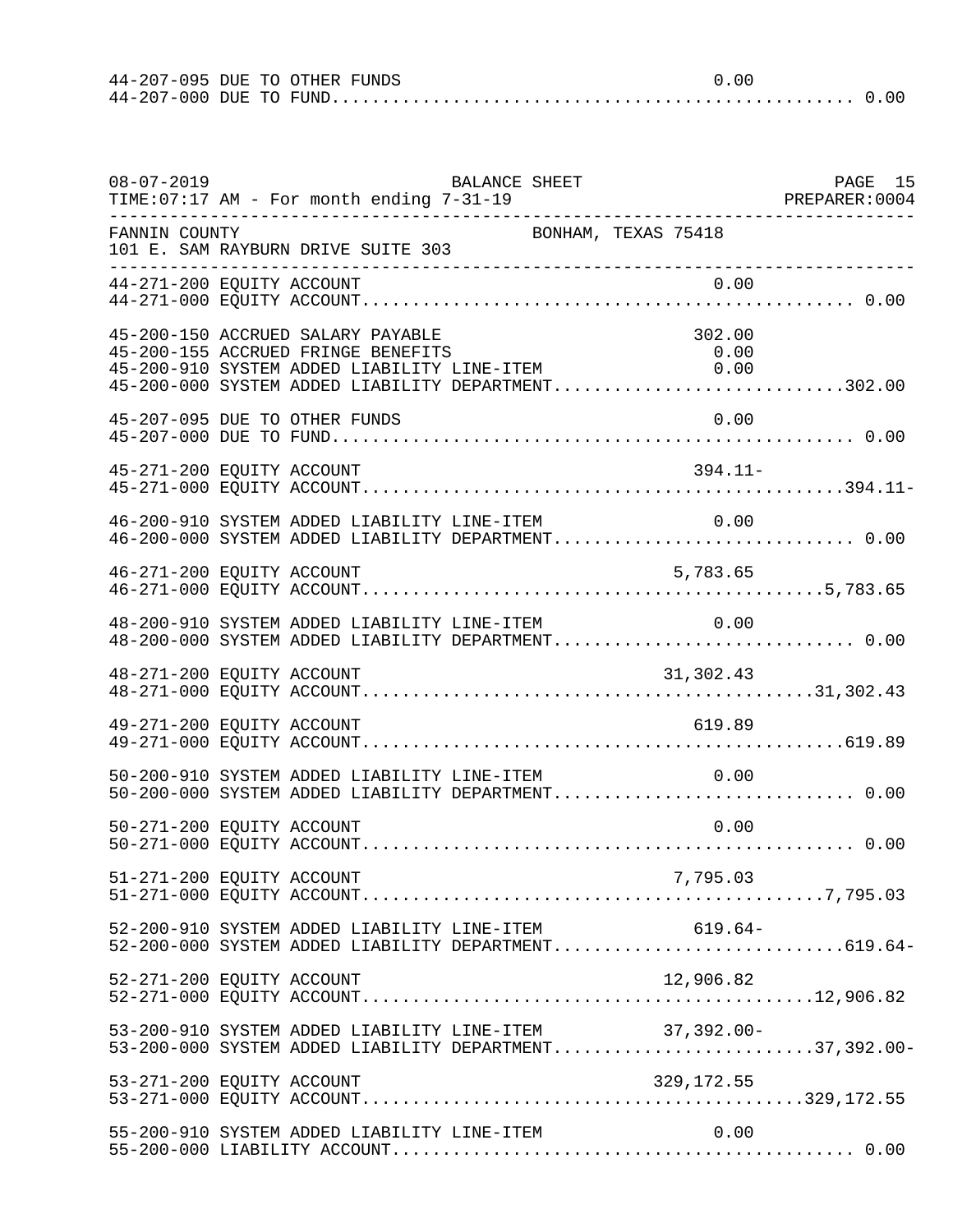|                  | 55-271-200 EQUITY ACCOUNT                                                                                        | 49.80      |         |
|------------------|------------------------------------------------------------------------------------------------------------------|------------|---------|
|                  |                                                                                                                  |            |         |
| $08 - 07 - 2019$ | BALANCE SHEET<br>TIME: 07:17 AM - For month ending 7-31-19                                                       |            | PAGE 16 |
| FANNIN COUNTY    | BONHAM, TEXAS 75418<br>101 E. SAM RAYBURN DRIVE SUITE 303                                                        |            |         |
|                  | 56-271-200 EQUITY ACCOUNT                                                                                        | 68,831.26  |         |
|                  | 57-200-910 SYSTEM ADDED LIABILITY LINE-ITEM<br>57-200-000 SYSTEM ADDED LIABILITY DEPARTMENT 0.00                 | 0.00       |         |
|                  | 57-271-200 EQUITY ACCOUNT                                                                                        | 595.29     |         |
|                  | 59-200-910 SYSTEM ADDED LIABILITY LINE-ITEM<br>59-200-000 SYSTEM ADDED LIABILITY DEPARTMENT675.00-               | $675.00 -$ |         |
|                  | 59-271-200 EQUITY ACCOUNT                                                                                        | 32,601.59  |         |
|                  | 60-200-200 DEFERRED REVENUE<br>60-200-200 DEFERRED REVENUE<br>60-200-910 SYSTEM ADDED LIABILITY LINE-ITEM $0.00$ | 0.00       |         |
|                  | 60-271-200 EQUITY ACCOUNT                                                                                        | 85,876.32  |         |
|                  | 61-271-200 EQUITY ACCOUNT                                                                                        | 2,838.24   |         |
|                  | 62-271-200 EQUITY ACCOUNT                                                                                        | 30,620.31  |         |
|                  |                                                                                                                  | 0.00       |         |
|                  | 63-271-200 EQUITY ACCOUNT                                                                                        | 1,006.88   |         |
|                  | 64-200-910 SYSTEM ADDED LIABILITY LINE ITEM                                                                      | 0.00       |         |
|                  | 64-271-200 EQUITY ACCOUNT                                                                                        | 678.48     |         |
|                  |                                                                                                                  |            |         |
|                  | 65-271-200 EQUITY ACCOUNT                                                                                        | 2,010.11   |         |
|                  | 66-200-910 SYSTEM ADDED LIABILITY LINE-ITEM 4,166.30-                                                            |            |         |
|                  | 66-231-200 2017 GO BONDS PAYABLE                                                                                 | 0.00       |         |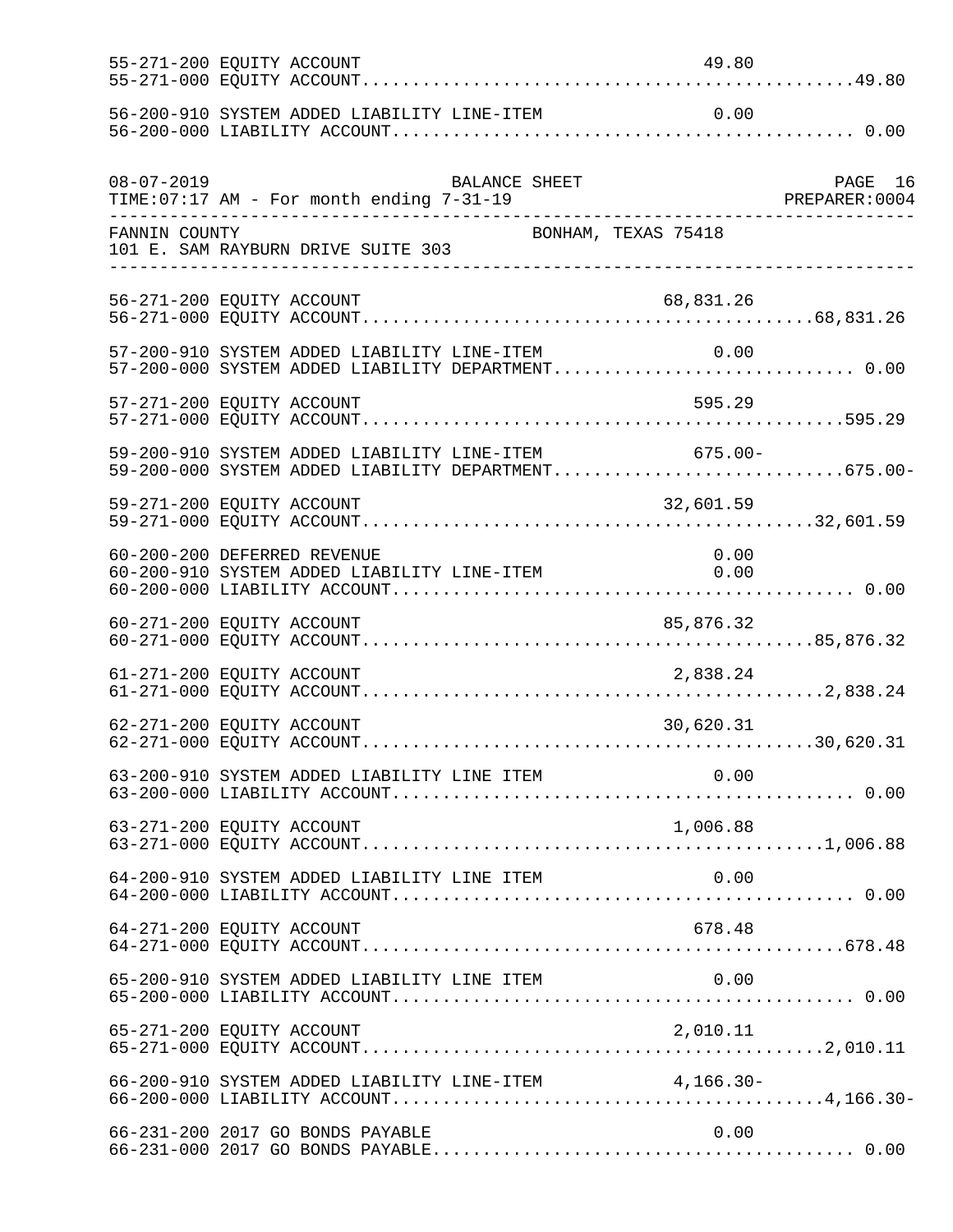|                  | 67-200-910 SYSTEM ADDED LIABILITY LINE-ITEM 0.00<br>67-200-000 SYSTEM ADDED LIABILITY DEPARTMENT 0.00                                     |                     |              |  |
|------------------|-------------------------------------------------------------------------------------------------------------------------------------------|---------------------|--------------|--|
| $08 - 07 - 2019$ | TIME: 07:17 AM - For month ending 7-31-19                                                                                                 | BALANCE SHEET       |              |  |
| FANNIN COUNTY    | 101 E. SAM RAYBURN DRIVE SUITE 303                                                                                                        | BONHAM, TEXAS 75418 |              |  |
|                  | 67-271-200 EQUITY ACCOUNT                                                                                                                 |                     | $5,815.95-$  |  |
|                  | 68-200-910 SYSTEM ADDED LIABILITY LINE -ITEM 0.00                                                                                         |                     |              |  |
|                  | 68-231-200 2018 GO BONDS PAYABLE                                                                                                          |                     |              |  |
|                  | 68-271-200 EQUITY ACCOUNT                                                                                                                 |                     | 0.00         |  |
|                  | 70-200-900 SYSTEM ADDED LIABILITY LINE-ITEM<br>70-200-910 SYSTEM ADDED LIABILITY LINE-ITEM<br>70-200-910 SYSTEM ADDED LIABILITY LINE-ITEM |                     | 0.00<br>0.00 |  |
|                  | 70-271-200 EQUITY ACCOUNT                                                                                                                 |                     | 98,107.48    |  |
|                  | 71-200-910 SYSTEM ADDED LIABILITY LINE-ITEM<br>71-200-000 SYSTEM ADDED LIABILITY DEPARTMENT 0.00                                          |                     | 0.00         |  |
|                  | 71-271-200 EQUITY ACCOUNT                                                                                                                 |                     | 0.00         |  |
|                  | 72-200-910 SYSTEM ADDEND LIABILITY LINE-ITEM<br>72-200-000 SYSTEM ADDED LIABILITY DEPARTMENT 0.00                                         |                     | 0.00         |  |
|                  | 72-271-200 EQUITY ACCOUNT                                                                                                                 |                     | $3,297.94-$  |  |
|                  | 80-200-910 SYSTEM ADDED LIABILITY LINE-ITEM                                                                                               |                     | 0.00         |  |
|                  | 80-271-200 EQUITY ACCOUNT                                                                                                                 |                     | 250.00       |  |
|                  | 81-200-910 SYSTEM ADDED LIABILITY LINE ITEM 30,992.00-<br>81-200-000 SYSTEM ADDED LIABILITY DEPT30,992.00-                                |                     |              |  |
|                  | 81-271-200 EQUITY ACCOUNT                                                                                                                 |                     | 35,013.21    |  |
|                  | 82-200-910 SYSTEM ADDED LIABILITY LINE ITEM                                                                                               |                     | 0.00         |  |
|                  | 82-271-200 EQUITY ACCOUNT                                                                                                                 |                     | 484,263.00   |  |
|                  |                                                                                                                                           |                     |              |  |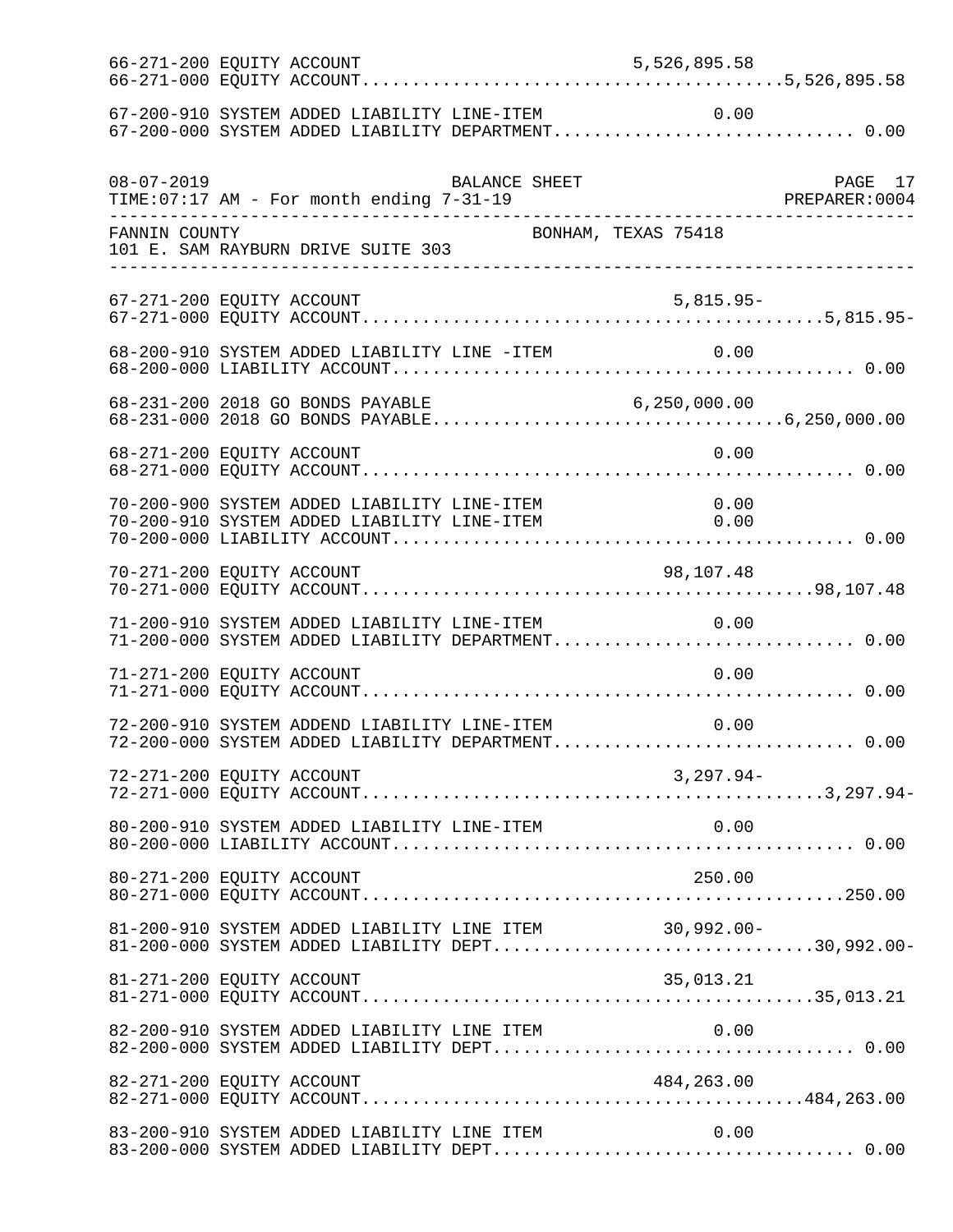|                     | 83-271-200 EQUITY ACCOUNT                                                                                                                       | 387,000.00          |  |
|---------------------|-------------------------------------------------------------------------------------------------------------------------------------------------|---------------------|--|
|                     |                                                                                                                                                 |                     |  |
| $08 - 07 - 2019$    | 08-07-2019 BALANCE SHEET<br>TIME:07:17 AM - For month ending 7-31-19<br>----------------------------------                                      |                     |  |
| FANNIN COUNTY       | 101 E. SAM RAYBURN DRIVE SUITE 303                                                                                                              | BONHAM, TEXAS 75418 |  |
|                     | 84-271-200 EQUITY ACCOUNT                                                                                                                       | 0.00                |  |
|                     | 85-200-910 SYSTEM ADDED LIABILITY LINE-ITEM<br>85-200-000 SYSTEM ADDED LIABILITY DEPARTMENT 0.00                                                | 0.00                |  |
|                     | 85-271-200 EQUITY ACCOUNT                                                                                                                       | 0.00                |  |
|                     | 86-200-910 SYSTEM ADDED LIABILITY ITEM                                                                                                          | 0.00                |  |
|                     | 86-271-200 EQUITY ACCOUNT                                                                                                                       | 0.00                |  |
|                     | 87-200-910 SYSTEM ADDED LIABILITY LINE-ITEM 0.00<br>87-200-000 SYSTEM ADDED LIABILITY DEPARTMENT 0.00                                           |                     |  |
|                     | 87-202-319 A/P RESTITUTION-JUVENILE PROBATION                                                                                                   | 0.00                |  |
|                     | 87-271-200 EQUITY ACCOUNT                                                                                                                       | 2,431.57            |  |
|                     | 88-271-200 EQUITY ACCOUNT                                                                                                                       | 0.00                |  |
|                     | 89-220-189 DEFERRED REVENUE                                                                                                                     | 0.00                |  |
|                     | 89-271-200 EQUITY ACCOUNT                                                                                                                       | 50,047.11           |  |
|                     | 92-200-900 SYSTEM ADDED LIABILITY LINE-ITEM<br>92-200-910 SYSTEM ADDED LIABILITY LINE-ITEM<br>92-200-000 SYSTEM ADDED LIABILITY DEPARTMENT 0.00 | 0.00<br>0.00        |  |
|                     | 92-271-200 EQUITY ACCOUNT                                                                                                                       | 44,570.41           |  |
|                     | 93-200-910 SYSTEM ADDED LIABILITY                                                                                                               | 0.00                |  |
|                     | 93-271-200 EQUITY ACCOUNT                                                                                                                       | 100.00              |  |
|                     | 95-200-910 SYSTEM ADDED LIABILITY LINE-ITEM<br>95-200-000 SYSTEM ADDED LIABILITY DEPARTMENT 0.00                                                | 0.00                |  |
| 95-271-200 DEPOSITS |                                                                                                                                                 | 24.36               |  |